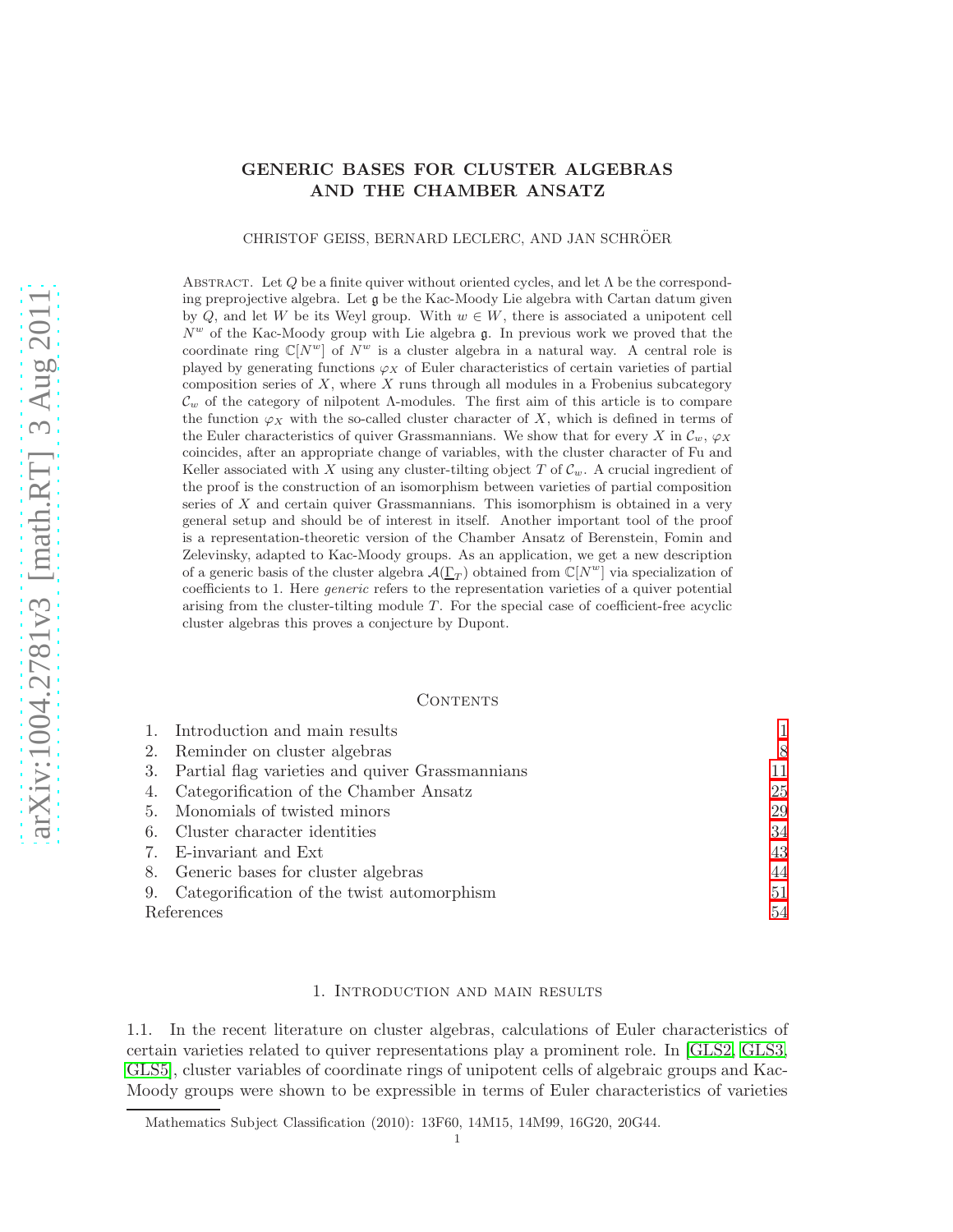of flags of submodules of preprojective algebra representations. In another direction, starting with a formula of Caldero and Chapoton [\[CC\]](#page-53-3), the coefficients of the Laurent polynomial expansions of cluster variables of some cluster algebras were described as Euler characteristics of Grassmannians of submodules of quiver representations. This was first achieved for acyclic cluster algebras [\[CK\]](#page-53-4), later for cluster algebras admitting a 2-Calabi-Yau categorification  $[P, FK]$  $[P, FK]$ , and more recently for general antisymmetric cluster algebras of geometric type [\[DWZ2\]](#page-53-6). There is a posterior but essentially different proof in [\[Pl\]](#page-54-2), see also [\[N\]](#page-54-3). The first aim of this paper is to compare these two types of formulas for the large class of cluster algebras which can be realized as coordinate rings of unipotent cells of Kac-Moody groups.

To do this, we will return to the very source of cluster algebras, namely to the Chamber Ansatz of Berenstein, Fomin and Zelevinsky [\[BFZ,](#page-53-7) [BZ\]](#page-53-8), which describes parametrizations of Lusztig's totally positive parts of unipotent subgroups and Schubert varieties. The second aim of this paper is to provide a new understanding of the Chamber Ansatz formulas in terms of representations of preprojective algebras, together with a generalization to the Kac-Moody case. In particular the mysterious twist automorphisms of the unipotent cells needed in these formulas turn out to be just shadows of the Auslander-Reiten translations of the corresponding Frobenius categories of modules over the preprojective algebras. Our treatment of the Chamber Ansatz shows that the numerators of the twisted minors of [\[BFZ,](#page-53-7) [BZ\]](#page-53-8) form a cluster, and that the Laurent expansions with respect to these special clusters have coefficients equal to Euler characteristics of varieties of flags of submodules of preprojective algebra representations. This provides the desired link between the two types of Euler characteristics mentioned above, and it allows us to show that the cluster characters of Fu and Keller [\[FK\]](#page-53-5) coincide after an appropriate change of variables with the  $\varphi$ -functions of [\[GLS2,](#page-53-1) [GLS5\]](#page-54-0).

Finally, our third aim is to exploit these results for studying natural bases of cluster algebras containing the cluster monomials. We consider the class of coefficient-free cluster algebras obtained by specializing to 1 the coefficients of the cluster algebra structures on unipotent cells. In [\[GLS5,](#page-54-0) Section 15.6] we have found such bases, consisting of appropriate subsets of Lusztig's dual semicanonical bases. Here, using the above connection with Fu-Keller cluster characters, we give a new description of the same bases in terms of module varieties of endomorphism algebras of cluster-tilting modules. In the special case when the cluster algebra is acyclic, this proves Dupont's generic basis conjecture [\[D\]](#page-53-9). In general, the elements of these bases are generating functions of Euler characteristics of quiver Grassmannians, at generic points of some particular irreducible components of the module varieties. These special irreducible components can be characterized in terms of the new E-invariant introduced by Derksen, Weyman and Zelevinsky [\[DWZ2\]](#page-53-6) for representations of quivers with potential, and one may therefore conjecture that a similar description of a generic basis can be extended to any antisymmetric cluster algebra.

<span id="page-1-0"></span>1.2. To state our results more precisely, we need to introduce some notation. Let Q be a finite quiver with vertex set  $\{1, \ldots, n\}$  and without oriented cycles. Denote by  $\Lambda$  the corresponding preprojective algebra. Let g be the Kac-Moody Lie algebra with Cartan datum given by Q, and let W be the Weyl group of  $\mathfrak{g}$ . The graded dual  $U(\mathfrak{n})_{\rm gr}^*$  of the universal enveloping algebra  $U(\mathfrak{n})$  of the positive part  $\mathfrak{n}$  of  $\mathfrak{g}$  can be identified with the coordinate ring  $\mathbb{C}[N]$  of an associated pro-unipotent pro-group N with Lie algebra n.

For  $w \in W$ , let  $N^w := N \cap (B_{-}wB_{-})$  be the corresponding unipotent cell in N, where  $B_-\$  denotes the standard negative Borel subgroup of the Kac-Moody group G attached to g. Here we use the same notation as in [\[GLS5\]](#page-54-0). For details on Kac-Moody groups we refer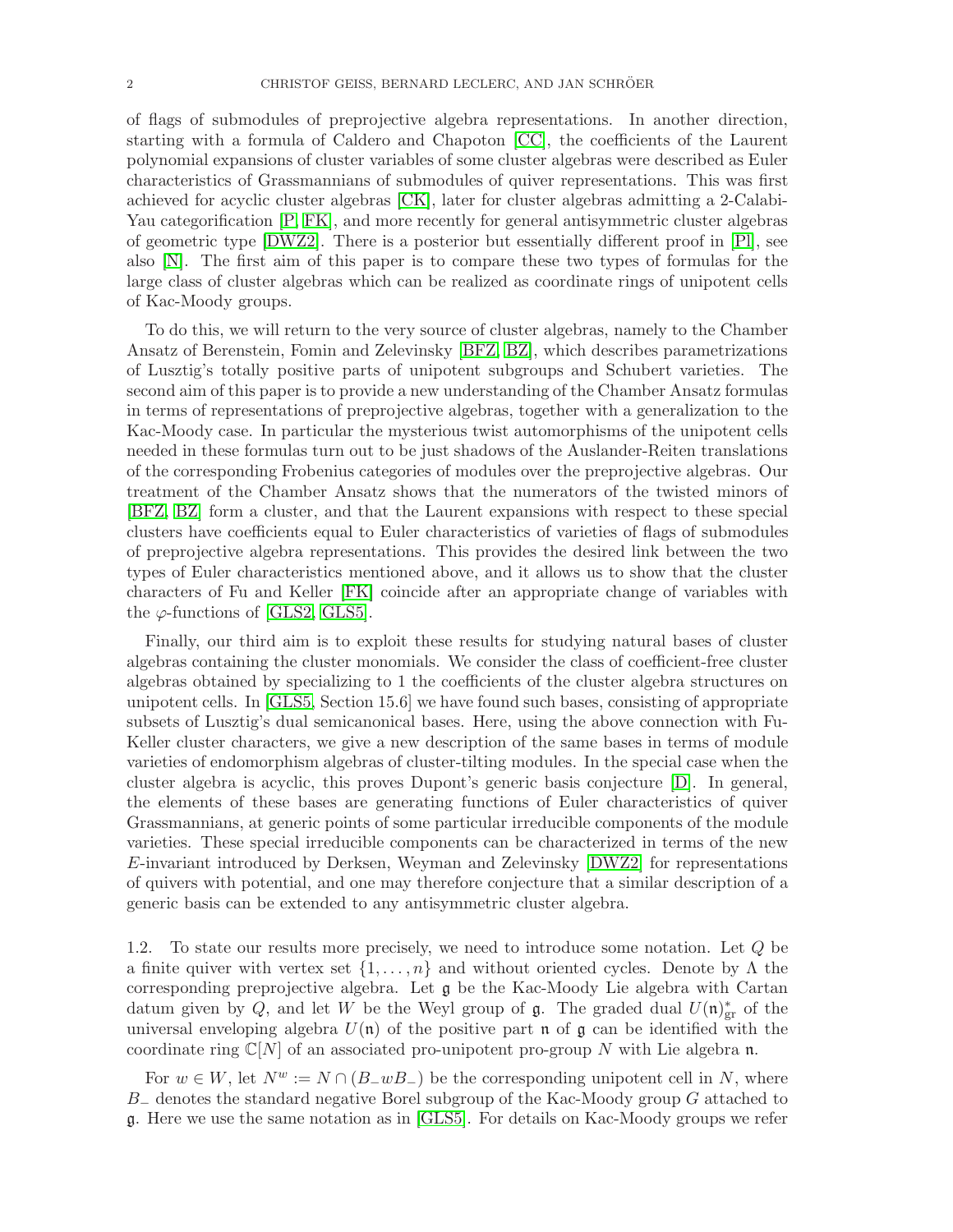to [\[Ku,](#page-54-4) Sections 6 and 7.4]. Let  $x_i(t)$  denote the one-parameter subgroup of N associated to the simple root  $\alpha_i$ . For each reduced expression  $\mathbf{i} = (i_r, \dots, i_1)$  of w, the map

$$
\underline{x}_{\mathbf{i}} : (t_r, \dots, t_2, t_1) \mapsto x_{i_r}(t_r) \cdots x_{i_2}(t_2) x_{i_1}(t_1)
$$

gives a birational isomorphism from  $\mathbb{C}^r$  to  $N^w$ . In [\[GLS5\]](#page-54-0) we have described a cluster algebra structure on  $\mathbb{C}[N^w]$  in terms of the representation theory of the preprojective algebra Λ.

For a nilpotent  $\Lambda$ -module X and  $\mathbf{a} = (a_r, \ldots, a_1) \in \mathbb{N}^r$  let  $\mathcal{F}_{\mathbf{i}, \mathbf{a}, X}$  be the projective variety of flags

$$
X_{\bullet} = (0 = X_r \subseteq \cdots \subseteq X_1 \subseteq X_0 = X)
$$

of submodules of X such that  $X_{k-1}/X_k \cong S_{i_k}^{a_k}$  $\frac{a_k}{i_k}$  for all  $1 \leq k \leq r$ , where  $S_j$  denotes the one-dimensional A-module supported on the vertex j of Q. The varieties  $\mathcal{F}_{i,a,X}$  were first introduced by Lusztig [\[L1\]](#page-54-5) for his Lagrangian construction of  $U(\mathfrak{n})$ . Dualizing Lusztig's construction, we can associate with X a regular function  $\varphi_X \in \mathbb{C}[N]$  satisfying

$$
\varphi_X(\underline{x}_{\mathbf{i}}(\mathbf{t})) = \sum_{\mathbf{a} \in \mathbb{N}^r} \chi(\mathcal{F}_{\mathbf{i},\mathbf{a},X}) \mathbf{t}^{\mathbf{a}}.
$$

Here  $\mathbf{t} = (t_r, \ldots, t_1) \in \mathbb{C}^r$ ,  $\mathbf{t}^{\mathbf{a}} := t_r^{a_r} \cdots t_2^{a_2} t_1^{a_1}$ , and  $\chi$  denotes the topological Euler characteristic.

Buan, Iyama, Reiten, and Scott [\[BIRS\]](#page-53-10) have attached to w a 2-Calabi-Yau Frobenius subcategory  $\mathcal{C}_w$  of the category of finite-dimensional nilpotent Λ-modules. (The same categories were studied independently in  $[GLS4]$  for special elements w called adaptable.) In [\[GLS5\]](#page-54-0) we showed that the C-span of

$$
\{\varphi_X \mid X \in \mathcal{C}_w\}
$$

is a subalgebra of  $\mathbb{C}[N]$ , which becomes isomorphic to  $\mathbb{C}[N^w]$  after localization at the multiplicative subset  $\{\varphi_P \mid P \text{ is } C_w\text{-projective-injective}\}\.$  Moreover, we showed that  $\mathbb{C}[N^w]$ carries a cluster algebra structure, whose cluster variables are of the form  $\varphi_X$  for indecomposable modules X in  $\mathcal{C}_w$  without self-extension. In Section [2](#page-7-0) we explain this in more detail.

The category  $\mathcal{C}_w$  comes with a remarkable module  $V_i$  for each reduced expression **i** of w (see [\[BIRS,](#page-53-10) Section III.2], [\[GLS5,](#page-54-0) Section 2.4]). The  $\varphi$ -functions of the indecomposable direct summands of  $V_i$  are some generalized minors on N which form a natural initial cluster of  $\mathbb{C}[N^w]$ . We introduce the new module

$$
W_{\mathbf{i}} := I_w \oplus \Omega_w(V_{\mathbf{i}}),
$$

where  $\Omega_w = \tau_w^{-1}$  is the inverse Auslander-Reiten translation of  $\mathcal{C}_w$ , and  $I_w$  is the direct sum of the indecomposable  $\mathcal{C}_w$ -projective-injectives. For a  $\Lambda$ -module X, the set  $\text{Ext}^1_\Lambda(W_i, X)$ is in a natural way a left module over the stable endomorphism algebra

$$
\underline{\mathcal{E}} := \underline{\operatorname{End}}_{\mathcal{C}_w}(W_{\mathbf{i}})^{\mathrm{op}} \cong \underline{\operatorname{End}}_{\mathcal{C}_w}(V_{\mathbf{i}})^{\mathrm{op}}.
$$

Denote by  $\text{Gr}_{\mathbf{d}}^{\mathcal{E}}(\text{Ext}_{\Lambda}^1(W_{\mathbf{i}}, X))$  the projective variety of  $\underline{\mathcal{E}}$ -submodules of  $\text{Ext}_{\Lambda}^1(W_{\mathbf{i}}, X)$  with dimension vector d, a so-called quiver Grassmannian. Our first main result is

<span id="page-2-0"></span>**Theorem 1.** For  $X \in \mathcal{C}_w$  and all  $\mathbf{a} \in \mathbb{N}^r$ , there is an isomorphism of algebraic varieties

$$
\mathcal{F}_{\mathbf{i},\mathbf{a},X} \cong \mathrm{Gr}_{d_{\mathbf{i},X}(\mathbf{a})}^{\mathcal{E}}(\mathrm{Ext}_{\Lambda}^{1}(W_{\mathbf{i}},X)),
$$

where  $d_{\mathbf{i},X}$  is an explicit bijection from  $\{ \mathbf{a} \mid \mathcal{F}_{\mathbf{i},\mathbf{a},X} \neq \emptyset \}$  to  $\{ \mathbf{d} \mid \text{Gr}_{\mathbf{d}}^{\mathcal{E}}(\text{Ext}_{\Lambda}^1(W_{\mathbf{i}},X)) \neq \emptyset \}$ .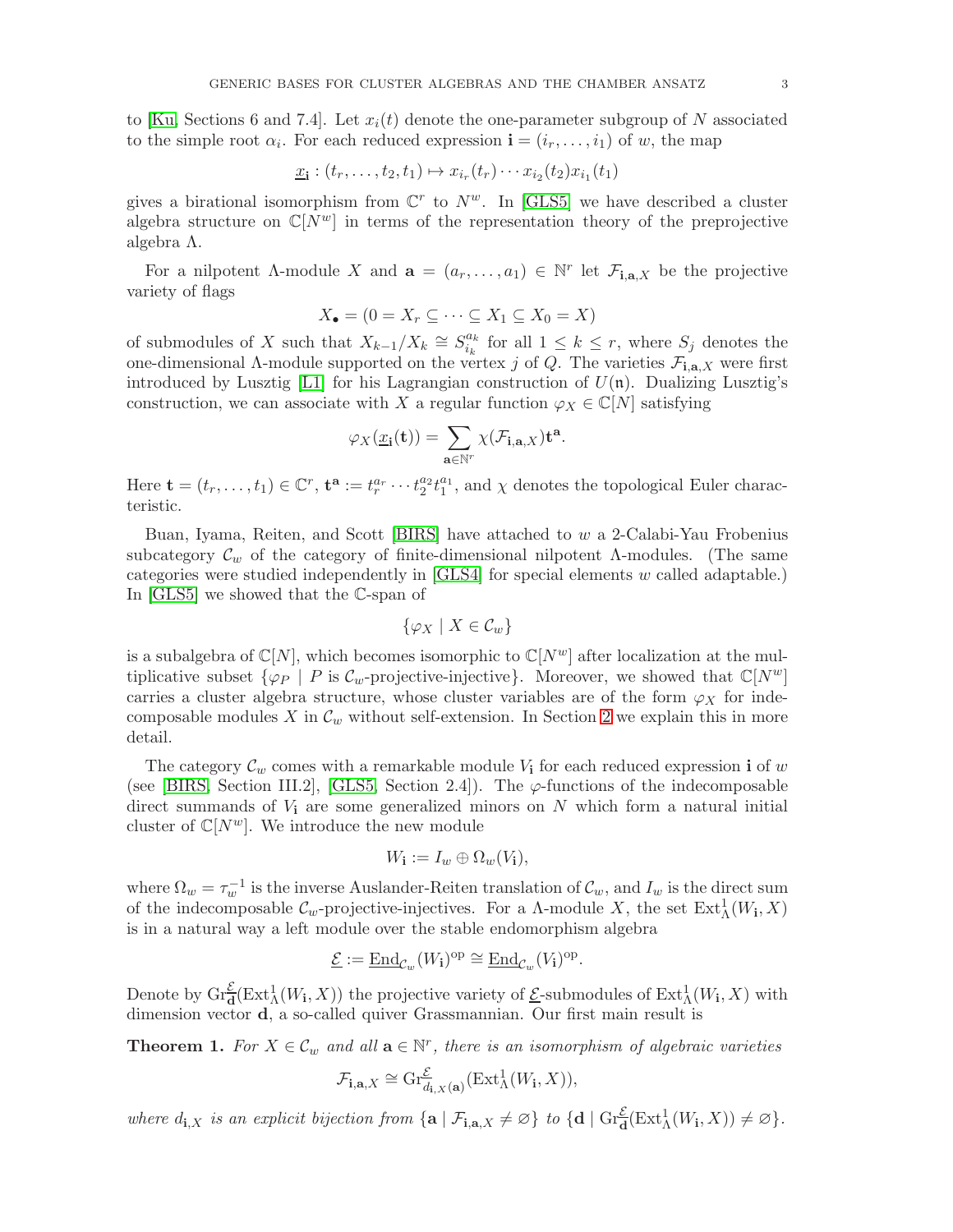It follows easily that the set  $\{a \mid \chi(\mathcal{F}_{i,a,X}) \neq 0\}$  has a unique element if and only if  $Ext^1_{\Lambda}(W_1, X) = 0$ . Now by construction,  $W_1$  is a cluster-tilting module of  $\mathcal{C}_w$ , that is,  $\text{Ext}_{\Lambda}^{\mathcal{I}}(W_{\mathbf{i}},X)=0$  if and only if X belongs to the additive hull add $(W_{\mathbf{i}})$  of  $W_{\mathbf{i}}$ . Moreover, in this case  $\mathcal{F}_{i,a,X}$  is reduced to a point. Hence Theorem [1](#page-2-0) has the following important consequence:

<span id="page-3-0"></span>**Theorem 2.** For  $X \in \mathcal{C}_w$ , the polynomial function  $\mathbf{t} \mapsto \varphi_X(\underline{x_i}(\mathbf{t}))$  is reduced to a single monomial  $t^a$  if and only if  $X \in \text{add}(W_i)$ .

1.3. Let  $W_{i,1}, \ldots, W_{i,r}$  denote the indecomposable direct summands of  $W_i$ . The *r*-tuple of regular functions  $(\varphi_{W_{i,1}}, \ldots, \varphi_{W_{i,r}})$  is a cluster of  $\mathbb{C}[N^w]$ , and it follows from Theorem [2](#page-3-0) that the  $\varphi_{W_{i,k}}(\underline{x_i}(t))$  are monomials in the variables  $t_1, \ldots, t_r$ . Inverting this monomial transformation yields expressions of the  $t_k$ 's as explicit rational functions on  $N^w$ , a result originally called the Chamber Ansatz by Berenstein, Fomin and Zelevinsky [\[BFZ\]](#page-53-7) in type  $A_n$ , because of a convenient description of these formulas in terms of chambers in a wiring diagram. To present these formulas in the general Kac-Moody setting, we need more notation. By construction, the summands  $V_{i,k}$  of  $V_i$  are related to the modules  $W_{i,k}$  by short exact sequences

$$
0 \to W_{\mathbf{i},k} \to P(V_{\mathbf{i},k}) \to V_{\mathbf{i},k} \to 0
$$

where for  $X \in \mathcal{C}_w$ ,  $P(X)$  denotes the projective cover in  $\mathcal{C}_w$ . We set

$$
\varphi'_{V_{\mathbf{i},k}} := \frac{\varphi_{W_{\mathbf{i},k}}}{\varphi_{P(V_{\mathbf{i},k})}},
$$

a Laurent monomial in the  $\varphi_{W_{1,k}}$  (since add( $W_1$ ) contains all  $\mathcal{C}_w$ -projectives). As will be explained in Section [1.6](#page-6-0) below, the regular functions  $\varphi'_{V_{i,k}}$  on  $N^w$  are the twisted generalized minors of [\[BZ\]](#page-53-8) corresponding to i (in the Dynkin case).

Denote by  $q(i, j)$  the number of edges between two vertices i and j of the underlying unoriented graph of the quiver Q. For  $1 \leq k \leq r$ , put

<span id="page-3-4"></span>(1.1) 
$$
C_{\mathbf{i},k} := \frac{1}{\varphi'_{V_{\mathbf{i},k}} \varphi'_{V_{\mathbf{i},k} - (i_k)}} \cdot \prod_{j=1}^{n} (\varphi'_{V_{\mathbf{i},k} - (j)})^{q(i_k,j)},
$$

where  $k^-(j) := \max\{0, 1 \le s \le k-1 \mid i_s = j\}$  and  $V_{i,0}$  is by convention the zero module.

<span id="page-3-2"></span>**Theorem 3.** For  $1 \leq k \leq r$  and  $\mathbf{t} = (t_r, \ldots, t_1)$  we have  $C_{\mathbf{i},k}(\underline{x_i}(\mathbf{t})) = t_k$ . Therefore, for  $X \in \mathcal{C}_w$  we get an equality in  $\mathbb{C}[N^w]$ :

(1.2) 
$$
\varphi_X = \sum_{\mathbf{a} \in \mathbb{N}^r} \chi(\mathcal{F}_{\mathbf{i}, \mathbf{a}, X}) C_{\mathbf{i}, r}^{a_r} \cdots C_{\mathbf{i}, 2}^{a_2} C_{\mathbf{i}, 1}^{a_1}.
$$

<span id="page-3-3"></span>1.4. Using Theorem [1,](#page-2-0) we now want to compare Equation [\(1.2\)](#page-3-1) with similar formulas of Fu and Keller. To simplify our notation, we define

<span id="page-3-1"></span>
$$
R := \{1, 2, \dots, r\},
$$
  
\n
$$
R_{\text{max}} := \{k \in R \mid \text{there is no } k < s \le r \text{ with } i_s = i_k\},
$$
  
\n
$$
R_{-} := R \setminus R_{\text{max}}.
$$

Let  $T = T_1 \oplus \cdots \oplus T_r$  be a basic cluster-tilting module in  $\mathcal{C}_w$ , where the numbering is chosen so that  $T_k$  is  $\mathcal{C}_w$ -projective-injective for  $k \in R_{\text{max}}$ . Assume that  $(\varphi_{T_1}, \ldots, \varphi_{T_r})$  is a cluster of  $\mathbb{C}[N^w]$ , i.e. that it can be obtained from  $(\varphi_{V_{i,1}}, \ldots, \varphi_{V_{i,r}})$  by a sequence of mutations. In this case, T is called  $V_i$ -reachable. (One conjectures that this is always the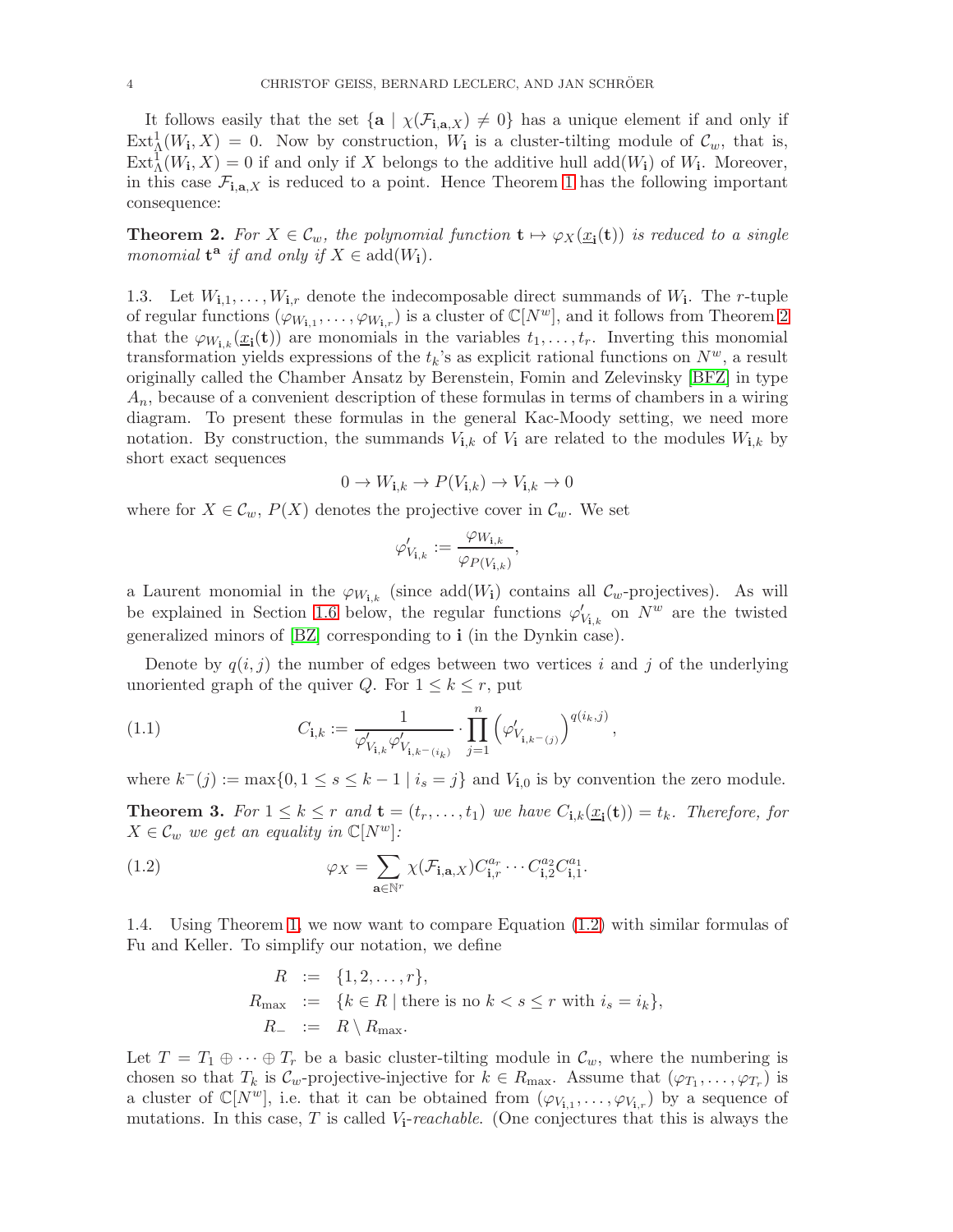case.) The endomorphism algebra  $\mathcal{E}_T := \text{End}_{\Lambda}(T)^{\text{op}}$  has global dimension 3, see [\[GLS5,](#page-54-0) Proposition 2.19]. Thus we may consider

$$
B^{(T)} := (B_{k,l}^{(T)})_{k,l \in R} := ((\dim \text{Hom}_{\Lambda}(T_k, T_l))_{k,l \in R})^{-t},
$$

the matrix of the Ringel bilinear form for  $\mathcal{E}_T$ . (For a matrix B, we denote the inverse of its transpose by  $B^{-t}$ .)

For a general 2-Calabi-Yau Frobenius category  $\mathcal C$  with a cluster-tilting object, Fu and Keller [\[FK,](#page-53-5) Section 3] (extending previous work of Palu [\[P\]](#page-54-1)) have attached to every object of C a Laurent polynomial called its cluster character. When applied to the category  $\mathcal{C}_w$ and the cluster-tilting object  $T$ , the formula for this cluster character can be written as

<span id="page-4-0"></span>(1.3) 
$$
\theta_X^T := \varphi_T^{(\underline{\dim} \operatorname{Hom}_\Lambda(T,X)) \cdot B^{(T)}} \cdot \sum_{\mathbf{d} \in \mathbb{N}^{R_-}} \chi(\operatorname{Gr}_{\mathbf{d}}^{\mathcal{E}_T}(\operatorname{Ext}_\Lambda^1(T,X))) \hat{\varphi}_T^{\mathbf{d}} \qquad (X \in \mathcal{C}_w).
$$

Here we use the abbreviations

$$
\varphi_T^{\mathbf{g}} := \prod_{k \in R} \varphi_{T_k}^{g_k} \quad \text{for } \mathbf{g} = (g_1, g_2, \dots, g_r) \in \mathbb{Z}
$$
  

$$
\hat{\varphi}_{T,k} := \prod_{l \in R} \varphi_{T_l}^{B_{l,k}^{(T)}} \quad \text{for } k \in R_-,
$$
  

$$
\hat{\varphi}_T^{\mathbf{d}} := \prod_{k \in R_-} \hat{\varphi}_{T,k}^{d_k} \quad \text{for } \mathbf{d} = (d_k)_{k \in R_-} \in \mathbb{N}^{R_-}.
$$

By [\[FK,](#page-53-5) Theorem 4.3] and [\[GLS5,](#page-54-0) Theorem 3.3], the cluster variables of  $\mathbb{C}[N^w]$  are of the form  $\theta_X^T$  for indecomposable rigid modules X of  $\mathcal{C}_w$ , and [\(1.3\)](#page-4-0) gives therefore a representation-theoretic description of their cluster expansions with respect to the cluster  $(\varphi_{T_1},\ldots,\varphi_{T_r})$ . However, for an arbitrary  $X \in \mathcal{C}_w$  not much is known about the function  $\theta_X^T$ . For instance it is a priori only a rational function on  $N^w$ . Using Theorem [1](#page-2-0) and the Chamber Ansatz Theorem [3,](#page-3-2) we prove our next main result:

<span id="page-4-1"></span>**Theorem 4.** For every  $X \in \mathcal{C}_w$  we have

 $\theta_X^T = \varphi_X.$ 

In particular,  $\theta_X^T$  is a regular function on  $N^w$  for every  $X \in \mathcal{C}_w$ , that is, the image of the cluster character  $X \mapsto \theta_X^T$  is in the cluster algebra  $\mathbb{C}[N^w]$ .

<span id="page-4-2"></span>1.5. In the last part of this paper, we deduce from Theorem [4](#page-4-1) a new description of a generic basis for the coefficient-free cluster algebra obtained from  $\mathbb{C}[N^w]$  by specializing to 1 the functions  $\varphi_P$  for all  $\mathcal{C}_w$ -projective-injectives P. (This algebra can be seen as the coordinate ring of the subvariety  $N \cap (N-wN_-)$  of  $N^w$ , but we will not use it.) In [\[GLS5,](#page-54-0) Section 15.6] we have already described such a basis in terms of generic modules over the preprojective algebra  $\Lambda$ . Here we want to express it in terms of generic modules over the stable endomorphism algebra  $\underline{\mathcal{E}}_T$  of the cluster-tilting module T.

The quiver  $\underline{\Gamma}_T$  of  $\underline{\mathcal{E}}_T$  has the set  $R_-\,$  as vertices, with  $k \in R_-\,$  corresponding to  $T_k$ , and it has  $[B_{l,k}^{(T)}]_+$  arrows from k to l, where we write for short  $[z]_+ = \max(z, 0)$ . We consider the cluster algebra  $\mathcal{A}(\underline{\Gamma}_T) \subset \mathbb{C}((x_k)_{k \in R_-})$  with initial seed  $((x_k)_{k \in R_-}, \underline{\Gamma}_T)$ . We have a unique ring homomorphism  $\Pi_T: \mathbb{C}[N^w] \to \mathbb{C}((x_k)_{k \in R_-})$  such that  $\Pi_T(\varphi_{T_k}) = x_k$ for  $k \in R_-,$  and  $\Pi_T(\varphi_{T_k}) = 1$  for  $k \in R_{\text{max}}$ . The homomorphism  $\Pi_T$  restricts to an epimorphism  $\mathbb{C}[N^w] \to \mathcal{A}(\underline{\Gamma}_T)$ , which we also denote by  $\Pi_T$ .

Following Palu [\[P\]](#page-54-1), for an  $\underline{\mathcal{E}}_T$ -module Y we put

(1.4) 
$$
\psi_Y := x^{\mathbf{g}_Y} \cdot \sum_{\mathbf{d} \in \mathbb{N}^{R_-}} \chi(\mathrm{Gr}_{\mathbf{d}}^{\mathcal{E}_T}(Y)) \hat{x}_T^{\mathbf{d}},
$$

r ,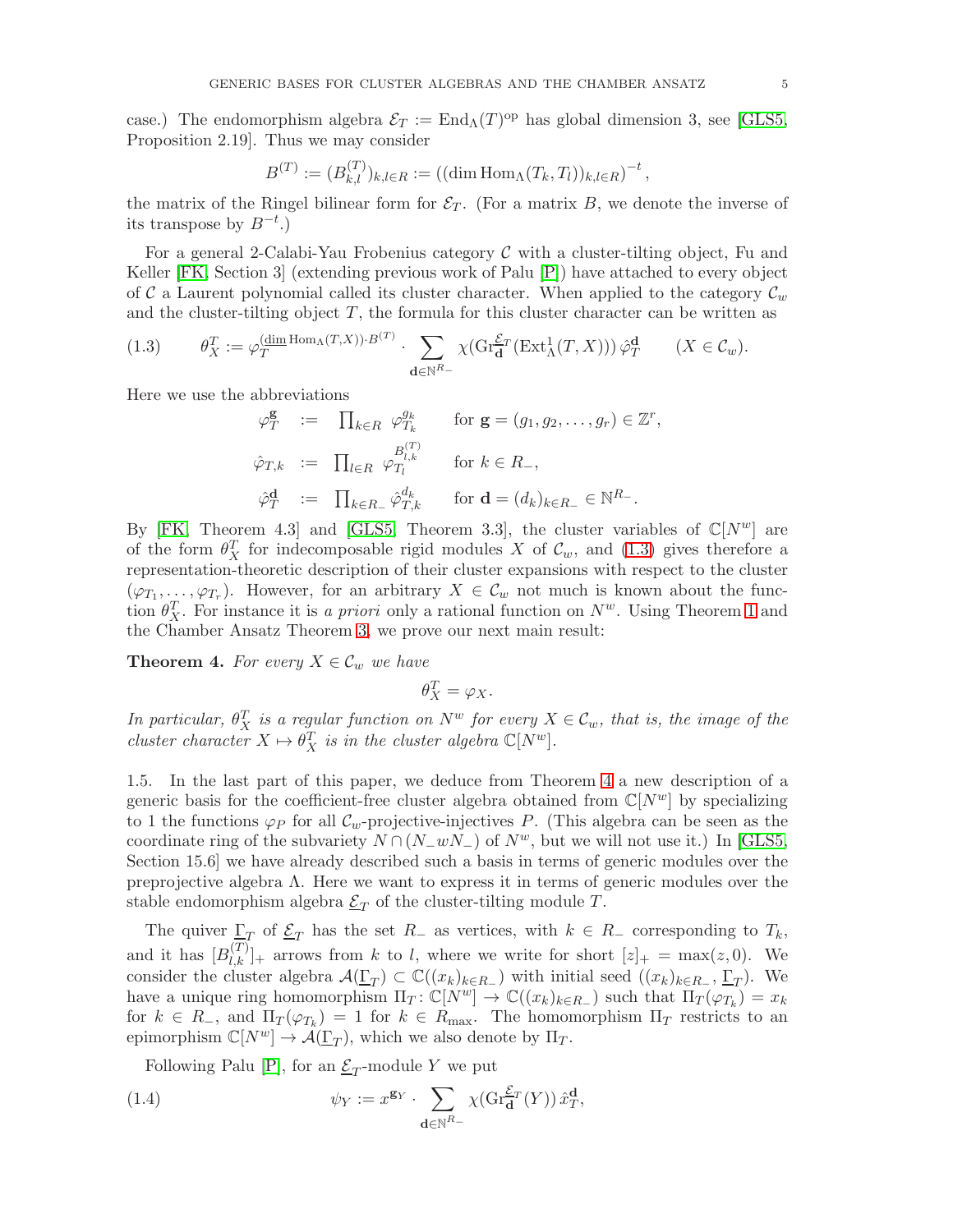where

$$
\mathbf{g}_Y:=(g_k)_{k\in R_-}:=\Big(\mathrm{dim}\,\mathrm{Ext}^1_{\underline{\mathcal{E}}_T}(S_k,Y)-\mathrm{dim}\,\mathrm{Hom}_{\underline{\mathcal{E}}_T}(S_k,Y)\Big)_{k\in R_-}
$$

and

$$
x^{\mathbf{g}_Y}:=\prod_{k\in R_-}x_k^{g_k},\qquad \hat x_{T,k}:=\prod_{l\in R_-}x_l^{B^{(T)}_{l,k}},\qquad \hat x_T^{\mathbf{d}}:=\prod_{k\in R_-}\hat x_{T,k}^{d_k}.
$$

(Here  $S_k$ ,  $k \in R_-$  are the simple  $\underline{\mathcal{E}}_T$ -modules.) In fact, if  $Y = \text{Ext}^1_{\Lambda}(T, X)$  for some  $X \in \mathcal{C}_w$ , in view of Theorem [4](#page-4-1) we have  $\psi_Y = \Pi_T(\varphi_X)$ .

For  $\mathbf{d} \in \mathbb{N}^{R_-}$  let  $\text{mod}(\underline{\mathcal{E}}_T,\mathbf{d})$  be the affine variety of representations of  $\underline{\mathcal{E}}_T$  with dimension vector **d**. It will be convenient to consider  $\text{mod}(\underline{\mathcal{E}}_T, \mathbf{d})$  with the *right* action of

$$
\mathrm{GL}_{\mathbf{d}}:=\prod_{k\in R_-}\mathrm{GL}_{\mathbf{d}(k)}(\mathbb{C})
$$

by conjugation. For each irreducible component  $\mathcal Z$  of  $\text{mod}(\underline{\mathcal E}_T,\mathbf d)$  there is a dense open subset  $\mathcal{U} \subseteq \mathcal{Z}$  such that for all  $U, U' \in \mathcal{U}$  we have  $\psi_U = \psi_{U'}$ . Define  $\psi_{\mathcal{Z}} := \psi_U$ , where  $U \in \mathcal{U}$ . An irreducible component  $\mathcal{Z}$  of mod $(\underline{\mathcal{E}}_T, \mathbf{d})$  is called *strongly reduced* if there is a dense open subset  $\mathcal{U} \subseteq \mathcal{Z}$  such that

$$
\mathrm{codim}_{\mathcal{Z}}(U, \mathrm{GL}_{\mathbf{d}}) = \dim \mathrm{Hom}_{\underline{\mathcal{E}}_T}\left(\tau_{\underline{\mathcal{E}}_T}^{-1}(U), U\right)
$$

for all  $U \in \mathcal{U}$ , where  $\tau_{\underline{\mathcal{E}}_T}$  denotes the Auslander-Reiten translation of  $mod(\underline{\mathcal{E}}_T)$ . It follows from Voigt's Lemma [\[G,](#page-53-11) Proposition 1.1] that strongly reduced components are (schemetheoretically) generically reduced, hence the name. But contrary to what the terminology might suggest, being strongly reduced is not a property of the scheme  $\mathcal Z$  equipped with its  $GL_d$ -action, since the definition uses additionally the representation theory of the algebra  $\underline{\mathcal{E}}_T$ . Note also that  $\underline{\mathcal{E}}_T$  is given by a quiver with potential [\[BIRSm\]](#page-53-12), and that

$$
\dim \operatorname{Hom}_{\underline{\mathcal{E}}_T}(\tau_{\underline{\mathcal{E}}_T}^{-1}(U), U) = E^{\text{inj}}(U)
$$

is the E-invariant defined in [\[DWZ2\]](#page-53-6).

Let Irr(mod( $\underline{\mathcal{E}}_T$ , **d**)) be the set of irreducible components of mod( $\underline{\mathcal{E}}_T$ , **d**), and set

$$
\mathrm{Irr}(\underline{\mathcal{E}}_T):=\bigcup_{{\mathbf{d}}\in{\mathbb{N}}^{R_-}}\mathrm{Irr}(\mathrm{mod}(\underline{\mathcal{E}}_T,{\mathbf{d}})).
$$

Let Irr<sup>sr</sup>( $\underline{\mathcal{E}}_T$ ) denote the set of all strongly reduced irreducible components in Irr( $\underline{\mathcal{E}}_T$ ). For  $\mathcal{Z} \in \text{Irr}(\underline{\mathcal{E}}_T, \mathbf{d})$  define  $\text{Null}(\mathcal{Z}) := \{ \mathbf{m} \in \mathbb{N}^{R_-} \mid \mathbf{m}(k) = 0 \text{ if } \mathbf{d}(k) \neq 0 \}.$ 

Finally, let us denote by  $\widetilde{S}_w^*$  the dual semicanonical basis of  $\mathbb{C}[N^w]$  constructed in [\[GLS5\]](#page-54-0). We can now state

<span id="page-5-0"></span>Theorem 5. The set

$$
\mathcal{G}_{w}^{T} := \{ x^{\mathbf{m}} \cdot \psi_{\mathcal{Z}} \mid \mathcal{Z} \in \text{Irr}^{\text{sr}}(\underline{\mathcal{E}}_{T}), \ \mathbf{m} \in \text{Null}(\mathcal{Z}) \}
$$

is a basis of the cluster algebra  $\mathcal{A}(\underline{\Gamma}_T)$ . It is equal to the image of the dual semicanonical basis  $\widetilde{\mathcal{S}}_w^*$  under  $\Pi_T: \mathbb{C}[N^w] \to \mathcal{A}(\underline{\Gamma}_T)$ .

Each finite-dimensional path algebra is isomorphic to  $\underline{\mathcal{E}}_T$  for some appropriate  $\Lambda$ , w and T, see [\[GLS5,](#page-54-0) Section 16]. In this case,  $mod(\underline{\mathcal{E}}_T, \mathbf{d})$  is an (irreducible) affine space for all **d**, and it is easy to see that  $mod(\underline{\mathcal{E}}_T, \mathbf{d})$  is strongly reduced. Thus Theorem [5](#page-5-0) implies Dupont's conjecture [\[D,](#page-53-9) Conjecture 6.1]. On the other hand, even if  $\underline{\mathcal{E}}_T$  is not hereditary but mutation equivalent to an acyclic quiver, it is quite easy to find examples of irreducible components of varieties  $mod(\underline{\mathcal{E}}_T, \mathbf{d})$  which are not strongly reduced.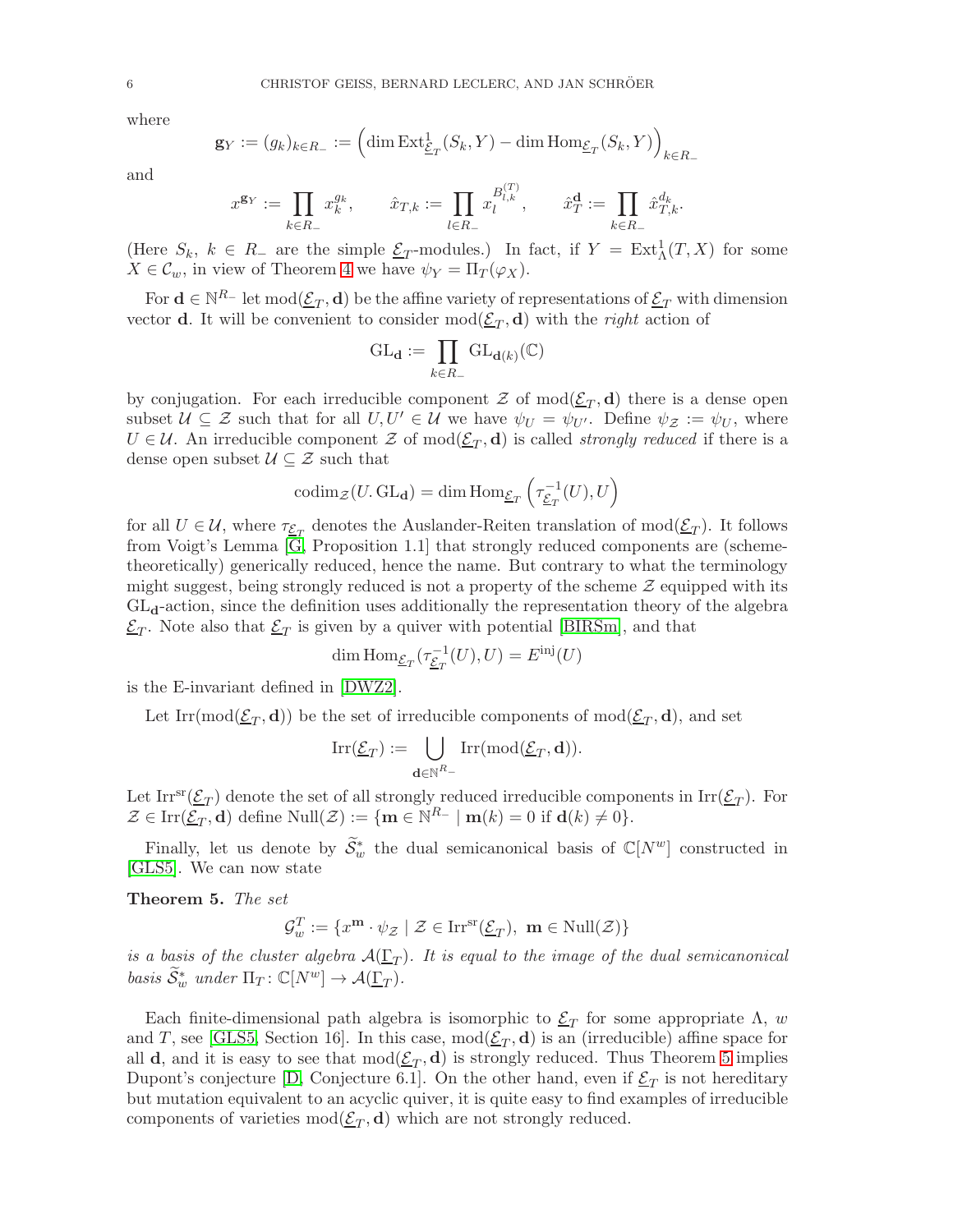Since Theorem [5](#page-5-0) gives a description of the generic basis  $\mathcal{G}_{w}^{T}$  of  $\mathcal{A}(\underline{\Gamma}_{T})$  entirely in terms of the varieties of representations of the algebra  $\underline{\mathcal{E}}_T$ , it is natural in view of [\[DWZ2\]](#page-53-6) to ask if the first statement of Theorem [5](#page-5-0) generalizes to other classes of cluster algebras.

<span id="page-6-0"></span>1.6. The paper closes with our categorical interpretation of the twist automorphisms of the unipotent cells, introduced by Berenstein, Fomin and Zelevinsky in connection with the Chamber Ansatz. For  $x \in N^w$ , the intersection  $N \cap (B_{\neg} wx^T)$  consists of a unique element, which, following [\[BFZ,](#page-53-7) [BZ,](#page-53-8) [GLS5\]](#page-54-0), we denote by  $\eta_w(x)$ . (The anti-automorphism  $g \mapsto g^T$  of the Kac-Moody group is defined in [\[GLS5,](#page-54-0) Section 7.1]. For more details on  $\eta_w$ we refer to [\[GLS5,](#page-54-0) Section 8].) The map  $\eta_w$  is in fact a regular automorphism of  $N^w$ , and we denote by  $(\eta_w^*)^{-1}$  the C-algebra automorphism of  $\mathbb{C}[N^w]$ , defined by

$$
((\eta_w^*)^{-1}f)(x) = f(\eta_w^{-1}(x)) \qquad (f \in \mathbb{C}[N^w]).
$$

<span id="page-6-1"></span>**Theorem 6.** For every  $X \in \mathcal{C}_w$ , we have

$$
(\eta_w^*)^{-1}(\varphi_X) = \frac{\varphi_{\Omega_w(X)}}{\varphi_{P(X)}}.
$$

Moreover,  $\eta_w^*$  preserves the dual semicanonical basis  $\widetilde{S}_w^*$  of  $\mathbb{C}[N^w]$  and permutes its elements.

Thus, the regular functions  $\varphi'_{V_{i,k}}$  occurring in Theorem [3](#page-3-2) are obtained by twisting the generalized minors  $\varphi_{V_{i,k}}$  with  $\eta_w^{-1}$ , in agreement with [\[BFZ,](#page-53-7) [BZ\]](#page-53-8) in the Dynkin case. We believe that Theorem [6](#page-6-1) provides a conceptual explanation of the existence of the automorphism  $\eta_w$ , and of its compatibility with total positivity [\[BZ,](#page-53-8) Proposition 5.3].

1.7. The article is organized as follows: In Section [2](#page-7-0) we give a short reminder on cluster algebras and some previous results. In Section [3](#page-10-0) we construct isomorphisms between flag varieties and quiver Grassmannians in a very general setup. The isomorphisms stated in Theorem [1](#page-2-0) turn out to be special cases. Section [4](#page-24-0) contains the proofs of Theorems [1](#page-2-0) and [2](#page-3-0) and of the Chamber Ansatz Theorem [3](#page-3-2) together with some illustrating examples. The proof of the cluster character identities stated in Theorem [4](#page-4-1) and a detailed example are in Sections [5](#page-28-0) and [6.](#page-33-0) The proof of Theorem [5](#page-5-0) is in Sections [7](#page-42-0) and [8.](#page-43-0) Finally, Section [9](#page-50-0) contains the proof of Theorem [6.](#page-6-1)

1.8. **Notation.** Throughout, we work over the field  $\mathbb C$  of complex numbers. For a  $\mathbb C$ algebra A let  $mod(A)$  be the category of finite-dimensional left A-modules. By an A*module* we always mean a module in  $mod(A)$ , unless stated otherwise. Often we do not distinguish between a module and its isomorphism class. Let  $D := \text{Hom}_{\mathbb{C}}(-, \mathbb{C})$  be the usual duality functor.

For a quiver  $Q$  let rep( $Q$ ) be the category of finite-dimensional representations of  $Q$ over  $\mathbb C$ . It is well known that we can identify rep(Q) and mod( $\mathbb CQ$ ).

By a *subcategory* we always mean a full subcategory. For an A-module M let  $add(M)$ be the subcategory of all A-modules which are isomorphic to finite direct sums of direct summands of M. A subcategory  $\mathcal U$  of mod(A) is an *additive subcategory* if any finite direct sum of modules in U is again in U. By Fac(M) (resp. Sub(M)) we denote the subcategory of all A-modules X such that there exists some  $t \geq 1$  and some epimorphism  $M^t \to X$ (resp. monomorphism  $X \to M^t$ ).

For an A-module M let  $\Sigma(M)$  be the number of isomorphism classes of indecomposable direct summands of M. An A-module is called *basic* if it can be written as a direct sum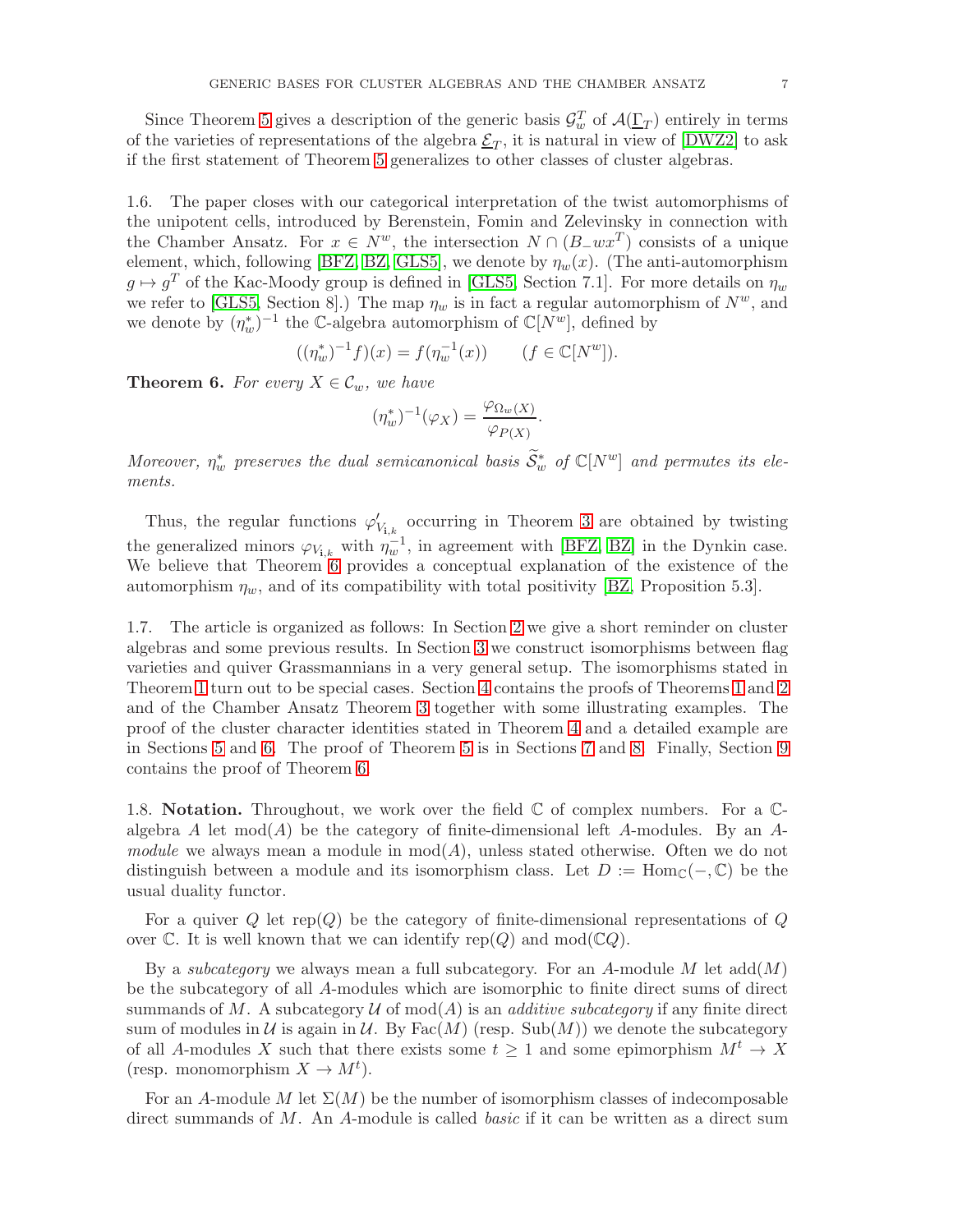of pairwise non-isomorphic indecomposable modules. An  $A$ -module  $M$  is called *rigid* if  $\text{Ext}^1_A(M,M) = 0.$ 

For an A-module M and a simple A-module S let  $[M : S]$  be the Jordan-Hölder multiplicity of S in a composition series of M. Let  $\dim(M) := \dim_A(M) := (M : S|)$ be the *dimension vector* of  $M$ , where  $S$  runs through all isomorphism classes of simple A-modules.

For a set U we denote its cardinality by |U|. If  $f: X \to Y$  and  $g: Y \to Z$  are maps, then the composition is denoted by  $gf = g \circ f : X \to Z$ .

If U is a subset of a C-vector space V, then let  $\text{Span}_{\mathbb{C}}\langle U\rangle$  be the subspace of V generated by  $U$ .

Let  $\mathbb{N} = \{0, 1, 2, \ldots\}$  be the natural numbers, including 0, and let  $\mathbb{Z}$  be the ring of integers. For a domain R let  $R(X_1, \ldots, X_r)$ ,  $R[X_1, \ldots, X_r]$  and  $R[X_1^{\pm 1}, \ldots, X_r^{\pm 1}]$  be the field of rational functions, the polynomial ring, and the ring of Laurent polynomials in the variables  $X_1, \ldots, X_r$  with coefficients in R, respectively.

# 2. Reminder on cluster algebras

<span id="page-7-0"></span>2.1. Let  $\mathcal{F} := \mathbb{Q}(X_1, \ldots, X_r)$  be the field of rational functions in r variables. We fix a subset  $F \subseteq \{1, \ldots, r\}.$ 

A seed in F is a pair  $(x, \Gamma)$ , where  $\Gamma = (\Gamma_0, \Gamma_1, s, t)$  is a finite quiver without loops and without 2-cycles with set of vertices  $\Gamma_0 = \{1, \ldots, r\}$ , and  $x = (x_1, \ldots, x_r)$  with  $x_1, \ldots, x_r$ algebraically independent elements in F. The vertices in  $\{1, \ldots, r\} \backslash F$  are called mutable, and the ones in  $F$  are frozen.

Given a seed  $(x, \Gamma)$  in F and a mutable vertex k of  $\Gamma$ , we define the mutation of  $(x, \Gamma)$ at  $k$  as

$$
\mu_k(x,\Gamma):=(x',\Gamma').
$$

The quiver  $\Gamma'$  is obtained from  $\Gamma$  by applying the Fomin-Zelevinsky quiver mutation at k, which is defined as follows: For  $1 \leq i, j \leq r$  let

 $\gamma_{ij} := |\text{number of arrows } j \to i \text{ in } \Gamma| - |\text{number of arrows } i \to j \text{ in } \Gamma|.$ 

(Recall that there are no 2-cycles in Γ. So at least one of the numbers on the right-hand side is 0.) By definition also  $\Gamma'$  has no loops and no 2-cycles, and the corresponding numbers  $\gamma_{ij}'$  for  $\Gamma'$  are

$$
\gamma'_{ij} := \begin{cases}\n-\gamma_{ij} & \text{if } i = k \text{ or } j = k, \\
\gamma_{ij} + \frac{|\gamma_{ik}| \gamma_{kj} + \gamma_{ik} |\gamma_{kj}|}{2} & \text{otherwise.} \n\end{cases}
$$

Finally,  $x' = (x'_1, \ldots, x'_r)$  is defined by

$$
x'_{s} := \begin{cases} x_k^{-1} \left( \prod_{k \to i} x_i + \prod_{j \to k} x_j \right) & \text{if } s = k, \\ x_s & \text{otherwise} \end{cases}
$$

where the products are taken over all arrows of  $\Gamma$  which start, respectively end, in k. Set  $\mu_{(x,\Gamma)}(x_k) := x'_k$ . It is easy to check that  $(x',\Gamma')$  is again a seed in F and that  $\mu_k^2(x,\Gamma) = (x,\Gamma).$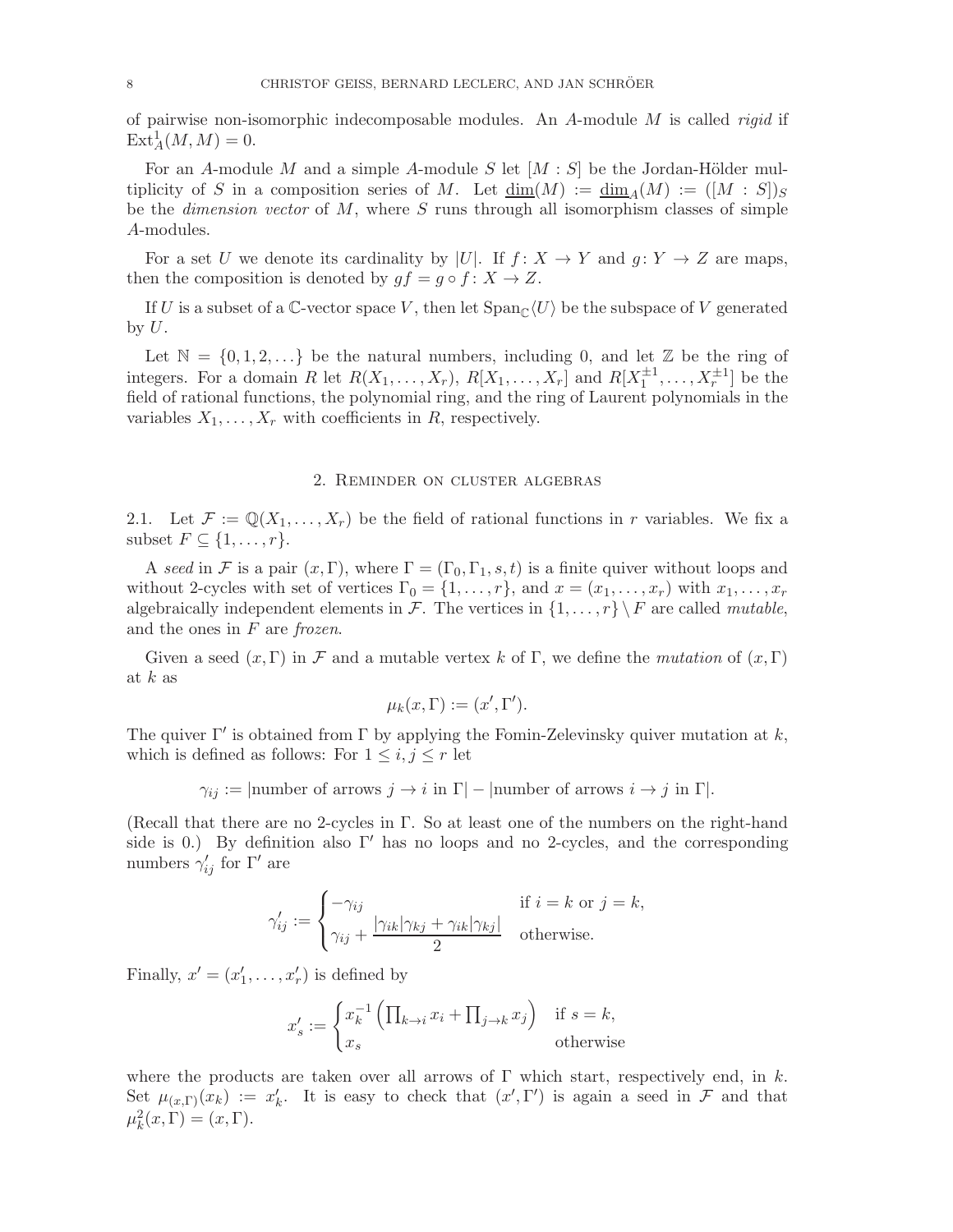Two seeds  $(x, \Gamma)$  and  $(y, \Sigma)$  are mutation equivalent if there is a sequence  $(k_1, \ldots, k_t)$ with  $k_i \in \{1, ..., r\} \setminus F$  for all i such that

$$
\mu_{k_t} \dots \mu_{k_2} \mu_{k_1}(x, \Gamma) = (y, \Sigma).
$$

In this case, we write  $(y, \Sigma) \sim (x, \Gamma)$ .

For a seed  $(x, \Gamma)$  in F let

$$
\mathcal{X}_{(x,\Gamma)} := \bigcup_{(y,\Sigma)\sim(x,\Gamma)} \{y_1,\ldots,y_r\}
$$

where the union is over all seeds  $(y, \Sigma)$  with  $(y, \Sigma) \sim (x, \Gamma)$ . By definition, the *cluster* algebra  $\mathcal{A}(x,\Gamma)$  associated to  $(x,\Gamma)$  is the subalgebra of F generated by  $\mathcal{X}_{(x,\Gamma)}$ .

We call  $(y, \Sigma)$  a seed in  $\mathcal{A}(x, \Gamma)$  if  $(y, \Sigma) \sim (x, \Gamma)$ . In this case, y is a cluster in  $\mathcal{A}(x, \Gamma)$ , the elements  $y_1, \ldots, y_r$  are *cluster variables* and  $y_1^{m_1} \cdots y_r^{m_r}$  with  $m_i \geq 0$  for all *i* are *cluster* monomials in  $\mathcal{A}(x,\Gamma)$ .

For any seed of the form  $(y, \Gamma)$  in F we obtain an isomorphism  $\mathcal{A}(x, \Gamma) \to \mathcal{A}(y, \Gamma)$  given by  $x_i \mapsto y_i$  for all  $1 \leq i \leq r$ . So one sometimes writes just  $\mathcal{A}(\Gamma)$  instead of  $\mathcal{A}(x,\Gamma)$ .

Note that for any cluster y in  $\mathcal{A}(x,\Gamma)$  we have  $y_i = x_i$  for all  $i \in F$ . These cluster variables are also called *coefficients* of  $\mathcal{A}(x,\Gamma)$ . Localizing  $\mathcal{A}(x,\Gamma)$  at  $\prod_{i\in F}x_i$  yields an algebra  $\mathcal{A}(x,\Gamma,F^{\pm})$ , which we also call a *cluster algebra*.

There are algebra epimorphisms

$$
\mathcal{A}(x,\Gamma) \to \mathcal{A}(\underline{x},\underline{\Gamma})
$$
 and  $\mathcal{A}(x,\Gamma,F^{\pm}) \to \mathcal{A}(\underline{x},\underline{\Gamma})$ 

defined by

$$
x_i \to \begin{cases} 1 & \text{if } i \in F, \\ x_i & \text{otherwise,} \end{cases}
$$

where  $\mathcal{A}(\underline{x},\underline{\Gamma}) \subseteq \mathbb{Q}((x_i)_{i\in\{1,\ldots,r\}\setminus F})$  is again a cluster algebra with  $\underline{x} := (x_i)_{i\in\{1,\ldots,r\}\setminus F}$ , and the quiver  $\Gamma$  is obtained from  $\Gamma$  by deleting all vertices in F and all arrows starting or ending in one of the vertices in F. We say that the cluster algebra  $\mathcal{A}(\underline{x}, \underline{\Gamma})$  is obtained from  $\mathcal{A}(x,\Gamma)$  by specialization of coefficients to 1, and the two epimorphisms defined above are called *specialization morphisms*. Clearly, the specialization morphisms induce a surjective map  $\mathcal{X}_{(x,\Gamma)} \setminus \{x_i \mid i \in F\} \to \mathcal{X}_{(\underline{x},\underline{\Gamma})}.$ 

Using the identification  $\mathbb{C}[N^w] \equiv \mathcal{A}(\Gamma_T)$ , the epimorphism  $\Pi_T$  defined in Section [1.5,](#page-4-2) can be seen as a specialization morphism. Thus the cluster algebra  $\mathcal{A}(\underline{\Gamma}_T)$  is obtained from  $\mathbb{C}[N^w]$  by specialization of coefficients to 1.

2.2. Cluster algebra structures for coordinate rings of unipotent cells. In a series of papers [\[GLS1,](#page-53-13) [GLS2,](#page-53-1) [GLS5\]](#page-54-0) we constructed a map

$$
\varphi
$$
: nil( $\Lambda$ )  $\to \mathbb{C}[N]$ 

which maps a nilpotent  $\Lambda$ -module X to a function  $\varphi_X \in \mathbb{C}[N]$ . This map satisfies the following properties:

(i) For all  $X, Y \in \text{nil}(\Lambda)$  we have

$$
\varphi_X \varphi_Y = \varphi_{X \oplus Y}.
$$

- (ii) Let  $X, Y \in \text{nil}(\Lambda)$  with  $\dim \text{Ext}^1_{\Lambda}(X, Y) = \dim \text{Ext}^1_{\Lambda}(Y, X) = 1$ , and let
	- $0 \to X \to E' \to Y \to 0$  and  $0 \to Y \to E'' \to X \to 0$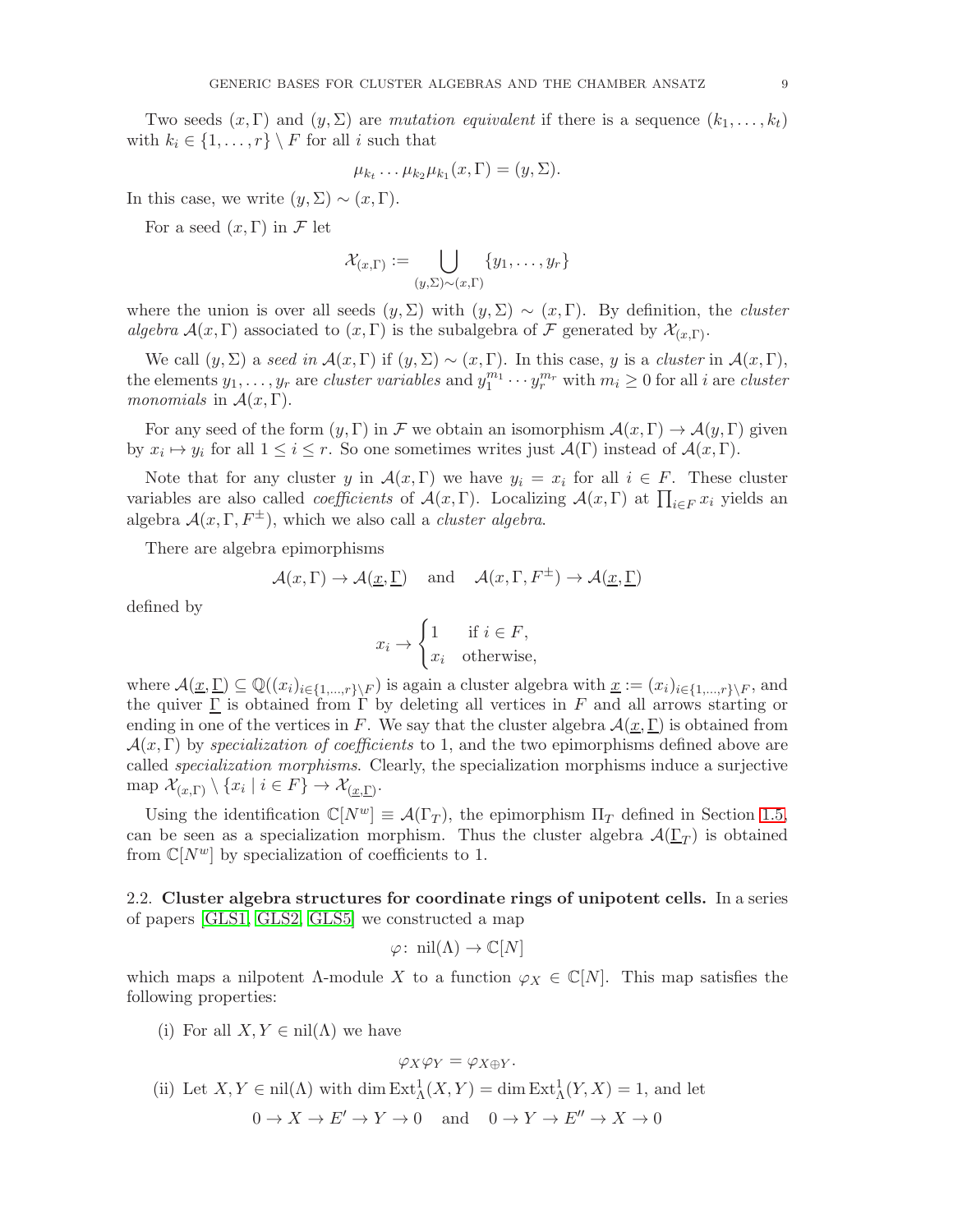be non-split short exact sequences. Then we have

$$
\varphi_X \varphi_Y = \varphi_{E'} + \varphi_{E''}.
$$

(iii) Restriction yields a map

$$
\varphi\colon \mathcal{C}_w\to \mathbb{C}[N^w].
$$

(Again we identified  $\mathbb{C}[N^w]$  with the localization of the C-span of  $\{\varphi_X \mid X \in \mathcal{C}_w\}$ at  $\{\varphi_P \mid P \text{ is } C_w\text{-projective-injective}\}.$ 

(iv) Let  $\mathbf{i} = (i_r, \ldots, i_1)$  be a reduced expression of w, and let  $\Gamma := \Gamma_{\mathbf{i}}$  and  $F := R_{\text{max}}$ . (The definitions of  $\Gamma_i$  and  $R_{\text{max}}$  can be found in Sections [3.6](#page-17-0) and [1.4,](#page-3-3) respectively.) Then there is an algebra isomorphism

$$
\eta_{\mathbf{i}} \colon \mathcal{A}(x, \Gamma, F^{\pm}) \to \mathbb{C}[N^w]
$$

with  $\eta_i(x_k) = \varphi_{V_{i,k}}$  for all  $1 \leq k \leq r$ .

Using the isomorphism  $\eta_i$  one can now speak of *cluster variables* and *cluster monomials* in  $\mathbb{C}[N^w]$ . For example, an *r*-tuple  $(\varphi_{T_1}, \ldots, \varphi_{T_r})$  is a cluster in  $\mathbb{C}[N^w]$  if and only if there is a seed  $(y, \Sigma)$  in  $\mathcal{A}(x, \Gamma, F^{\pm})$  with  $\eta_i(y_i) = \varphi_{T_i}$  for all i. In this case, let  $T :=$  $T_1 \oplus \cdots \oplus T_r$ . The vertices of the quiver  $\Gamma_T$  of the endomorphism algebra  $\text{End}_{\Lambda}(T)^\text{op}$  are naturally parametrized by  $1, \ldots, r$  and the following hold:

- (v) With the exception of arrows between coefficients  $c, d \in F$ , the quivers  $\Sigma$  and  $\Gamma_T$ coincide. The seed  $(y, \Sigma)$  in  $\mathcal{A}(x, \Gamma)$  is already determined by y.
- (vi) The module T is a basic cluster-tilting module in  $\mathcal{C}_w$ . For any mutable vertex k there is a unique indecomposable  $T'_k \in \mathcal{C}_w$  with  $T'_k \not\cong T_k$  such that

$$
\mu_k(T) := T'_k \oplus T/T_k
$$

is a basic cluster-tilting module in  $\mathcal{C}_w$ . For  $y'_k := \mu_{(y,\Sigma)}(y_k)$  we have

$$
\eta_{\mathbf{i}}(y'_k) = \varphi_{T'_k}.
$$

We say that  $(\varphi_{T_1}, \ldots, \varphi_{T_k'}, \ldots, \varphi_{T_r})$  is obtained from  $(\varphi_{T_1}, \ldots, \varphi_{T_k}, \ldots, \varphi_{T_r})$  by mutation in direction k. We also say that  $\mu_k(T)$  is obtained from T by mutation in direction k.

(vii) We have  $\dim \text{Ext}^1_{\Lambda}(T_k, T'_k) = \dim \text{Ext}^1_{\Lambda}(T'_k, T_k) = 1$ , and there are short exact sequences

$$
0 \to T_k \to \bigoplus_{j \to k} T_j \to T'_k \to 0 \quad \text{and} \quad 0 \to T'_k \to \bigoplus_{k \to i} T_i \to T_k \to 0,
$$

where we sum over all arrows in  $\Gamma_T$  ending and starting in k, respectively. Furthermore, the identity

$$
y_k y'_k = \prod_{k \to i} y_i + \prod_{j \to k} y_j
$$

in  $\mathcal{A}(x,\Gamma)$  corresponds to the identity

$$
\varphi_{T_k}\varphi_{T_k'}=\prod_{k\to i}\varphi_{T_i}+\prod_{j\to k}\varphi_{T_j}
$$

in  $\mathbb{C}[N^w]$ . For  $i, j \in R$ , the number of arrows  $k \to i$  in  $\Gamma_T$  equals  $[B_{i,k}^{(T)}]_+$  and the number of arrows  $j \to k$  is  $[-B_{j,k}^{(T)}]_{+}$ .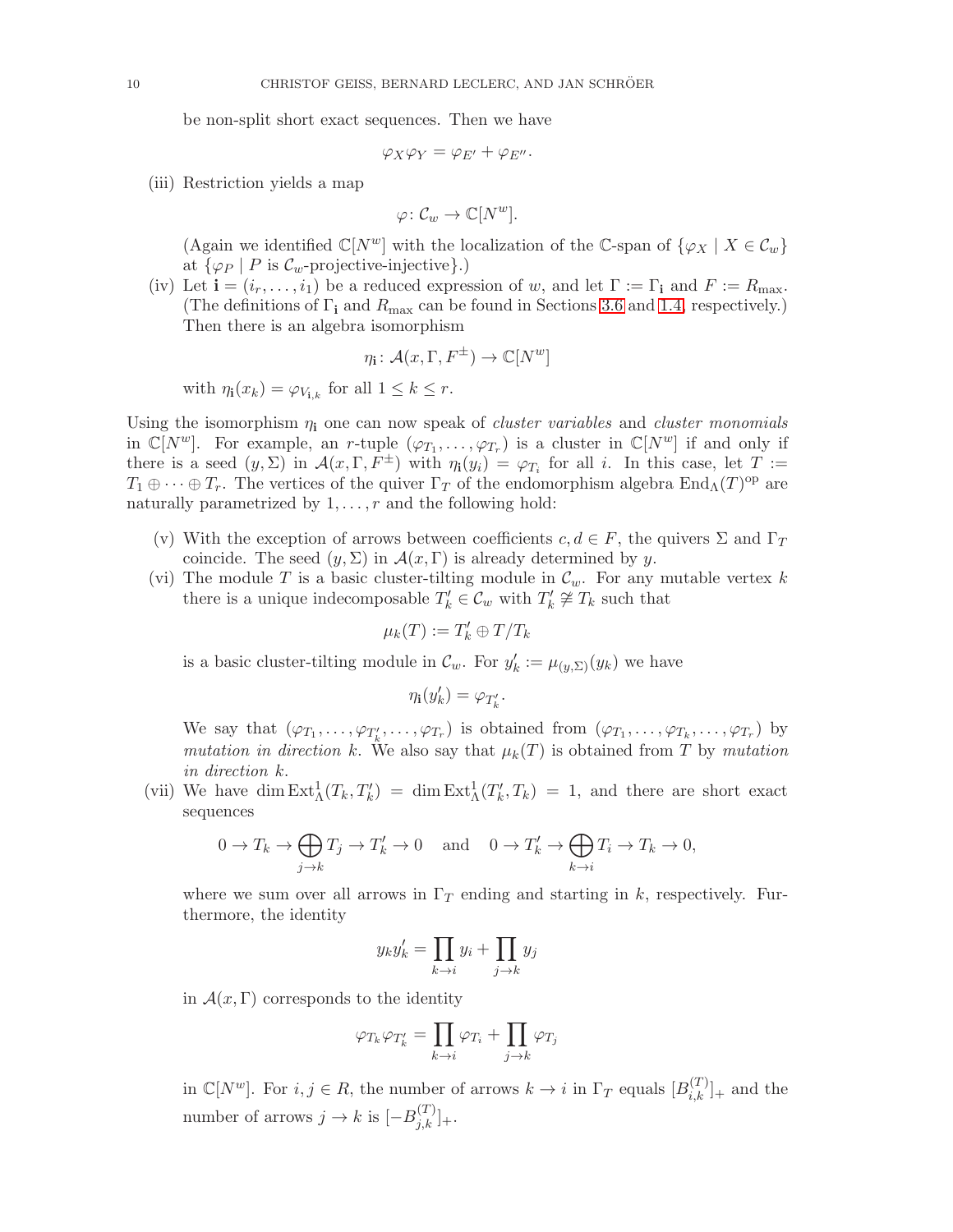(viii) The cluster monomials in  $\mathbb{C}[N^w]$  are

$$
\varphi_{T_1}^{m_1}\cdots \varphi_{T_r}^{m_r}
$$

where  $m_i \geq 0$  for all i, and  $T := T_1 \oplus \cdots \oplus T_r$  runs through the set of  $V_1$ -reachable cluster-tilting modules in  $\mathcal{C}_w$ .

<span id="page-10-0"></span>(ix) All cluster monomials in  $\mathbb{C}[N^w]$  belong to the dual semicanonical basis of  $\mathbb{C}[N^w]$ .

## 3. Partial flag varieties and quiver Grassmannians

3.1. Basic algebras and nilpotent modules. Let  $\Gamma = (\Gamma_0, \Gamma_1, s, t)$  be a finite quiver with set of vertices  $\Gamma_0 = \{1, \ldots, n\}$ , and set of arrows  $\Gamma_1$ . For an arrow  $a: i \to j$  in  $\Gamma$  let  $s(a) := i$  and  $t(a) := j$  be its start vertex and terminal vertex, respectively.

A path of length m in  $\Gamma$  is an m-tuple  $p = (a_1, \ldots, a_m)$  of arrows in  $\Gamma$  such that  $s(a_i) = t(a_{i+1})$  for all  $1 \leq i \leq m-1$ . We define  $s(p) := s(a_m)$  and  $t(p) := t(a_1)$ . Additionally, for each vertex  $i \in \Gamma_0$  there is a path  $e_i$  of length 0 with  $s(e_i) = t(e_i) = i$ . An arrow a in  $\Gamma$  is a loop if  $s(a) = t(a)$ . A path  $p = (a_1, a_2)$  is a 2-cycle if  $s(p) = t(p)$ .

The path algebra  $\mathbb{C}\Gamma$  of  $\Gamma$  has the paths in  $\Gamma$  as a  $\mathbb{C}$ -basis, and the multiplication of two paths  $p$  and  $q$  is defined by

$$
pq := \begin{cases} (a_1, \dots, a_m, b_1, \dots, b_l) & \text{if } s(p) = t(q), \ p = (a_1, \dots, a_m) \text{ and } q = (b_1, \dots, b_l), \\ p & \text{if } q = e_{s(p)}, \\ q & \text{if } p = e_{t(q)}, \\ 0 & \text{if } s(p) \neq t(q). \end{cases}
$$

Extending this rule linearly turns CΓ into an associative C-algebra with unit element.

For  $m \geq 0$  let  $\mathbb{C} \Gamma_{\geq m}$  be the ideal in  $\mathbb{C} \Gamma$  generated by all paths of length m. An algebra A is called basic if  $A = \mathbb{C}\Gamma/J$ , where J is an ideal in  $\mathbb{C}\Gamma$  with  $J \subseteq \mathbb{C}\Gamma_{\geq 2}$ . For the rest of this section, we assume that  $A = \mathbb{C}\Gamma/J$  is a basic algebra.

Let  $S_1, \ldots, S_n$  be the 1-dimensional A-modules associated to the vertices of Γ. (If A is finite-dimensional, then  $S_1, \ldots, S_n$  are all simple A-modules up to isomorphism.) We focus on A-modules having only  $S_1, \ldots, S_n$  as composition factors. These modules are called *nilpotent*. The category of all nilpotent A-modules is denoted by  $\text{nil}(A)$ . (If A is finite-dimensional, then  $nil(\Lambda) = mod(A)$ .) Let  $I_1, \ldots, I_n$  be the injective envelopes of  $S_1, \ldots, S_n$ , respectively. (The modules  $\widehat{I}_j$  are in general infinite-dimensional A-modules.)

Let  $J_i$  be the maximal ideal of A spanned by all residue classes  $\overline{p} := p + J$  of paths, where p runs through all paths except  $e_i$ . Thus  $A/J_i$  is 1-dimensional and (as an Amodule) isomorphic to  $S_i$ . (In the following, we sometimes do not distinguish between a path p in  $\mathbb{C}\Gamma$  and its residue class  $\overline{p}$ .)

Each (not necessarily finite-dimensional)  $A$ -module  $X$  can be interpreted as a representation  $X = (X(i), X(a))_{i \in \Gamma_0, a \in \Gamma_1}$  of the quiver  $\Gamma$ , where the vector space  $X(i)$  is defined by  $e_iX$ , and the linear map  $X(a): X(s(a)) \to X(t(a))$  is defined by  $x \mapsto ax$ . Recall that a *subrepresentation* of X is given by  $U = (U(i))_{i \in \Gamma_0}$ , where  $U(i)$  is a subspace of  $X(i)$  for all i, and for all  $a \in \Gamma_1$  we have  $X(a)(U(s(a))) \subseteq U(t(a))$ . When passing from modules to representations, the submodules obviously correspond to the subrepresentations. The dimension vector of a representation  $X = (X(i), X(a))_{i \in \Gamma_0, a \in \Gamma_1}$  is by definition  $\underline{\dim}_{\Gamma}(X) := (\dim X(i))_{i \in Q_0}.$ 

**Definition 3.1.** For a dimension vector **d**, let  $\text{Gr}_{d}^{A}(X)$  be the projective variety of subrepresentations Y of X with  $\underline{\dim}_{\Gamma}(Y) = \mathbf{d}$ . Such a variety is called a *quiver Grassmannian*.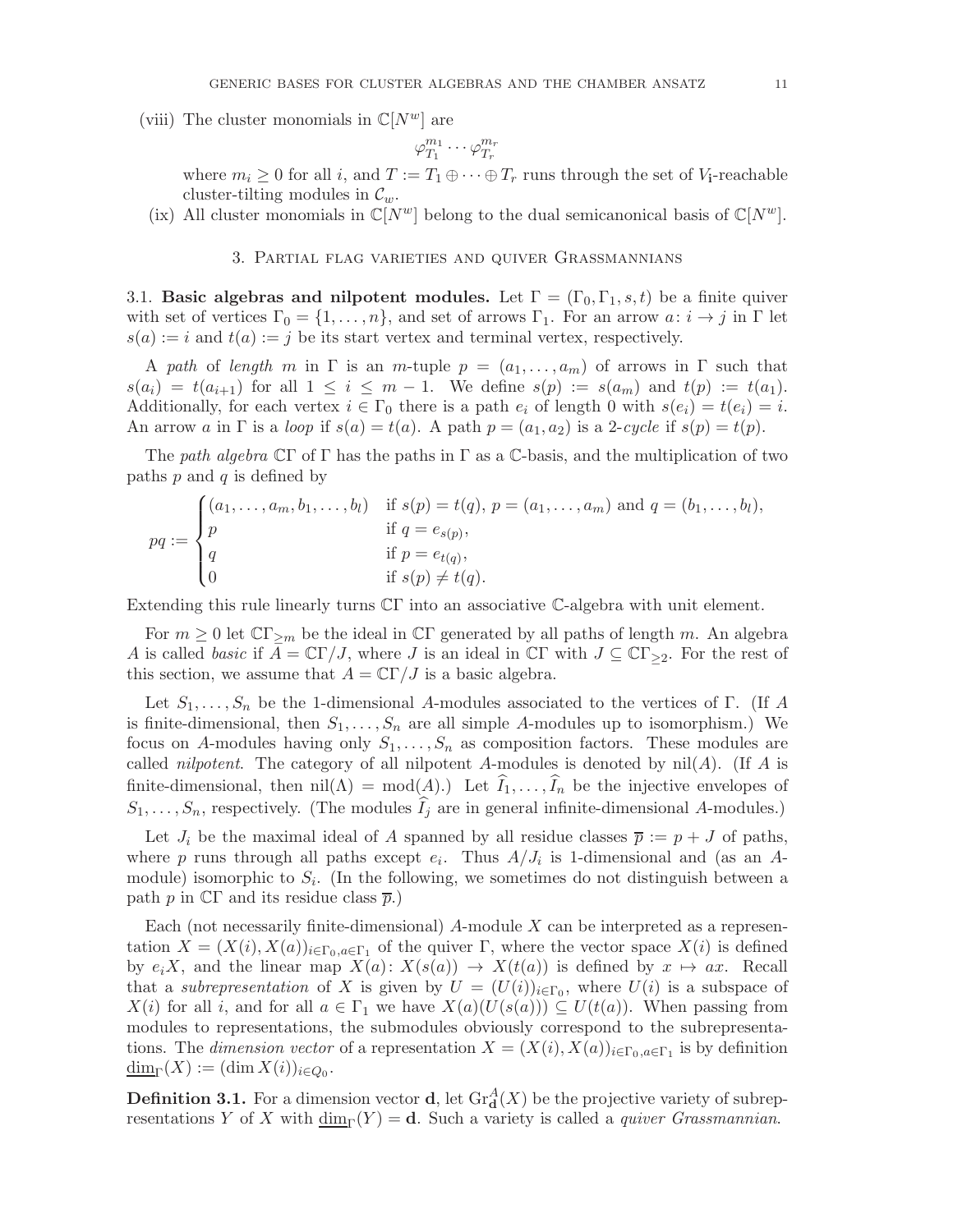If X is nilpotent, then  $\dim X(i) = [M : S_i]$  for all  $i \in Q_0$ . We study Grassmannians  $\text{Gr}_{\mathbf{d}}^{A}(X)$  only for nilpotent A-modules X, so there is no danger of confusing the two types of dimension vectors  $\underline{\dim}_{\Gamma}(-)$  and  $\underline{\dim}_{A}(-)$  associated to X and its submodules.

3.2. Refined socle and top series. For an arbitrary (not necessarily finite-dimensional) A-module X and a simple A-module S, let  $\operatorname{soc}_S(X)$  be the sum of all submodules U of X with  $U \cong S$ . (If there is no such U, then  $\operatorname{soc}_S(X) = 0$ .) Similarly, let  $\operatorname{top}_S(X) = X/V$ , where V is the intersection of all submodules U of X such that  $X/U \cong S$ . (If there is no such U, then  $V = X$  and  $\text{top}_S(X) = 0$ .) Define  $\text{rad}_S(X) := V$ .

Let us interpret X as a representation  $X = (X(i), X(a))_{i \in \Gamma_0, a \in \Gamma_1}$  of  $\Gamma$ , and let  $1 \leq j \leq n$ . Then  $\operatorname{soc}_{S_j}(X)$  can be seen as a subrepresentation  $(X'(i))_{i \in \Gamma_0}$  of X, where

$$
X'(i) = \begin{cases} 0 & \text{if } i \neq j, \\ \bigcap_{a \in \Gamma_1, s(a) = j} \text{Ker}(X(a)) & \text{if } i = j. \end{cases}
$$

Similarly, rad $_{S_j}(X)$  can be seen as a subrepresentation  $(X'(i))_{i \in \Gamma_0}$  of X, where

$$
X'(i) = \begin{cases} X(i) & \text{if } i \neq j, \\ \sum_{a \in \Gamma_1, t(a) = j} \text{Im}(X(a)) & \text{if } i = j. \end{cases}
$$

It follows that  $\operatorname{soc}_{S_j}(X)$  and  $\operatorname{top}_{S_j}(X)$  are isomorphic to (possibly infinite) direct sums of copies of  $S_i$ .

Now fix some sequence  $\mathbf{i} = (i_r, \dots, i_1)$  with  $1 \leq i_k \leq n$  for all k. There exists a unique chain

$$
(0 = X_r \subseteq \cdots \subseteq X_1 \subseteq X_0 \subseteq X)
$$

of submodules  $X_k$  of X such that  $X_{k-1}/X_k = \operatorname{soc}_{S_{i_k}}(X/X_k)$  for all  $1 \leq k \leq r$ . We define  $\operatorname{soc}_{\mathbf i}(X) := X_0,$ 

$$
X_k^+ := X_k^{\mathbf{i},+} := X_k
$$

for all  $0 \leq k \leq r$ , and  $X_{\bullet}^{+} := X_{\bullet}^{i,+} := (X_{r}^{+} \subseteq \cdots \subseteq X_{1}^{+} \subseteq X_{0}^{+})$ . If  $\operatorname{soc}_{i}(X) = X$ , then we call this chain the *refined socle series of type*  $\mathbf{i}$  of X. Similarly, there exists a unique chain

$$
(0 \subseteq X_r \subseteq \cdots \subseteq X_1 \subseteq X_0 = X)
$$

of submodules  $X_k$  of X such that  $X_{k-1}/X_k = \text{top}_{S_{i_k}}(X_{k-1})$  for all  $1 \leq k \leq r$ . Set  $top_{\mathbf{i}}(X) := X/X_r$ ,  $rad_{\mathbf{i}}(X) := X_r$ , and

$$
X_k^-:=X_k^{\mathbf{i},-}:=X_k
$$

for all  $0 \leq k \leq r$ . Define  $X_{\bullet}^{-} := X_{\bullet}^{i,-} := (X_r^{-} \subseteq \cdots \subseteq X_1^{-} \subseteq X_0^{-})$ . If  $\text{rad}_{i}(X) = 0$ , then  $X_{\bullet}^{-}$  is called the *refined top series of type* **i** of X.

The following lemma is straightforward:

<span id="page-11-0"></span>**Lemma 3.2.** For arbitrary (not necessarily finite-dimensional) A-modules X and Y and every A-module homomorphism  $f: X \to Y$  the following hold:

- (i)  $f(\operatorname{soc}_{i}(X)) \subseteq \operatorname{soc}_{i}(Y)$  and  $f(\operatorname{rad}_{i}(X)) \subseteq \operatorname{rad}_{i}(Y)$ .
- (ii) If  $f$  is a monomorphism (resp. epimorphism), then the induced maps

$$
X/\operatorname{soc}_{\mathbf{i}}(X) \to Y/\operatorname{soc}_{\mathbf{i}}(Y)
$$
 and  $\operatorname{rad}_{\mathbf{i}}(X) \to \operatorname{rad}_{\mathbf{i}}(Y)$ 

are both monomorphisms (resp. epimorphisms).

(iii) If  $\operatorname{soc}_{i}(Y) = Y$ , then  $f(\operatorname{rad}_{i}(X)) = 0$ .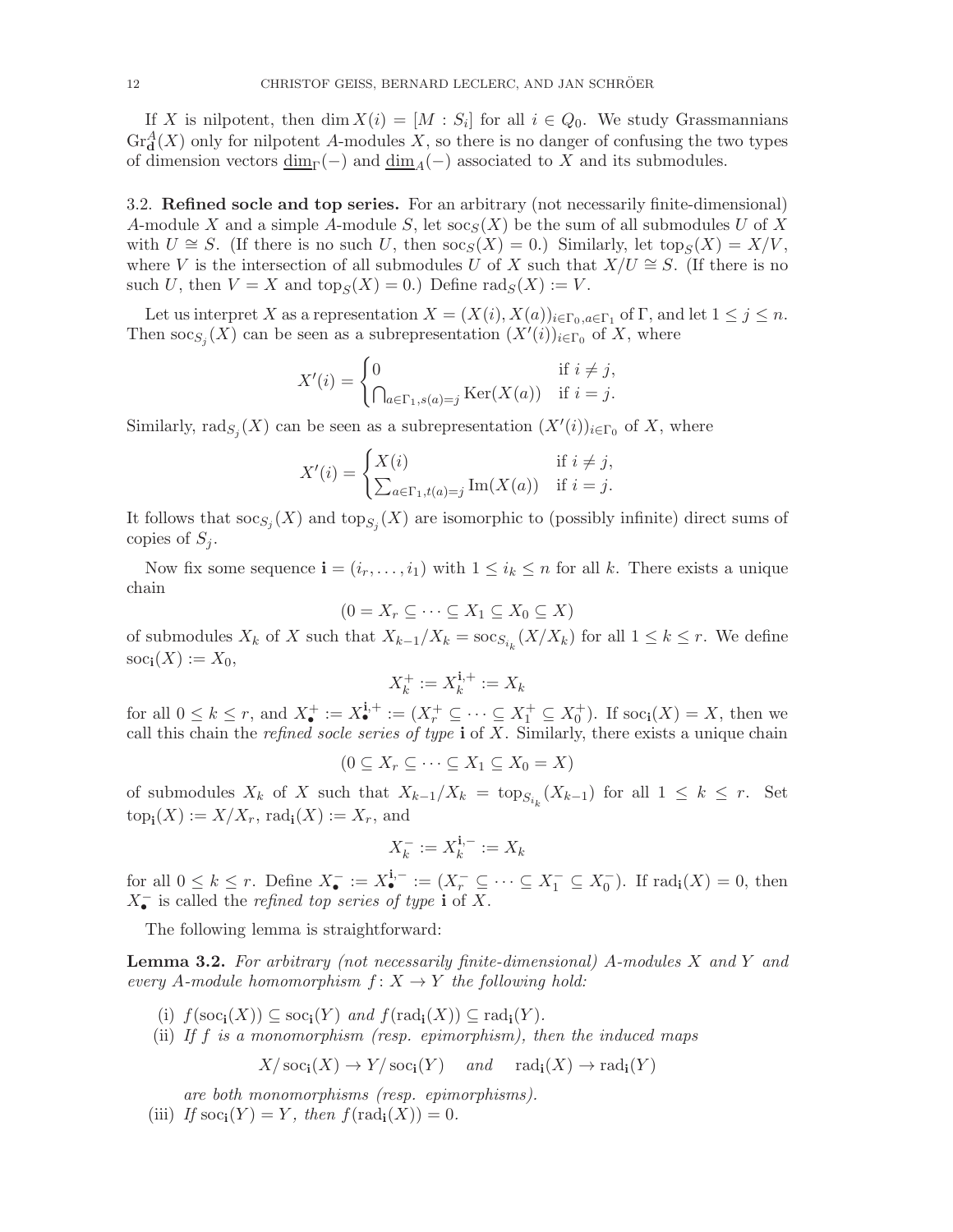For  $1 \leq k, s \leq r$  define

$$
J_{k,s} := \begin{cases} J_{i_k} J_{i_{k-1}} \cdots J_{i_s} & \text{if } k \ge s, \\ A & \text{otherwise.} \end{cases}
$$

Also the next lemma is easy to show:

<span id="page-12-0"></span>**Lemma 3.3.** For an arbitrary (not necessarily finite-dimensional) A-module X and  $1 \leq$  $k \leq r$  we have  $J_{k,1}X = X_k^- = \text{rad}_{(i_k,...,i_1)}(X)$ .

<span id="page-12-1"></span>**Corollary 3.4.** The algebra  $A/J_{k,1}$  is finite-dimensional for all  $1 \leq k \leq r$ .

*Proof.* Use Lemma [3.3](#page-12-0) and the fact that the quiver  $\Gamma$  of A is finite.

Let  $\mathcal{D}_i$  be the category of all A-modules X in  $mod(A)$  such that  $soc_i(X) = X$ .

**Lemma 3.5.** For an  $A$ -module  $X$  the following are equivalent:

(i)  $X \in \mathcal{D}_i$ . (ii)  $\operatorname{soc}_{i}(X) = X$ . (iii)  $\text{rad}_{\mathbf{i}}(X) = 0$ .

Proof. By definition, (i) and (ii) are equivalent. The equivalence of (ii) and (iii) follows by an obvious induction on the length r of the sequence i.

Let  $A_i := A/J_{r,1}$ . We identify the category  $mod(A_i)$  of finite-dimensional  $A_i$ -modules with the category of all X in  $\mathrm{nil}(A)$  such that  $J_{r,1}X = 0$ . Under this identification we obviously get the following:

<span id="page-12-3"></span>**Lemma 3.6.** We have  $\mathcal{D}_i = \text{mod}(A_i)$ .

### 3.3. Partial composition series.

**Definition 3.7.** For  $X \in \mathcal{D}_i$  and  $\mathbf{a} = (a_r, \dots, a_1)$  with  $a_j \geq 0$  let  $\mathcal{F}_{i,\mathbf{a},X}$  be the (possibly empty) set of chains  $X_{\bullet} = (0 = X_r \subseteq \cdots \subseteq X_1 \subseteq X_0 = X)$  of submodules  $X_k$  of X such that  $X_{k-1}/X_k \cong S_{i_k}^{a_k}$  $\frac{a_k}{i_k}$  for all  $1 \leq k \leq r$ . We call  $(0 = X_r \subseteq \cdots \subseteq X_1 \subseteq X_0 = X)$  a partial *composition series* of type  $\mathbf i$  of X.

Clearly,  $\mathcal{F}_{i,a,X}$  is a projective variety. The weight of  $X_{\bullet} \in \mathcal{F}_{i,a,X}$  is defined by

$$
\mathrm{wt}(X_{\bullet}):=(a_r,\ldots,a_2,a_1).
$$

If  $X_{\bullet} = X_{\bullet}^-$  (resp.  $X = X_{\bullet}^+$ ), we define  $\mathbf{a}^-(X) := \text{wt}(X_{\bullet}^-)$  and  $\mathbf{a}_k^ _{k}^{-}(X) := a_{k}$  (resp.  $\mathbf{a}^+(X) := \text{wt}(X^+_{\bullet})$  and  $\mathbf{a}_k^+$  $k_k^+(X) := a_k$  for all  $1 \leq k \leq r$ .

<span id="page-12-2"></span>**Lemma 3.8.** For  $X \in \mathcal{D}_i$  and  $(X_r \subseteq \cdots \subseteq X_1 \subseteq X_0) \in \mathcal{F}_{i,a,X}$  we have

$$
X_k^-\subseteq X_k\subseteq X_k^+
$$

for all  $1 \leq k \leq r$ .

*Proof.* For  $1 \leq k \leq r$  we show that  $X_k \subseteq X_k^+$  $\bar{k}$  by decreasing induction on k. Clearly, we have  $X_r \subseteq X_r^+$ . (By definition,  $X_r = \tilde{X}_r^+ = 0$ .) Next, assume that  $X_s \subseteq X_s^+$ for some  $1 \leq s \leq r$ . Thus, there is an epimorphism  $\pi \colon X/X_s \to X/X_s^+$ . We have  $X_{s-1}/X_s \subseteq \text{soc}_{S_{i_s}}(X/X_s)$ , and by definition  $X_{s-1}^+/X_s^+ = \text{soc}_{S_{i_s}}(X/X_s^+)$ . This implies that  $\pi(X_{s-1}/X_s) \subseteq X_{s-1}^+/X_s^+$ . In other words,  $x + X_s^+ \in X_{s-1}^+/X_s^+$  for all  $x \in X_{s-1}$ . For each such x there exists some  $y \in X_{s-1}^+$  with  $x + X_s^+ = y + X_s^+$ . This implies that  $x - y$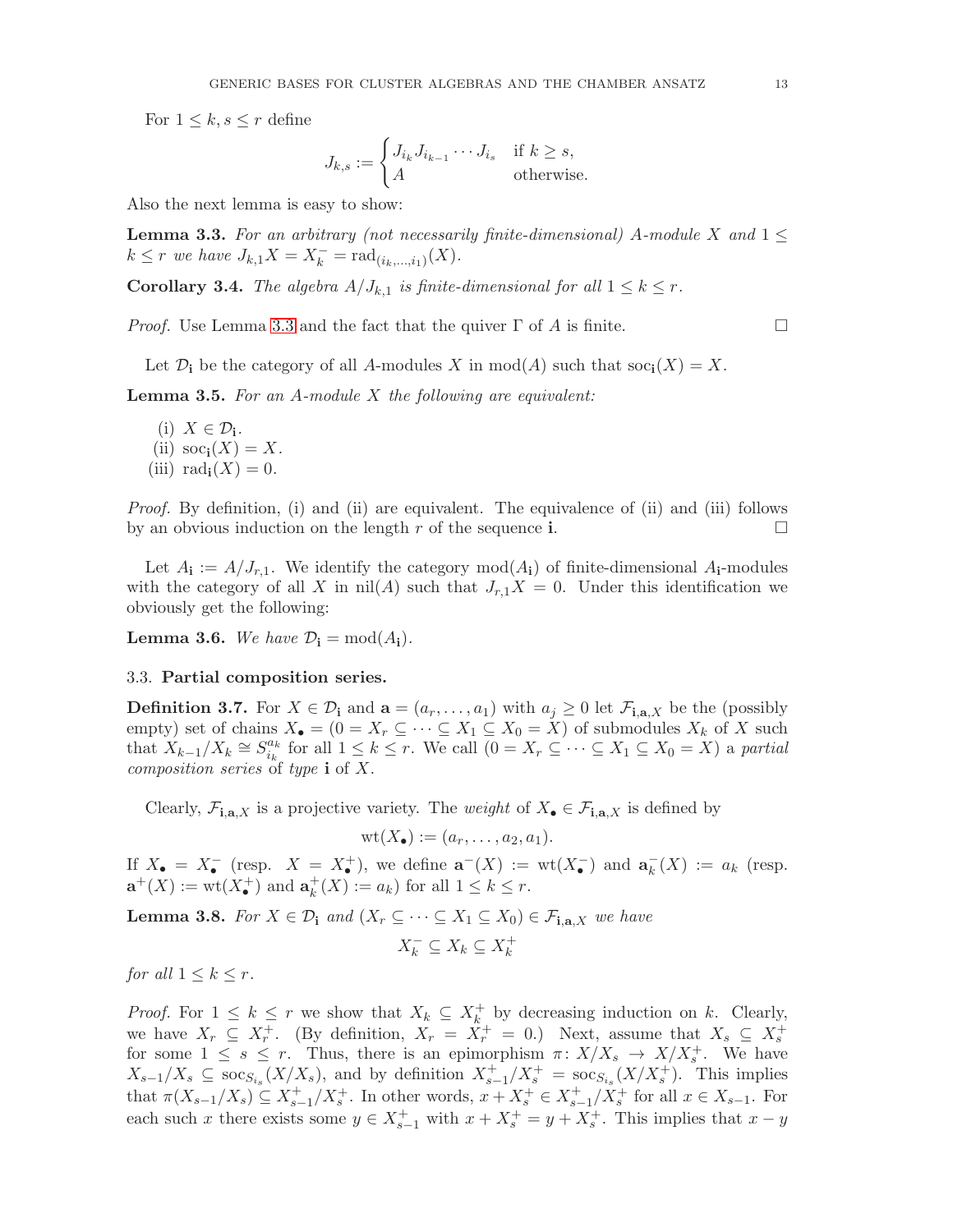is in  $X_s^+$ . Since  $X_s^+ \subseteq X_{s-1}^+$  we get  $x \in X_{s-1}^+$ . Thus we have proved that  $X_k \subseteq X_k^+$  $\frac{1}{k}$  for all  $1 \leq k \leq r$ . Similarly, one shows by induction on k that  $X_k^- \subseteq X_k$  for all  $1 \leq k \leq r$ .  $\Box$ 

The next lemma follows from the uniqueness of refined socle and top series.

<span id="page-13-1"></span>**Lemma 3.9.** Let  $X \in \mathcal{D}_i$ . If a is equal to  $wt(X_{\bullet}^-)$  or  $wt(X_{\bullet}^+)$ , then  $\chi(\mathcal{F}_{i,a,X}) = 1$ .

<span id="page-13-3"></span>**Corollary 3.10.** For every  $X \in \mathcal{D}_i$  there exists some a such that  $\chi(\mathcal{F}_{i,a,X}) \neq 0$ .

3.4. The modules  $V_i$ . Let  $A = \mathbb{C}\Gamma/J$  be a basic algebra, and let  $\mathbf{i} = (i_r, \ldots, i_1)$  with  $1 \leq i_k \leq n$  for all k. Without loss of generality we assume that for each  $1 \leq j \leq n$  there exists some k with  $i_k = j$ . For  $1 \le k \le r$  and  $1 \le j \le n$  let

$$
k^- := \max\{0, 1 \le s \le k - 1 \mid i_s = i_k\},
$$
  
\n
$$
k^+ := \min\{k + 1 \le s \le r, r + 1 \mid i_s = i_k\},
$$
  
\n
$$
k_{\max} := \max\{1 \le s \le r \mid i_s = i_k\},
$$
  
\n
$$
k_{\min} := \min\{1 \le s \le r \mid i_s = i_k\},
$$
  
\n
$$
k_j := \max\{1 \le s \le r \mid i_s = j\}.
$$

For  $1 \leq k \leq r$  define

$$
V_k := V_{\mathbf{i},k} := \mathrm{soc}_{(i_k,...,i_1)}(I_{i_k})
$$

and  $V_{\mathbf{i}} := V_1 \oplus \cdots \oplus V_r$ . We also set  $V_0 := 0$ . For every  $1 \leq j \leq n$  let  $I_{\mathbf{i},j} := V_{k_j}$  and  $I_i := I_{i,1} \oplus \cdots \oplus I_{i,n}$ . The modules in add $(I_i)$  are called *i-injective*.

<span id="page-13-0"></span>**Lemma 3.11.** For  $1 \leq k \leq r$  we have  $V_k \cong D(e_{i_k}(A/J_{k,1}))$ . In particular,  $V_k$  is an indecomposable injective  $A/J_{k,1}$ -module.

*Proof.* Clearly,  $J_{k,1}V_k = 0$ . Thus  $V_k$  is an  $A/J_{k,1}$ -module. We have  $\operatorname{soc}_{S_{i_k}}(V_k) \cong S_{i_k}$ . Thus  $V_k$  can be embedded into the indecomposable injective  $A/J_{k,1}$ -module  $D(e_{i_k}(A/J_{k,1}))$ . We have  $\operatorname{soc}_{S_{i_k}}(D(e_{i_k}(A/J_{k,1}))) \cong S_{i_k}$ . Therefore  $D(e_{i_k}(A/J_{k,1}))$  can be embedded into  $\widehat{I}_{i_k}$ . Thus we get two monomorphisms

$$
V_k \xrightarrow{\iota_1} D(e_{i_k}(A/J_{k,1})) \xrightarrow{\iota_2} \widehat{I}_{i_k}.
$$

Since  $\text{soc}_{(i_k,...,i_1)}(D(e_{i_k}(A/J_{k,1}))) = D(e_{i_k}(A/J_{k,1}))$ , we can apply Lemma [3.2\(](#page-11-0)i) and get  $u_2(D(e_{i_k}(A/J_{k,1}))) \subseteq \text{soc}_{(i_k,\ldots,i_1)}(I_{i_k})$ . Since  $D(e_{i_k}(A/J_{k,1}))$  is finite-dimensional by Corol-lary [3.4,](#page-12-1) this implies that  $V_k \cong D(e_{i_k}(A/J_{k,1}))$ .

Corollary 3.12.  $V_i \in \mathcal{D}_i$ .

*Proof.* We have  $\text{soc}_i(V_i) = V_i$ , and  $V_i$  is finite-dimensional by Corollary [3.4](#page-12-1) and Lemma [3.11.](#page-13-0)  $\Box$ 

<span id="page-13-2"></span>**Lemma 3.13.** An  $A_i$ -module X is injective if and only if  $X \in \text{add}(I_i)$ .

*Proof.* One easily checks that  $e_jJ_{r,1} = e_jJ_{k_j,1}$ . This implies  $D(e_j(A/J_{r,1})) = D(e_j(A/J_{k_j,1})).$ But  $D(e_j(A/J_{k_j,1})) = I_{i,j}$  by Lemma [3.11.](#page-13-0) Thus the modules in add( $I_i$ ) are the injective  $A_i$ -modules.

**Lemma 3.14.** For every  $1 \leq k \leq r$  there is a monomorphism  $V_{k-} \to V_k$ .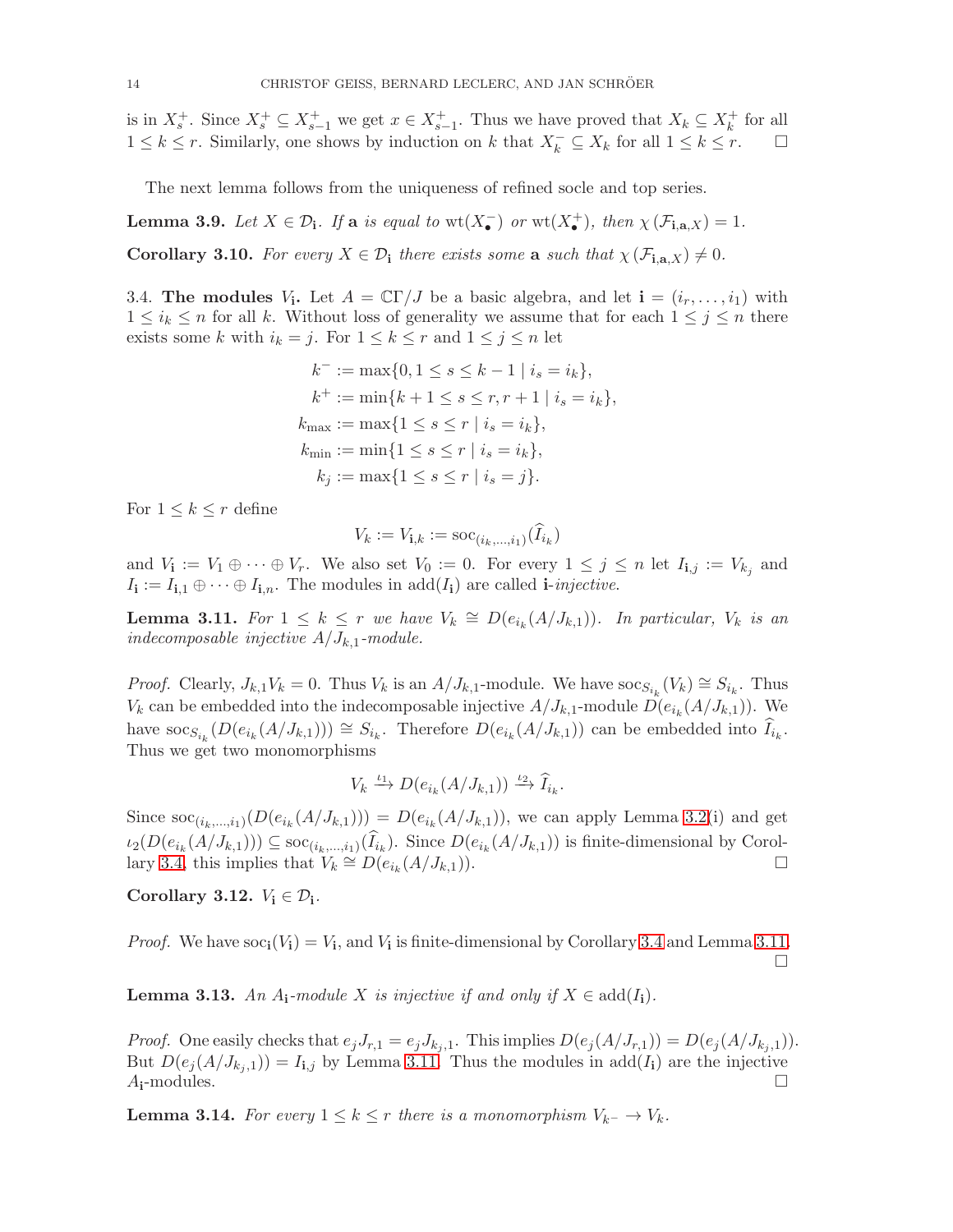*Proof.* We have  $J_{k,1} \subseteq J_{k-,1}$ . Thus there is a short exact sequence

$$
0 \to J_{k-,1}/J_{k,1} \to A/J_{k,1} \to A/J_{k-,1} \to 0.
$$

Applying  $e_{i_k}$  and then the duality D yields a short exact sequence

$$
0 \to D(e_{i_k}(A/J_{k-1})) \to D(e_{i_k}(A/J_{k,1})) \to D(e_{i_k}(J_{k-1}/J_{k,1})) \to 0.
$$

Now the result follows from Lemma [3.11.](#page-13-0)

The following lemma is well known and easy to prove:

<span id="page-14-0"></span>**Lemma 3.15.** For any A-module X and any idempotent  $e$  in A the following hold:

(i) There is an isomorphism of  $(eAe)^{op}$ -modules

$$
D(eX) \cong \text{Hom}_A(X, D(eA))
$$

defined by  $\eta \mapsto f_{\eta} := [x \mapsto (ea \mapsto \eta(eax))].$ 

(ii) Assume that X is finite-dimensional. Then there is an isomorphism of eAemodules

$$
eX \cong D\mathrm{Hom}_A(X, D(eA))
$$

defined by  $ex \mapsto [f \mapsto f(x)(e)].$ 

The vector space  $D\text{Hom}_A(X, D(eA))$  is an  $\text{End}_A(D(eA))^{op}$ -module in an obvious way, and we have  $eAe \cong \text{End}_{A}(D(eA))^{op}$ . Under the isomorphisms  $eX \cong D\text{Hom}_{A}(X, D(eA))$ and  $eAe \cong \text{End}_{A}(D(eA))^{op}$ , the action of  $\text{End}_{A}(D(eA))^{op}$  on  $D\text{Hom}_{A}(X, D(eA))$  turns into the action  $eae \cdot ex := eaex$  of  $eAe$  on  $eX$ .

<span id="page-14-1"></span>**Lemma 3.16.** For any A-module  $X$  we have

$$
\operatorname{Hom}_A(X, V_k) = \operatorname{Hom}_A(X/X_k^-, V_k) = \operatorname{Hom}_{A/J_{k,1}}(X/X_k^-, V_k).
$$

*Proof.* We have  $\text{soc}_{(i_k,...,i_1)}(V_k) = V_k$ , and  $\text{rad}_{(i_k,...,i_1)}(X) = X_k^{-}$  $\overline{k}$ . By Lemma [3.2\(](#page-11-0)iii) this implies  $f(X_k^-)$  $k(k) = 0$  for every  $f \in \text{Hom}_A(X, V_k)$ . This yields the identification  $\text{Hom}_A(X, V_k) =$  $\text{Hom}_A(X/X_k^-, V_k)$ . Now  $X/X_k^-$  and  $V_k$  are annihilated by  $J_{k,1}$ . Thus  $X/X_k^-$  and  $V_k$  are  $A/J_{k,1}$ -modules. This implies  $\text{Hom}_A(X/X_k^-, V_k) = \text{Hom}_{A/J_{k,1}}(X/X_k^-, V_k)$ .

**Corollary 3.17.** For any finite-dimensional A-module  $X$  we have

$$
D\mathrm{Hom}_A(X, V_k) \cong e_{i_k}(X/X_k^-).
$$

*Proof.* The A-modules  $X/X_k^-$  and  $V_k$  can be regarded as an  $A/J_{k,1}$ -module, since both are annihilated by  $J_{k,1}$ , and  $V_k$  is injective as an  $A/J_{k,1}$ -module. Now we apply Lemma [3.15.](#page-14-0) П

3.5. Balanced modules. An A-module X is called i-balanced if  $X \in \mathcal{D}_i$  and  $X_{\bullet}^- = X_{\bullet}^+$ . Thus, X is i-balanced if and only if  $X_k^- = X_k^+$  $\frac{f}{k}$  for all  $0 \leq k \leq r$ .

**Proposition 3.18.** Let  $X \in \mathcal{D}_i$ . Then the following are equivalent:

- (i)  $X$  is **i**-balanced.
- (ii) There is a unique **b** such that  $\mathcal{F}_{\mathbf{i},\mathbf{b},X} \neq \emptyset$ .
- (iii) There is a unique **b** such that  $\chi(\mathcal{F}_{\mathbf{i},\mathbf{b},X}) \neq 0$ .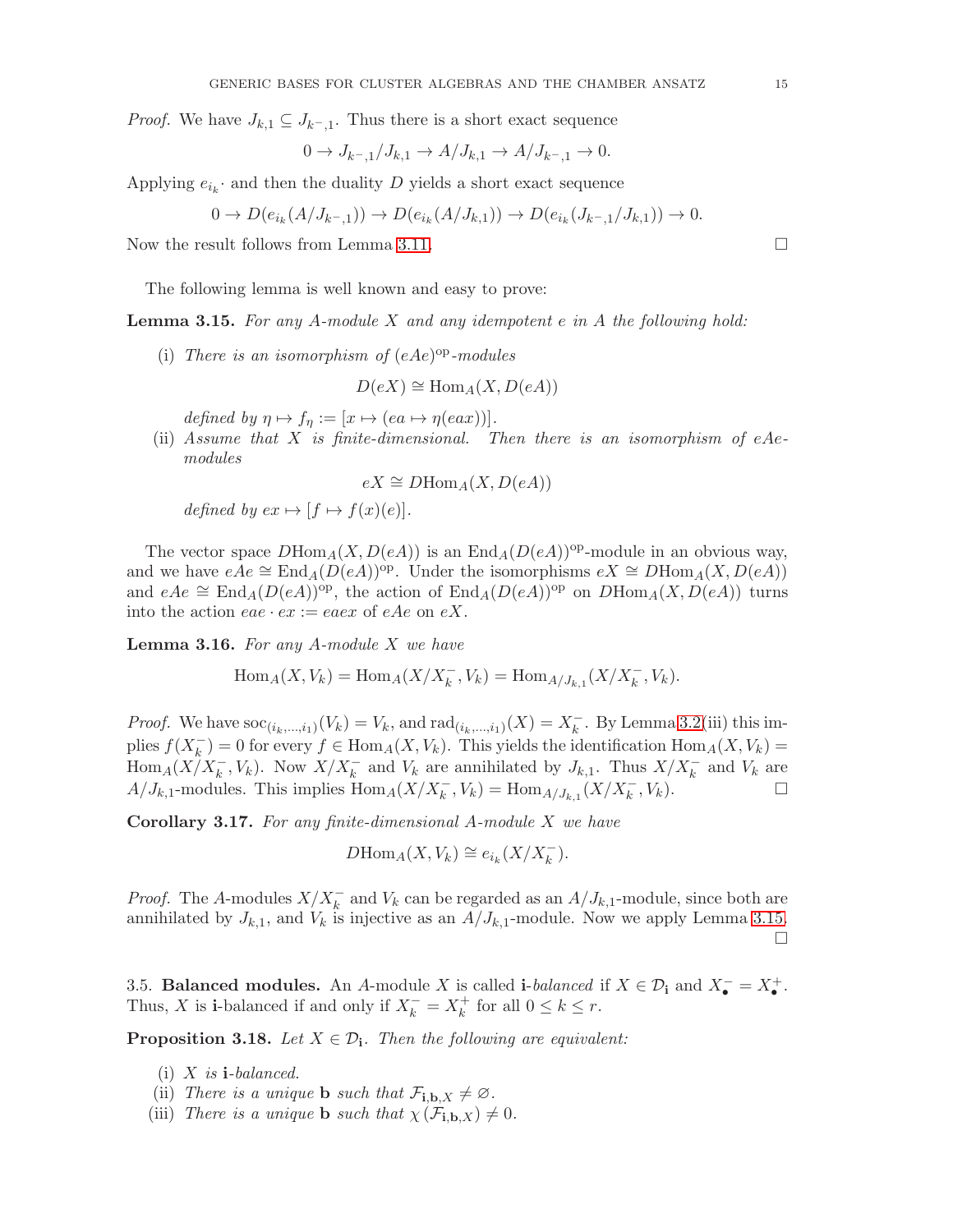*Proof.* (i)  $\implies$  (ii): Since  $X \in \mathcal{D}_i$ , we know that  $\operatorname{soc}_i(X) = X$  and  $\operatorname{rad}_i(X) = 0$ . This implies that  $\mathcal{F}_{\mathbf{i}, \text{wt}}(X_{\bullet}^{-}), X$  and  $\mathcal{F}_{\mathbf{i}, \text{wt}}(X_{\bullet}^{+}), X$  are both non-empty. Set  $\mathbf{b} := \text{wt}(X_{\bullet}^{+})$ . Since X is **i**-balanced, we have  $X_k^- = X_k^+$ <sup>+</sup> for all k. In other words, **b** = wt( $X_{\bullet}^-$ ) = wt( $X_{\bullet}^+$ ). The uniqueness of b follows now from Lemma [3.8.](#page-12-2)

(ii)  $\implies$  (iii): This follows directly from Lemma [3.9.](#page-13-1)

(iii)  $\implies$  (i): Since  $X \in \mathcal{D}_i$ , Lemma [3.9](#page-13-1) implies  $\chi(\mathcal{F}_{i,\text{wt}(X_{\bullet}^-),X}) = \chi(\mathcal{F}_{i,\text{wt}(X_{\bullet}^+),X}) =$ 1. Since we assume **b** to be unique, we get  $wt(X_{\bullet}^{-}) = wt(X_{\bullet}^{+})$ . Now (i) follows from Lemma [3.8.](#page-12-2)  $\Box$ 

**Lemma 3.19.** Let  $X$  and  $Y$  be A-modules. Then the following hold:

- (i) If X and Y are i-balanced, then  $X \oplus Y$  is i-balanced.
- (ii) If  $X$  is **i**-balanced, then each direct summand of  $X$  is **i**-balanced.

*Proof.* One easily checks that for every direct sum decomposition  $M = M_1 \oplus M_2$  of an A-module M and every sequence  $\mathbf{j} = (j_t, \ldots, j_1)$  with  $1 \leq j_s \leq n$  for all s, we have  $\operatorname{soc}_{\mathbf i}(M) = \operatorname{soc}_{\mathbf i}(M_1) \oplus \operatorname{soc}_{\mathbf i}(M_2)$  and  $\operatorname{rad}_{\mathbf i}(M) = \operatorname{rad}_{\mathbf i}(M_1) \oplus \operatorname{rad}_{\mathbf i}(M_2)$ . This implies both (i) and (ii).  $\Box$ 

We say that the pair  $(A, \mathbf{i})$  is *balanced*, if for each  $1 \leq k \leq r$  the A-module  $V_k = V_{\mathbf{i},k}$  is  $(i_k, \ldots, i_1)$ -balanced. The following lemma follows directly from the definitions:

<span id="page-15-0"></span>**Lemma 3.20.** Assume that  $(A, i)$  is balanced. For  $1 \leq k \leq r$  and  $0 \leq s \leq k$  we have

$$
\mathrm{rad}_{(i_s,\ldots,i_1)}(V_{\mathbf{i},k}) = (V_{\mathbf{i},k})_s^{\mathbf{i},-} = (V_{\mathbf{i},k})_s^{(i_k,\ldots,i_1),-} = (V_{\mathbf{i},k})_s^{(i_k,\ldots,i_1),+} = \mathrm{soc}_{(i_k,\ldots,i_{s+1})}(V_{\mathbf{i},k}).
$$

<span id="page-15-1"></span>**Lemma 3.21.** Assume that  $(A, i)$  is balanced. Then the modules  $V_{i,1}, \ldots, V_{i,r}$  are pairwise non-isomorphic.

*Proof.* Assume  $V_{i,k} \cong V_{i,s}$  with  $k > s$ . By definition  $V_{i,k} = \text{soc}_{(i_k,\ldots,i_s,\ldots,i_1)}(\widehat{I}_{i_k})$  and  $V_{\mathbf{i},s} = \text{soc}_{(i_s,\ldots,i_1)}(\widehat{I}_{i_s})$ . Clearly,  $\text{rad}_{(i_s,\ldots,i_1)}(V_{\mathbf{i},s}) = 0$ . Since  $V_{\mathbf{i},k} \cong V_{\mathbf{i},s}$  we also get rad $(i_s, ..., i_1)(V_{i,k}) = 0$ . But  $V_{i,k}$  is  $(i_k, ..., i_1)$ -balanced. By Lemma [3.20](#page-15-0) this implies  $\operatorname{soc}_{(i_k,\ldots,i_{s+1})}(V_{i,k}) = \operatorname{rad}_{(i_s,\ldots,i_1)}(V_{i,k}) = 0.$  But we have  $\operatorname{soc}_{S_{i_k}}(V_{i,k}) \cong S_{i_k}$ . This implies  $\operatorname{soc}_{(i_k,\ldots,i_{s+1})}(V_{i,k}) \neq 0$ , a contradiction.

<span id="page-15-2"></span>**Proposition 3.22.** Assume that  $(A, i)$  is balanced. For  $1 \leq k, s \leq r$  we have

$$
\operatorname{Hom}_A(V_k, V_s) \cong e_{i_k} (J_{k,s+1}/J_{k,1}) e_{i_s}.
$$

*Proof.* Recall that  $V_k = D(e_{i_k}(A/J_{k,1}))$  and  $V_s = D(e_{i_s}(A/J_{s,1}))$ . By Lemma [3.16](#page-14-1) we have  $\text{Hom}_A(V_k, V_s) = \text{Hom}_A(V_k/(V_k)^-, V_s)$ . We have

$$
(V_k)_s^- = J_{s,1}V_k = D(e_{i_k}(A/J_{k,s+1})).
$$

For the second equality we used that  $V_k$  is  $(i_k, \ldots, i_1)$ -balanced. Note that  $(V_k)_{s}^{-} = 0$  if  $k \leq s$ . We get

Hom<sub>A</sub>
$$
(V_k/(V_k)^-, V_s) \cong D(e_{i_s}(V_k/(V_k)^-)) = D(e_{i_s}(D(e_{i_k}(A/J_{k,1}))/D(e_{i_k}(A/J_{k,s+1}))))
$$
.

For the first isomorphism we used Lemma [3.15.](#page-14-0) Now we first apply  $e_{i_k}$  and then the duality  $D$  to the short exact sequence

$$
0 \to J_{k,s+1}/J_{k,1} \to A/J_{k,1} \to A/J_{k,s+1} \to 0,
$$

and we obtain

$$
D(e_{i_k}(A/J_{k,1}))/D(e_{i_k}(A/J_{k,s+1})) \cong D(e_{i_k}(J_{k,s+1}/J_{k,1})).
$$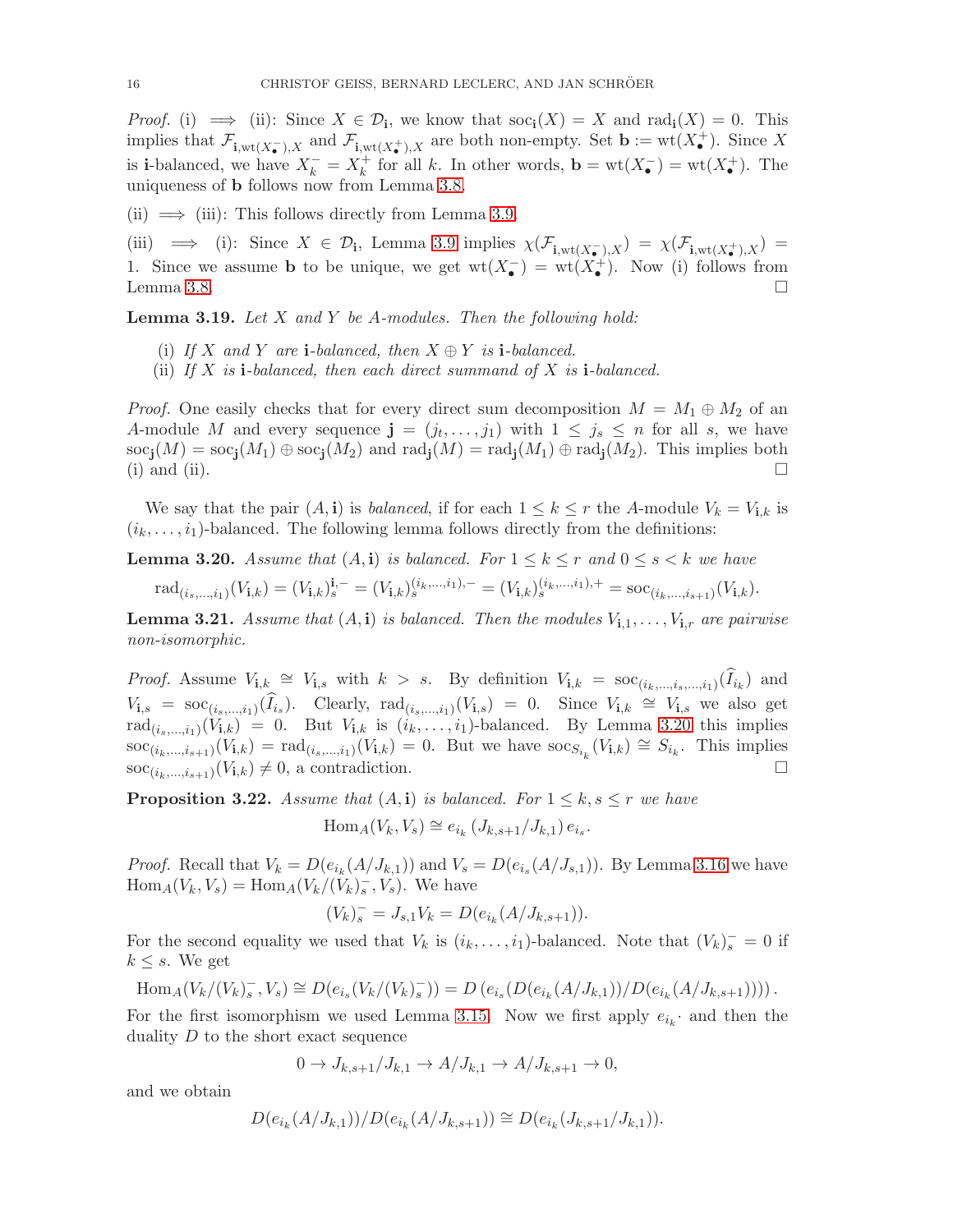Now  $D(e_{i_s}D(e_{i_k}(J_{k,s+1}/J_{k,1}))) = D(D(e_{i_k}(J_{k,s+1}/J_{k,1})e_{i_s})) \cong e_{i_k}(J_{k,s+1}/J_{k,1})e_{i_s}$  implies  $\text{Hom}_{A}(V_{k}, V_{s}) \cong e_{i_{k}}(J_{k,s+1}/J_{k,1})e_{i_{s}}$ .

Using Lemma [3.15,](#page-14-0) the isomorphism  $e_{i_k} J_{k,s+1}/J_{k,1}e_{i_s} \to \text{Hom}_A(V_k, V_s)$  can be described more precisely: Let  $e_{i_k}b e_{i_s} \in e_{i_k}(J_{k,s+1}/J_{k,1})e_{i_s}$ . Then  $e_{i_k}b e_{i_s}$  is mapped to the homomorphism  $V_k \to V_s$ , which maps a linear form  $\eta: e_{i_k}(A/J_{k,1}) \to \mathbb{C}$  in  $D(e_{i_k}(A/J_{k,1}))$  to the linear form  $\psi \in D(e_{i_s}(A/J_{s,1}))$  defined by

$$
\psi(e_{i_s}\overline{a}) := \eta(e_{i_k}\overline{b}e_{i_s}\overline{a}).
$$

For A-modules X and Y let  $\mathcal{I}_i(X, Y)$  be the subspace of  $\text{Hom}_A(X, Y)$  consisting of the morphisms factoring through a module in  $add(I_i)$ . Define

$$
\overline{\operatorname{Hom}}_A(X,Y) := \operatorname{Hom}_A(X,Y)/\mathcal{I}_{\mathbf i}(X,Y).
$$

<span id="page-16-0"></span>**Lemma 3.23.** Assume that  $(A, i)$  is balanced. Then for each  $X \in \mathcal{D}_i$  and  $1 \leq k \leq r$  we have

$$
\mathcal{I}_{\mathbf{i}}(X, V_k) = \text{Hom}_A(X/X_k^+, V_k).
$$

Proof. There is a short exact sequence

$$
0 \to X_k^+ \to X \to X/X_k^+ \to 0.
$$

Applying the functor  $\text{Hom}_A(-, V_k)$  we can identify  $\text{Hom}_A(X/X_k^+, V_k)$  with a subspace of  $\text{Hom}_A(X, V_k)$ . Suppose that  $f: X \to V_k$  is a homomorphism.

Assume first that  $f = h \circ g$  with  $g: X \to I$  and  $I \in \text{add}(I_i)$ . It follows from Lemma [3.6](#page-12-3) and Lemma [3.13](#page-13-2) that we can assume without loss of generality that  $g$  is a monomorphism. By Lemma [3.2\(](#page-11-0)i) we know that  $g(X_k^+)$  $\binom{+}{k} \subseteq I_k^+$ <sup>+</sup><sub>k</sub>. By definition  $I_k^-$  = rad<sub> $(i_k,...,i_1)$ </sub> $(I)$  and soc<sub>(i<sub>k</sub>,...,i<sub>1</sub>)</sub>( $V_k$ ) =  $V_k$ . Thus Lemma [3.2\(](#page-11-0)iii) implies  $h(I_k^-)$  $\binom{-}{k} = 0$ . Since  $(A, \mathbf{i})$  is balanced, we get  $I_k^- = I_k^+$ <sup>+</sup>. This shows that  $f(X_k^+)$  $(k)$  = 0. In other words,  $f \in \text{Hom}_A(X/X_k^+, V_k)$ . So we proved that  $\mathcal{I}_{i}(X, V_{k}) \subseteq \text{Hom}_{A}(X/X_{k}^{+}, V_{k}).$ 

To show the other inclusion, let  $f: X \to V_k$  be a homomorphism with  $f(X_k^+)$  $\binom{+}{k} = 0.$ Thus there is a factorization  $f = h_1 \circ g_1$ , where  $g_1: X \to X/X_k^+$  is the projection. Let  $u_1: X \to I$  be a monomorphism with  $I \in \text{add}(I_1)$ , and let  $u_2: I \to I/I_k^+$  be the projection. By Lemma [3.2\(](#page-11-0)ii) we get a monomorphism  $g_2: X/X_k^+ \to I/I_k^+$  such that  $u_2 \circ u_1 = g_2 \circ g_1$ . Now  $X/X_k^+$  and  $I/I_k^+$  are  $A/J_{k,1}$ -modules,  $V_k$  is an injective  $A/J_{k,1}$ -module, and  $g_2$  is a monomorphism. Thus there exists a homomorphism  $u_3: I/I_k^+ \to V_k$  such that  $u_3 \circ g_2 = h_1$ . The following commutative diagram illustrates the situation:



It follows that

$$
f = h_1 \circ g_1 = u_3 \circ g_2 \circ g_1 = u_3 \circ u_2 \circ u_1.
$$

Thus we have proved that  $\text{Hom}_A(X/X^+_k, V_k) \subseteq \mathcal{I}_{\mathbf{i}}(X, V_k)$ . Note that for the proof of this inclusion we did not use the assumption that  $(A, i)$  is balanced.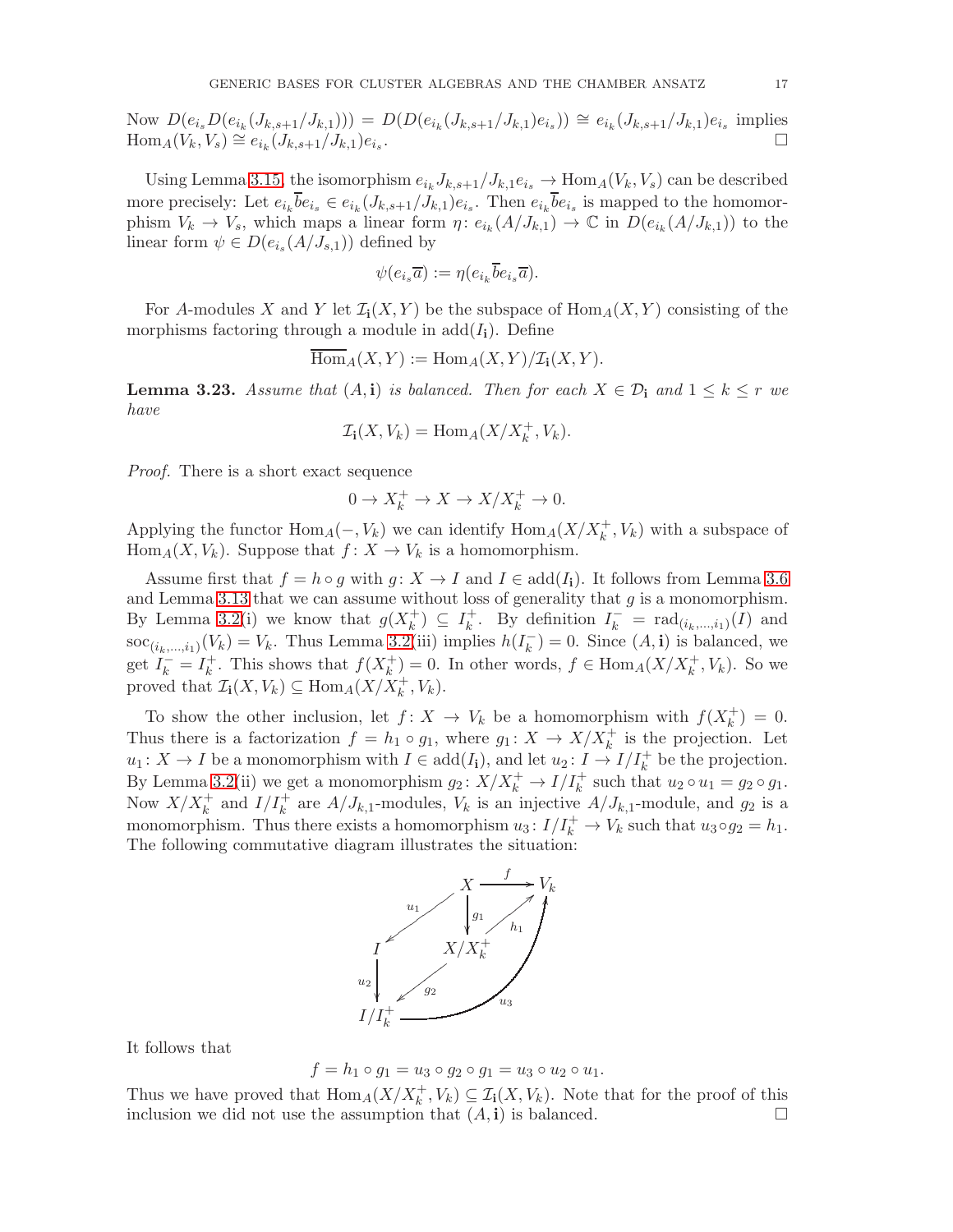<span id="page-17-2"></span>**Proposition 3.24.** Assume  $(A, i)$  is balanced, and let  $X \in \mathcal{D}_i$ . For  $1 \leq k \leq r$  we have

$$
D\overline{\operatorname{Hom}}_A(X, V_k) \cong e_{i_k}(X_k^+/X_k^-).
$$

Proof. There is a short exact sequence

$$
\eta\colon \quad 0\to X_k^+/X_k^-\to X/X_k^-\to X/X_k^+\to 0.
$$

As noted in Lemma [3.16](#page-14-1) we have  $\text{Hom}_A(X, V_k) = \text{Hom}_A(X/X_k^-, V_k)$ , and by Lemma [3.23](#page-16-0) we know that  $\mathcal{I}_{i}(X, V_{k}) = \text{Hom}_{A}(X/X_{k}^{+}, V_{k})$ . Note that  $X/X_{k}^{+}$  and  $X_{k}^{+}$  $\frac{k}{k}/X_k^-$  are both annihilated by  $J_{k,1}$ . Thus they are  $A/J_{k,1}$ -modules, and  $V_k = D(e_{i_k}(A/J_{k,1}))$  is an injective  $A/J_{k,1}$ -module. Now we apply  $\text{Hom}_A(-, V_k)$  to  $\eta$  and obtain  $\overline{\text{Hom}}_A(X, V_k) \cong$  $\text{Hom}_A(X_k^+)$  $\frac{k}{k}/X_k^-$ ,  $V_k$ ). By Lemma [3.15](#page-14-0) we get

$$
\text{Hom}_{A}(X_{k}^{+}/X_{k}^{-}, V_{k}) = \text{Hom}_{A}(X_{k}^{+}/X_{k}^{-}, D(e_{i_{k}}(A/J_{k,1}))) \cong D(e_{i_{k}}(X_{k}^{+}/X_{k}^{-})).
$$

Thus we have proved that  $D\overline{\text{Hom}}_A(X, V_k) \cong e_{i_k}(X_k^+$  $k^+ / X_k^-$ 

<span id="page-17-0"></span>3.6. The quiver of  $\mathcal{E}_i$ . Again, let  $A = \mathbb{C}\Gamma/J$  be a basic algebra, and let us fix some sequence  $\mathbf{i} = (i_r, \dots, i_1)$ . Define  $\mathcal{E}_{\mathbf{i}} := \text{End}_A(V_{\mathbf{i}})^{\text{op}}$ . Since we work over an algebraically closed field, Lemma [3.21](#page-15-1) and a result by Gabriel (see for example [\[DK,](#page-53-14) Theorem 3.5.4 combined with Theorem 3.6.6<sup>[]</sup>) imply that  $\mathcal{E}_{i}$  is a finite-dimensional basic algebra. We want to determine the quiver  $\Gamma_{\mathcal{E}_i}$  of  $\mathcal{E}_i$ . The vertices of  $\Gamma_{\mathcal{E}_i}$  correspond to the indecomposable direct summands  $V_1, \ldots, V_r$  of  $V_i$ .

Define a quiver  $\Gamma_i$  as follows: The set of vertices of  $\Gamma_i$  is just  $\{1, 2, \ldots, r\}$ . For each pair  $(k, s)$  with  $1 \leq s, k \leq r$  and  $k^+ \geq s^+ \geq k > s$  and each arrow  $a: i_s \to i_k$  in the quiver Γ of A, there is an arrow  $\gamma_a^{k,s}$ :  $s \to k$  in Γ<sub>i</sub>. These are called the *ordinary arrows* of Γ<sub>i</sub>. Furthermore, for each  $1 \leq k \leq r$  there is an arrow  $\gamma_k : k \to k^-$  provided  $k^- > 0$ . These are the *horizontal arrows* of  $\Gamma_i$ .

<span id="page-17-1"></span>**Proposition 3.25.** Assume that  $(A, i)$  is balanced. Then there is a quiver isomorphism  $\Gamma_{\mathbf{i}} \to \Gamma_{\mathcal{E}_{\mathbf{i}}}$  with  $k \mapsto V_k$  for all  $1 \leq k \leq r$ .

Proof. One can almost copy the proof of [\[BIRS,](#page-53-10) Theorem III.4.1]. One only has to replace the ideals  $I_j$  used in [\[BIRS\]](#page-53-10) by our ideals  $J_j$ . (We have  $I_j = J_j$  if and only if  $\Gamma$  has no loop at the vertex *j*.) Furthermore, everything has to be dualized.  $\square$ 

In Proposition [3.25](#page-17-1) we identify the vertex of  $\Gamma_{\mathcal{E}_i}$  corresponding to  $V_k$  with the vertex k of  $\Gamma_i$ . Some examples can be found in Section [3.10.](#page-22-0)

3.7. The  $\mathcal{E}_i$ -module  $D\text{Hom}_A(X, V_i)$ . Using Lemma [3.15](#page-14-0) together with Propositions [3.22](#page-15-2) and [3.24,](#page-17-2) we arrive at the following conclusion: Assume  $(A, \mathbf{i})$  is balanced, and let  $X \in \mathcal{D}_{\mathbf{i}}$ . Using the identifications

> $\text{Hom}_A(V_k, V_s) = e_{i_k}(J_{k,s+1}/J_{k,1})e_{i_s},$  $\text{Hom}_A(V_s, V_k) = e_{i_s}(A/J_{s,1})e_{i_k},$  $D\overline{\text{Hom}}_A(X, V_k) = e_{i_k}(X_k^+$  $k^+/X_k^-,$

$$
).
$$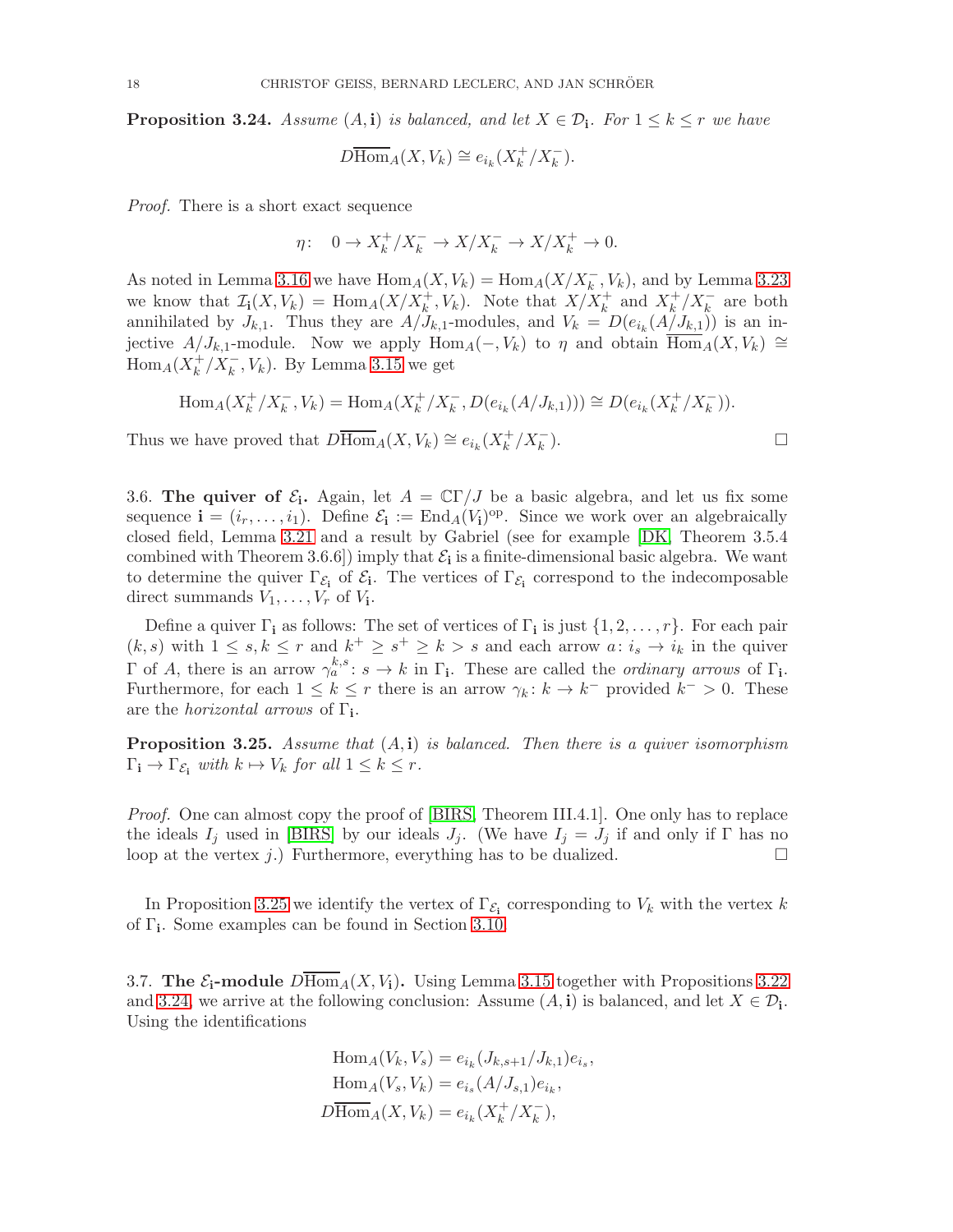the algebra  $\mathcal{E}_i$  acts on  $Y := D \overline{Hom}_A(X, V_i)$  as follows: Assume  $1 \leq s \leq k \leq r$ .

$$
\overbrace{e_{i_k}(X_k^+/X_k^-)}^{e_{i_k}(J_{k,s+1}/J_{k,1})e_{i_s}}\overbrace{e_{i_s}(X_s^+/X_s^-)}^{e_{i_k}(J_{k,s+1}/J_{k,1})e_{i_s}}.
$$

For  $e_{i_k} \overline{b} e_{i_s} \in e_{i_k} (J_{k,s+1}/J_{k,1}) e_{i_s}$  and  $\overline{x_s} \in e_{i_s} (X_s^+/X_s^-) = e_{i_s} X_s^+/e_{i_s} X_s^-$  we have  $e_{i_k}b e_{i_s} \cdot \overline{x_s} = e_{i_k}b x_s,$ 

and for  $e_{i_s} \overline{b} e_{i_k} \in e_{i_s}(A/J_{s,1}) e_{i_k}$  and  $\overline{x_k} \in e_{i_k}(X_k^+)$  $k^+ / X_k^- = e_{i_k} X_k^+$  $k^+/e_{i_k}X_k^-$  we have  $e_{i_s}b e_{i_k} \cdot \overline{x_k} = e_{i_s}b x_k.$ 

We consider Y as a representation  $Y = (Y(k), Y(\gamma))_{k,\gamma}$  of the quiver  $\Gamma_i$  of  $\mathcal{E}_i$ . To describe Y, we just need to know how the maps  $Y(\gamma)$  act on the vector spaces  $Y(k) = e_{i_k}(X_k^+)$  $k^+/X_k^-$ ), where  $1 \leq k \leq r$ . Again using the description of  $\Gamma_{\mathcal{E}_{i}}$  based on [\[BIRS,](#page-53-10) Theorem III.4.1] we obtain the following result: First, assume  $\gamma_k: k \to k^-$  is a horizontal arrow of  $\Gamma_i$ . Then  $Y(\gamma_k)$  acts as left multiplication with  $e_{i_k}$ :

$$
e_{i_k}(X_k^+/X_k^-)\xrightarrow{e_{i_k}\cdot} e_{i_k}(X_{k^-}^+/X_{k^-}^-)
$$

Next, let  $\gamma_a^{k,s}: s \to k$  be an ordinary arrow of  $\Gamma_i$ . Then  $Y(\gamma_a^{k,s})$  acts as left multiplication with *a*:

$$
e_{i_k}(X_k^+/X_k^-) \longleftarrow {\bf a} \cdot \qquad \qquad e_{i_s}(X_s^+/X_s^-)
$$

**Remark 3.26.** For  $X \in \mathcal{D}_i$  the following hold:

- (i)  $\mathcal{I}_i(X, V_i)$  is a submodule of the  $\text{End}_A(V_i)$ -module  $\text{Hom}_A(X, V_i)$ . This implies that  $D\overline{Hom}_A(X, V_i)$  is a submodule of the  $\mathcal{E}_i$ -module  $D\text{Hom}_A(X, V_i)$ . Clearly,  $D\overline{\text{Hom}}_A(X, V_i)$  is also a module over the algebra  $\overline{B}_i := (\overline{\text{End}}_A(V_i))^{op}$ .
- (ii) For  $X \in \mathcal{D}_i$  we have

$$
\operatorname{Hom}_A(X, V_{\mathbf i}) = \operatorname{Hom}_{A_{\mathbf i}}(X, V_{\mathbf i}).
$$

Since  $add(I_i)$  are the injective  $A_i$ -modules, we can apply the Auslander-Reiten formula to obtain an isomorphism of  $\overline{B}_i$ -modules

$$
D\overline{\operatorname{Hom}}_{A_{\mathbf i}}(X, V_{\mathbf i}) \cong \operatorname{Ext}^1_{A_{\mathbf i}}(\tau_{A_{\mathbf i}}^{-1}(V_{\mathbf i}), X),
$$

where  $\tau_{A_i}$  denotes the Auslander-Reiten translation of the finite-dimensional algebra A<sup>i</sup> .

3.8. An isomorphism between partial flag varieties and quiver Grassmannians. In this section we prove that the varieties  $\mathcal{F}_{i,a,X}$  of partial composition series of modules  $X \in \mathcal{D}_i$  are isomorphic to certain quiver Grassmannians  $\mathcal{G}_{i,a,X}$ . In the proof we first construct a (rather trivial) isomorphism between partial flag varieties  $\mathcal{F}_{i,a,X}$  of graded vector spaces and the image  $G_{i,a,X}$  of the usual embedding of  $\mathcal{F}_{i,a,X}$  into a product of classical subspace Grassmannians. Then we show that the restriction to the subvarieties  $\mathcal{F}_{\mathbf{i},\mathbf{a},X} \subseteq \mathcal{F}_{\mathbf{i},\mathbf{a},X}$  and  $\mathcal{G}_{\mathbf{i},\mathbf{a},X} \subseteq \mathcal{G}_{\mathbf{i},\mathbf{a},X}$  yields an isomorphism  $\mathcal{F}_{\mathbf{i},\mathbf{a},X} \to \mathcal{G}_{\mathbf{i},\mathbf{a},X}$ .

Let  $X \in \mathcal{D}_i$  for some  $\mathbf{i} = (i_r, \dots, i_1)$ . We define a map  $d_{\mathbf{i},X} : \mathbb{N}^r \to \mathbb{Z}^r$  by  $(a_r, \dots, a_1) \mapsto$  $(f_1, \ldots, f_r)$ , where

$$
f_k := (a_k^- - a_k) + (a_{k^-}^- - a_{k^-}) + \dots + (a_{k_{\min}}^- - a_{k_{\min}})
$$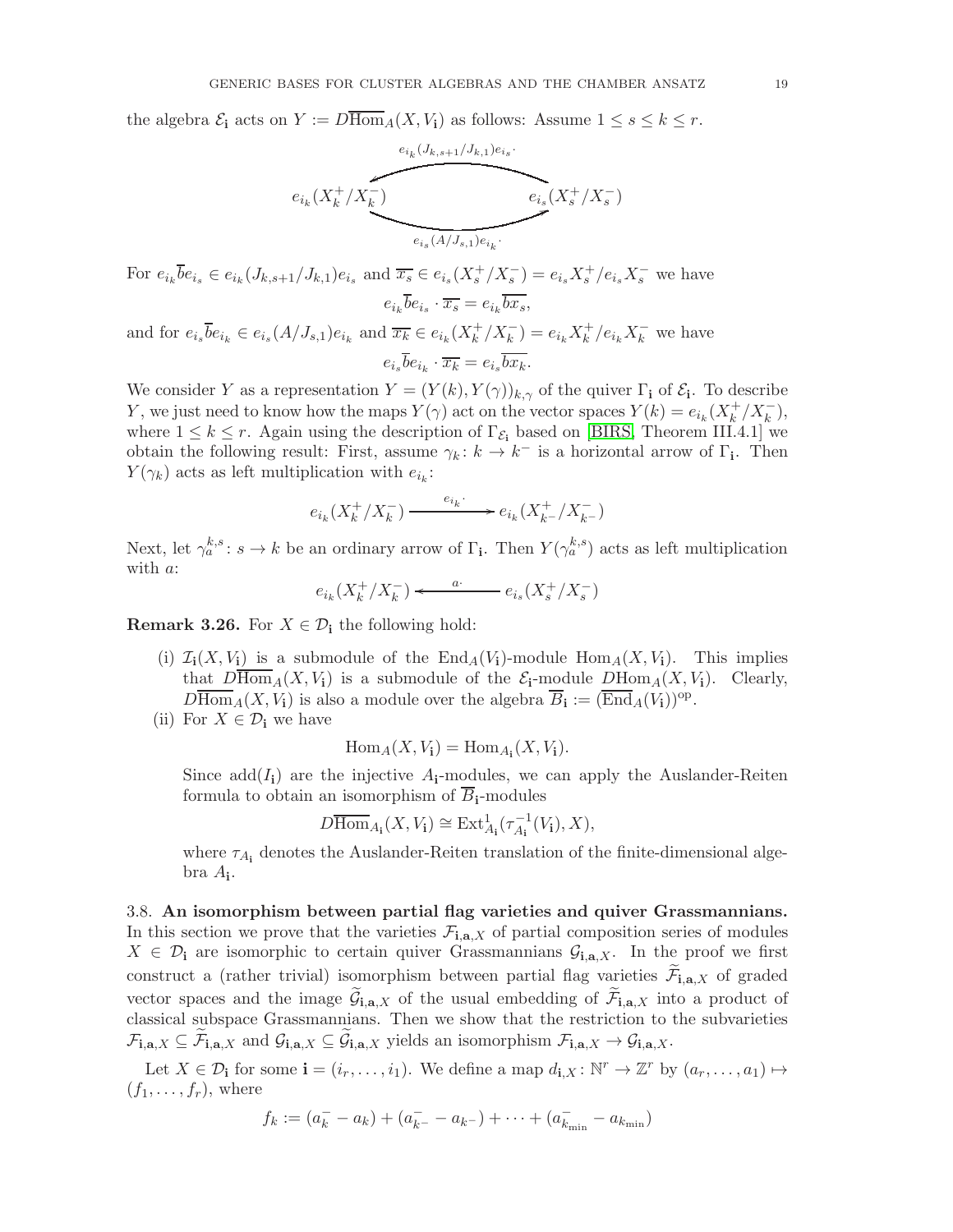for all  $1 \leq k \leq r$ , and  $(a_r^-, \ldots, a_1^-) := \mathbf{a}^-(X)$ . In the following theorem, if  $d_{\mathbf{i},X}(\mathbf{a}) \notin \mathbb{N}^r$ , then  $\mathrm{Gr}_{d_{i,X}(\mathbf{a})}^{\mathcal{E}_i}(Y)$  is by definition the empty set.

<span id="page-19-0"></span>**Theorem 3.27.** Assume that  $(A, i)$  is balanced, and let  $X \in \mathcal{D}_i$ . Then for each  $a \in \mathbb{N}^r$ there exists an isomorphism of algebraic varieties

$$
\mathcal{F}\colon \mathcal{F}_{\mathbf{i},\mathbf{a},X} \to \mathrm{Gr}_{d_{\mathbf{i},X}(\mathbf{a})}^{\mathcal{E}_{\mathbf{i}}}(Y),
$$

where Y is the  $\mathcal{E}_i$ -module  $D\overline{\text{Hom}}_A(X, V_i)$ . Furthermore, the map  $\mathbf{a} \mapsto d_{i,X}(\mathbf{a})$  yields a bijection  $\{ \mathbf{a} \in \mathbb{N}^r \mid \mathcal{F}_{\mathbf{i}, \mathbf{a}, X} \neq \varnothing \} \rightarrow \left\{ \mathbf{f} \in \mathbb{N}^r \mid \mathrm{Gr}_\mathbf{f}^{\mathcal{E}_\mathbf{i}}(Y) \neq \varnothing \right\}.$ 

Our proof of Theorem [3.27](#page-19-0) will show that  $\underline{\dim}_{\mathcal{E}_{\mathbf{i}}}(Y) = d_{\mathbf{i},X}(\mathbf{a}^+(X)).$  Furthermore, if  $\mathcal{F}_{\mathbf{i},\mathbf{a},X} \neq \emptyset$ , and  $X_{\bullet} = (X_r \subseteq \cdots \subseteq X_1 \subseteq X_0) \in \mathcal{F}_{\mathbf{i},\mathbf{a},X}$ , then  $f_k = \dim(e_{i_k}(X_k/X_k^{-}))$  for all  $1 \leq k \leq r$ . Note that  $f_k = 0$  if  $k^+ = r + 1$ .

## 3.9. Proof of Theorem [3.27.](#page-19-0)

3.9.1. Assume that  $(A, i)$  is balanced. For the rest of this section, besides i, we also fix some  $\mathbf{a} = (a_r, \dots, a_1) \in \mathbb{N}^r$  and some  $X \in \mathcal{D}_i$ . With the same notation as in Theorem [3.27,](#page-19-0) we define

$$
\mathcal{G}_{\mathbf{i},\mathbf{a},X} := \mathrm{Gr}_{\mathbf{f}}^{\mathcal{E}_{\mathbf{i}}}(Y),
$$

where  $\mathbf{f} := d_{\mathbf{i},X}(\mathbf{a}).$ 

We consider X as a representation  $X = (X(j), X(a))_{j \in \Gamma_0, a \in \Gamma_1}$  of the quiver  $\Gamma$  of A, and the  $\mathcal{E}_{\mathbf{i}}$ -module Y is considered as a representation  $Y = (Y(k), Y(\gamma))_{k,\gamma}$  of the quiver  $\Gamma_{\mathbf{i}}$ of  $\mathcal{E}_i$ . Given  $X_{\bullet} = (0 = X_r \subseteq \cdots \subseteq X_1 \subseteq X_0 = X)$  in  $\mathcal{F}_{i,a,X}$  we consider each  $X_k$  as a subrepresentation of X. Thus we have  $X_k = (X_k(j))_{j \in \Gamma_0}$  such that

$$
X(a)(X_k(s(a))) \subseteq X_k(t(a))
$$

for all arrows  $a$  of  $\Gamma$ .

Our aim is the construction of two mutually inverse isomorphisms of varieties

$$
\mathcal{F}_{\mathbf{i},\mathbf{a},X} \xrightarrow{\mathcal{F}} \mathcal{G}_{\mathbf{i},\mathbf{a},X}.
$$

3.9.2. Recall that  $\Gamma_0 = \{1, \ldots, n\}$ . We need to work with the category of  $\Gamma_0$ -graded vector spaces. Its objects are just tuples  $W = (W(j))_{j \in \Gamma_0}$  of C-vector spaces  $W(j)$ . Set  $e_jW := W(j)$  for all  $j \in \Gamma_0$ . The morphisms are defined in the obvious way. The *degree* of W is  $\underline{\dim}(W) := (\dim(W(j)))_{j \in \Gamma_0}$ . Let  $\mathbf{e}_1, \ldots, \mathbf{e}_n$  denote the canonical coordinate vectors of  $\mathbb{Z}^n$ . (Thus the jth entry of  $e_j$  is 1, and all other entries are 0.) Each representation  $X = (X(j), X(a))_{j \in \Gamma_0, a \in \Gamma_1}$  of  $\Gamma$  yields a  $\Gamma_0$ -graded vector space  $\text{gr}(X) := (X(j))_{j \in \Gamma_0}$ .

Let  $\mathcal{F}_{\mathbf{i},\mathbf{a},X}$  be the projective variety of chains

 $X_{\bullet} = (0 = X_r \subseteq \cdots \subseteq X_1 \subseteq X_0 = \text{gr}(X))$ 

of  $\Gamma_0$ -graded subspaces of  $gr(X)$  such that  $gr(X_k^-)$  $\binom{m}{k} \subseteq X_k \subseteq \text{gr}(X_k^+)$  $\binom{+}{k}$  and  $\underline{\dim}(X_{k-1}/X_k) =$  $a_k \mathbf{e}_{i_k}$  for all  $1 \leq k \leq r$ .

For a vector space L let  $\text{Gr}_d(L)$  be the projective variety of d-dimensional subspaces of L. Clearly, the variety of  $(f_k + \dim(e_{i_k} X_k^{-}))$  $(\bar{k})$ -dimensional subspaces  $U_k$  of  $e_{i_k}X$  such that  $e_{i_k} X_k^- \subseteq U_k \subseteq e_{i_k} X_k^+$  $\overrightarrow{k}$  is isomorphic to  $\operatorname{Gr}_{f_k}(e_{i_k}(X_k^+))$  $\binom{+}{k}$ / $X_k^-$ ). The isomorphism is given by

$$
U_k \mapsto \overline{U}_k := U_k / e_{i_k} X_k^-.
$$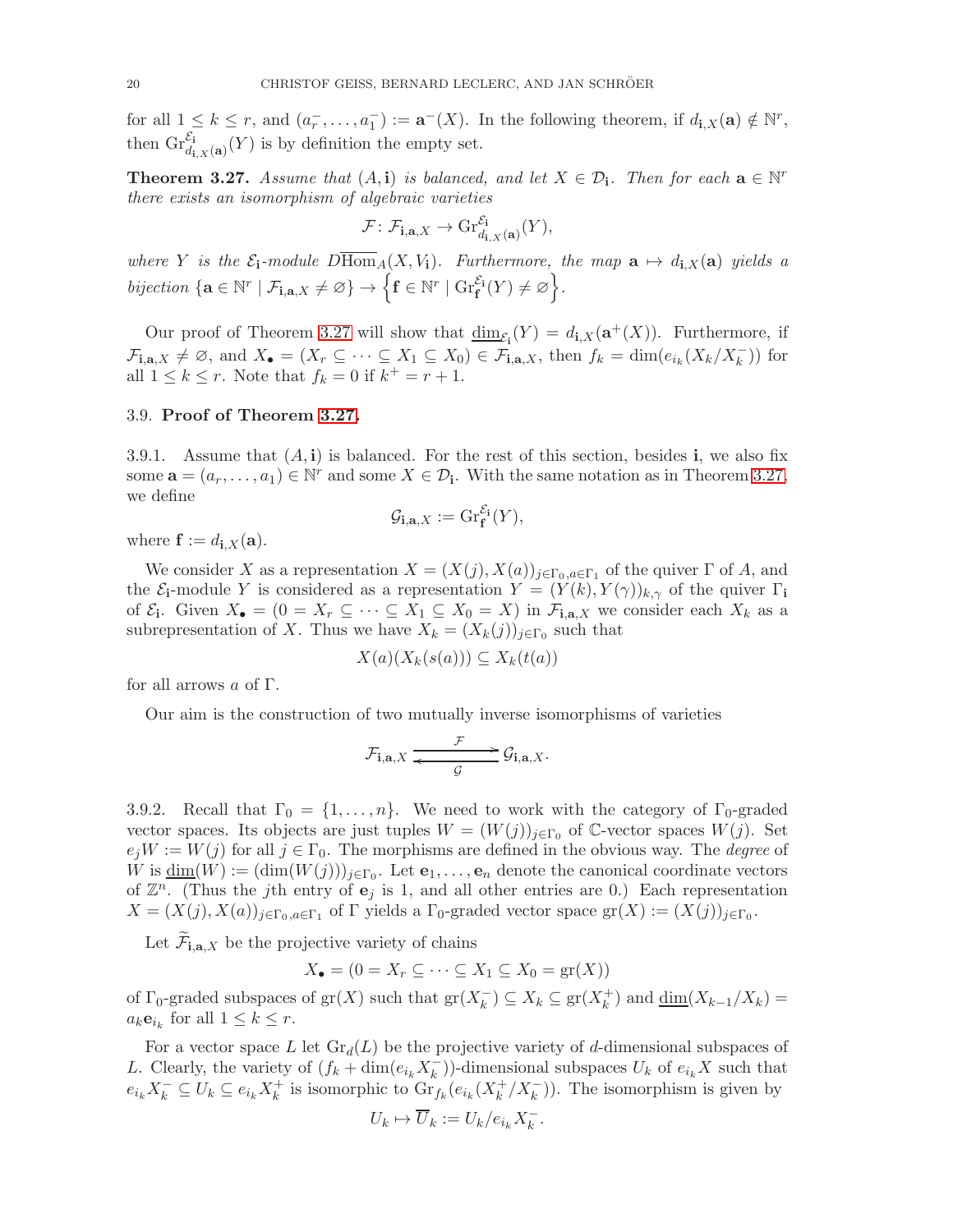Let  $\mathcal{G}_{\mathbf{i},\mathbf{a},X}$  be the projective variety formed by the *r*-tuples  $U := (U_k)_{1 \leq k \leq r}$  in

$$
\prod_{k=1}^{r} \text{Gr}_{f_k}(e_{i_k}(X_k^+/X_k^-))
$$

such that  $U_k \subseteq U_{k-}$  for all  $1 \leq k \leq r$ .

We construct two morphisms

$$
\widetilde{\mathcal{F}}_{\mathbf{i},\mathbf{a},X} \xrightarrow{\widetilde{\mathcal{F}}} \widetilde{\mathcal{G}}_{\mathbf{i},\mathbf{a},X}
$$

as follows: First, we define F. Let  $X_{\bullet} = (0 = X_r \subseteq \cdots \subseteq X_1 \subseteq X_0 = \text{gr}(X))$  be in  $\mathcal{F}_{\mathbf{i},\mathbf{a},X}$ . To each  $X_k$  we assign the subspace

$$
\overline{U}_k := e_{i_k}(X_k/X_k^-)
$$

of  $e_{i_k}(X_k^+)$  $\overline{k}^+ / X_k^-$ ). Set  $\overline{U} := (\overline{U}_k)_{1 \leq k \leq r}$ . Then  $\widetilde{\mathcal{F}}(X_{\bullet}) := \overline{U}$  defines a morphism of varieties  $\mathcal{F} \colon \mathcal{F}_{\mathbf i, \mathbf a, X} \to \mathcal{G}_{\mathbf i, \mathbf a, X}.$ 

Second, we define the morphism  $\mathcal{G}$ . Let  $U = (U_k)_{1 \leq k \leq r}$  be in  $\mathcal{G}_{i,a,X}$ . We define a chain

$$
X_{\bullet} := (0 = X_r \subseteq \dots \subseteq X_1 \subseteq X_0 = \text{gr}(X))
$$

of  $\Gamma_0$ -graded vector spaces as follows: For  $j \in \Gamma_0$  set  $X_k := (X_k(j))_{j \in \Gamma_0}$ , where

$$
X_k(j) := U_p
$$

and  $p := \min\{k \leq s \leq r, r+1 \mid i_s = j\}.$  (Here we set  $U_{r+1} := 0$ .) Then  $\widetilde{\mathcal{G}}(\overline{U}) := X_{\bullet}$ defines a morphism of varieties

$$
\widetilde{\mathcal{G}} \colon \widetilde{\mathcal{G}}_{\mathbf{i},\mathbf{a},X} \to \widetilde{\mathcal{F}}_{\mathbf{i},\mathbf{a},X}.
$$

Just using the definitions of  $\widetilde{\mathcal{F}}$  and  $\widetilde{\mathcal{G}}$  we obtain the following:

**Lemma 3.28.** The morphisms  $\widetilde{\mathcal{F}}$  and  $\widetilde{\mathcal{G}}$  are isomorphisms of algebraic varieties, and we have  $\mathcal{G} \circ \mathcal{F} = \mathrm{id}_{\widetilde{\mathcal{F}}_{\mathbf{i},\mathbf{a},X}}$  and  $\mathcal{F} \circ \mathcal{G} = \mathrm{id}_{\widetilde{\mathcal{G}}_{\mathbf{i},\mathbf{a},X}}$ .

3.9.3. The following lemma is needed in order to ensure that the quiver Grassmannian  $\mathcal{G}_{\mathbf{i},\mathbf{a},X}$  is a subvariety of  $\mathcal{G}_{\mathbf{i},\mathbf{a},X}$ :

<span id="page-20-0"></span>**Lemma 3.29.** Let  $\overline{U} = (\overline{U}_k)_{1 \leq k \leq r}$  be a submodule of the  $\mathcal{E}_i$ -module Y. Then we have  $U_k \subseteq U_{k^-}$  for all  $1 \leq k \leq r$ .

*Proof.* Let  $\gamma_k: k \to k^-$  be a horizontal arrow of  $\Gamma_i$ . We know that  $Y(\gamma_k)$  acts on Y as follows:

$$
e_{i_k}(X_k^+/X_k^-)\xrightarrow{\phantom{a_{i_k}}}{\phantom{a_{i_k}}}=e_{i_k}(X_k^+/X_k^-)
$$

In other words,  $Y(\gamma_k)(x_k + e_{i_k}X_k^-)$  $(k_k^-) = x_k + e_{i_k} X_{k^-}^-$  for all  $x_k \in e_{i_k} X_k^+$  $\overline{k}$ . Since U is a submodule of Y, we know that  $u_k + e_{i_k} X_{k^-}^-$  is contained in  $U_{k^-}/e_{i_k} X_{k^-}^-$  for all  $u_k \in U_k$ . This implies  $u_k \in U_{k-1}$  for all  $u_k \in U_k$ . Thus  $U_k \subseteq U_{k-1}$ .

Lemma 3.30. The following hold:

(i)  $\mathcal{F}_{\mathbf{i},\mathbf{a},X}$  is a Zariski closed subset of  $\mathcal{F}_{\mathbf{i},\mathbf{a},X}$ .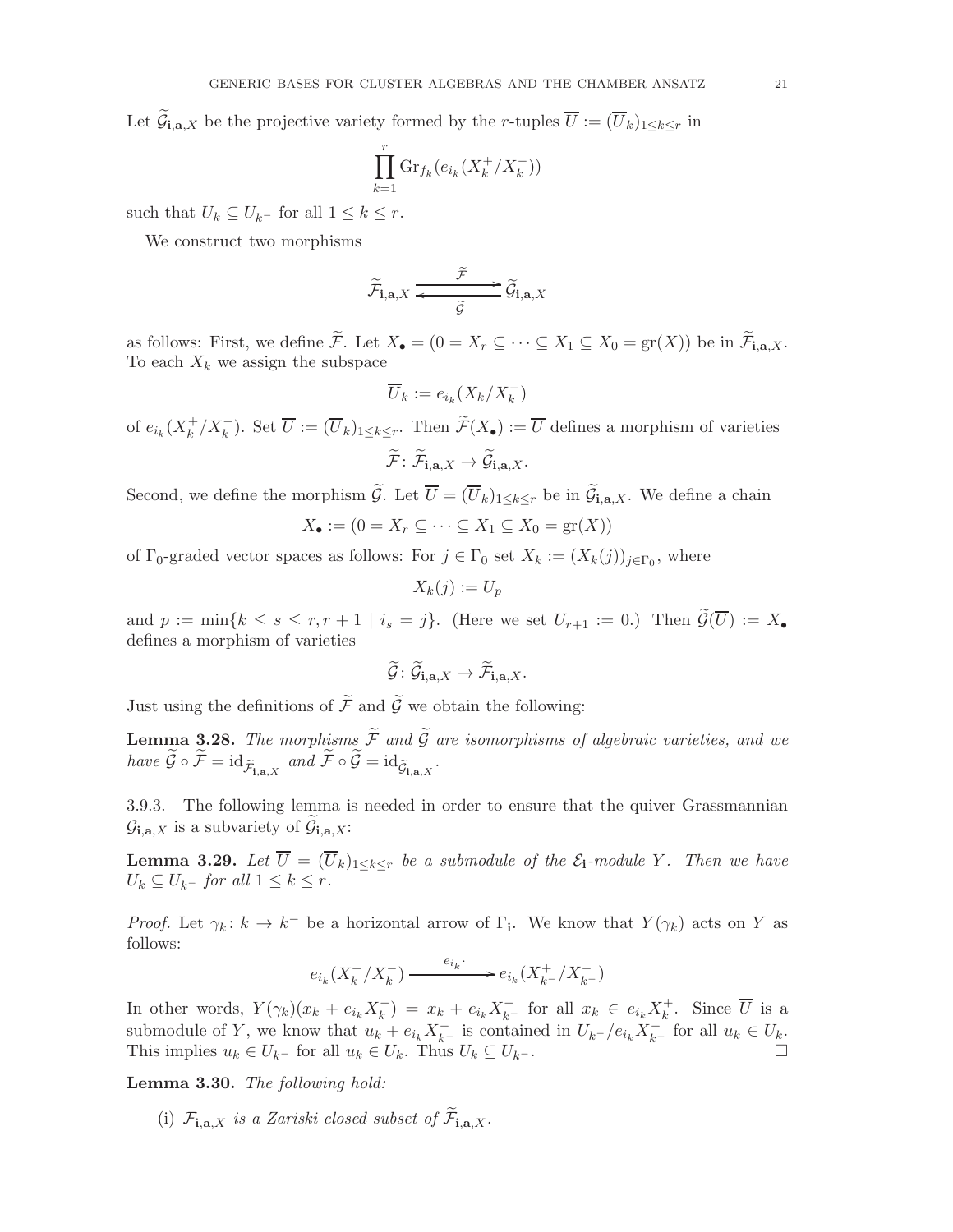(ii) Under the identification

$$
Y = \bigoplus_{k=1}^r e_{i_k}(X_k^+/X_k^-)
$$

the variety  $\mathcal{G}_{\mathbf{i},\mathbf{a},X}$  is a Zariski closed subset of  $\mathcal{G}_{\mathbf{i},\mathbf{a},X}$ .

*Proof.* For  $X_{\bullet} \in \mathcal{F}_{i,a,X}$ , the condition that all  $X_k$  are submodules is closed. This implies (i). Similarly, for  $U \in \mathcal{G}_{i,a,X}$ , the condition that U is a subrepresentation is closed. Now (ii) follows directly from Lemma [3.29.](#page-20-0)  $\Box$ 

We claim that  $\widetilde{\mathcal{F}}$  and  $\widetilde{\mathcal{G}}$  restrict to isomorphisms  $\mathcal{F} \colon \mathcal{F}_{i,a,X} \to \mathcal{G}_{i,a,X}$  and  $\mathcal{G} \colon \mathcal{G}_{i,a,X} \to$  $\mathcal{F}_{\mathbf{i},\mathbf{a},X}$ . Thus, we have to show the following:

(a) If  $X_{\bullet} \in \mathcal{F}_{\mathbf{i} \cdot \mathbf{a}, X}$ , then  $\widetilde{\mathcal{F}}(X_{\bullet}) \in \mathcal{G}_{\mathbf{i} \cdot \mathbf{a}, X}$ . (b) If  $\overline{U} \in \mathcal{G}_{\mathbf{i},\mathbf{a},X}$ , then  $\widetilde{\mathcal{G}}(\overline{U}) \in \mathcal{F}_{\mathbf{i},\mathbf{a},X}$ .

Note that (a) and (b) imply Theorem [3.27.](#page-19-0)

3.9.4. Proof of (a). Let  $X_{\bullet} = \{0 = X_r \subseteq \cdots \subseteq X_1 \subseteq X_0 = X\}$  be in  $\mathcal{F}_{i,a,X}$ . Define  $\overline{U} := (\overline{U}_k)_{1 \leq k \leq r}$ , where  $\overline{U}_k := e_{i_k}(X_k/X_k^-)$ . Thus  $\widetilde{\mathcal{F}}(X_{\bullet}) = \overline{U}$ . We have to show that  $\overline{U}$  is a subrepresentation of Y .

For each horizontal arrow  $\gamma_k: k \to k^-$  of  $\Gamma_i$  we have  $Y(\gamma_k)(\overline{U}_k) \subseteq \overline{U}_{k^-}$ . This holds, since  $X_k \subseteq X_{k-}$  and therefore  $e_{i_k} X_k \subseteq e_{i_k} X_{k-}$ . Next, let  $\gamma_a^{k,s}: s \to k$  be an ordinary arrow of  $\Gamma_i$ . It follows that  $k > s$ . We have

$$
X_k \subseteq X_{k-1} \subseteq \cdots \subseteq X_{s+1} \subseteq X_s.
$$

By definition of  $\mathcal{F}_{\mathbf{i},\mathbf{a},X}$  we have  $X_{t-1}/X_t \cong S_{i_t}^{a_t}$  $\frac{a_t}{i_t}$  for all  $1 \leq t \leq r$ . By the definition of  $\Gamma_i$ we know that  $i_t \neq i_s$  for all  $k \geq t \geq s+1$ . This implies  $e_{i_s}X_s = e_{i_s}X_k$ . It follows that

$$
aX_s = ae_{i_s}X_s = ae_{i_s}X_k \subseteq e_{i_k}X_k.
$$

(To get the inclusion  $ae_{i_s}X_k \subseteq e_{i_k}X_k$  we used our assumption that  $X_k$  is an A-module.) This implies  $Y(\gamma_a^{k,s})(\overline{U}_s) \subseteq \overline{U}_k$ . Thus we proved that  $\overline{U} \in \mathcal{G}_{\mathbf{i},\mathbf{a},X}$ .

3.9.5. Proof of (b). Let  $\overline{U} = (\overline{U}_k)_{1 \leq k \leq r}$  be a subrepresentation of the  $\mathcal{E}_i$ -module Y. Thus we have  $\overline{U}_k = U_k / e_{i_k} X_k^{-}$  $\overline{k}$ . Let  $X_{\bullet} := \mathcal{G}(U)$ . Recall that

$$
X_{\bullet} = (0 = X_r \subseteq \cdots \subseteq X_1 \subseteq X_0 = \text{gr}(X))
$$

is defined as follows: For  $1 \leq k \leq r$  and  $j \in \Gamma_0$  we have  $X_k(j) = U_p$ , where  $p = \min\{k \leq$  $s \leq r, r+1 \mid i_s = j$ . (We set  $U_{r+1} := 0$ .) Clearly, for all  $0 \leq s \leq r-1$  we have  $X_{s+1} \subseteq X_s$ , since by Lemma [3.29](#page-20-0) we know that  $U_{s+} \subseteq U_s$ . It remains to show that  $X_s$  is a subrepresentation of X for all  $1 \leq s \leq r$ .

By induction, we can assume that  $X_r, \ldots, X_{s+1}$  are subrepresentations of X. So we only have to investigate how A acts on the subspace  $U_s$  of  $e_i$ ,  $X_s$ . Obviously,  $e_jX_t = X_t(j)$ for all  $1 \leq t \leq r$  and  $j \in \Gamma_0$ . Next, assume that  $\gamma_a^{k,s} : s \to k$  is an ordinary arrow of  $\Gamma_i$ . We know that  $Y(\gamma_a^{k,s})$  acts on  $\overline{U}_s$  as follows: For all  $u_s \in U_s$  we have

$$
Y(\gamma_a^{k,s})(u_s + e_{i_s}X_s^-) = (au_s) + e_{i_k}X_k^-.
$$

Since by our assumption,  $\overline{U}$  is a subrepresentation of Y, we get that  $(au_s) + e_{i_k}X_k^ \overline{k}$  is contained in  $\overline{U}_k = U_k/e_{i_k}X_k^ \overline{k}_{k}$  for all  $u_s \in U_s$ . Thus  $au_s \in U_k$  for all  $u_s \in U_s$ . Now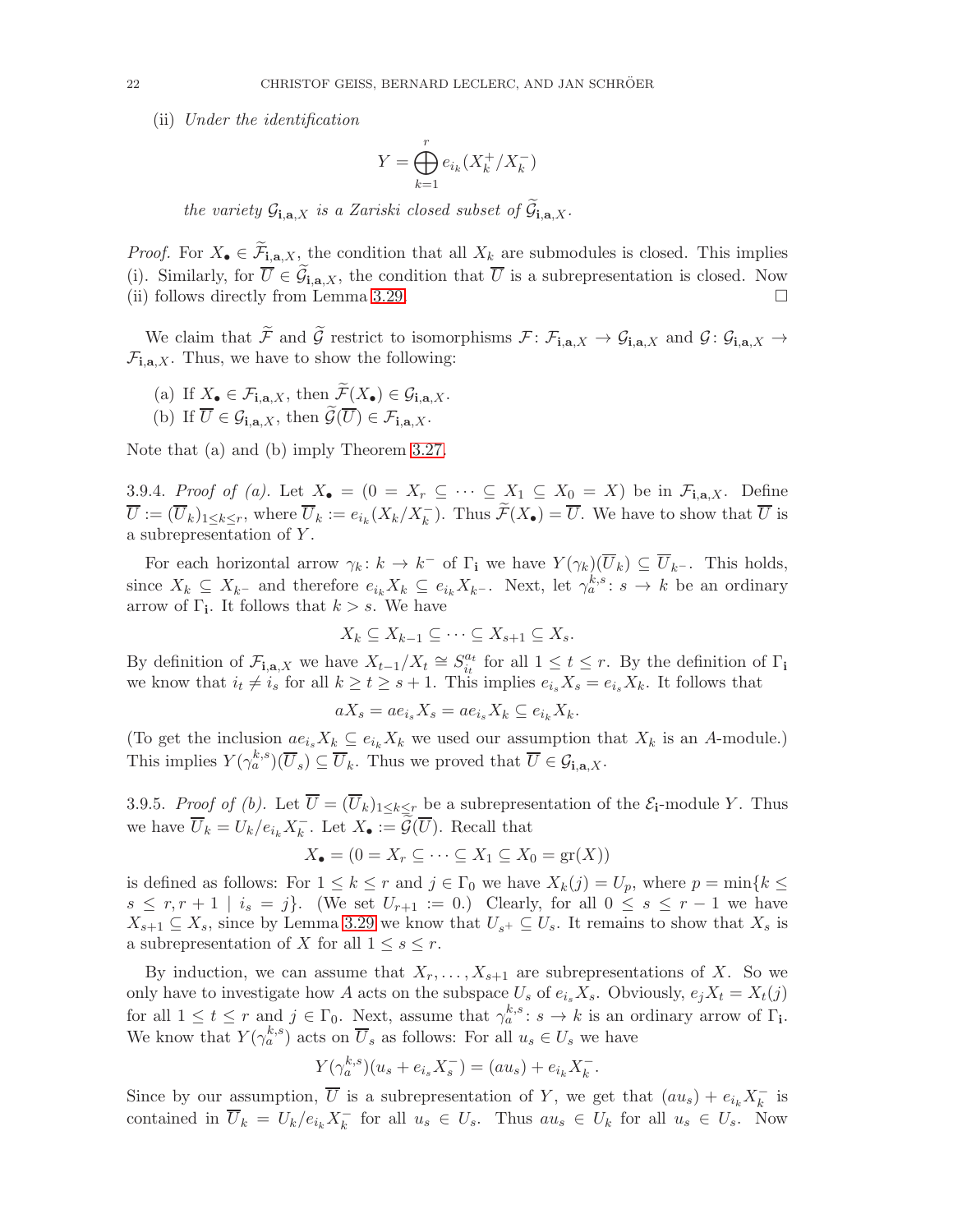it follows from the definition of  $X_s$  and Lemma [3.29](#page-20-0) that  $U_k \subseteq e_{i_k}X_s = X_s(i_k)$ . Thus  $X_s$  is a subrepresentation of X. It follows that  $X_{\bullet} \in \mathcal{F}_{\mathbf{i},\mathbf{a},X}$ . This finishes the proof of Theorem [3.27.](#page-19-0)

## <span id="page-22-0"></span>3.10. Examples.

3.10.1. Let  $\Gamma$  be the quiver with just one vertex 1 and arrows a and b. Set  $A := \mathbb{C}\Gamma/J$ , where J is generated by  $\{ab, ba\}$ . For  $\mathbf{i} = (i_4, \ldots, i_1) = (1, 1, 1, 1)$  the modules  $V_k = V_{\mathbf{i},k}$ look as follows:

$$
V_1 = 1 \qquad V_2 = \begin{bmatrix} 1 \\ 1 \end{bmatrix} \qquad V_3 = \begin{bmatrix} 1 \\ 1 \end{bmatrix} \qquad V_4 = \begin{bmatrix} 1 \\ 1 \end{bmatrix} \begin{bmatrix} 1 \\ 1 \end{bmatrix}
$$

Obviously,  $V_k$  is  $(i_k, \ldots, i_1)$ -balanced. The quiver  $\Gamma_i$  of  $\mathcal{E}_i$  looks as follows:



Let  $X$  be the  $A$ -module



(Here  $\{b_1, \ldots, b_4\}$  is a basis of X, and the arrows show how the generators a and b of A act on this basis.) As a representation of  $\Gamma$ , we have  $X = (\mathbb{C}^4, X(a), X(b))$ , where

$$
X(a) = \begin{pmatrix} 0 & 1 & 0 & 0 \\ 0 & 0 & 0 & 0 \\ 0 & 0 & 0 & 0 \\ 0 & 0 & 0 & 0 \end{pmatrix} \quad \text{and} \quad X(b) = \begin{pmatrix} 0 & 0 & 0 & 0 \\ 0 & 0 & 0 & 0 \\ 0 & 1 & 0 & 0 \\ 0 & 0 & 1 & 0 \end{pmatrix}.
$$

In the following we just write  $\langle \cdots \rangle$  instead of  $\text{Span}_{\mathbb{C}}\langle \cdots \rangle$ . The chains  $X_{\bullet}^{+}$  and  $X_{\bullet}^{-}$  look as follows:

$$
X_{\bullet}^{+} = (0 \subseteq \langle b_1, b_4 \rangle \subseteq \langle b_1, b_3, b_4 \rangle \subseteq \langle b_1, b_2, b_3, b_4 \rangle \subseteq \langle b_1, b_2, b_3, b_4 \rangle),
$$
  

$$
X_{\bullet}^{-} = (0 \subseteq 0 \subseteq \langle b_4 \rangle \subseteq \langle b_1, b_3, b_4 \rangle \subseteq \langle b_1, b_2, b_3, b_4 \rangle).
$$

As a representation of  $\Gamma_i$ , the  $\mathcal{E}_i$ -module  $Y = D \text{Hom}_A(X, V_i)$  looks as follows:

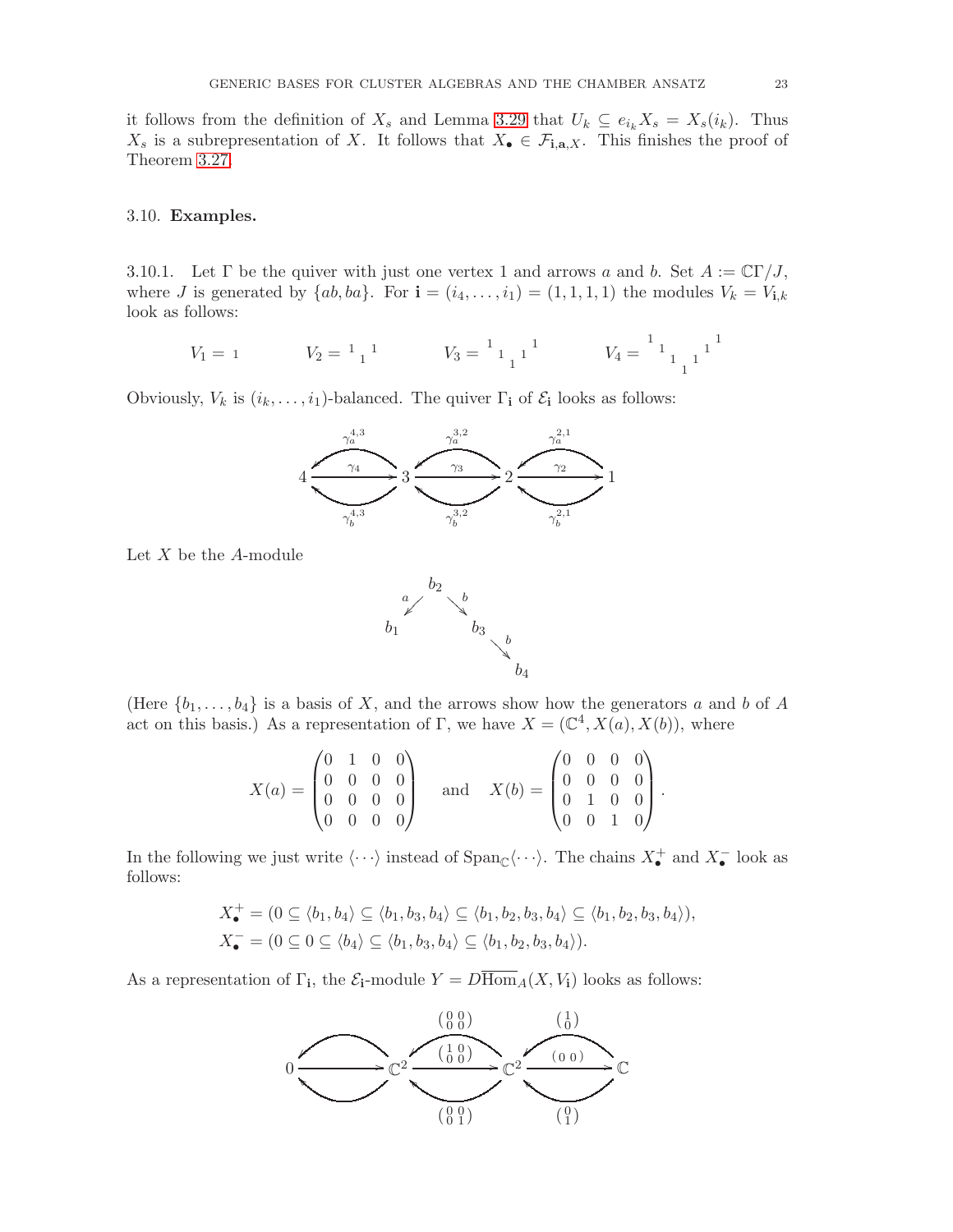More precisely, the four vector spaces in the above quiver representation are (from left to right)

$$
0 \equiv e_1(X_4^+/X_4^-),
$$
  
\n
$$
\mathbb{C}^2 \equiv e_1(X_3^+/X_3^-) = \langle b_1, b_4 \rangle \text{ with basis } (b_1, b_4),
$$
  
\n
$$
\mathbb{C}^2 \equiv e_1(X_2^+/X_2^-) = \langle b_1, b_3, b_4 \rangle / \langle b_4 \rangle \text{ with basis } (\overline{b_1}, \overline{b_3}),
$$
  
\n
$$
\mathbb{C} \equiv e_1(X_1^+/X_1^-) = \langle b_1, b_2, b_3, b_4 \rangle / \langle b_1, b_3, b_4 \rangle \text{ with basis } (\overline{b_2}).
$$

(Here  $b_i$  denotes the corresponding residue class of  $b_i$ .) One easily checks that the elements in  $\mathcal{F}_{i,(1,1,1,1),X}$  are

$$
f_{\lambda} := (0 \subset \langle b_4 \rangle \subset \langle b_1 + \lambda b_3, b_4 \rangle \subset \langle b_1, b_3, b_4 \rangle \subset X),
$$
  
\n
$$
f_{\infty} := (0 \subset \langle b_4 \rangle \subset \langle b_3, b_4 \rangle \subset \langle b_1, b_3, b_4 \rangle \subset X),
$$
  
\n
$$
g_{\lambda} := (0 \subset \langle b_1 + \lambda b_4 \rangle \subset \langle b_1, b_4 \rangle \subset \langle b_1, b_3, b_4 \rangle \subset X)
$$

where  $\lambda \in \mathbb{C}$ . It follows that the Euler characteristic of  $\mathcal{F}_{i,(1,1,1,1),X}$  is 3. In this example, the isomorphism  $\mathcal{F}_{i,(1,1,1,1),X} \to Gr_{(0,1,1,0)}^{\mathcal{E}_i}(Y)$  from Theorem [3.27](#page-19-0) looks as follows:

$$
f_{\lambda} \mapsto (0, \langle b_4 \rangle, \langle \overline{b_1} + \lambda \overline{b_3} \rangle, 0),
$$
  
\n
$$
f_{\infty} \mapsto (0, \langle b_4 \rangle, \langle \overline{b_3} \rangle, 0),
$$
  
\n
$$
g_{\lambda} \mapsto (0, \langle b_1 + \lambda b_4 \rangle, \langle \overline{b_1} \rangle, 0).
$$

3.10.2. Springer fibres. Let  $\Gamma$  be the quiver with just one vertex 1 and one arrow a. Set  $A := \mathbb{C}\Gamma/J$ , where J is generated by  $a^m$  for some  $m \geq 2$ . Let  $\mathbf{i} = (i_m, \ldots, i_2, i_1) =$  $(1, \ldots, 1, 1)$ . For  $1 \leq k \leq m$  the module  $V_k = V_{i,k}$  is uniserial of length k, and  $V_k$  is  $(i_k, \ldots, i_1)$ -balanced. We have  $add(V_i) = nil(A) = mod(A)$ . The quiver  $\Gamma_i$  of  $\mathcal{E}_i$  looks as follows:



Let  $\lambda = (\lambda_t, \dots, \lambda_1)$  be a partition of m, i.e. the  $\lambda_j$  are integers such that  $\lambda_t \geq \dots \geq \lambda_1 \geq 1$ and  $\lambda_t + \cdots + \lambda_1 = m$ . Define  $V_\lambda := V_{\lambda_t} \oplus \cdots \oplus V_{\lambda_1}$ . This yields a bijection between the set of partitions of  $m$  and the set of isomorphism classes of  $m$ -dimensional  $A$ -modules. For  $\mathbf{a} := (a_m, \ldots, a_2, a_1) := (1, \ldots, 1, 1)$  the varieties  $\mathcal{F}_{\lambda} := \mathcal{F}_{\mathbf{i}, \mathbf{a}, V_{\lambda}}$  are just the classical Springer fibres of Dynkin type  $A_{m-1}$ .

For example, let  $m = 7$  and  $\lambda = (3, 2, 2)$ . Then  $V_{\lambda} = V_3 \oplus V_2 \oplus V_2$ . Set  $Y :=$  $D\overline{\text{Hom}}_A(V_\lambda, V_i)$ . By Theorem [3.27](#page-19-0) we get  $\mathcal{F}_\lambda \cong Gr_{\mathbf{f}}^{\mathcal{E}_i}(Y)$ , where  $\mathbf{f} = (f_1, \ldots, f_7) =$  $(2, 4, 4, 3, 2, 1, 0)$  and  $\underline{\dim}_{\mathcal{E}_1}(Y) = (h_1, \ldots, h_7) = (3, 6, 7, 7, 6, 3, 0)$ . It is an easy exercise to write Y explicitly as a representation of  $\Gamma_i$ .

3.10.3. Balanced modules over preprojective algebras. Let  $\Lambda$  be the preprojective algebra associated to a finite connected acyclic quiver Q. Recall that  $\Lambda = \mathbb{C}\overline{Q}/(c)$ , where  $\overline{Q}$  is the *double quiver* obtained by adding to each arrow  $a: i \rightarrow j$  in Q an arrow  $a^*: j \rightarrow i$ pointing in the opposite direction, and  $(c)$  is the ideal generated by the element

$$
c = \sum_{a \in Q_1} (a^*a - aa^*).
$$

Let  $\mathbf{i} = (i_r, \ldots, i_1)$  be a reduced expression for some element w of the Weyl group W of  $Q$ . In this situation, the module  $V_i$  defined in Section [3.4](#page-13-3) coincides with the cluster-tilting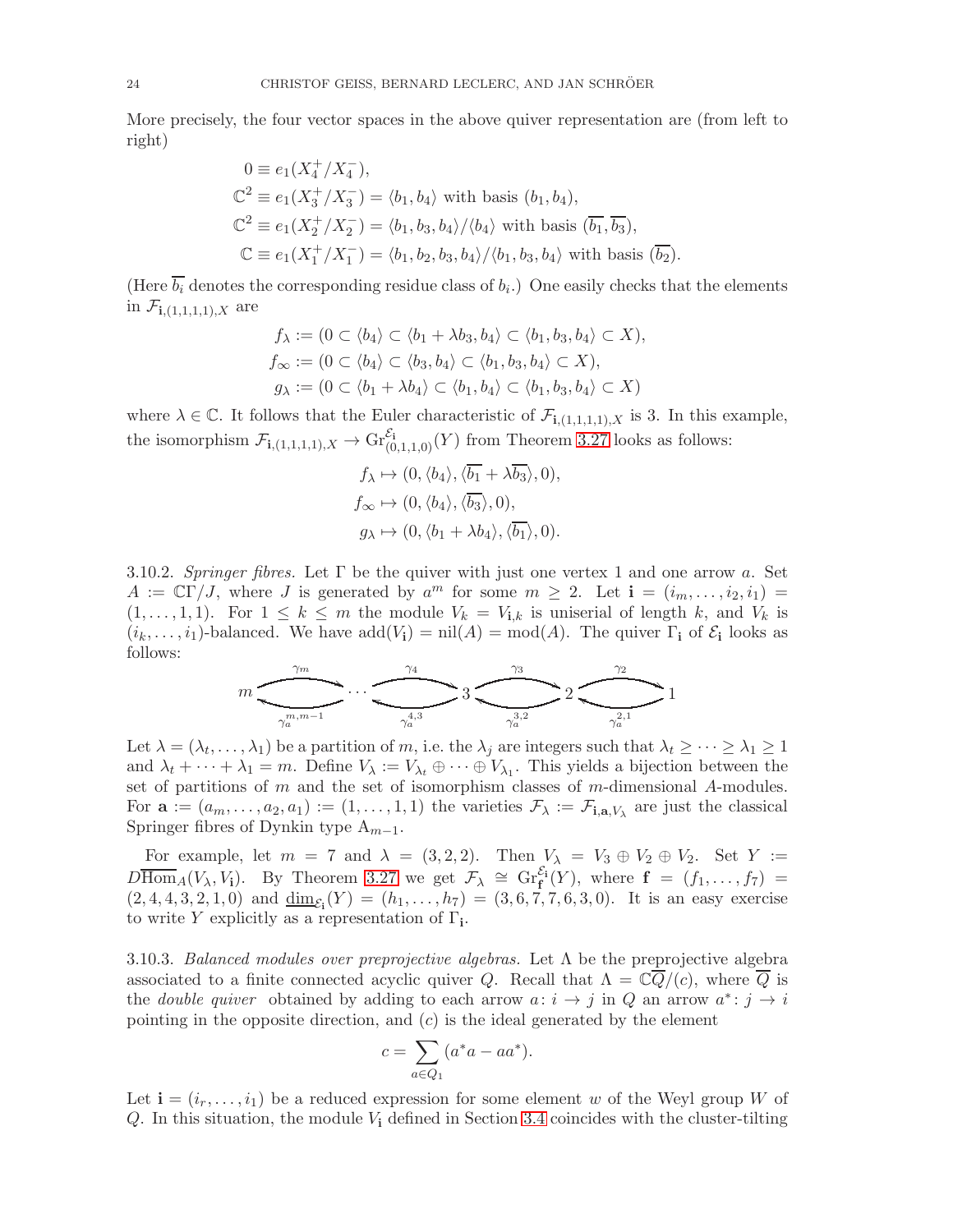module  $V_i$  of  $\mathcal{C}_w$  mentioned in Section [1.2](#page-1-0) (see [\[GLS5\]](#page-54-0)). The following result is then a direct consequence of [\[GLS5,](#page-54-0) Proposition 9.6].

## <span id="page-24-1"></span>**Theorem 3.31.**  $(\Lambda, i)$  is balanced.

Let  $(-,-)$  denote the usual W-invariant bilinear form on  $\mathfrak{h}^*$ , the dual of the Cartan subalgebra of the symmetric Kac-Moody Lie algebra g associated to Q. For  $i \in Q_0$  let  $\alpha_i$ and  $\varpi_i$  be the corresponding simple root and fundamental weight, respectively. By [\[GLS5,](#page-54-0) Proposition 9.6], for  $V_k = V_{i,k}$  we have

<span id="page-24-0"></span>(3.1) 
$$
\mathbf{a}_l^-(V_k) = \begin{cases} -(s_{i_l} s_{i_{l+1}} \cdots s_{i_k} (\varpi_{i_k}), \alpha_{i_l}) & \text{if } 1 \le l \le k, \\ 0 & \text{otherwise.} \end{cases}
$$

#### 4. Categorification of the Chamber Ansatz

In this section we prove Theorems [1,](#page-2-0) [2](#page-3-0) and [3.](#page-3-2) The proofs of Theorems [1](#page-2-0) and [2](#page-3-0) follow rather easily from Theorem [3.27.](#page-19-0) As a main ingredient for the proof of Theorem [3](#page-3-2) we describe the twisted  $\varphi$ -functions  $\varphi'_{V_{i,k}}$  in Proposition [4.4.](#page-26-0) These can be seen as moduletheoretic versions of the twisted generalized minors introduced by Berenstein and Zelevinsky [\[BZ\]](#page-53-8) (in the Dynkin case).

4.1. **Proof of Theorems [1](#page-2-0) and [2.](#page-3-0)** We know from Theorem [3.31](#page-24-1) that  $(\Lambda, i)$  is balanced. Let  $X \in \mathcal{C}_w$ , and let

$$
\mathcal{E} := \mathcal{E}_{\mathbf{i}} := \mathrm{End}_{\Lambda}(V_{\mathbf{i}})^{\mathrm{op}} \quad \text{ and } \quad \underline{\mathcal{E}} := \underline{\mathcal{E}}_{\mathbf{i}} := \underline{\mathrm{End}}_{\mathcal{C}_{w}}(V_{\mathbf{i}})^{\mathrm{op}}.
$$

As before, let  $W_{\mathbf{i}} := I_w \oplus \Omega_w(V_{\mathbf{i}})$ .

Recall that a cluster-tilting module  $T \in \mathcal{C}_w$  is called  $V_i$ -reachable if one can obtain T via a finite sequence of mutations starting with the initial cluster-tilting module  $V_i$ . By [\[GLS5,](#page-54-0) Proposition 13.4], the module  $W_i$  is  $V_i$ -reachable.

Since  $\underline{\mathcal{C}}_w$  is a triangulated category with shift functor  $\Omega_w^{-1}$ , we get an  $\underline{\mathcal{E}}$ -module isomorphism

$$
D\overline{\operatorname{Hom}}_{\Lambda}(X, V_{\mathbf{i}}) \cong D\operatorname{Ext}^{1}_{\Lambda}(X, \Omega_{w}(V_{\mathbf{i}})).
$$

The module  $I_w$  is  $\mathcal{C}_w$ -projective-injective, thus  $\text{Ext}^1_\Lambda(X, \Omega_w(V_i)) \cong \text{Ext}^1_\Lambda(X, W_i)$ . The category  $\underline{\mathcal{C}}_w$  is a 2-Calabi-Yau category, see [\[BIRS,](#page-53-10) Proposition III.2.3] and also [\[GLS4\]](#page-54-6) for a special case. Thus there is an  $\underline{\mathcal{E}}$ -module isomorphism  $DExt^1_\Lambda(X,W_i) \cong Ext^1_\Lambda(W_i,X)$ . Combining these isomorphisms, we have an  $E$ -module isomorphism

$$
D\overline{\operatorname{Hom}}_{\Lambda}(X, V_{\mathbf i}) \cong \operatorname{Ext}^1_{\Lambda}(W_{\mathbf i}, X).
$$

We can regard  $D\overline{\text{Hom}}_{\Lambda}(X, V_i)$  and  $\text{Ext}^1_{\Lambda}(W_i, X)$  as modules over  $\mathcal E$  and  $\text{End}_{\Lambda}(W_i)^{\text{op}}$ , which are annihilated by the ideals  $\mathcal{I}_{\Lambda}(V_{i}, V_{i})$  and  $\mathcal{I}_{\Lambda}(W_{i}, W_{i})$ , respectively. Since  $\Omega_{w}: \underline{\mathcal{C}}_{w} \to \underline{\mathcal{C}}_{w}$ is an equivalence, we have an isomorphism of stable endomorphism algebras

$$
\underline{\mathcal{E}} \cong \underline{\operatorname{End}}_{\mathcal{C}_w}(W_{\mathbf i})^{\mathrm{op}}.
$$

Recall that  $W_i$  is a cluster-tilting module in  $\mathcal{C}_w$ . In particular, we have  $\text{Ext}^1_\Lambda(W_i, X) = 0$ for some  $X \in \mathcal{C}_w$  if and only if  $X \in \text{add}(W_i)$ .

By Theorem [3.27](#page-19-0) the varieties  $\mathcal{F}_{\mathbf{i},\mathbf{a},X}$  and  $\operatorname{Gr}_{d_{\mathbf{i},X}(\mathbf{a})}^{\mathcal{E}}(Y)$  are isomorphic for all  $\mathbf{a} \in \mathbb{N}^r$ , where  $Y := D\overline{\text{Hom}}_{\Lambda}(X, V_i)$ . Furthermore, the map  $\mathbf{a} \mapsto d_{i,X}(\mathbf{a})$  yields a bijection

$$
\left\{ \mathbf{a} \in \mathbb{N}^r \mid \mathcal{F}_{\mathbf{i},\mathbf{a},X} \neq \varnothing \right\} \to \mathcal{U} := \left\{ \mathbf{f} \in \mathbb{N}^r \mid \mathrm{Gr}^\mathcal{E}_\mathbf{f}(Y) \neq \varnothing \right\}.
$$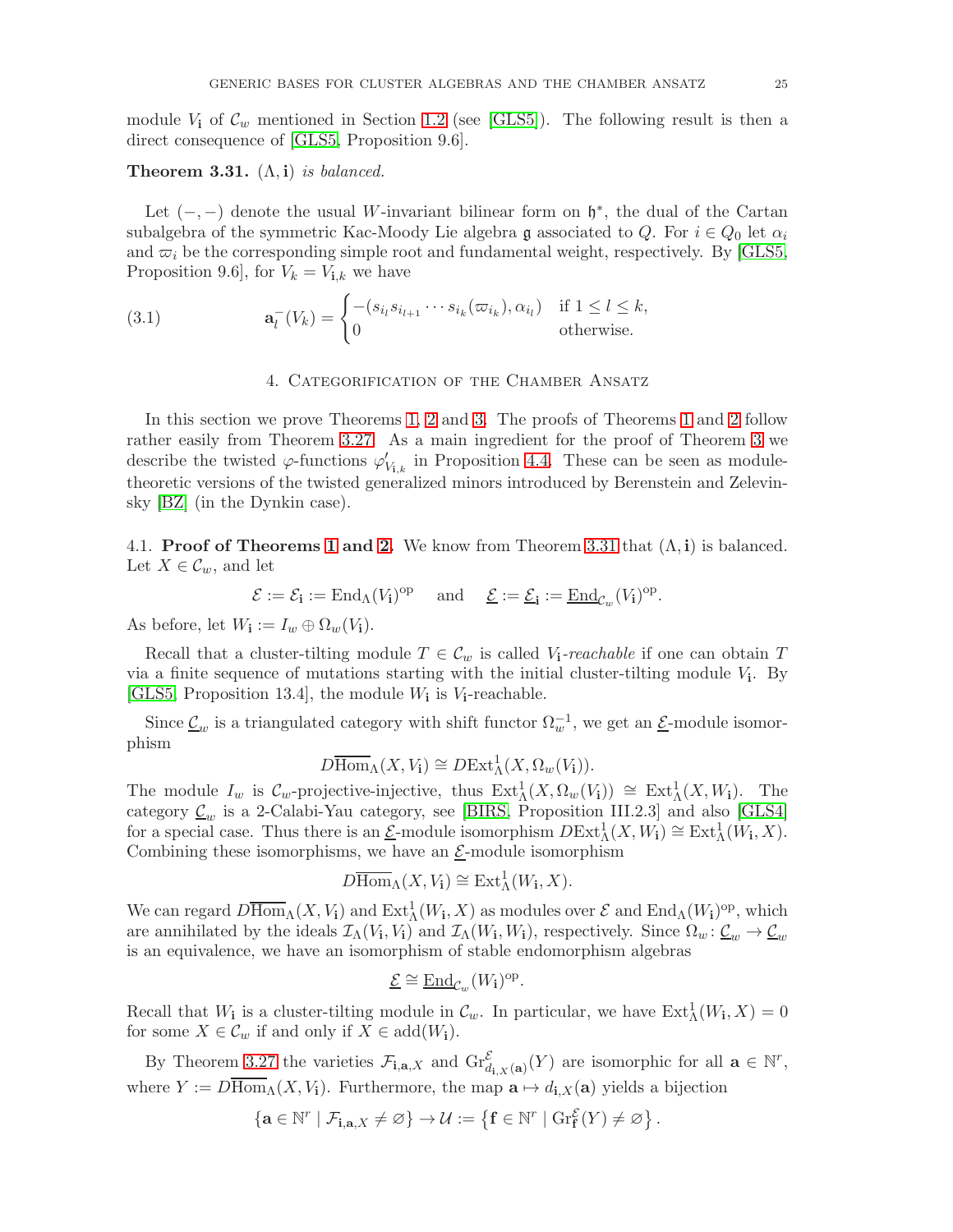(If  $\operatorname{Gr}^{\mathcal{E}}_f(Y) \neq \emptyset$ , then  $f_k = 0$  for all  $k \in R_{\text{max}}$ , where  $R_{\text{max}}$  is defined as in Section [1.4.](#page-3-3) Thus we can identify  $\operatorname{Gr}_{\mathbf{f}}^{\mathcal{E}}(Y)$  and  $\operatorname{Gr}_{\mathbf{d}}^{\mathcal{E}}(Y)$ , where  $\mathbf{d} := (f_k)_{k \in R}$ . Being a bit sloppy, we often just write  $\mathrm{Gr}_{\mathbf{f}}^{\mathcal{E}}(Y)$  instead of  $\mathrm{Gr}_{\mathbf{d}}^{\mathcal{E}}(Y)$ .) Clearly, U contains always the elements  $\mathbf{f} = \underline{\dim}(Y)$  and the 0-dimension vector  $\mathbf{f} = (0, \dots, 0)$ . (In both cases,  $\mathrm{Gr}_{\mathbf{f}}^{\mathcal{E}}(Y)$  is a single point.) Thus there is a unique  $\mathbf{a} \in \mathbb{N}^r$  with  $\mathcal{F}_{\mathbf{i},\mathbf{a},X} \neq \emptyset$  if and only if  $Y = 0$ . This finishes the proof of Theorems [1](#page-2-0) and [2.](#page-3-0)

4.2. **Example.** Let Q be a quiver with underlying graph  $1 - 2 - 3 - 4$  and let  $i :=$  $(i_{10}, \ldots, i_1) := (1, 3, 2, 4, 1, 3, 2, 4, 1, 3)$ , which is a reduced expression of the longest element in the Weyl group  $W_Q$ . It follows that  $\mathcal{C}_w = \text{nil}(\Lambda) = \text{mod}(\Lambda)$ . Let  $V_i = V_1 \oplus \cdots \oplus V_{10}$ and  $W_{\mathbf{i}} = I_w \oplus \Omega_w(V_{\mathbf{i}}) = W_1 \oplus \cdots \oplus W_{10}$ . We first display the indecomposable direct summands which are not  $\mathcal{C}_w$ -projective-injective:

$$
V_1 = 3 \t V_2 = 1 \t V_3 = \frac{3}{4} \t V_4 = \frac{1}{2} \cdot \frac{3}{4} \t V_5 = \frac{1}{2} \cdot \frac{3}{4} \t V_6 = \frac{3}{1} \cdot \frac{3}{4}
$$

$$
W_1 = \begin{bmatrix} 2 & 3 & 4 \\ 2 & 2 & 5 \end{bmatrix} \quad W_2 = \begin{bmatrix} 2 & 3 & 4 \\ 3 & 4 & 5 \end{bmatrix} \quad W_3 = \begin{bmatrix} 2 & 3 & 3 \\ 2 & 3 & 4 \end{bmatrix} \quad W_4 = \begin{bmatrix} 2 & 3 & 4 \\ 2 & 3 & 4 \end{bmatrix} \quad W_5 = \begin{bmatrix} 2 & 3 & 3 \\ 2 & 3 & 4 \end{bmatrix} \quad W_6 = \begin{bmatrix} 2 & 3 & 4 \\ 2 & 2 & 3 \end{bmatrix}
$$

Finally, the indecomposable  $\mathcal{C}_w$ -projective-injectives look as follows:

$$
V_7 = W_7 = \frac{1}{2} \frac{1}{3} \frac{1}{4} \qquad V_8 = W_8 = \frac{1}{2} \frac{1}{3} \frac{1}{3} \qquad V_9 = W_9 = \frac{1}{2} \frac{1}{3} \frac{1}{3} \qquad V_{10} = W_{10} = \frac{1}{2} \frac{1}{3} \frac{1}{3}
$$

Using our language of  $\varphi$ -functions, the functions  $Z_a$  and  $T_J$  appearing in [\[BFZ,](#page-53-7) Example 3.2.2] can be written as follows:

$$
Z_1 = \varphi_{V_7} \qquad Z_2 = \varphi_{V_9} \qquad Z_3 = \varphi_{V_8} \qquad Z_4 = \varphi_{V_{10}}
$$
  
\n
$$
T_2 = \varphi_{W_2} \qquad T_4 = \varphi_{W_6} \qquad T_{124} = \varphi_{W_1} \qquad T_{1245} = \varphi_{W_3} \qquad T_{245} = \varphi_{W_5} \qquad T_{24} = \varphi_{W_4}
$$

and the equality  $T_{24} = \Delta^{1345}(x)\Delta^{25}(x) - \Delta^{2345}(x)\Delta^{15}(x)$  translates to  $\varphi_{W_4} = \varphi_{W_2}\varphi_X \varphi_{W_7}\varphi_{Y}$  where

$$
X := \begin{bmatrix} 1 & 3 \end{bmatrix}^4 \quad \text{and} \quad Y := \begin{bmatrix} 3 & 4 \end{bmatrix}.
$$

4.3. Proof of Theorem [3.](#page-3-2) As before, let  $\mathbf{i} = (i_r, \ldots, i_2, i_1)$  be a reduced expression of w. Define  $\mathbf{j} := (i_r, \ldots, i_2)$ . (This is a reduced expression of  $v := ws_{i_1}$ .) By Theorem [3.31](#page-24-1) we have

$$
\mathrm{rad}_{S_{i_1}}(V_{\mathbf{i},k}) \cong V_{\mathbf{j},k-1}.
$$

This yields the following result:

<span id="page-25-0"></span>**Lemma 4.1.** If P is  $\mathcal{C}_w$ -projective-injective, then  $\text{rad}_{S_{i_1}}(P)$  is  $\mathcal{C}_v$ -projective-injective.

<span id="page-25-1"></span>**Corollary 4.2.** If  $X \in \mathcal{C}_w$ , then  $\text{rad}_{S_{i_1}}(X) \in \mathcal{C}_v$ .

*Proof.* There is an epimorphism  $P \to X$ , where P is  $\mathcal{C}_w$ -projective-injective. This yields an epimorphism  $\text{rad}_{S_{i_1}}(P) \to \text{rad}_{S_{i_1}}(X)$ , see Lemma [3.2\(](#page-11-0)ii). Now apply Lemma [4.1.](#page-25-0)  $\Box$ 

For  $1 \leq k \leq r$  with  $k^+ \neq r+1$  we have a short exact sequence

$$
\eta \colon 0 \to W_{\mathbf{i},k} \to P(V_{\mathbf{i},k}) \to V_{\mathbf{i},k} \to 0
$$

in  $\mathcal{C}_w$ . The module  $S_{i_1}$  is a direct summand of the rigid module  $V_i$ . Thus applying  $\text{Hom}_{\Lambda}(-, S_{i_1})$  to  $\eta$  yields

$$
\operatorname{top}_{S_{i_1}}(W_{\mathbf i,k})\oplus\operatorname{top}_{S_{i_1}}(V_{\mathbf i,k})\cong\operatorname{top}_{S_{i_1}}(P(V_{\mathbf i,k})).
$$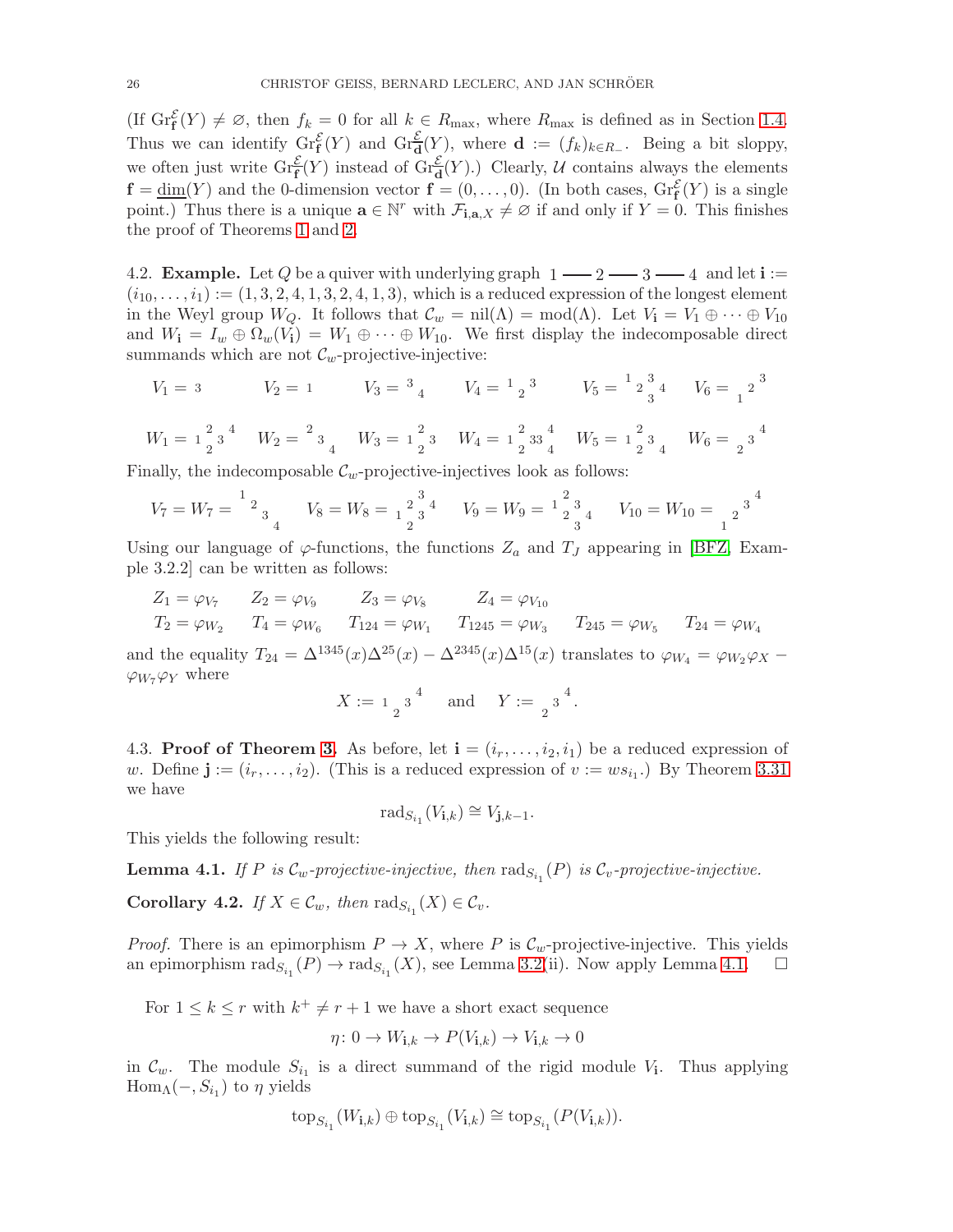Thus by restriction we obtain a short exact sequence

$$
0 \to \mathrm{rad}_{S_{i_1}}(W_{\mathbf{i},k}) \to \mathrm{rad}_{S_{i_1}}(P(V_{\mathbf{i},k})) \to \mathrm{rad}_{S_{i_1}}(V_{\mathbf{i},k}) \to 0.
$$

By Lemma [4.1,](#page-25-0) the module  $\text{rad}_{S_{i_1}}(P(V_{i,k}))$  is  $\mathcal{C}_v$ -projective-injective, and by Corollary [4.2](#page-25-1) we know that  $\text{rad}_{S_{i_1}}(W_{i,k}) \in \mathcal{C}_v$ . Since

$$
\mathrm{rad}_{S_{i_1}}(V_{\mathbf{i},k}) \cong V_{\mathbf{j},k-1},
$$

we get  $\text{rad}_{S_{i_1}}(W_{i,k}) \cong P \oplus W_{j,k-1}$  for some  $\mathcal{C}_v$ -projective-injective module P. (Here we just use the basic properties of the syzygy functor  $\Omega_v$ , see [\[H\]](#page-54-7).) Thus we have proved the following:

<span id="page-26-1"></span>**Lemma 4.3.** If we apply  $\text{rad}_{S_{i_1}}(-)$  to  $\eta$ , we get a short exact sequence

$$
0 \to P \oplus W_{\mathbf{j},k-1} \to P \oplus P(V_{\mathbf{j},k-1}) \to V_{\mathbf{j},k-1} \to 0
$$

where  $P$  is  $\mathcal{C}_v$ -projective-injective.

For  $1 \leq l \leq k \leq r$  define

$$
b_{\mathbf{i}}(l,k):=-(s_{i_l}s_{i_{l+1}}\cdots s_{i_k}(\varpi_{i_k}),\alpha_{i_l}).
$$

(For  $l > k$  we define  $b(l, k) := 0$ .) Note that if  $l > 1$ , then  $b_i(l, k) = b_i(l - 1, k - 1)$ .

<span id="page-26-0"></span>**Proposition 4.4.** For  $1 \leq k \leq r$  we have

$$
\varphi'_{V_{\mathbf{i},k}}(\underline{x}_{\mathbf{i}}(\mathbf{t})) = \prod_{l=1}^k t_l^{-b_{\mathbf{i}}(l,k)} = \mathbf{t}^{-\mathbf{a}^-(V_k)}.
$$

*Proof.* Let  $1 \leq k \leq r$ . If  $k^+ = r + 1$ , then the statement follows directly from [\[GLS5,](#page-54-0) Proposition 9.6. Thus assume  $k^+ \leq r$ . By induction we get

$$
\varphi'_{V_{\mathbf{j},k-1}}(\underline{x}_{\mathbf{j}}(t_r,\ldots,t_2))=\prod_{l=2}^k t_l^{-b_{\mathbf{j}}(l-1,k-1)}=\prod_{l=2}^k t_l^{-b_{\mathbf{i}}(l,k)}.
$$

Now Lemma [4.3](#page-26-1) together with Theorems [2](#page-3-0) and [\[GLS5,](#page-54-0) Proposition 9.6] yield the result.  $\square$ 

The following statement is a direct consequence by Proposition [4.4.](#page-26-0)

<span id="page-26-3"></span>**Corollary 4.5.** For  $1 \leq k \leq r$  we have

$$
\mathbf{a}^+(W_{\mathbf{i},k}) - \mathbf{a}^+(P(V_{\mathbf{i},k})) = -\mathbf{a}^-(V_{\mathbf{i},k}) = -(0,\ldots,0,b_{\mathbf{i}}(k,k),\ldots,b_{\mathbf{i}}(2,k),b_{\mathbf{i}}(1,k)).
$$

Now we can finish the proof of Theorem [3.](#page-3-2) For  $1 \leq k \leq r$  we have to show that  $t_k = C_{\mathbf{i},k}(\underline{x}_{\mathbf{i}}(\mathbf{t})),$  where

$$
C_{\mathbf{i},k}:=\frac{1}{\varphi'_{V_{\mathbf{i},k}}\varphi'_{V_{\mathbf{i},k^-(i_k)}}}\cdot\prod\limits_{j=1}^n\left(\varphi'_{V_{\mathbf{i},k^-(j)}}\right)^{q(i_k,j)}
$$

and  $k^-(j) := \max\{0, 1 \le s \le k-1 \mid i_s = j\}.$  We know from Proposition [4.4](#page-26-0) that

(4.1) 
$$
\varphi'_{V_{i,k}}(\underline{x_i}(\mathbf{t})) = \prod_{l=1}^k t_l^{-b_i(l,k)}.
$$

We insert  $(1.1)$  in the right-hand side of equation  $(4.1)$  and obtain

<span id="page-26-2"></span>
$$
\prod_{l=1}^k C_{\mathbf{i},l}(\underline{x}_{\mathbf{i}}(\mathbf{t}))^{-b_{\mathbf{i}}(l,k)}.
$$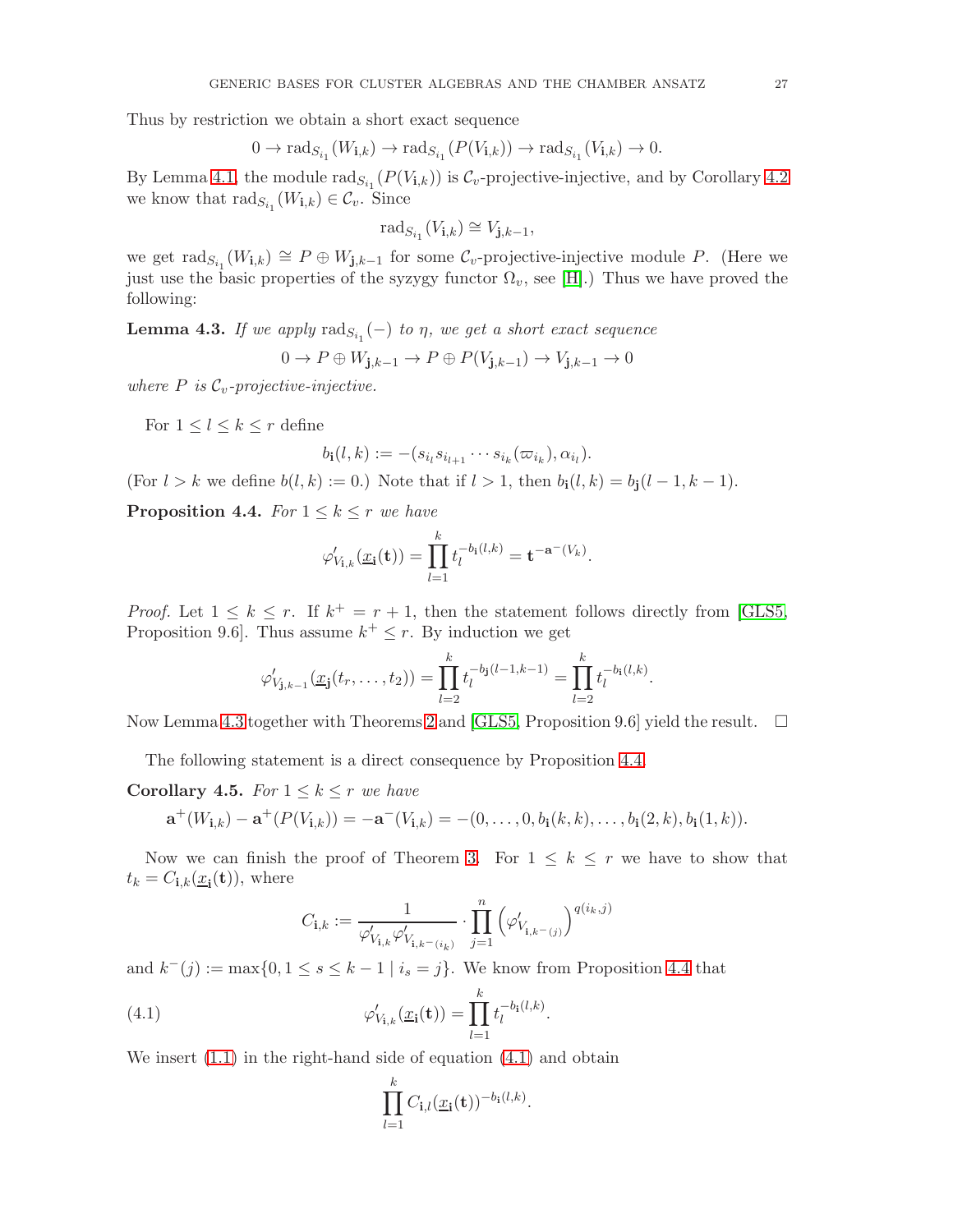To prove Theorem [3,](#page-3-2) we need to show that for all  $1 \leq k \leq r$  we have

(4.2) 
$$
\varphi'_{V_{i,k}} = \prod_{l=1}^{k} C_{i,l}^{-b_i(l,k)}.
$$

This is done in exactly the same way as in [\[BZ,](#page-53-8) Section 4]. Namely, one first shows that the exponent of  $\varphi'_{V_{i,k}}$  on the right-hand side of equation [\(4.2\)](#page-27-0) is equal to  $b(k, k) = 1$ . Then one shows that for  $1 \leq s < k$  the exponent of  $\varphi'_{V_{i,s}}$  on the right-hand side of [\(4.2\)](#page-27-0) is equal to

<span id="page-27-0"></span>
$$
\zeta(s) := b(s,k) + b(s^+,k) - \sum_{s^+ > m > s} q(i_m, i_s) b(m, k).
$$

A straightforward calculation shows that  $\zeta(s) = 0$  for all  $1 \leq s \leq k$ . Finally, by [\[GLS5,](#page-54-0) Corollary 15.7] we know that a function  $\varphi_X \in \mathbb{C}[N]$  with  $X \in \mathcal{C}_w$  is already uniquely determined by its values on  $\text{Im}(\underline{x_i})$ . This finishes the proof of Theorem [3.](#page-3-2)

**Remark 4.6.** Recall that the module  $W_i$  is  $V_i$ -reachable. This shows that  $(\varphi_{W_{i,1}}, \ldots, \varphi_{W_{i,r}})$ is a cluster of the cluster structure on  $\mathbb{C}[N^w]$  defined by the initial seed  $((\varphi_{V_{\mathbf{i},1}}, \ldots, \varphi_{V_{\mathbf{i},r}}), \Gamma_{\mathbf{i}}).$ By Theorem [3,](#page-3-2) the cluster  $(\varphi_{W_{i,1}}, \ldots, \varphi_{W_{i,r}})$  gives a total positivity criterion for  $N^w$  in the sense of [\[BFZ,](#page-53-7) [BZ\]](#page-53-8). Therefore, every  $V_i$ -reachable cluster-tilting module of  $\mathcal{C}_w$  also provides a total positivity criterion.

<span id="page-27-1"></span>4.4. **Example.** Let Q be a quiver with underlying graph  $1 - 2 - 3$  and let  $i :=$  $(i_6,\ldots,i_1) := (1,2,1,3,2,1)$ , which is a reduced expression of the longest element in the Weyl group  $W_Q$ . It follows that  $\mathcal{C}_w = \text{nil}(\Lambda) = \text{mod}(\Lambda)$ . The modules  $V_i = V_1 \oplus \cdots \oplus V_6$ and  $W_{\mathbf{i}} = W_1 \oplus \cdots \oplus W_6$  look as follows:

$$
V_1 = 1
$$
  $V_2 = {}^{1}{}_{2}$   $V_3 = {}^{1}{}_{2}{}_{3}$   $V_4 = {}_{1}{}^{2}$   $V_5 = {}_{2}{}^{2}{}_{3}$   $V_6 = {}_{1}{}^{2}{}_{3}$   
\n $W_1 = {}^{2}{}_{3}$   $W_2 = 3$   $W_3 = V_3$   $W_4 = {}_{2}{}^{3}$   $W_5 = V_5$   $W_6 = V_6$ 

Besides the modules  $V_k$  and  $W_k$  there are only three other indecomposable  $\Lambda$ -modules:

$$
L_1 = \begin{bmatrix} 1 & 3 \\ 2 & 3 \end{bmatrix} \qquad L_2 = 2 \qquad L_4 = \begin{bmatrix} 2 & 3 \\ 1 & 3 \end{bmatrix}
$$

(The reason for naming the third module  $L_4$  and not  $L_3$  will become clear in Section [8.6.](#page-49-0)) Here we used the same conventions for displaying Λ-modules as explained in [\[GLS5\]](#page-54-0). The  $\varphi$ -functions of the indecomposable  $\Lambda$ -modules are the following:

| $\varphi_{V_1}(\underline{x_i}(\mathbf{t})) = t_6 + t_4 + t_1$             | $\varphi_{W_1}(\underline{x_i}(\mathbf{t})) = t_3 t_2$                              |
|----------------------------------------------------------------------------|-------------------------------------------------------------------------------------|
| $\varphi_{V_2}(\underline{x}_i(\mathbf{t})) = t_5t_4 + t_5t_1 + t_2t_1$    | $\varphi_{W_2}(\underline{x_i}(\mathbf{t})) = t_3$                                  |
| $\varphi_{V_3}(\underline{x_i}(\mathbf{t})) = t_3 t_2 t_1$                 | $\varphi_{W_4}(\underline{x}_i(\mathbf{t})) = t_5t_3$                               |
| $\varphi_{V_4}(\underline{x_i}(\mathbf{t})) = t_6 t_5 + t_6 t_2 + t_4 t_2$ | $\varphi_{L_1}(\underline{x_1}(\mathbf{t})) = t_5 t_4 t_3 + t_5 t_3 t_1$            |
| $\varphi_{V_5}(\underline{x_i}(\mathbf{t})) = t_5 t_4 t_3 t_2$             | $\varphi_{L_2}(\underline{x_i}(\mathbf{t})) = t_5 + t_2$                            |
| $\varphi_{V_6}(\underline{x_i}(\mathbf{t})) = t_6 t_5 t_3$                 | $\varphi_{L_4}(\underline{x}_{\mathbf{i}}(\mathbf{t})) = t_6 t_3 t_2 + t_4 t_3 t_2$ |

The modules  $P(V_k)$  are the following:

$$
P(V_1) = V_3
$$
  $P(V_2) = V_3$   $P(V_3) = V_3$   $P(V_4) = V_5$   $P(V_5) = V_5$   $P(V_6) = V_6$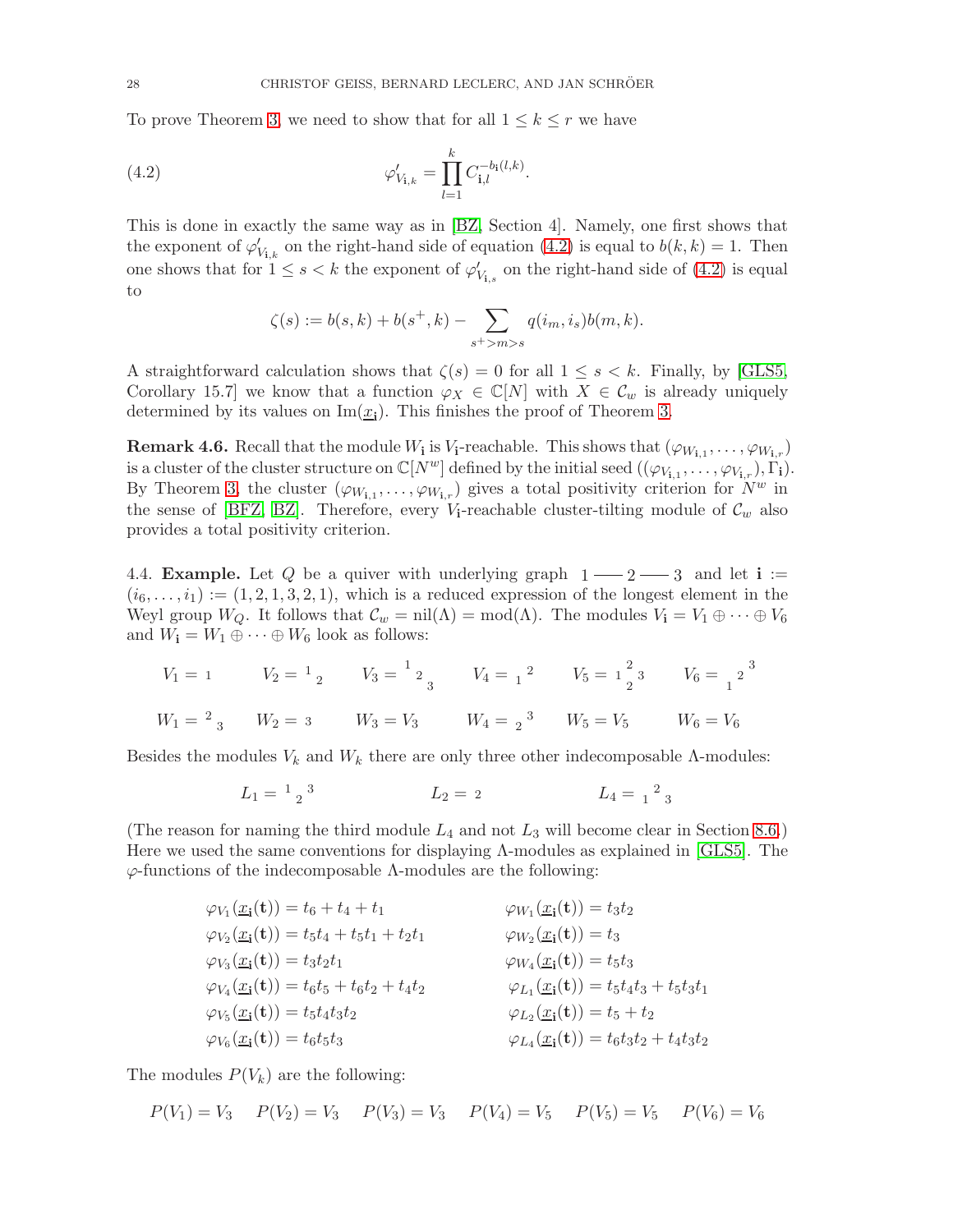Thus, we obtain the twisted minors  $\varphi'_{V_k} = \varphi_{\Omega_w(V_k)} \varphi_{P(V_k)}^{-1}$  $\frac{-1}{P(V_k)}$ :

$$
\varphi'_{V_1}(\underline{x}_{\mathbf{i}}(\mathbf{t})) = \frac{t_3 t_2}{t_3 t_2 t_1} \qquad \varphi'_{V_2}(\underline{x}_{\mathbf{i}}(\mathbf{t})) = \frac{t_3}{t_3 t_2 t_1} \qquad \varphi'_{V_3}(\underline{x}_{\mathbf{i}}(\mathbf{t})) = \frac{1}{t_3 t_2 t_1}
$$
\n
$$
\varphi'_{V_4}(\underline{x}_{\mathbf{i}}(\mathbf{t})) = \frac{t_5 t_3}{t_5 t_4 t_3 t_2} \qquad \varphi'_{V_5}(\underline{x}_{\mathbf{i}}(\mathbf{t})) = \frac{1}{t_5 t_4 t_3 t_2} \qquad \varphi'_{V_6}(\underline{x}_{\mathbf{i}}(\mathbf{t})) = \frac{1}{t_6 t_5 t_3}
$$

Finally, we compute the maps  $C_{i,k}$ :

$$
C_{\mathbf{i},1} = \frac{1}{\varphi'_{V_1}} \qquad \qquad C_{\mathbf{i},2} = \frac{1}{\varphi'_{V_2}} \cdot \varphi'_{V_1} \qquad \qquad C_{\mathbf{i},3} = \frac{1}{\varphi'_{V_3}} \cdot \varphi'_{V_2}
$$
  

$$
C_{\mathbf{i},4} = \frac{1}{\varphi'_{V_4} \varphi'_{V_1}} \cdot \varphi'_{V_2} \qquad \qquad C_{\mathbf{i},5} = \frac{1}{\varphi'_{V_5} \varphi'_{V_2}} \cdot \varphi'_{V_4} \varphi'_{V_3} \qquad \qquad C_{\mathbf{i},6} = \frac{1}{\varphi'_{V_6} \varphi'_{V_4}} \cdot \varphi'_{V_5}
$$

## 5. Monomials of twisted minors

<span id="page-28-0"></span>As defined before, let  $V := V_1 = V_1 \oplus \cdots \oplus V_r$  and  $W := W_1 = W_1 \oplus \cdots \oplus W_r$ . For a cluster-tilting module T in  $\mathcal{C}_w$  and any  $X \in \mathcal{C}_w$ , we consider Hom<sub>A</sub> $(T, X)$  as a module over  $\mathcal{E}_T := \text{End}_{\Lambda}(T)^{\text{op}}$ . The Ext-group  $\text{Ext}^1_{\Lambda}(T, X)$  is a module over  $\mathcal{E}_T$  and over  $\underline{\mathcal{E}}_T := \underline{\mathrm{End}}_{\mathcal{C}_w}(T)^\mathrm{op}$ . By  $\underline{\dim} \mathrm{Ext}^1_\Lambda(T, X)$  we mean the dimension vector of  $\mathrm{Ext}^1_\Lambda(T, X)$  as an  $\mathcal{E}_T$ -module.

From now on, for the reduced expression  $\mathbf{i} = (i_r, \dots, i_1)$  we assume without loss of generality that for each  $1 \leq j \leq n$  there is some k with  $i_k = j$ . We can also assume that for at least one such j there are indices  $k \neq s$  with  $i_k = i_s = j$ . (Otherwise all direct summands of T are  $\mathcal{C}_w$ -projective-injective, i.e.  $R_-=\emptyset$ .)

## 5.1. Apart from the definitions for Theorem [4](#page-4-1) the following will be useful:

$$
\varphi'_{k} := \varphi'_{V_{k}} = \varphi_{\Omega_{w}(V_{k})} \varphi_{P(V_{k})}^{-1} \qquad \text{for } k \in R, \text{ in particular,}
$$
  
\n
$$
\varphi'_{l} = \varphi_{l}^{-1} \qquad \text{for } l \in R_{\text{max}},
$$
  
\n
$$
\varphi'_{k} := \prod_{l \in R} (\varphi'_{l})^{B_{l,k}^{(V)}} \qquad \text{for } k \in R_{-},
$$
  
\n
$$
(\varphi'_{\bullet})^{\mathbf{g}} := \prod_{k \in R} (\varphi'_{k})^{g_{k}} \qquad \text{for } \mathbf{g} = (g_{1}, \dots, g_{r}) \in \mathbb{Z}^{r},
$$
  
\n
$$
(\varphi'_{\bullet})^{\mathbf{d}} := \prod_{k \in R_{-}} (\varphi'_{k})^{d_{k}} \qquad \text{for } \mathbf{d} = (d_{l})_{l \in R_{-}} \in \mathbb{N}^{R_{-}}.
$$

Recall from [\[GLS5,](#page-54-0) Proposition 9.1] that the functions  $\varphi_{V_k}$  can be seen as generalized minors. The functions  $\varphi'_{V_k}$  are the *twisted generalized minors*. The following proposition describes some special monomials in the functions  $\varphi'_{V_k}$ . These results play a crucial role in the proof of Theorem [4.](#page-4-1)

<span id="page-28-1"></span>**Proposition 5.1.** For  $\mathbf{t} = (t_r, \ldots, t_1) \in (\mathbb{C}^*)^r$  and  $k \in R_-$  we have

<span id="page-28-2"></span>(5.1) 
$$
\hat{\varphi}_{W,k}(\underline{x}_{\mathbf{i}}(\mathbf{t})) = \hat{\varphi}'_{k}(\underline{x}_{\mathbf{i}}(\mathbf{t})) = t_{k+} t_{k}^{-1}.
$$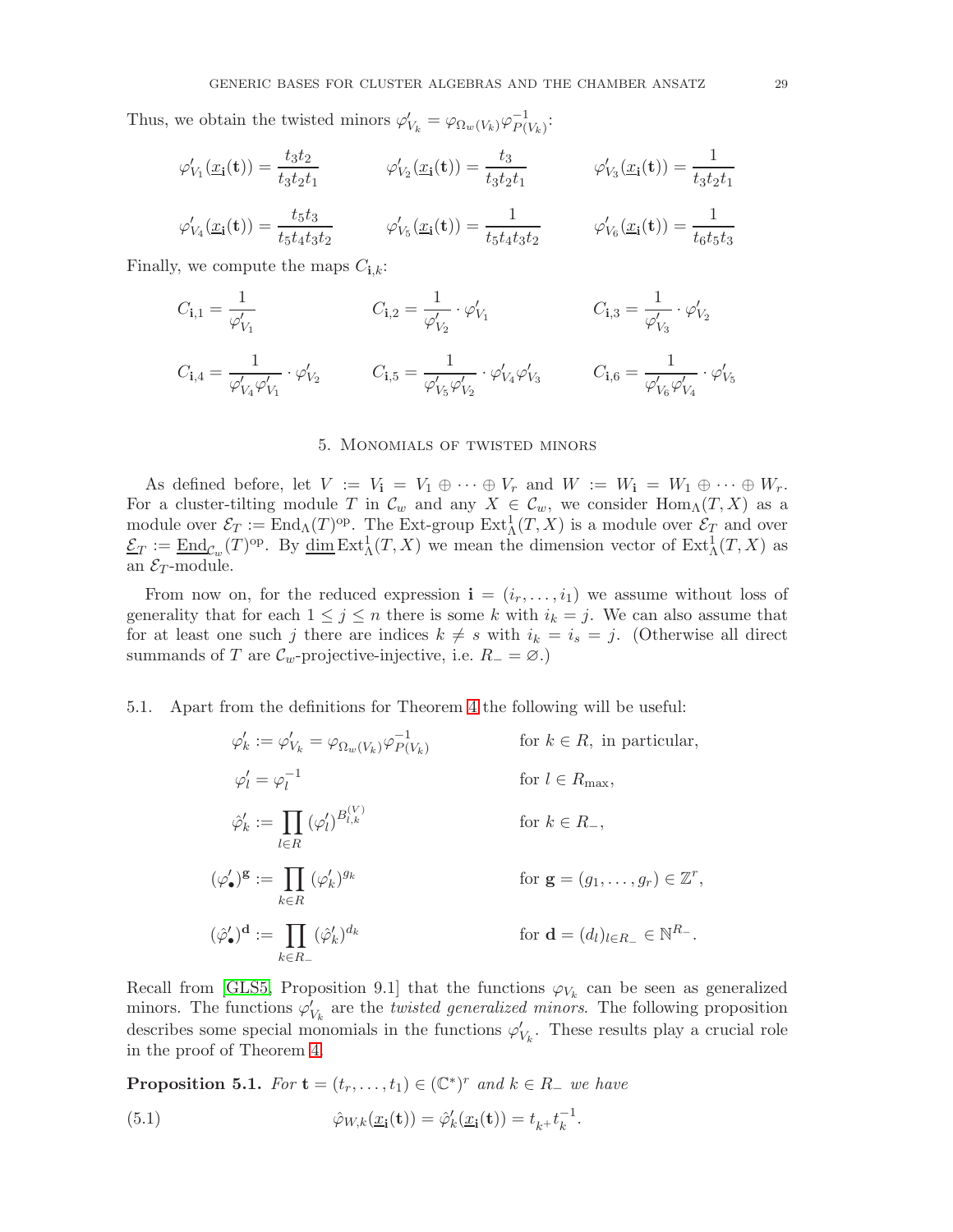Moreover, for  $X \in \mathcal{C}_w$  we have

<span id="page-29-0"></span>(5.2) 
$$
t^{\mathbf{a}^-(X)} = \varphi_W^{\left(\dim \text{Hom}_\Lambda(W,X)\right) \cdot B^{(W)}}(\underline{x}_{\mathbf{i}}(\mathbf{t}))
$$

<span id="page-29-1"></span>(5.3)  $= (\varphi'_\bullet)^{\langle \dim \operatorname{Ext}^1_\Lambda(V,X) - \dim \operatorname{Hom}_\Lambda(V,X) \rangle \cdot B(V)} (\underline{x_i}(\mathbf{t})).$ 

Remark 5.2. It seems to be in general quite cumbersome to calculate the ingredients  $\mathbf{a}^-(W_k) = \mathbf{a}^+(W_k)$  and  $B^{(W)}$  of equation [\(5.2\)](#page-29-0). In contrast, by Corollary [4.5](#page-26-3) we have

$$
\varphi'_k(\underline{x}_{\mathbf{i}}(\mathbf{t})) = \mathbf{t}^{-\mathbf{a}^{-}(V_k)}.
$$

Similarly,  $B^{(V)} = (\dim \text{Hom}_{\Lambda}(V_k, V_l)_{1 \leq k,l \leq r})^{-t}$  can be determined by our results in [\[GLS5\]](#page-54-0). Moreover, the dimension vector dim  $\overline{\text{Hom}}_{\Lambda}(V, X)$  depends linearly on the multiplicities in the  $add(M_i)$ -filtration of X, so that equation [\(5.3\)](#page-29-1) appears to be much more convenient for practical purposes, see [\[GLS5,](#page-54-0) Section 11].

The rest of this section is dedicated to the proof of Proposition [5.1.](#page-28-1)

5.2. **Proof of Equation** [\(5.1\)](#page-28-2). For  $k \in R_-\,$  we have by definition (see equation [\(1.1\)](#page-3-4))

$$
C_{\mathbf{i},k^{+}} = \frac{1}{\varphi'_{k^{+}}\varphi'_{k}} \prod_{j \in Q_{0}} (\varphi'_{(k^{+})^{+}(j)})^{q(i_{k},j)}
$$
  
\n
$$
= \frac{1}{\varphi'_{k^{+}}\varphi'_{k}} \prod_{j \in Q_{0}} (\varphi'_{(k^{+})^{+}(j)})^{q(i_{k},j)} \prod_{j \in Q_{0}} (\varphi'_{(k^{+})^{+}(j)})^{q(i_{k},j)},
$$
  
\n
$$
C_{\mathbf{i},k} = \frac{1}{\varphi'_{k}\varphi'_{k^{-}}} \prod_{j \in Q_{0}} (\varphi'_{k^{+}(j)})^{q(i_{k},j)}
$$
  
\n
$$
= \frac{1}{\varphi'_{k}\varphi'_{k^{-}}} \prod_{j \in Q_{0}} (\varphi'_{k^{+}(j)})^{q(i_{k},j)} \prod_{j \in Q_{0}} (\varphi'_{k^{+}(j)})^{q(i_{k},j)}.
$$
  
\n
$$
= \frac{1}{\varphi'_{k}\varphi'_{k^{-}}} \prod_{j \in Q_{0}} (\varphi'_{k^{+}(j)})^{q(i_{k},j)} \prod_{j \in Q_{0}} (\varphi'_{k^{+}(j)})^{q(i_{k},j)}.
$$

For  $(k, j) \in R_-\times Q_0$  we have  $k > (k^+)^-(j)$  if and only if  $(k^-(j))^+ > k^+$ , and in this case  $(k^{+})^{-}(j) = k^{-}(j)$ . Thus

$$
\prod_{\substack{j\in Q_0\\k>(k^+)-(j)}}(\varphi'_{(k^+)-(j)})^{q(i_k,j)} = \prod_{\substack{j\in Q_0\\(k^-(j))^+>k^+}}(\varphi'_{k^-(j)})^{q(i_k,j)}.
$$

Using Theorem [3](#page-3-2) we conclude that

$$
t_{k+}t_{k}^{-1} = (C_{\mathbf{i},k+}C_{\mathbf{i},k}^{-1})(x_{\mathbf{i}}(\mathbf{t}))
$$
  
\n
$$
= \left(\varphi'_{k-}(\varphi'_{k+})^{-1} \prod_{\substack{j \in Q_{0} \\ ((k^{+})^{-}(j))^{+} > k^{+} > (k^{+})^{-}(j) > k}} (\varphi'_{(k^{+})^{-}(j)})^{q(i_{k},j)} \prod_{\substack{j \in Q_{0} \\ k^{+} > (k^{-}(j))^{+} > k > k^{-}(j)}} (\varphi'_{k-(j)})^{-q(i_{k},j)}\right)(x_{\mathbf{i}}(\mathbf{t}))
$$
  
\n
$$
= \varphi'_{k}(x_{\mathbf{i}}(\mathbf{t}))
$$

where the last equality follows from the description of the quiver of  $\text{End}_{\Lambda}(V)^{\text{op}}$  in Sec-tion [3.6](#page-17-0) and the definition of  $\hat{\varphi}'_k$ . This shows the second equality of equation [\(5.1\)](#page-28-2).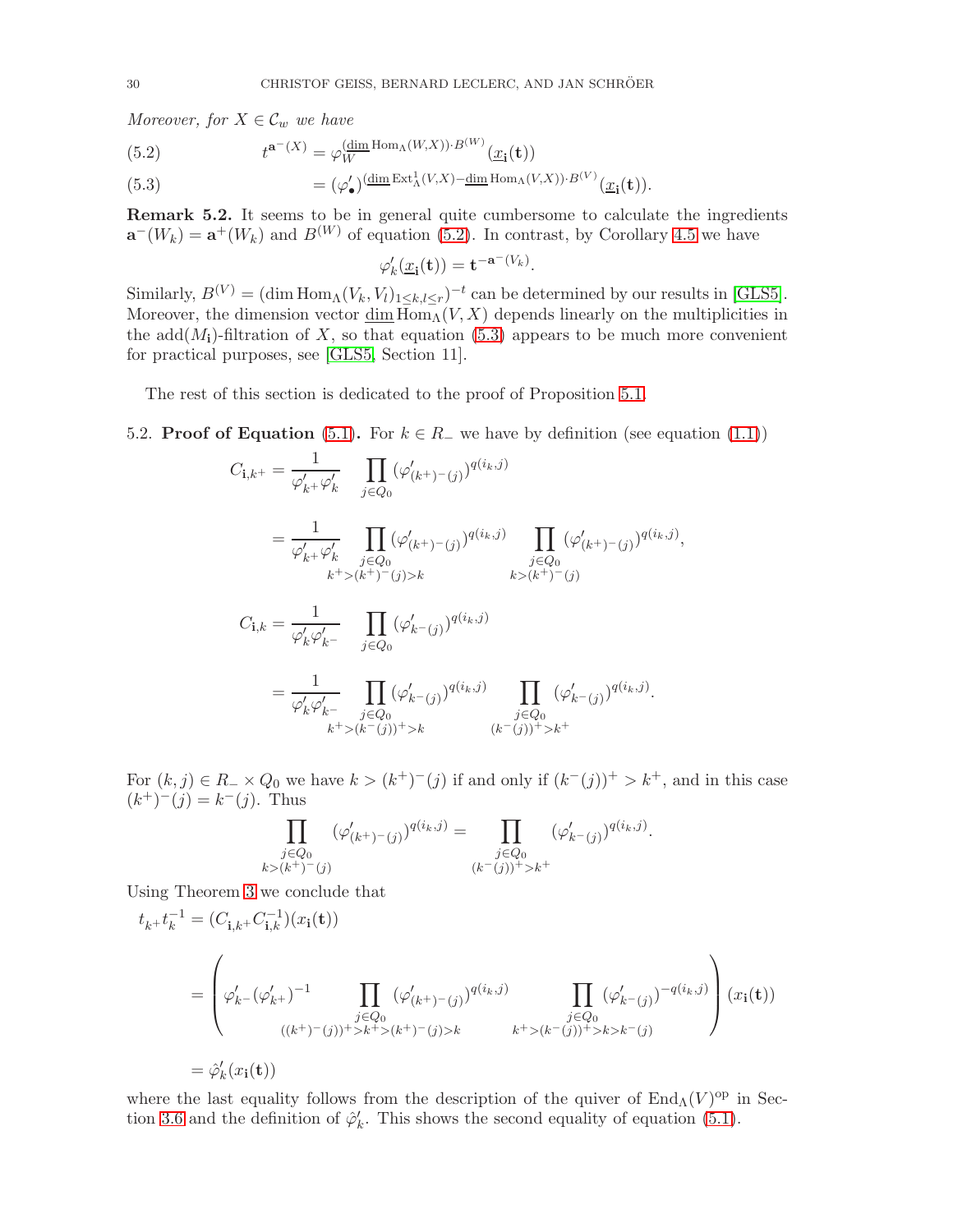For the first equality of  $(5.1)$  we compare mutations of V and W in direction k. Thus, for  $k \in R_-\,$  we consider the short exact sequences

$$
0 \to V_k \to \bigoplus_{l \in R} V_l^{[-B_{l,k}^{(V)}]_+} \to V_k' \to 0 \quad \text{and} \quad 0 \to V_k' \to \bigoplus_{l \in R} V_l^{[B_{l,k}^{(V)}]_+} \to V_k \to 0
$$

as well as similar sequences for  $W$ . Since the stable endomorphism rings of  $V$  and  $W$  are isomorphic, we have  $B_{k,l}^{(V)} = B_{k,l}^{(W)}$  for all  $k, l \in R_{-}$ . Thus, if we write



we obtain by the Snake Lemma two commutative diagrams with exact rows and columns:

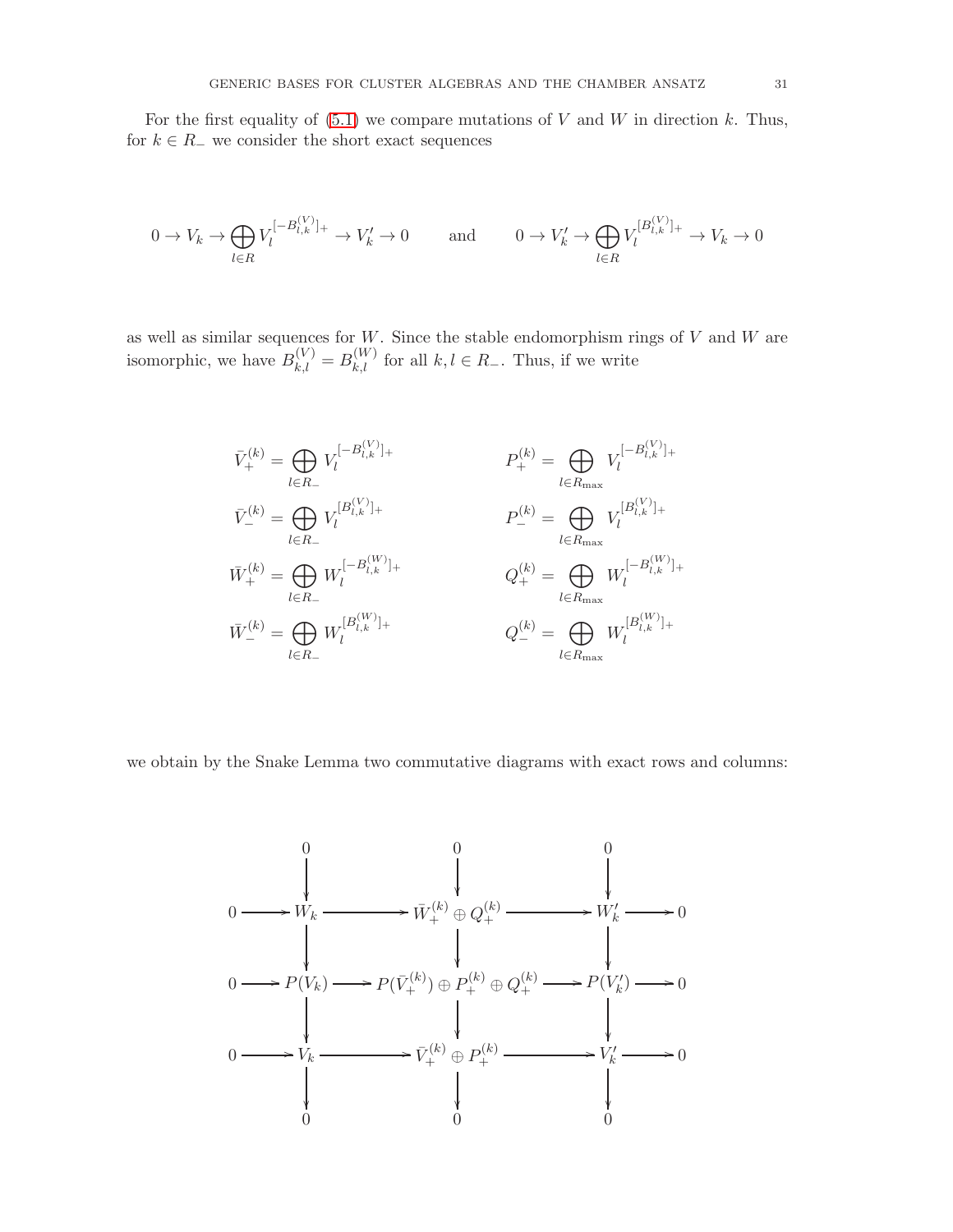



Since in both diagrams the end term of the respective middle row is projective, both of them split, i.e.

<span id="page-31-0"></span>
$$
P(\bar{V}_+^{(k)}) \oplus P_+^{(k)} \oplus Q_+^{(k)} \cong P(V_k') \oplus P(V_k) \cong P(\bar{V}_-^{(k)}) \oplus P_-^{(k)} \oplus Q_-^{(k)}.
$$

It follows that

(5.4) 
$$
\varphi_{Q_{-}^{(k)}} \varphi_{Q_{+}^{(k)}}^{-1} = \varphi_{P(\bar{V}_{+}^{(k)})} \varphi_{P_{+}^{(k)}} \left( \varphi_{P(\bar{V}_{-}^{(k)})} \varphi_{P_{-}^{(k)}} \right)^{-1}.
$$

On the other hand, since  $B_{k,l}^{(V)} = B_{k,l}^{(W)}$  for  $k, l \in R_{-}$  we can write, with the above definitions,

$$
\hat{\varphi}'_k = \frac{\varphi_{\bar{W}^k_-}}{\varphi_{P(\bar{V}^k_-)}} \cdot \frac{\varphi_{P(\bar{V}^k_+)}}{\varphi_{\bar{W}^k_+}} \cdot \frac{\varphi_{P^{(k)}_+}}{\varphi_{P^{(k)}_-}} \quad \text{ and } \quad \hat{\varphi}_{W,k} = \varphi_{\bar{W}^k_-} \cdot \frac{1}{\varphi_{\bar{W}^k_+}} \cdot \frac{\varphi_{Q^{(k)}_-}}{\varphi_{Q^{(k)}_+}}.
$$

Thus  $\hat{\varphi}'_k = \hat{\varphi}_{W,k}$  by equation [\(5.4\)](#page-31-0).

5.3. **Proof of Equation** [\(5.2\)](#page-29-0). Since W is a cluster-tilting module, for each  $X \in \mathcal{C}_w$  we have a short exact sequence

$$
0 \to \bigoplus_{k \in R} W_k^{g_k^{\prime\prime}} \to \bigoplus_{k \in R} W_k^{g_k^{\prime}} \xrightarrow{p} X \to 0
$$

for certain  $\mathbf{g}' = (g'_1, \ldots, g'_r) \in \mathbb{N}^r$  and  $\mathbf{g}'' = (g''_1, \ldots, g''_r) \in \mathbb{N}^r$ . Note, that we can assume  $g''_k = 0$  for  $k \in R_{\text{max}}$  since  $W_k$  is  $\mathcal{C}_w$ -projective-injective in this case. Write  $W''$  resp.  $W'$ for the first two terms of this sequence. Since  $W$  is rigid, the sequence remains exact under  $\text{Hom}_{\Lambda}(W, -)$ . We conclude that

$$
(\underline{\dim} \operatorname{Hom}_\Lambda(W, X)) \cdot B^{(W)} = \mathbf{g}' - \mathbf{g}''.
$$

We know from Theorem [2](#page-3-0) that there is a matrix  $A \in \mathbb{N}^{r \times r}$  such that for  $1 \leq k \leq r$  we have

$$
\varphi_{W_k}(\underline{x}_{\mathbf{i}}(\mathbf{t})) = \prod_{l=1}^r t_l^{A_{k,l}}.
$$

By Theorem [1,](#page-2-0) the modules W' resp. W'' have a unique partial composition series  $W'_{\bullet}$  =  $(W')_{\bullet}^-$  resp.  $W''_{\bullet} = (W'')_{\bullet}^-$  of type i with

$$
\mathbf{a}' := \mathrm{wt}(W'_{\bullet}) = \mathbf{g}' \cdot A \qquad \text{resp.} \qquad \mathbf{a}'' := \mathrm{wt}(W''_{\bullet}) = \mathbf{g}'' \cdot A.
$$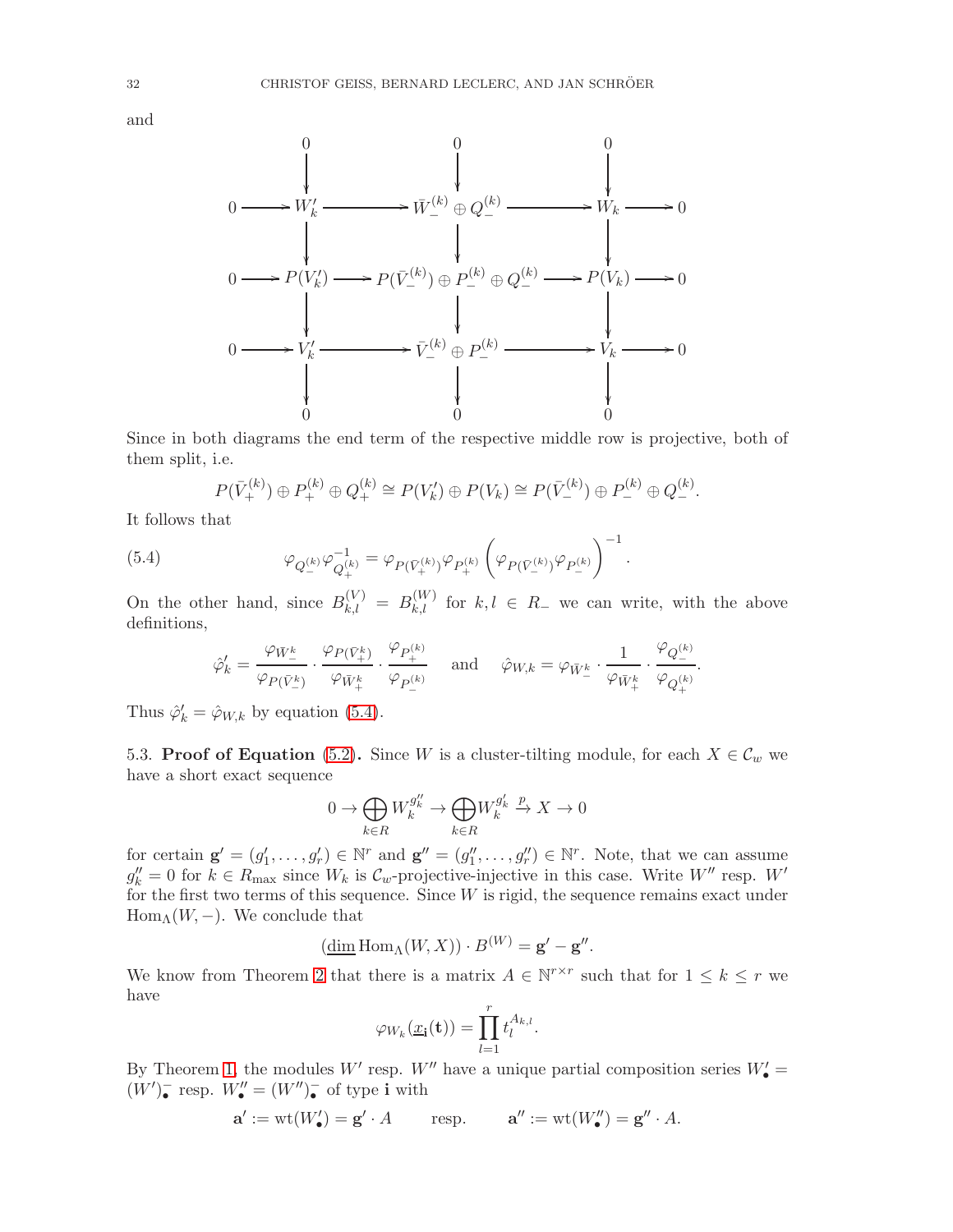It follows that  $W''_k = W'' \cap W'_k$  for  $1 \leq k \leq r$ . With  $X_k := p(W'_k)$  we obtain for all  $k \in R$ a commutative diagram with exact rows



and the vertical maps being the natural inclusions. By the Snake Lemma we obtain a short exact sequence

$$
0 \to S_{i_k}^{a''_k} \to S_{i_k}^{a'_k} \to X_k/X_{k-1} \to 0
$$

and conclude that  $X_k/X_{k-1} \cong S_{i_k}^{a'_k-a''_k}$ . Thus,  $X_{\bullet}$  is a partial composition series of type i for X with  $wt(X_{\bullet}) = (g' - g'') \cdot A$ . Applying  $Hom_{\Lambda}(-, S_{i_k})$  to the bottom row of the above diagram shows that  $\text{top}_{S_{i_k}}(X_k) = 0$  for all  $k \in R$ , since  $W'_{\bullet} = (W')_{\bullet}^-$ . This shows that  $X_{\bullet}$  is the refined top series of type **i** of X. All together we now have

$$
\varphi_W^{\underline{\text{dim Hom}}_{\Lambda}(W,X))\cdot B^{(W)}}(\underline{x}_{\mathbf{i}}(\mathbf{t})) = \varphi_W^{\mathbf{g}'-\mathbf{g}''}(\underline{x}_{\mathbf{i}}(\mathbf{t})) = \mathbf{t}^{(\mathbf{g}'-\mathbf{g}'')A} = \mathbf{t}^{\text{wt}(X_{\bullet})} = \mathbf{t}^{\mathbf{a}^-(X)},
$$

which is our claim.

5.4. Proof of Equation [\(5.3\)](#page-29-1). For a  $\mathcal{C}_w$ -projective-injective module  $X \in \mathcal{C}_w$  the claim is clear by the definition of  $\varphi'_k$  for  $k \in R_{\text{max}}$ . So we can assume that X has no non-zero  $\mathcal{C}_w$ -projective-injective summands. Then we have a short exact sequence

$$
0 \to X \to P(\Omega_w^{-1}(X)) \to \Omega_w^{-1}(X) \to 0
$$

in  $\mathcal{C}_w$  with  $\Omega_w^{-1}(X)$  having no non-zero  $\mathcal{C}_w$ -projective-injective summands. Now we apply  $\text{Hom}_{\Lambda}(V, -)$  and obtain

$$
\underline{\dim} \operatorname{Hom}_{\Lambda}(V, \Omega_{w}^{-1}(X)) - \underline{\dim} \operatorname{Hom}_{\Lambda}(V, P(\Omega_{w}^{-1}(X))) = \underline{\dim} \operatorname{Ext}_{\Lambda}^{1}(V, X) - \underline{\dim} \operatorname{Hom}_{\Lambda}(V, X).
$$

Thus, we have to show that

<span id="page-32-0"></span>(5.6) 
$$
(\varphi_{\bullet}')^{\underline{\text{dim Hom}}_{\Lambda}(V,\Omega_{w}^{-1}(X))-\underline{\text{dim Hom}}_{\Lambda}(V,P(\Omega_{w}^{-1}(X))))\cdot B^{(V)}} = \varphi_{W}^{\underline{\text{dim Hom}}_{\Lambda}(W,X))\cdot B^{(W)}}.
$$

Using that  $\Omega_w^{-1}$  is an autoequivalence of the stable category  $\underline{\mathcal{C}}_w$  we obtain again by the Snake Lemma a commutative diagram with exact rows and columns:

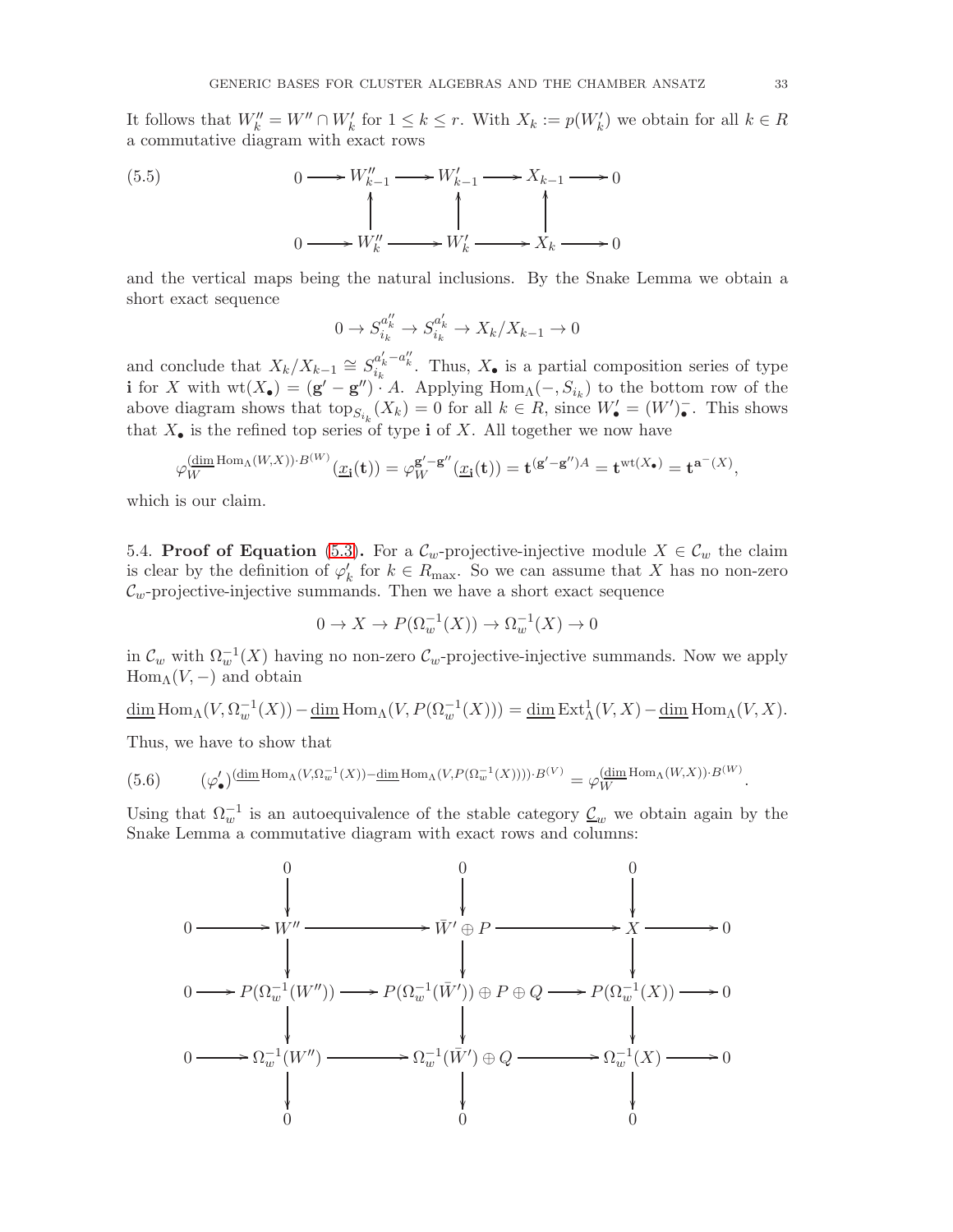where  $\bar{W}'$  and  $W''$  have no non-zero  $\mathcal{C}_w$ -projective-injective summands, P is  $\mathcal{C}_w$ -projectiveinjective, and  $\bar{W}' \oplus P = W'_X \in \text{add}(W)$ . Similarly, we have  $\Omega_w^{-1}(\bar{W}')$  without non-zero  $\mathcal{C}_w$ -projective-injective summands, Q is  $\mathcal{C}_w$ -projective-injective, and

$$
\Omega_w^{-1}(\bar{W}') \oplus Q = V'_{\Omega_w^{-1}(X)} \in \mathrm{add}(V).
$$

From this it is already clear that the components corresponding to  $R_-\,$  of the three vectors

$$
\begin{aligned} &\left(\underline{\dim} \operatorname{Hom}_{\Lambda}(W, X)\right) \cdot B^{(W)},\\ &\left(\underline{\dim} \operatorname{Hom}_{\Lambda}(V, \Omega_{w}^{-1}(X))\right) \cdot B^{(V)},\\ &\left(\underline{\dim} \operatorname{Hom}_{\Lambda}(V, \Omega_{w}^{-1}(X)) - \underline{\dim} \operatorname{Hom}_{\Lambda}(V, P(\Omega_{w}^{-1}(X)))) \cdot B^{(V)} \end{aligned}
$$

coincide. Since  $P(\Omega_w^{-1}(X))$  is  $\mathcal{C}_w$ -projective-injective, the middle row of our diagram splits. Thus we have

$$
P(\Omega_w^{-1}(X)) \oplus P(\Omega_w^{-1}(W'')) \cong P(\Omega_w^{-1}(\bar{W}')) \oplus P \oplus Q.
$$

Finally, from the above diagram we conclude that

$$
\varphi_W^{\left(\underline{\dim}\operatorname{Hom}_\Lambda(W,X)\right)\cdot B^{(W)}} = \varphi_{\bar{W}'}\varphi_{W''}^{-1}\varphi_P
$$

and

$$
(\varphi_\bullet')(\underline{\dim} \operatorname{Hom}_\Lambda(V,\Omega_w^{-1}(X))-\underline{\dim} \operatorname{Hom}_\Lambda(V,P(\Omega_w^{-1}(X))))\cdot B^{(V)}
$$

$$
= \frac{\varphi_{\bar{W}'} }{\varphi_{P(\Omega_w^{-1}(\bar{W}'))}} \cdot \frac{\varphi_{P(\Omega_w^{-1}(W''))}}{\varphi_{W''}} \cdot \frac{\varphi_{P(\Omega_w^{-1}(X))}}{\varphi_Q}.
$$

<span id="page-33-0"></span>Thus [\(5.6\)](#page-32-0) follows from the above isomorphism of  $\mathcal{C}_w$ -projective-injectives.

# 6. Cluster character identities

6.1. Quivers with potential and mutations. We review some material from [\[DWZ2,](#page-53-6) Section 4, which in turn is a review of [\[DWZ1\]](#page-53-15). Let  $\mathcal{P}(\Gamma, W) := \mathbb{C}\langle\langle\Gamma\rangle\rangle\langle J(W) \rangle$  be the Jacobian algebra associated to a quiver  $\Gamma = (\Gamma_0, \Gamma_1, s, t)$  and a potential  $W \in \mathfrak{m}_{\text{cyc}} \subset$  $\mathbb{C}\langle\langle\Gamma\rangle\rangle$ . For  $k \in \Gamma_0$  we set

$$
\Gamma^{(-,k)} := \{b \in \Gamma_1 \mid s(b) = k\},\
$$
  

$$
\Gamma^{(k,+)} := \{a \in \Gamma_1 \mid t(a) = k\},\
$$
  

$$
\Gamma^{(2,k)} := \Gamma^{(-,k)} \times \Gamma^{(k,+)}.
$$

For a reduced quiver potential  $(\Gamma, W)$  and  $\Gamma$  without 2-cycles at the vertex  $k \in \Gamma_0$  let  $\mu_k(\Gamma, W)$  be the mutation of  $(\Gamma, W)$  in direction k, as defined in [\[DWZ1\]](#page-53-15). For convenience, we briefly recall the construction. First, a possibly non-reduced quiver potential  $\tilde{\mu}_k(\Gamma, W) := (\tilde{\Gamma}, \tilde{W})$  is defined as follows: The quiver  $\tilde{\Gamma}$  is obtained from  $\Gamma$  by inserting for each pair of arrows  $(b, a) \in \Gamma^{(2,k)}$  a new arrow [ba] from  $s(a)$  to  $t(b)$  and replacing each arrow c with  $s(c) = k$  or  $t(c) = k$  by a new arrow  $c^*$  in the opposite direction. Then  $\widetilde{W} := [W] + \Delta$ , where

$$
\Delta:=-\sum_{(b,a)\in \Gamma^{(2,k)}}[ba]a^*b^*
$$

and [W] is obtained by substituting each occurrence of a path ba with  $(b, a) \in \Gamma^{(2,k)}$  by the arrow [ba] (after some rotation, if necessary). Our definition of  $\Delta$  deviates from the original one by a sign. However the resulting quiver potential is right equivalent to the original one and more convenient for our purpose. Finally,  $\mu_k(\Gamma, W)$  is by definition the reduced part of  $(\Gamma, W)$ .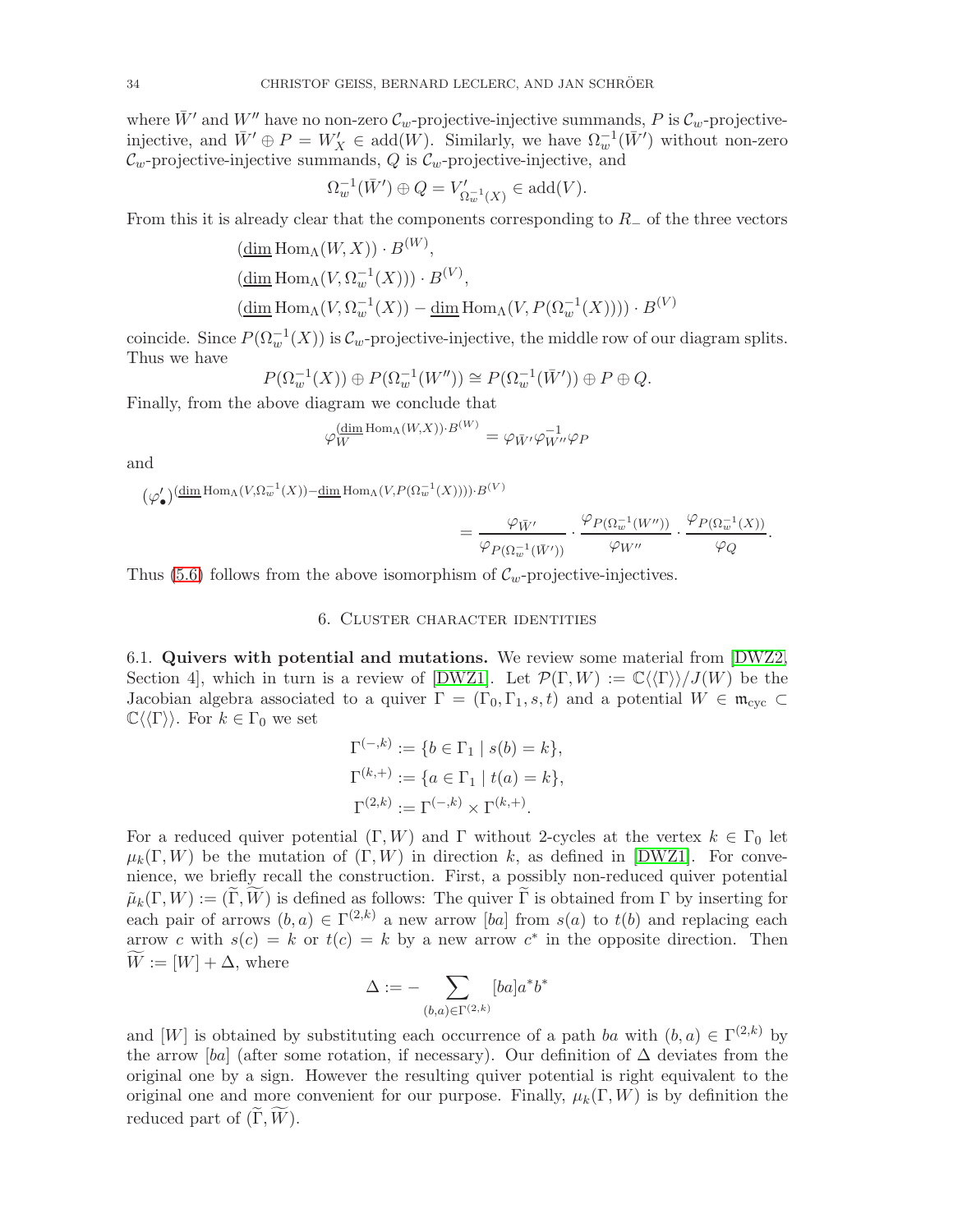For a representation M of  $\mathcal{P}(\Gamma, W)$  and  $k \in \Gamma_1$  we need the following notation:

$$
M^{+}(k) := \bigoplus_{a \in \Gamma^{(k,+)}} M(s(a)),
$$
  
\n
$$
M^{-}(k) := \bigoplus_{b \in \Gamma^{(-,k)}} M(t(b)),
$$
  
\n
$$
M(\alpha_{k}) := (M(a))_{a \in \Gamma^{(k,+)}} : M^{+}(k) \to M(k),
$$
  
\n
$$
M(\beta_{k}) := (M(b))_{a \in \Gamma^{(-,k)}} : M(k) \to M^{-}(k),
$$
  
\n
$$
M(\gamma_{k}) := (M(\partial_{b,a}W))_{(b,a) \in \Gamma^{(2,k)}} : M^{-}(k) \to M^{+}(k).
$$

For an indecomposable representation M of  $\mathcal{P}(\Gamma, W)$ , which is not the simple representation  $S_k$ , the "premutation"  $\tilde{\mu}_k(M) := \widetilde{M}$  is a representation of  $\mathcal{P}(\widetilde{\Gamma}, \widetilde{W})$  which can be described as follows [\[DWZ1\]](#page-53-15):

- $\widetilde{M}(j) := M(j)$  for all  $j \in \Gamma_0 \setminus \{k\}$  and  $\widetilde{M}(a) := M(a)$  for all arrows  $a \in \widetilde{\Gamma}_1 \cap \Gamma_1$ .
- $M([ba]) := M(b)M(a)$  for all pairs of arrows  $(b, a) \in \Gamma^{(2,k)}$ .
- It remains to define the maps

$$
\widetilde{M}(\alpha_k) : \widetilde{M}^+(k) \to \widetilde{M}(k), \n\widetilde{M}(\beta_k) : \widetilde{M}(k) \to \widetilde{M}^-(k)
$$

where  $\widetilde{M}^+(k) := M^-(k)$  and  $\widetilde{M}^-(k) := M^+(k)$ .

<span id="page-34-2"></span>**Remark 6.1.** It is an elementary exercise to verify that  $M$  is up to isomorphism uniquely determined by the following properties of those maps:

- <span id="page-34-0"></span>(6.1)  $\text{Ker}(\widetilde{M}(\alpha_k)) = \text{Im}(M(\beta_k)),$
- <span id="page-34-3"></span>(6.2)  $\text{Im}(M(\beta_k)) = \text{Ker}(M(\alpha_k)),$

<span id="page-34-5"></span>(6.3) 
$$
\operatorname{Ker}(\overline{M}(\beta_k)) \subseteq \operatorname{Im}(\overline{M}(\alpha_k)),
$$

<span id="page-34-1"></span>(6.4) 
$$
M(\beta_k)M(\alpha_k) = M(\gamma_k).
$$

A concrete choice of a triple  $(\widetilde{M}(k), \widetilde{M}(\alpha_k), \widetilde{M}(\beta_k))$  with properties [\(6.1\)](#page-34-0)–[\(6.4\)](#page-34-1) can be  $found in [DWZ2, p.765].$  $found in [DWZ2, p.765].$  $found in [DWZ2, p.765].$ 

Next, we need to extract some material from [\[BIRSm\]](#page-53-12). Let  $T = T_1 \oplus \cdots \oplus T_r$  be a  $V_i$ reachable cluster-tilting module in  $\mathcal{C}_w$ . We consider the quiver  $\Gamma_T$  of the endomorphism algebra  $\mathcal{E}_T := \text{End}_{\Lambda}(T)^{op}$  and the quiver  $\underline{\Gamma}_T$  of the corresponding stable endomorphism algebra  $\underline{\mathcal{E}}_T := \underline{\mathrm{End}}_{\mathcal{C}_w}(T)^{\mathrm{op}}.$ 

We have  $(\Gamma_T)_0 = R = \{1, 2, ..., r\}$  with the vertex i corresponding to the direct summand  $T_i$  of T. We identify  $\underline{\Gamma}_T$  with the full subquiver of  $\Gamma_T$  with vertices  $R_-\text{ corresponding}$ to the non- $\mathcal{C}_w$ -projective-injective indecomposable direct summands of T. Thus we get a surjective algebra homomorphism

<span id="page-34-4"></span>
$$
\psi \colon \mathbb{C}\langle \langle \underline{\Gamma}_T \rangle \rangle \to \underline{\mathcal{E}}_T
$$

such that  $\psi(c) \in \underline{\text{Hom}}_{\mathcal{C}_w}(T_{t(c)}, T_{s(c)})$  for all  $c \in (\underline{\Gamma}_T)_1$ .

We fix some  $k \in R_-\$ . Then there are short exact sequences

(6.5) 
$$
0 \to T_k \xrightarrow{\alpha_k} \bigoplus_{a \in \Gamma_T^{(k,+)}} T_{s(a)} \xrightarrow{\beta'_k} T'_k \to 0
$$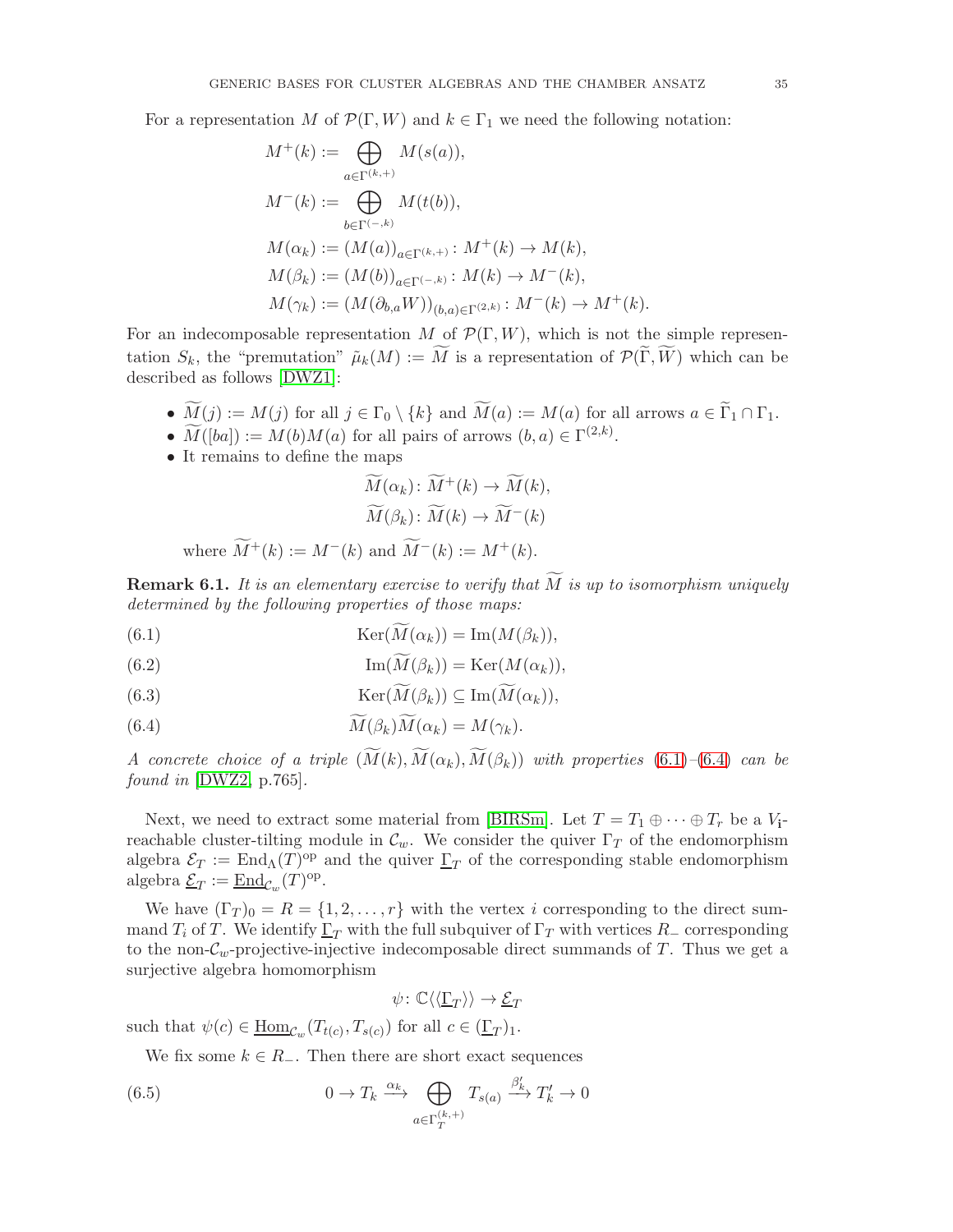and

(6.6) 
$$
0 \to T'_k \xrightarrow{\alpha'_k} \bigoplus_{b \in \Gamma^{(-,k)}_T} T_{t(b)} \xrightarrow{\beta_k} T_k \to 0
$$

such that  $\mu_k(T) := T'_k \oplus T/T_k$  is also a basic cluster-tilting module in  $\mathcal{C}_w$ . It is convenient to label the components of the above maps as follows:

<span id="page-35-1"></span>
$$
\begin{aligned} \alpha_k &= \left(\alpha_{a,k}\right)_{a\in\Gamma_T^{(k,+)}}, & \beta_k' &= \left(\beta_{k,a}'\right)_{a\in\Gamma_T^{(k,+)}},\\ \alpha_k' &= \left(\alpha_{b,k}'\right)_{b\in\Gamma_T^{(-,k)}}, & \beta_k &= \left(\beta_{k,b}\right)_{b\in\Gamma_T^{(-,k)}}. \end{aligned}
$$

<span id="page-35-0"></span>Lemma 6.2. With the above notation the following hold:

(a) One can choose  $\psi$  such that  $\text{Ker}(\psi) = J(W_T)$  for some potential  $W_T \in \mathfrak{m}_{\text{cyc}} \subset$  $\mathbb{C}\langle\langle\underline{\Gamma}_T\rangle\rangle$  and

$$
\psi(a) = \alpha_{a,k} \in \underline{\text{Hom}}_{\mathcal{C}_w}(T_k, T_{s(a)}) \quad \text{for all } a \in \underline{\Gamma}_T^{(k,+)},
$$

$$
\psi(b) = \beta_{k,b} \in \underline{\text{Hom}}_{\mathcal{C}_w}(T_{t(b)}, T_k) \quad \text{for all } b \in \underline{\Gamma}_T^{(-,k)},
$$

$$
\psi(\partial_{b,a}W) = \alpha'_{b,k}\beta'_{k,a} \qquad \text{for all } (b,a) \in \underline{\Gamma}_T^{(2,k)}.
$$

(b) We have a surjective algebra homomorphism

$$
\psi' \colon \mathbb{C}\langle\langle \widetilde{\underline{\Gamma}}_T \rangle\rangle \to \underline{\mathcal{E}}_{\mu_k(T)}
$$

such that

$$
\psi'(a^*) = \beta'_{k,a} \in \underline{\text{Hom}}_{\mathcal{C}_w}(T_{s(a)}, T'_k) \quad \text{for all } a \in \underline{\Gamma}_T^{(k, +)},
$$
  

$$
\psi'(b^*) = \alpha'_{b,k} \in \underline{\text{Hom}}_{\mathcal{C}_w}(T'_k, T_{t(b)}) \quad \text{for all } b \in \underline{\Gamma}_T^{(-,k)},
$$
  

$$
\psi'([ba]) = \alpha_{a,k}\beta_{k,b} \qquad \text{for all } (b,a) \in \underline{\Gamma}_T^{(2,k)},
$$
  

$$
\psi'(c) = \psi(c) \qquad \text{for all } c \in (\underline{\widetilde{\Gamma}}_T)_1 \cap (\underline{\Gamma}_T)_1.
$$

Moreover,  $\text{Ker}(\psi') = J(\widetilde{W}_T)$ .

Proof. By applying recursively [\[BIRSm,](#page-53-12) Theorem 5.3] it follows from [BIRSm, Theorem 6.6] and [\[BIRSm,](#page-53-12) Theorem 4.6] that we can find a liftable (in the sense of [\[BIRSm,](#page-53-12) 5.1]) isomorphism

$$
\bar{\psi} \colon \mathcal{P}(\underline{\Gamma}_T, W_T) \to \underline{\mathcal{E}}_T.
$$

Thus, by [\[BIRSm,](#page-53-12) Lemma 5.7] the conditions (O)-(IV) described in [\[BIRSm,](#page-53-12) Section 5.2] hold for our  $\psi$ . This shows (a). Part (b) follows from [\[BIRSm,](#page-53-12) Theorem 5.6] and the construction of  $\psi'$  (denoted by  $\Phi'$  in [\[BIRSm\]](#page-53-12)), see also [\[BIRSm,](#page-53-12) Theorem 4.5].

We now consider the following special case of the above: For an indecomposable module  $X \in \mathcal{C}_w \setminus \text{add}(T \oplus T'_k)$  we consider the indecomposable  $\underline{\mathcal{E}}_T$ -module  $\text{Ext}^1_\Lambda(T, X)$  via  $\overline{\psi}$  as a representation M of  $\mathcal{P}(\underline{\Gamma}_T, W_T)$ . Similarly, we consider  $\text{Ext}^1_{\Lambda}(\mu_k(T), X)$  via  $\bar{\psi}'$  as a representation  $M'$  of  $\mathcal{P}(\underline{\tilde{\Gamma}}_T, \widetilde{W}_T)$ .

<span id="page-35-2"></span>**Proposition 6.3.** With the above notation, the representations M' and  $\tilde{\mu}_k(M)$  of the *Jacobian algebra*  $\mathcal{P}(\underline{\Gamma}_T, W_T)$  are isomorphic. Thus, we can consider the  $\underline{\mathcal{E}}_{\mu_k(T)}$ -module  $\text{Ext}^1_\Lambda(\mu_k(T),X)$  as the mutation of the  $\underline{\mathcal{E}}_T$ -module  $\text{Ext}^1_\Lambda(T,X)$  in direction k.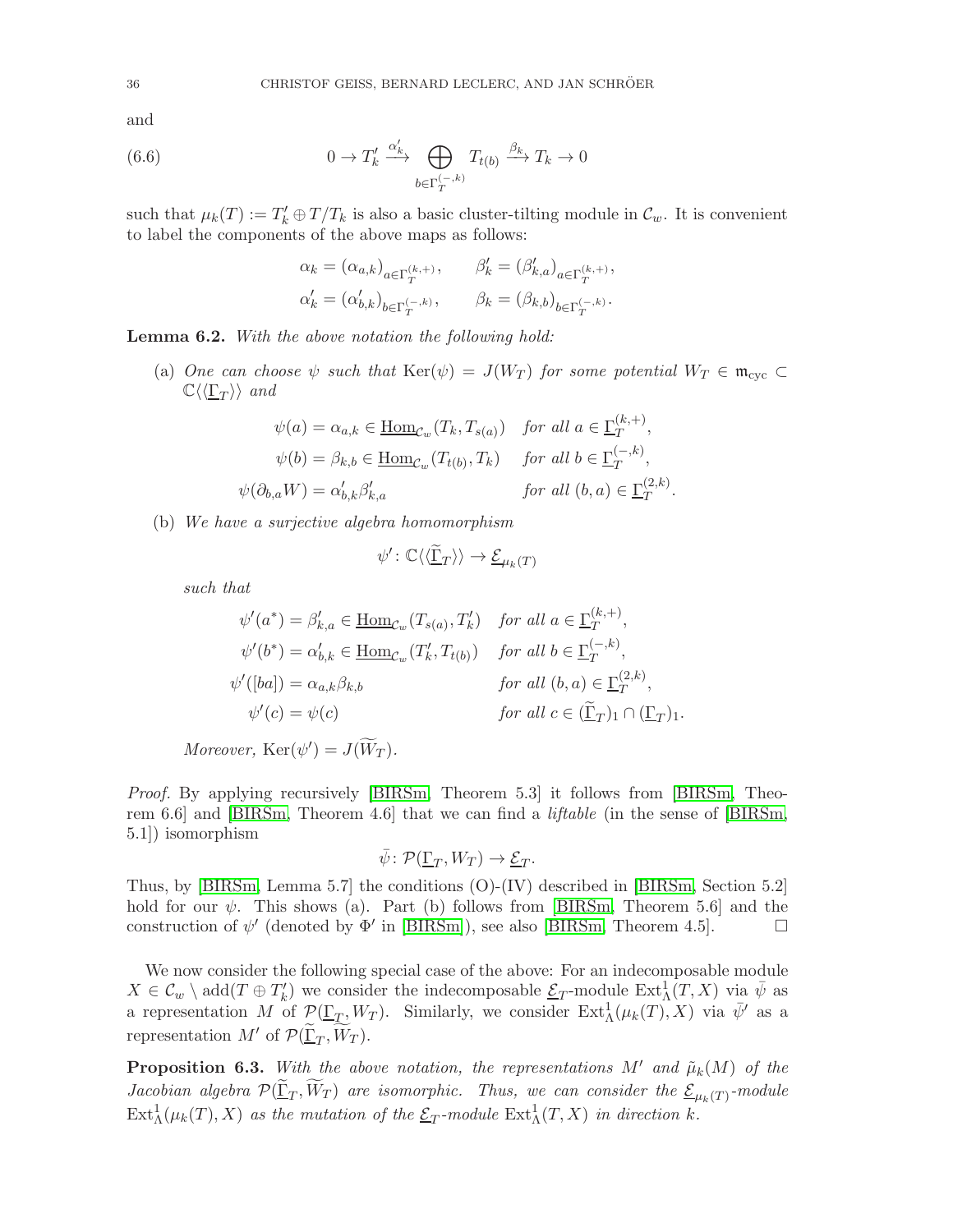*Proof.* Note that  $M(\alpha_k) = \text{Ext}^1_{\Lambda}(\alpha_k, X)$  and  $M(\beta_k) = \text{Ext}^1_{\Lambda}(\beta_k, X)$  by the first two equa-tions in Lemma [6.2\(](#page-35-0)a). Similarly, by Lemma 6.2(b) we have  $M'(\alpha_k) = \text{Ext}^1_{\Lambda}(\alpha'_k, X)$ ,  $M'(\beta_k) = \text{Ext}^1_{\Lambda}(\beta'_k, X)$ , and  $M'(k) = \text{Ext}^1_{\Lambda}(T'_k, X)$ . According to Remark [6.1](#page-34-2) it is sufficient to verify  $(6.1)$ – $(6.4)$  for this data. Indeed,  $(6.1)$  resp.  $(6.2)$  follows since  $\text{Ext}^1_{\Lambda}(-, X)$ is exact at the middle term of the short exact sequences [\(6.5\)](#page-34-4) resp. [\(6.6\)](#page-35-1). Next, [\(6.3\)](#page-34-5) is clear, since  $\text{Ext}^1_{\Lambda}(\mu_k(T), X)$  is an indecomposable  $\underline{\mathcal{E}}_{\mu_k(T)}$ -module. Finally,

$$
M'(\beta_k) \circ M'(\alpha_k) = \text{Ext}^1_{\Lambda}(\alpha'_k \beta'_k, X) = \text{Ext}^1_{\Lambda}(\psi(\partial_{b,a}W)_{(b,a) \in \underline{\Gamma}_T^{(2,k)}}, X) = M'(\gamma_k)
$$

<span id="page-36-3"></span>by the last equation in Lemma [6.2\(](#page-35-0)a). Thus also [\(6.4\)](#page-34-1) holds.  $\square$ 

6.2. Transformation of g-vectors and F-polynomials. We fix a  $V_i$ -reachable clustertilting module T in  $\mathcal{C}_w$ , and define for any  $X \in \mathcal{C}_w$  the (extended) *index* of X with respect to T as

(6.7) 
$$
\mathbf{g}_X^T := (\underline{\dim} \operatorname{Hom}_\Lambda(T, X)) \cdot B^{(T)} \in \mathbb{Z}^r,
$$

and the  $F$ -polynomial of X with respect to T as

$$
F_X^T((y_l)_{l \in R_-}) := \sum_{\mathbf{d} \in \mathbb{N}^{R_-}} \chi(\mathrm{Gr}_{\mathbf{d}}^{\underline{\mathcal{E}}_T}(\mathrm{Ext}^1_\Lambda(T,X))) y^{\mathbf{d}}.
$$

Moreover, we will need the **h**-vector of X with respect to  $T$ 

$$
\mathbf{h}_X^T := (h_k)_{k \in R_-} \quad \text{where} \quad h_k := -\dim \text{Hom}_{\underline{\mathcal{E}}_T}(S_k, \text{Ext}^1_{\Lambda}(T, X)).
$$

Fix  $k \in R_-\$  and write  $T' := \mu_k(T) = T'_k \oplus T/T_k$  for the cluster-tilting module obtained from  $T$  by mutation in direction  $k$ . Thus we have short exact sequences:

<span id="page-36-2"></span>
$$
(6.8) \quad 0 \to T_k \to \bigoplus_{l \in R} T_l^{[-B_{l,k}^{(T)}]_+} \to T'_k \to 0 \quad \text{and} \quad 0 \to T'_k \to \bigoplus_{l \in R} T_l^{[-B_{k,l}^{(T)}]_+} \to T_k \to 0.
$$

Let us recall the following observation from [\[FK,](#page-53-5) Section 3]: We have a short exact sequence

$$
0 \to \bigoplus_{k \in R_-} T_k^{-\tilde{h}_k} \to \bigoplus_{k \in R} T_k^{-\tilde{h}'_k} \xrightarrow{\pi_X} X \to 0
$$

such that  $\pi_X$  is a minimal right add(T)-approximation for certain non-positive integers  $\tilde{h}_k$  and  $\tilde{h}'_k$ . It will be convenient to define  $\tilde{h}_l := 0$  for  $l \in R_{\text{max}}$ . From this we obtain the exact sequences

<span id="page-36-0"></span>(6.9) 
$$
0 \to \text{Hom}_{\Lambda} \left( T, \bigoplus_{k \in R_{-}} T_{k}^{-\tilde{h}_{k}} \right) \to \text{Hom}_{\Lambda} \left( T, \bigoplus_{k \in R} T_{k}^{-\tilde{h}'_{k}} \right) \to \text{Hom}_{\Lambda} (T, X) \to 0
$$

which can be viewed as a projective resolution of  $\text{Hom}_{\Lambda}(T, X)$  over  $\text{End}_{\Lambda}(T)^\text{op}$ , and

<span id="page-36-1"></span>
$$
(6.10)\ 0 \to \text{Ext}^1_{\Lambda}(T, X) \to \text{Ext}^1_{\Lambda}\left(T, \bigoplus_{k \in R_-} \Omega_w^{-1}(T_k)^{-\tilde{h}_k}\right) \to \text{Ext}^1_{\Lambda}\left(T, \bigoplus_{k \in R_-} \Omega_w^{-1}(T_k)^{-\tilde{h}'_k}\right)
$$

which is a minimal injective copresentation of  $M := \text{Ext}^1_{\Lambda}(T, X)$  over the stable endomorphism ring  $\underline{\mathcal{E}}_T$ . Thus, it follows from [\(6.9\)](#page-36-0) that

$$
\mathbf{g}_X^T = (g_k)_{1 \leq k \leq r} = (\tilde{h}_k - \tilde{h}'_k)_{1 \leq k \leq r}.
$$

In particular,  $g_k \geq 0$  for all  $k \in R_{\text{max}}$ . On the other hand, we conclude from [\(6.10\)](#page-36-1) that

$$
\tilde{h}_k = h_k := -\dim \operatorname{Hom}_{\underline{\mathcal{E}}_T}(S_k, M) \quad \text{ and } \quad \tilde{h}'_k = -\dim \operatorname{Ext}_{\underline{\mathcal{E}}_T}^1(S_k, M)
$$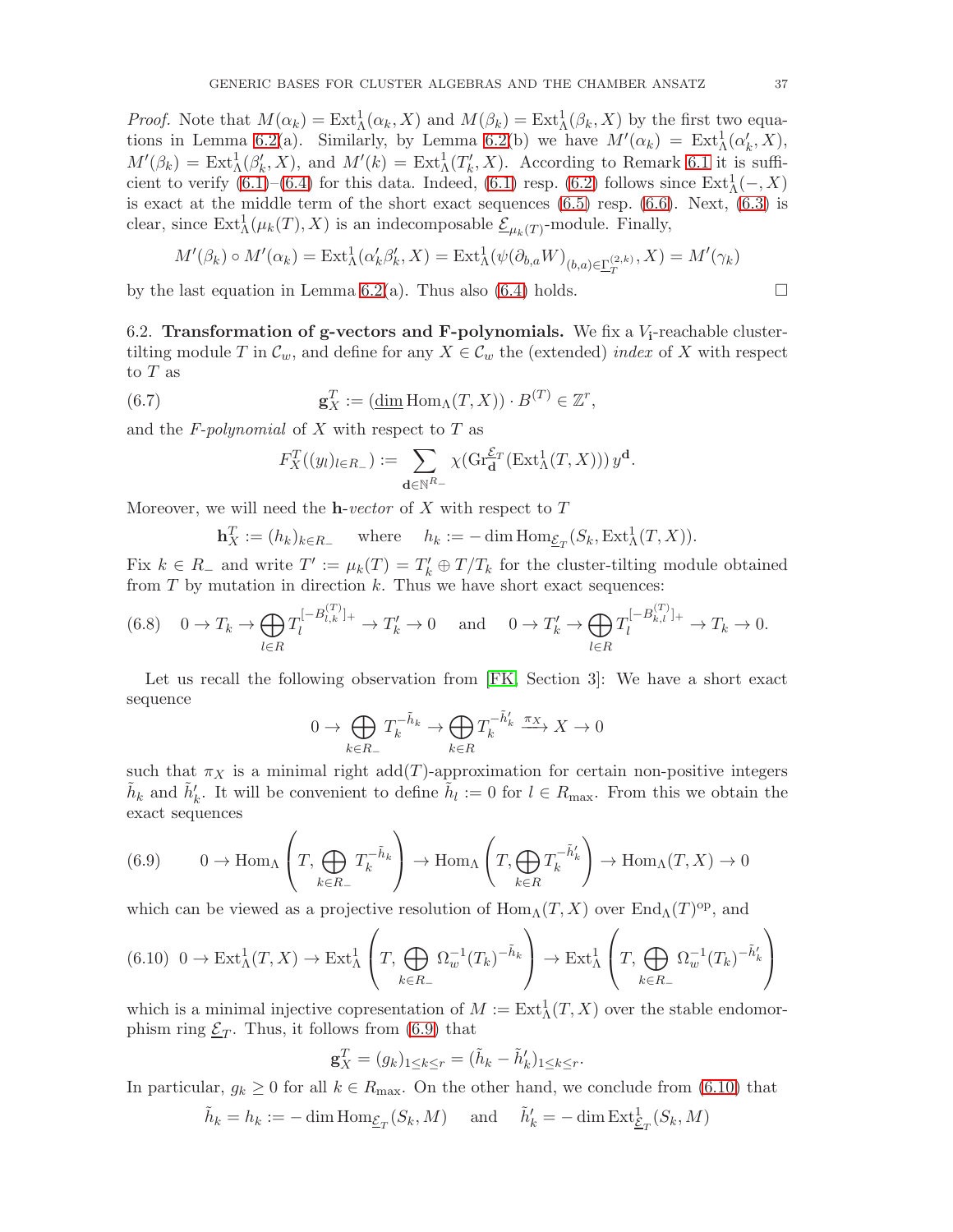for  $k \in R_-.$ 

We have the following easy application of deep results in [\[BIRSm\]](#page-53-12) and [\[DWZ2\]](#page-53-6):

<span id="page-37-3"></span>Lemma 6.4. Let

$$
\mathbf{g}_X^T = (g_k)_{k \in R}, \qquad \qquad \mathbf{h}_X^T = (h_l)_{l \in R_-}, \qquad \qquad F = F_X^T, \n\mathbf{g}_X^{T'} = (g'_k)_{k \in R}, \qquad \qquad \mathbf{h}_X^{T'} = (h'_l)_{l \in R_-}, \qquad \qquad F' = F_X^{T'}.
$$

Moreover, let  $B = (B_{l,m}^{(T)})_{l,m \in R_-}$ , and let  $(B',(\hat{y}'_l)_{l \in R_-})$  be obtained from  $(B,(\hat{y}_l)_{l \in R_-})$  by Y-seed mutation in direction k in  $\mathbb{Q}_{sf}((y_l)_{l \in R_-})$ . Then for  $M := \text{Ext}^1_{\Lambda}(T, X)$  and  $k \in R_$ we get

<span id="page-37-1"></span> $(6.11)$  $y'_k = -\dim \text{Ext}_{\mathcal{E}}^1(S_k, M)$  and therefore  $g_k = h_k - h'_k$ .

Moreover, for  $k \in R_-\$  we have

<span id="page-37-2"></span>(6.12) 
$$
(\hat{y}_k + 1)^{h_k} F((\hat{y}_l)_{l \in R_-}) = (\hat{y}'_k + 1)^{h'_k} F'((\hat{y}'_l)_{l \in R_-})
$$

and for  $l \in R$  we have

<span id="page-37-0"></span>(6.13) 
$$
g'_{l} = \begin{cases} g_{l} - h_{k} B_{l,k}^{(T)} + g_{k} [B_{l,k}^{(T)}]_{+} & \text{if } l \neq k, \\ -g_{k} & \text{if } l = k. \end{cases}
$$

**Remark 6.5.** Observe that  $(6.13)$  is just  $[DWZ2, (2.11)]$  $[DWZ2, (2.11)]$  (proved in  $[DWZ2, \text{Lemma 5.2}]$ ) extended to our situation with coefficients. Our independent proof for this situation is quite different.

Proof. We know from [\[BIRSm,](#page-53-12) Theorems 5.3 and 6.4] that the stable endomorphism algebra  $\underline{\mathcal{E}}_T$  is given by a quiver with potential, and  $\underline{\mathcal{E}}_{T'}$  is obtained from  $\underline{\mathcal{E}}_T$  by a mu-tation of quiver potentials in direction k. Then by Proposition [6.3](#page-35-2) the  $\mathcal{E}_{T'}$ -module  $M' := Ext^1_\Lambda(T', X)$  is obtained from the  $\underline{\mathcal{E}}_T$ -module  $M = Ext^1_\Lambda(T, X)$  by mutation in direction k in the sense of  $[DWZ2, (4.16)$  and  $(4.17)$ .

Now, equation [\(6.11\)](#page-37-1) follows from the description of the minimal injective presentation of  $M$  in [\[DWZ2,](#page-53-6) Remark 10.8]. In fact, with the notation used there, we have obviously  $\dim U_k^* = \dim \text{Ext}^1_{\mathcal{L}_T}(S_k, M) = \tilde{h}'_k$ . On the other hand, by the definition of the mutation procedure for M in direction k and the construction of  $U_k^*$  we have  $\dim U_k^* = \dim \text{Hom}_{\underline{\mathcal{E}}_{T'}}(S_k, M') = h'_k.$ 

Similarly, equation [\(6.12\)](#page-37-2) follows now from the "Key-Lemma" [\[DWZ2,](#page-53-6) Lemma 5.2]. Next, let  $Z_k$  be the  $(r \times r)$ -matrix defined by

$$
Z_k:=\left(\begin{array}{ccccc}1&&0&&0&0&&0&0\\&\ddots&&&&&\ddots&\\0&1&&0&0&&0&0\\[-B^{(T)}_{k,1}]_+&\cdots&[-B^{(T)}_{k,k-1}]_+&-1&[-B^{(T)}_{k,k+1}]_+&\cdots&[-B^{(T)}_{k,r}]_+\\0&&0&0&1&&0\\&&\ddots&&&&\ddots&\\0&&0&0&0&0&1\end{array}\right).
$$

To prove equation [\(6.13\)](#page-37-0), note that  $B^{(T')} = Z_k^t B^{(T)} Z_k$ , see [\[GLS2,](#page-53-1) Proposition 7.5]. Moreover, if we apply  $\text{Hom}_{\Lambda}(-, X)$  to the second short exact sequence in [\(6.8\)](#page-36-2) we obtain with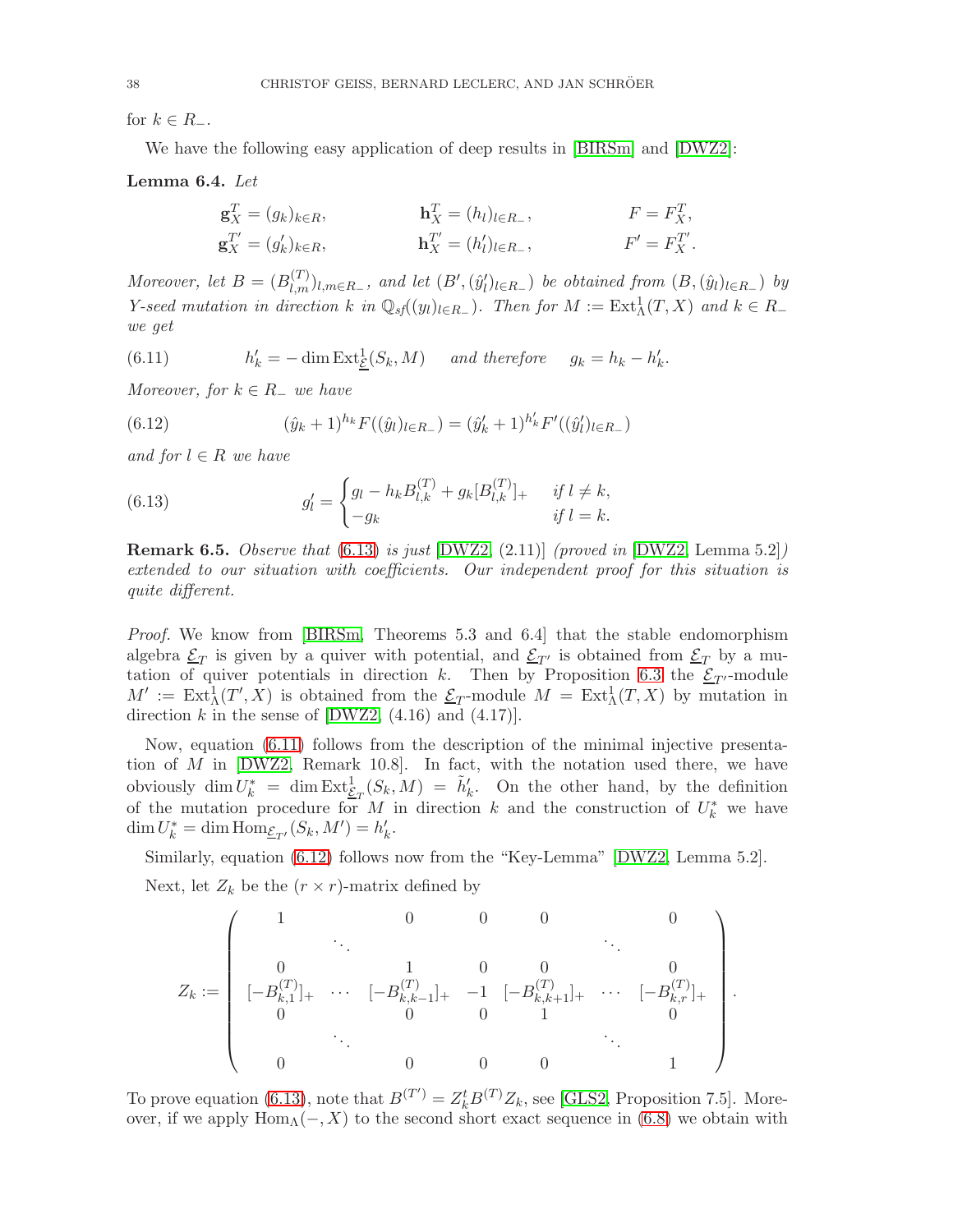$M = \text{Ext}^1_{\Lambda}(T, X)$  the exact sequence

$$
0 \to \operatorname{Hom}_{\Lambda}(T_k, X) \to \operatorname{Hom}_{\Lambda}(\bigoplus_{l \in R} T_l^{[B_{l,k}^{(T)}]_+}, X) \to \operatorname{Hom}_{\Lambda}(T'_k, X)
$$

$$
\to M(k) \xrightarrow{M(\beta_k)} \bigoplus_{l \in R_-} M(l)^{[-B_{k,l}^{(T)}]_+}
$$

where dim  $\text{Ker}(M(\beta_k)) = -h_k$ . Thus

$$
\underline{\dim} \operatorname{Hom}_{\Lambda}(T', X) = (\underline{\dim} \operatorname{Hom}_{\Lambda}(T, X)) \cdot Z_k^t - h_k \mathbf{e}_k
$$

where  $\mathbf{e}_k$  is the kth standard coordinate vector of  $\mathbb{Z}^r$ . Now, using  $Z_k = Z_k^{-1}$  $k^{1}$  and  $B_{k,k}^{(T)} = 0$ , we find  $\mathbf{g}' = \mathbf{g} Z_k + h_k \mathbf{e}_k B^{(T)}$ . This implies our claim since  $-B_{k,l}^{(T)} = B_{l,k}^{(T)}$  for all  $(k, l) \in$  $R_{-} \times R$ .

# 6.3. Proof of Theorem [4.](#page-4-1) Again, let  $W := W_i$ . We show in a first step that

$$
\varphi_X = \theta^W_X
$$

for all  $X \in \mathcal{C}_w$ . It is well known that the morphism  $\underline{x_i} : (\mathbb{C}^*)^r \to N^w$  is dominant. In fact, by [\[L2,](#page-54-8) Proposition 2.7] it is injective, and  $\overline{N}^w$  is irreducible and of dimension r. Since  $\varphi_X \in \mathbb{C}[N^w]$  and  $\theta_X^W$  is a rational function, it is sufficient to verify this equality on  $\underline{x_i}(t)$ , see also [\[GLS5,](#page-54-0) Corollary 15.7]. Now, we have:

$$
\varphi_X(\underline{x}_{\mathbf{i}}(\mathbf{t})) = \sum_{\mathbf{a} \in \mathbb{N}^r} \chi(\mathcal{F}_{\mathbf{i}, \mathbf{a}, X}) \mathbf{t}^{\mathbf{a}}
$$
  
\n
$$
= \mathbf{t}^{\mathbf{a}^{-}(X)} \sum_{\mathbf{a} \in \mathbb{N}^r} \chi(\mathrm{Gr}_{d_{\mathbf{i}, X}(\mathbf{a})}^{\mathcal{E}}(\mathrm{Ext}_{\Lambda}^1(W, X))) \mathbf{t}^{\mathbf{a} - \mathbf{a}^{-}(X)}
$$
  
\n
$$
= \varphi_W^{(\underline{\dim} \mathrm{Hom}_{\Lambda}(W, X)) \cdot B^{(W)}}(\underline{x}_{\mathbf{i}}(\mathbf{t})) \sum_{\mathbf{d} \in \mathbb{N}^{R_-}} \chi(\mathrm{Gr}_{\mathbf{d}}^{\mathcal{E}_W}(\mathrm{Ext}_{\Lambda}^1(W, X))) \hat{\varphi}_W^{\mathbf{d}}(\underline{x}_{\mathbf{i}}(\mathbf{t}))
$$

The first equality is just the description of  $\varphi_X$  given in [\[GLS5,](#page-54-0) Proposition 6.1], and the second equality follows directly from Theorem [1.](#page-2-0) To prove the third equality, we have to show that  $\mathbf{t}^{\mathbf{a}-\mathbf{a}^-(X)} = \hat{\varphi}_W^{\mathbf{d}}(\underline{x}_{\mathbf{i}}(\mathbf{t}))$  for all  $\mathbf{a} \in \mathbb{N}^r$  and  $\mathbf{d} = (d_k)_{k \in R_-} := d_{\mathbf{i},X}(\mathbf{a})$ . Proposition [5.1](#page-28-1) yields

$$
\hat{\varphi}_W^{\mathbf{d}}(\underline{x}_{\mathbf{i}}(\mathbf{t})) = \prod_{k \in R_-} (t_{k+}t_k^{-1})^{d_k},
$$

and by Theorem [3.27](#page-19-0) we have

$$
d_k = (a_k^- - a_k) + (a_{k^-}^- - a_{k^-}) + \dots + (a_{k_{\min}}^- - a_{k_{\min}})
$$

for all  $k \in R_-,$  where  $\mathbf{a}^-(X) = (a_r^-, \ldots, a_1^-)$ . Observe that for  $k \in R_{\text{max}}$  we have  $d_{k^-} =$  $a_k - a_k^ \overline{k}$ . Now an easy calculation yields the result. The last equality is just the definition of  $\theta_X^W$ . Since the image of  $\underline{x_i}$  is dense in  $N^w$  and  $\varphi_X$  is regular (and thus continuous), we get  $\varphi_X = \theta_X^W$ .

Since  $W$  is  $V_i$ -reachable, it remains to show the following: If a new cluster-tilting module T' is obtained from a cluster-tilting module T by mutation in direction k, then  $\theta_X^{T'} = \theta_X^T$  for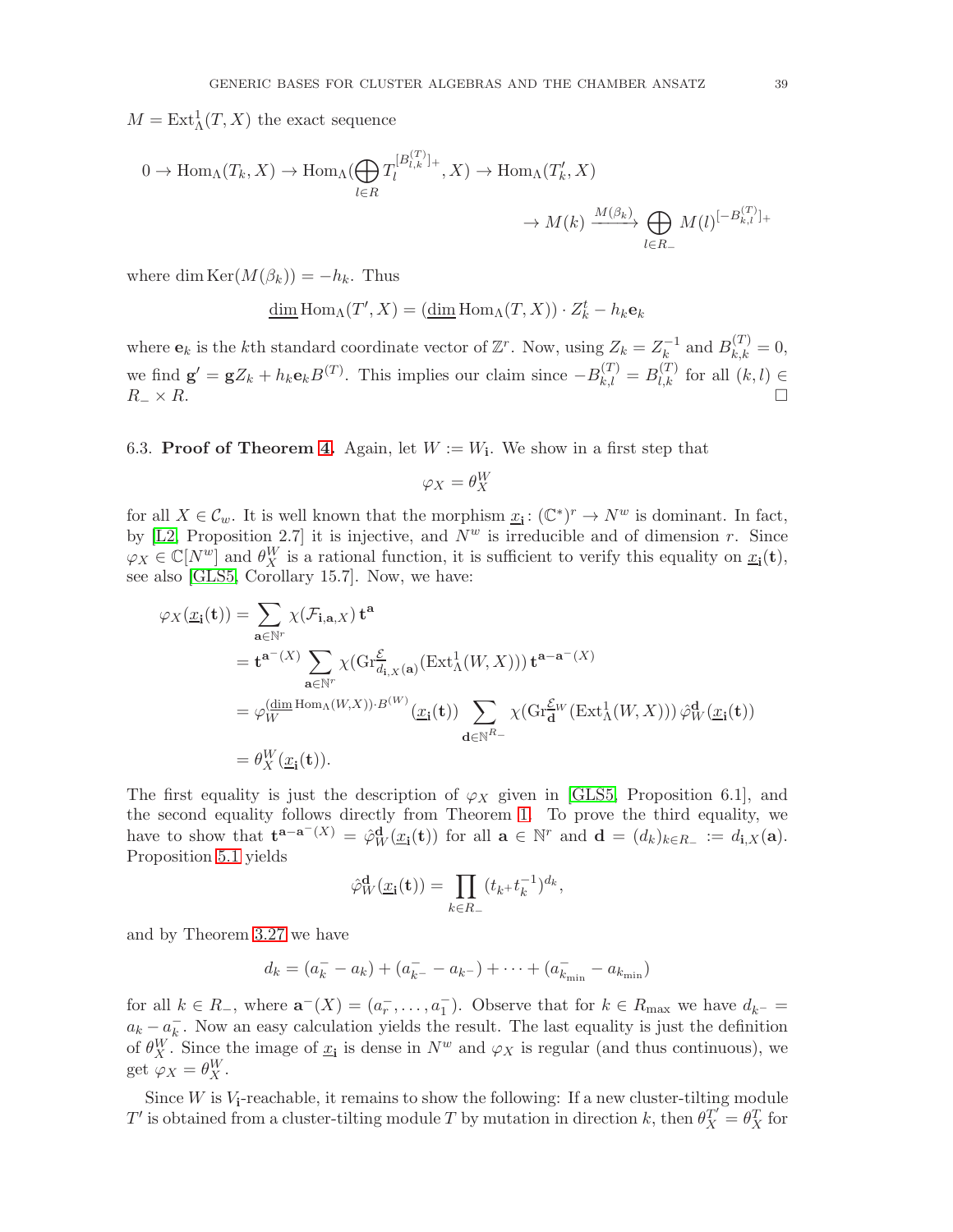all  $X \in \mathcal{C}_w$ . This follows from Lemma [6.4](#page-37-3) with the notation used there and a calculation inspired from the proof of [\[FZ2,](#page-53-16) Proposition 6.8]:

$$
\theta_{X}^{T} = \varphi_{T}^{g} F (\hat{\varphi}_{T})
$$
\n
$$
= \varphi_{T}^{g} (\hat{\varphi}_{T,k} + 1)^{-h_{k}} F' (\hat{\varphi}_{T'}) (\hat{\varphi}_{T',k} + 1)^{h'_{k}}
$$
\n
$$
= \varphi_{T}^{g} (\hat{\varphi}_{T,k} + 1)^{-h_{k}} (\frac{\hat{\varphi}_{T,k} + 1}{\hat{\varphi}_{T,k}})^{h'_{k}} F' (\hat{\varphi}_{T'})
$$
\n
$$
= \varphi_{T}^{g} (\hat{\varphi}_{T,k} + 1)^{-g_{k}} \hat{\varphi}_{T,k}^{-h'_{k}} F' (\hat{\varphi}_{T'})
$$
\n
$$
= \varphi_{T}^{g} \left( \varphi_{T_{k}} \varphi_{T'_{k}} \prod_{l \in R} \varphi_{T_{l}}^{-[-B_{l,k}^{(T)}]_{+}} \right)^{-g_{k}} (\prod_{l \in R} \varphi_{T_{l}}^{B_{l,k}^{(T)}})^{-h'_{k}}
$$
\n
$$
= (\prod_{l \in R} \varphi_{T_{l}}^{g_{l} + [-B_{l,k}^{(T)}]_{+} g_{k} - B_{l,k}^{(T)} h'_{k}}) (\varphi_{T_{k}} \varphi_{T'_{k}})^{-g_{k}} F' (\hat{\varphi}_{T'})
$$
\n
$$
= (\prod_{l \in R} \varphi_{T_{l}}^{g_{l} + [B_{l,k}^{(T)}]_{+} g_{k} - B_{l,k}^{(T)} h_{k}}) (\varphi_{T_{k}} \varphi_{T'_{k}})^{-g_{k}} F' (\hat{\varphi}_{T'}) \quad (\text{since } g_{k} = h_{k} - h'_{k})
$$
\n
$$
= \varphi_{T'}^{g'} F' (\hat{\varphi}_{T'}) \qquad (by (6.13))
$$
\n
$$
= \theta_{X}^{g'}.
$$

(Here we set  $\mathbf{g} := \mathbf{g}_X^T$  and  $\mathbf{g}' := \mathbf{g}_X^{T'}$ .) At the beginning, we used that the Y-seed  $((B_{k,l}^{(T')})_{k,l\in R_-},\hat{\varphi}_{T'})$  is obtained from  $((B_{k,l}^{(T)})_{k,l\in R_-},\hat{\varphi}_T)$  by Y-seed mutation in direction k by [\[FZ2,](#page-53-16) Proposition 3.9].

6.4. An example. Let  $Q$  be the Kronecker quiver

$$
1 \frac{a}{\sum_{b}^{a}} 2
$$

and let  $\Lambda = \mathbb{C}\overline{Q}/(c)$  be the corresponding preprojective algebra. Then  $\mathbf{i} = (2, 1, 2, 1)$  is a reduced expression for the Weyl group element  $w = s_2 s_1 s_2 s_1$ . (The stable category  $\underline{\mathcal{C}}_w$  is equivalent to the cluster category of  $\mathbb{C}Q$ , see [\[GLS5,](#page-54-0) Section 16].)

The following picture describes the module  $V := V_i = V_1 \oplus \cdots \oplus V_4$  and the quiver  $\Gamma_V$  of  $\mathcal{E}_V := \text{End}_{\Lambda}(V)^{\text{op}}$ . (The numbers 1 and 2 in the picture are basis vectors of the modules  $V_k$ . The solid edges show how the arrows a and b of  $\overline{Q}$  act on these vectors, and the dotted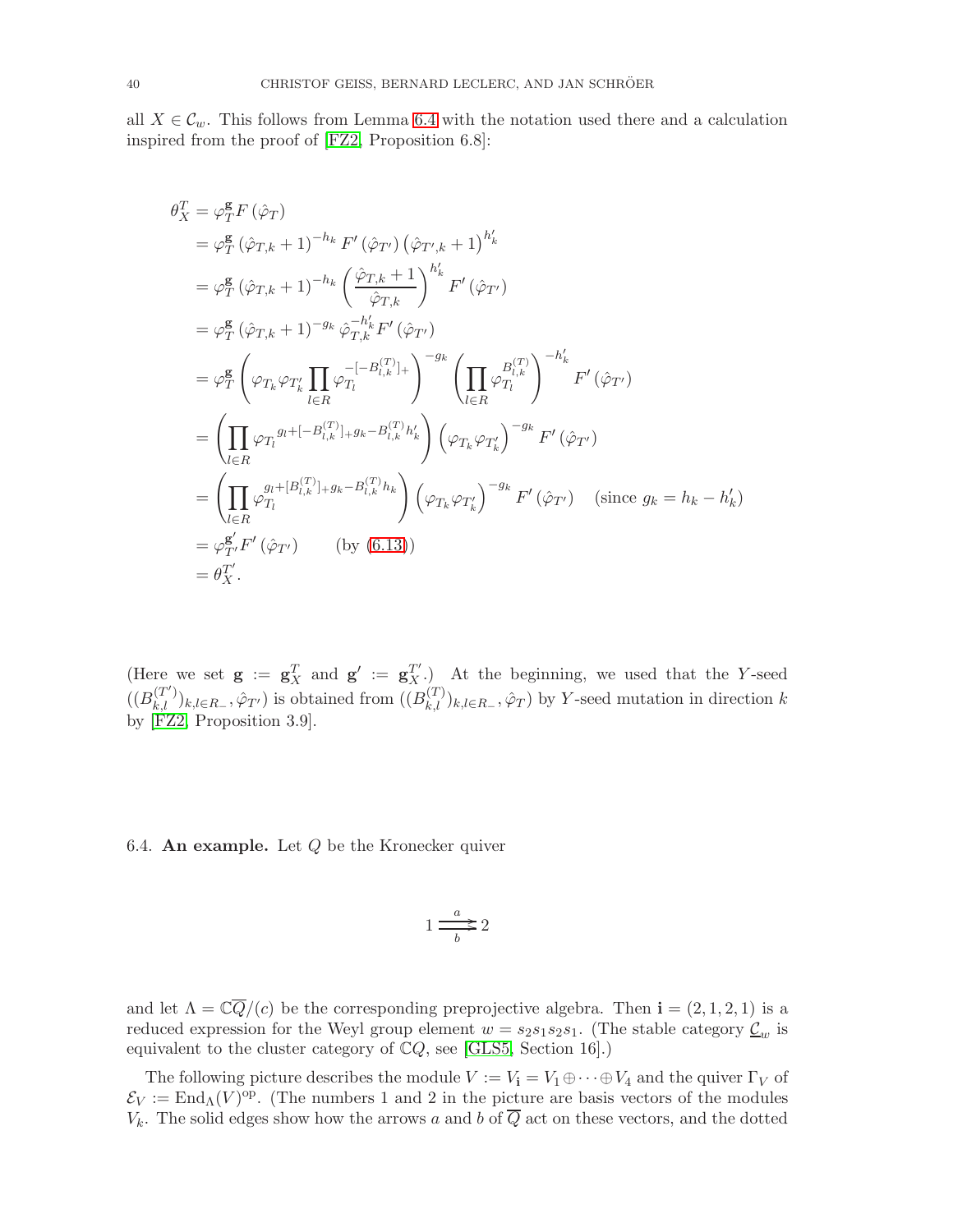edges illustrate the actions of  $a^*$  and  $b^*$ .)



From the well-known description of  $\mathcal{E}_V$  by a quiver with relations, we obtain  $B^{(V)}$ , the matrix of the Ringel form of  $\mathcal{E}_V$  and its inverse:

$$
B^{(V)} = \begin{pmatrix} 0 & -2 & 1 & 0 \\ 2 & 0 & -2 & 1 \\ -1 & 2 & 1 & -2 \\ 0 & -1 & 0 & 1 \end{pmatrix} \text{ and } (B^{(V)})^{-1} = \begin{pmatrix} 1 & 2 & 3 & 4 \\ 0 & 1 & 2 & 3 \\ 1 & 2 & 4 & 6 \\ 0 & 1 & 2 & 4 \end{pmatrix}
$$

Note that the entries of  $(B^{(V)})^{-1}$  describe the dimensions of  $\text{Hom}_{\Lambda}(V_j, V_i)$ . Observe also that  $\underline{\mathcal{E}}_V := \underline{\mathrm{End}}_{\mathcal{C}_w}(V)^\text{op}$  is isomorphic to  $\mathbb{C}Q$ . Next, we describe

$$
W := W_{\mathbf{i}} = I_w \oplus \Omega_w(V_{\mathbf{i}}) = W_1 \oplus \cdots \oplus W_4.
$$

Note that  $I_w = V_3 \oplus V_4$ ,  $W_3 = V_3$  and  $W_4 = V_4$ . We have short exact sequences

$$
0 \to W_1 \to V_3^3 \to V_1 \to 0 \quad \text{and} \quad 0 \to W_2 \to V_3^2 \to V_2 \to 0.
$$

Thus



In our situation, we have  $W = (\mu_1 \circ \mu_2)(V)$ . Using [\[GLS2,](#page-53-1) Section 7] we get

$$
B^{(W)} = \begin{pmatrix} 0 & -2 & 3 & 0 \\ 2 & 0 & -4 & -1 \\ -3 & 4 & 1 & 0 \\ 0 & 1 & -2 & 1 \end{pmatrix} \text{ and } (B^{(W)})^{-1} = \begin{pmatrix} 25 & 14 & 9 & 14 \\ 16 & 9 & 6 & 9 \\ 11 & 6 & 4 & 6 \\ 6 & 3 & 2 & 4 \end{pmatrix}.
$$

The quiver  $\Gamma_W$  of  $\mathcal{E}_W := \text{End}_{\Lambda}(W)^\text{op}$  looks as follows:



(Here we write  $i \stackrel{m}{\longrightarrow} j$  in case there are m arrows from i to j.)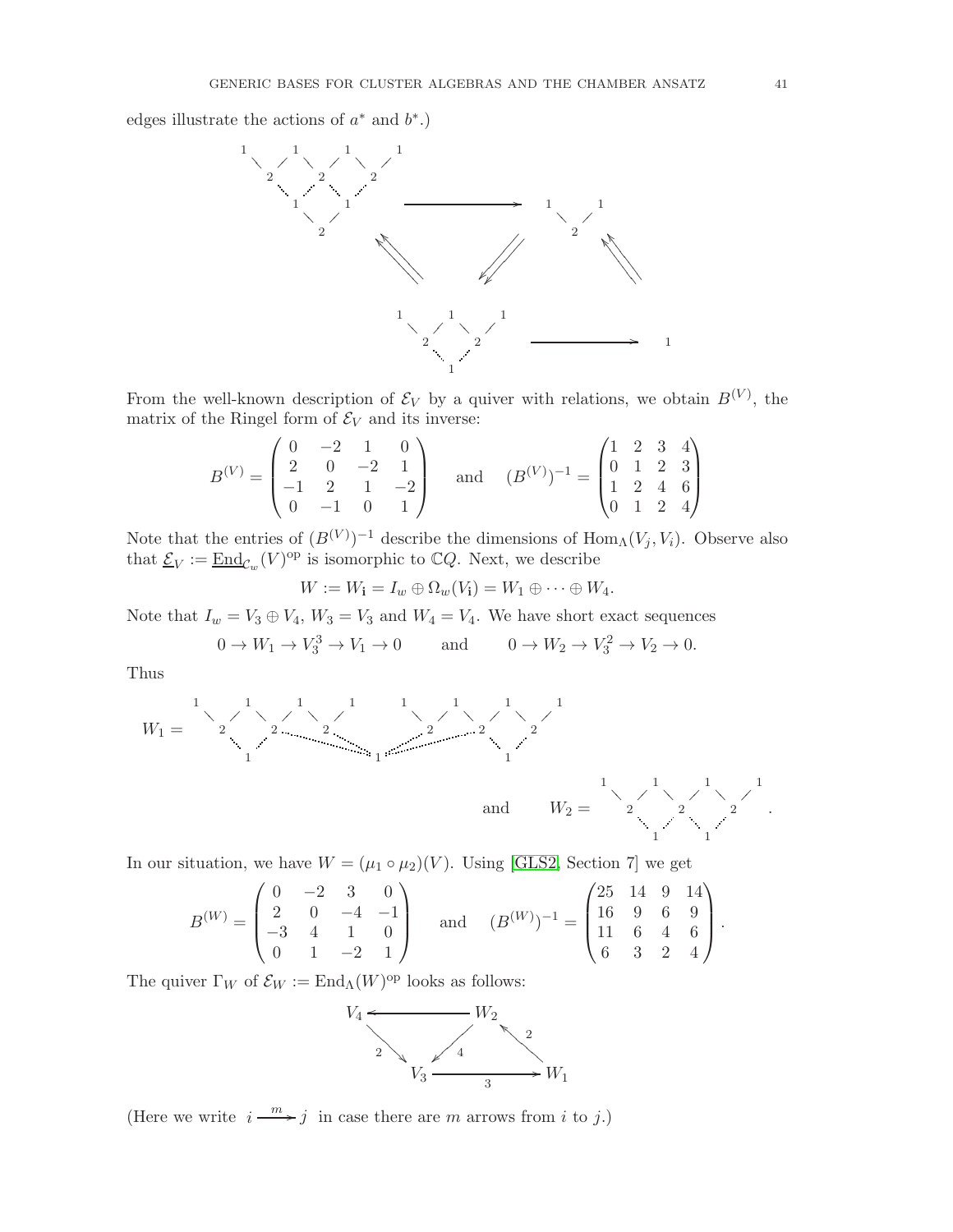For  $\lambda \in \mathbb{C}$  we consider the following  $\Lambda$ -module in  $\mathcal{C}_w$ :



Note that  $X_{\lambda} \cong \Omega_w(X_{\lambda})$ . A direct calculation shows that  $Ext^1_{\Lambda}(V, X_{\lambda})$  is an (indecomposable) regular  $\mathbb{C}Q$ -module with dimension vector  $(1,1)$  and that  $\underline{\dim} \text{Hom}_{\Lambda}(V, X_{\lambda}) =$  $(1, 2, 3, 5)$ . This implies that

$$
(\underline{\dim} \operatorname{Hom}_{\Lambda}(V, X_{\lambda})) \cdot B^{(V)} = (1, -1, 0, 1).
$$

Using the exact sequences

 $0 \to \text{Hom}_{\Lambda}(V_k, X_{\lambda}) \to \text{Hom}_{\Lambda}(P(V_k), X_{\lambda}) \to \text{Hom}_{\Lambda}(W_k, X_{\lambda}) \to \text{Ext}^1_{\Lambda}(V_k, X_{\lambda}) \to 0$ for  $k = 1, 2$ , we obtain  $\underline{\dim} \text{Hom}_{\Lambda}(W, X_{\lambda}) = (9, 5, 3, 5)$ , and therefore

$$
(\underline{\dim} \operatorname{Hom}_{\Lambda}(W, X_{\lambda})) \cdot B^{(W)} = (1, -1, 0, 0).
$$

Finally, since  $\Omega_w^{-1}(X_\lambda) \cong X_\lambda$ , we get that also  $\text{Ext}^1_\Lambda(W, X_\lambda)$  is an indecomposable regular  $\mathbb{C}Q$ -module with dimension vector  $(1, 1)$ .

It is straightforward to calculate (using the Euler characteristics of the corresponding varieties of partial composition series) the following:

$$
\varphi_{X_{\lambda}}(\underline{x}_{\mathbf{i}}(\mathbf{t})) = t_{3}t_{2}^{3}t_{1}^{4} + t_{4}t_{3}t_{2}^{2}t_{1}^{4} + t_{4}t_{3}^{2}t_{2}^{2}t_{1}^{3}
$$
\n
$$
\varphi_{V_{1}}(\underline{x}_{\mathbf{i}}(\mathbf{t})) = t_{3} + t_{1}
$$
\n
$$
\varphi_{V_{2}}(\underline{x}_{\mathbf{i}}(\mathbf{t})) = t_{4}(t_{3}^{2} + 2t_{3}t_{1} + t_{1}^{2}) + t_{2}t_{1}^{2}
$$
\n
$$
\varphi_{V_{3}}(\underline{x}_{\mathbf{i}}(\mathbf{t})) = t_{3}t_{2}^{2}t_{1}^{3}
$$
\n
$$
\varphi_{V_{4}}(\underline{x}_{\mathbf{i}}(\mathbf{t})) = t_{4}t_{3}^{2}t_{2}^{3}t_{1}^{4}
$$
\n
$$
\varphi_{W_{1}}(\underline{x}_{\mathbf{i}}(\mathbf{t})) = t_{3}^{3}t_{2}^{6}t_{1}^{8}
$$
\n
$$
\varphi_{W_{2}}(\underline{x}_{\mathbf{i}}(\mathbf{t})) = t_{3}^{2}t_{2}^{3}t_{1}^{4}
$$

Note that the  $\varphi$ -functions of the direct summands of W evaluate on  $\underline{x}_{i}(t)$  to monomials.

The F-polynomial of each indecomposable representation of

$$
\underline{\operatorname{End}\nolimits}_{\mathcal{C}_w}(V)^{\operatorname{op}\nolimits}\cong \underline{\operatorname{End}\nolimits}_{\mathcal{C}_w}(W)^{\operatorname{op}\nolimits}\cong \mathbb{C} Q
$$

with dimension vector  $(1,1)$  is  $1 + y_2 + y_1y_2$ . Thus, from the definitions we get

<span id="page-41-0"></span>
$$
\begin{aligned} \theta_{X_{\lambda}}^W &= \varphi_{W_1} \varphi_{W_2}^{-1} (1 + \hat{\varphi}_{W,2} + \hat{\varphi}_{W,1} \hat{\varphi}_{W,2}), \\ \theta_{X_{\lambda}}^V &= \varphi_{V_1} \varphi_{V_2}^{-1} \varphi_{V_4} (1 + \hat{\varphi}_{V,2} + \hat{\varphi}_{V,1} \hat{\varphi}_{V,2}). \end{aligned}
$$

Thus, by Theorem [4](#page-4-1) we should have

(6.14) 
$$
\varphi_{X_{\lambda}} = \theta_{X_{\lambda}}^V = \theta_{X_{\lambda}}^W.
$$

From the matrices  $B^{(V)}$  resp.  $B^{(W)}$  we get

$$
\hat{\varphi}_{V,1} = \varphi_{V_2}^2 \varphi_{V_3}^{-1}, \n\hat{\varphi}_{V,2} = \varphi_{V_1}^{-2} \varphi_{V_3}^2 \varphi_{V_4}^{-1}, \n\hat{\varphi}_{W,2} = \varphi_{W_1}^{-2} \varphi_{V_3}^4 \varphi_{V_4}.
$$
\n
$$
\hat{\varphi}_{W,2} = \varphi_{W_1}^{-2} \varphi_{V_3}^4 \varphi_{V_4}.
$$

We verify equation [\(6.14\)](#page-41-0) by evaluation on  $\underline{x_i}(t)$ . First, we observe that

$$
\hat{\varphi}_{W,1}(\underline{x_1}(\mathbf{t})) = t_3 t_1^{-1}
$$
 and  $\hat{\varphi}_{W,2}(\underline{x_1}(\mathbf{t})) = t_4 t_2^{-1}$ .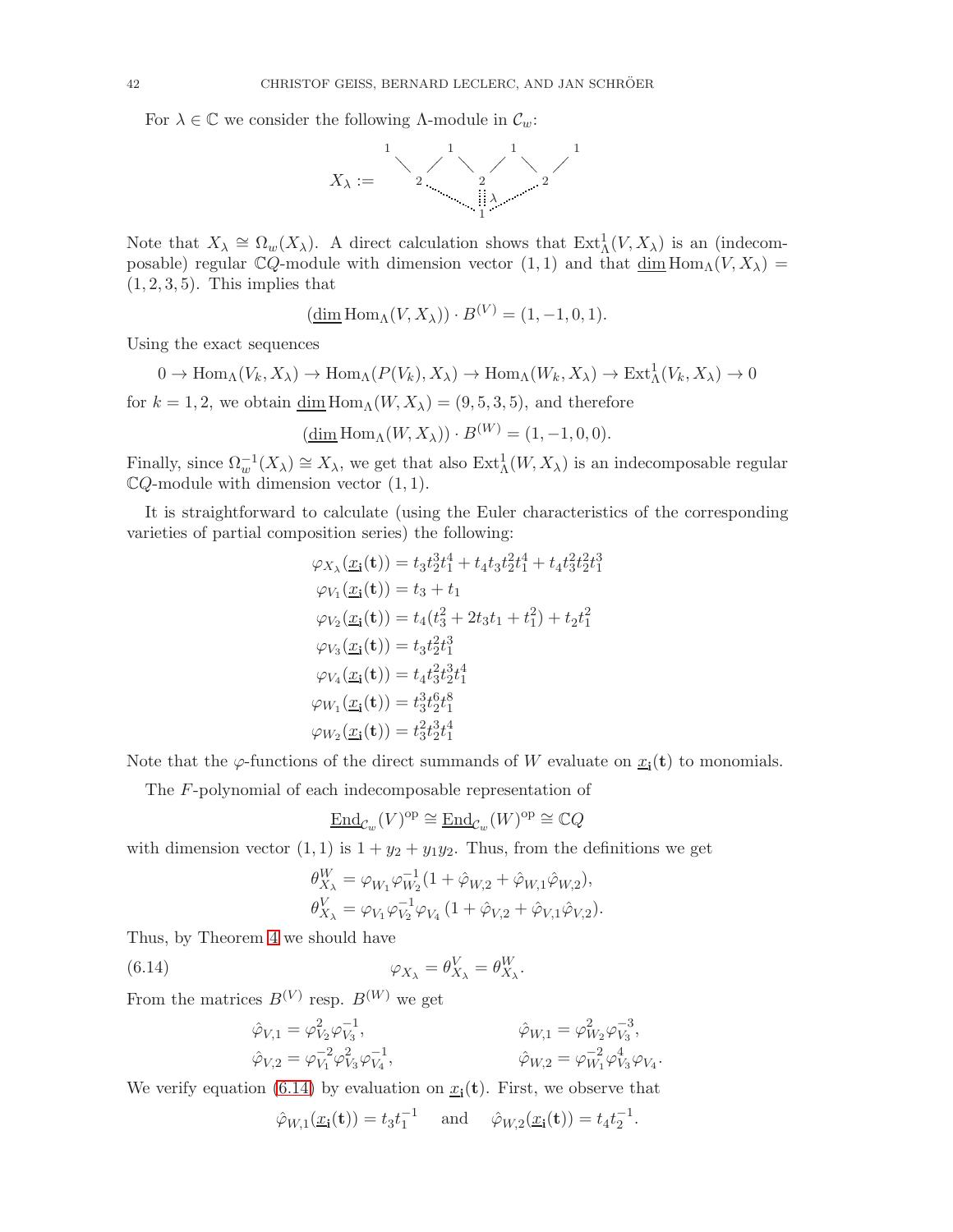This implies that

$$
(\varphi_{W_1}\varphi_{W_2}^{-1}(1+\hat{\varphi}_{W,2}+\hat{\varphi}_{W,1}\hat{\varphi}_{W,2}))(\underline{x}_i(\mathbf{t}))=t_3t_2^3t_1^4(1+t_4t_2^{-1}+t_4t_3t_2^{-1}t_1^{-1})=\varphi_{X_\lambda}(\underline{x}_i(\mathbf{t})).
$$

On the other hand, from the definitions we get

$$
\varphi_{V_1}\varphi_{V_2}^{-1}\varphi_{V_4}(1+\hat{\varphi}_{V,2}+\hat{\varphi}_{V,1}\hat{\varphi}_{V,2})=\varphi_{V_1}^{-1}\varphi_{V_2}^{-1}(\varphi_{V_1}^2\varphi_{V_4}+\varphi_{V_3}^2+\varphi_{V_2}^2\varphi_{V_3}).
$$

Evaluation at  $\underline{x_i}(\mathbf{t})$  yields

$$
\frac{t_3 t_2^2 t_1^3 (t_4 (t_3 + t_1)^2 + t_2 t_1^2)^2 + t_4 t_3^2 t_2^3 t_1^4 (t_3 + t_1)^2 + t_3^2 t_2^4 t_1^6}{(t_3 + t_1)(t_4 (t_3 + t_1)^2 + t_2 t_1^2)} = t_4 (t_3^2 t_2^2 t_1^3 + t_3 t_2^2 t_1^4) + t_3 t_2^3 t_1^4
$$
  
=  $\varphi_{X_\lambda}(\underline{x}_i(\mathbf{t}))$ .

# 7. E-invariant and Ext

<span id="page-42-0"></span>For a cluster-tilting module T in  $\mathcal{C}_w$ , and  $\underline{\mathcal{E}} := \underline{\mathcal{E}}_T$ , let  $E : \mathcal{C}_w \to \text{mod}(\underline{\mathcal{E}})$  be the functor defined by  $X \mapsto \text{Ext}^1_{\Lambda}(T, X)$ . This functor is known to be dense (i.e. up to isomorphism, all objects in mod $(\underline{\mathcal{E}})$  are in the image of E), see for example [\[KR,](#page-54-9) Proposition 2.1(c)].

The following proposition shows that, for an  $\mathcal{E}\text{-module}$  of the form  $EX$ , the E-invariant defined in [\[DWZ2\]](#page-53-6) has a nice geometric description as the codimension of the orbit of X in the nilpotent variety. This result plays a crucial role in the proof of Proposition [8.6](#page-47-0) and of Theorem [5.](#page-5-0)

<span id="page-42-2"></span>**Proposition 7.1.** Let  $T \in \mathcal{C}_w$  be a V<sub>i</sub>-reachable cluster-tilting module. Then for any  $X, Y \in \mathcal{C}_w$  there is a short exact sequence

$$
0 \to D\mathrm{Hom}_{\underline{\mathcal{E}}}(Y, \tau_{\underline{\mathcal{E}}}(X)) \to \mathrm{Ext}^1_{\Lambda}(X, Y) \to \mathrm{Hom}_{\underline{\mathcal{E}}}(X, \tau_{\underline{\mathcal{E}}}(Y)) \to 0.
$$

In particular, if  $\dim_{\Lambda}(X) = \mathbf{d}$  we have

$$
\mathrm{codim}_{\Lambda^w_{\mathbf{d}}}(\mathrm{GL}_{\mathbf{d}}\,.X)=\dim \mathrm{Hom}_{\underline{\mathcal{E}}}(EX,\tau_{\underline{\mathcal{E}}}(EX))=\dim \mathrm{Hom}_{\underline{\mathcal{E}}}(\tau_{\underline{\mathcal{E}}}^{-1}(EX),EX).
$$

*Proof.* The stable endomorphism algebra  $\underline{\mathcal{E}}$  of T is the Jacobian algebra of a quiver with potential, see [\[BIRSm\]](#page-53-12). Denote by  $G_T$  the corresponding Ginzburg dg-algebra and by  $\mathcal{D}_{\text{perf}}(G_T)$  resp.  $\mathcal{D}_{f,d}(G_T)$  the corresponding subcategory of perfect complexes resp. of complexes with total finite-dimensional cohomology of the derived category. The shift in  $\mathcal{D}_{\text{perf}}(G_T)$  is denoted by  $\Sigma$ . Following Amiot [\[A\]](#page-53-17) we have the generalized cluster category as the triangulated quotient

$$
C_T := \mathcal{D}_{\text{perf}}(G_T)/\mathcal{D}_{\text{f.d.}}(G_T).
$$

It follows from [\[ART\]](#page-53-18) that  $\mathcal{C}_w \cong \mathcal{C}_V$  as triangulated categories, and then from [\[BIRSm\]](#page-53-12) and [\[KY\]](#page-54-10) that  $\mathcal{C}_V \cong \mathcal{C}_T$ . Next, denote by  $\mathcal{F} \subseteq \mathcal{D}_{\text{perf}}(G_T)$  the subcategory which consists of the cones of maps in add $(G_T)$ . Then the canonical projection  $\mathcal{D}_{\text{perf}}(G_T) \to \mathcal{C}_T$  induces an equivalence of additive categories  $\mathcal{F} \to \mathcal{C}_T$  [\[A,](#page-53-17) Proposition 2.9, Lemma 2.10], see also [\[KY,](#page-54-10) Remark 4.1. By [\[A,](#page-53-17) Proposition 2.12] we have for  $X, Y \in \mathcal{F}$  a short exact sequence

$$
0 \to \text{Ext}^1_{\mathcal{D}_{\text{perf}}(G_T)}(X, Y) \to \text{Ext}^1_{\mathcal{C}_T}(X, Y) \to D\text{Ext}^1_{\mathcal{D}_{\text{perf}}(G_T)}(Y, X) \to 0.
$$

We have to show that  $DExt^1_{\mathcal{D}_{\text{perf}}(G_T)}(X, Y) \cong \text{Hom}_{\underline{\mathcal{E}}}(H^0(Y), \tau_{\underline{\mathcal{E}}}(H^0(X))),$  since  $H^0(X) \cong$  $\text{Hom}_{\mathcal{D}_{\text{perf}}(G_T)}(G_T, X) = \text{Hom}_{\mathcal{C}_T}(T, X)$  for  $X \in \mathcal{F}$ .

<span id="page-42-1"></span>To this end we choose a minimal presentation

(7.1) 
$$
P_1 \xrightarrow{p} P_0 \to X \to \Sigma P_1 \text{ with } P_0, P_1 \in \text{add}(G_T).
$$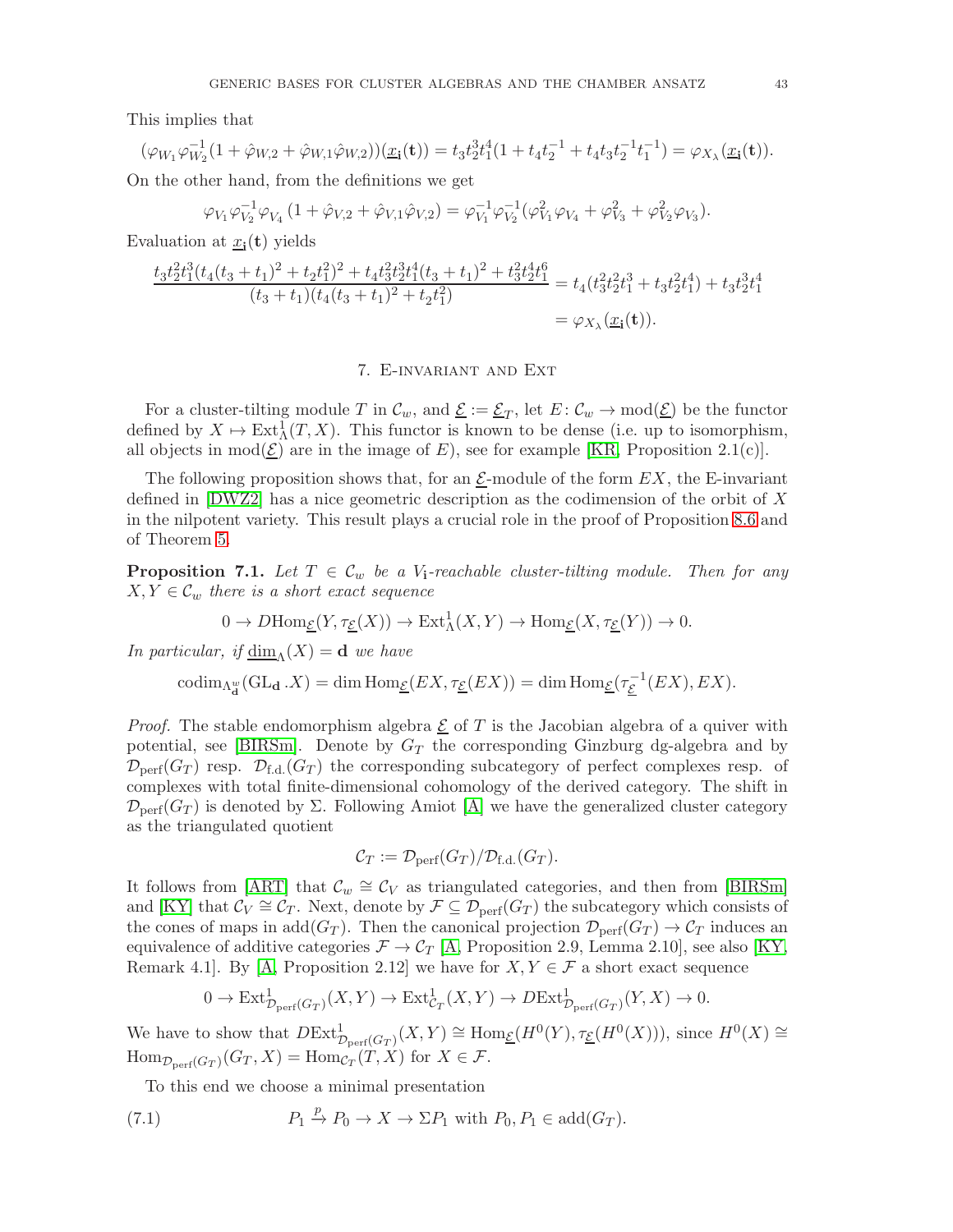Now, for  $P \in \text{add}(G_T)$  and  $Y \in \mathcal{D}_{\text{perf}}(G_T)$  we have

$$
\text{Hom}_{\mathcal{D}_{\text{perf}}(G_T)}(P, Y) = \text{Hom}_{\underline{\mathcal{E}}}(H^0(P), H^0(Y))
$$

and  $\text{Hom}_{\mathcal{D}_{\text{perf}}}(P, \Sigma Y) = 0$  if  $Y \in \mathcal{F}$ . Thus,

$$
\text{Ext}^1_{\mathcal{D}_{\text{perf}}(G_T)}(X, Y) = \text{Hom}_{\mathcal{D}_{\text{perf}}(G_T)}(X, \Sigma Y) \cong \text{Coker}(\text{Hom}_{\underline{\mathcal{E}}}(H^0(p), H^0(Y))).
$$

Next, the sequence

$$
H^0(P_1) \xrightarrow{H^0(p)} H^0(P_0) \to H^0(X) \to 0
$$

is a minimal projective presentation in  $mod(\mathcal{E})$  because of the minimality of [\(7.1\)](#page-42-1). Since we have  $\text{Hom}_{\underline{\mathcal{E}}}(H^0(P), L) \cong D\text{Hom}_{\underline{\mathcal{E}}}(L, \nu_{\underline{\mathcal{E}}}(H^0(P)))$  for  $L \in \text{mod}(\underline{\mathcal{E}})$  and  $P \in \text{add}(G_T)$  we conclude that

$$
D\mathrm{Hom}_{\mathcal{D}_{\mathrm{perf}}(G_T)}(X,\Sigma Y) \cong \mathrm{Ker}(\mathrm{Hom}_{\underline{\mathcal{E}}}(H^0(Y),\nu_{\underline{\mathcal{E}}}(H^0(p)))) = \mathrm{Hom}_{\underline{\mathcal{E}}}(H^0(Y),\tau_{\underline{\mathcal{E}}}(H^0(X))).
$$

Here  $\nu_{\mathcal{E}}$  is the usual Nakayama functor. Finally, by Lemma [8.1](#page-44-0) below, we have

$$
\dim \text{Ext}_{\Lambda}^{1}(X, X) = 2 \operatorname{codim}_{\Lambda_{\mathbf{d}}^{w}}(\text{GL}_{\mathbf{d}}.X).
$$

<span id="page-43-0"></span>This yields the result.

### 8. Generic bases for cluster algebras

8.1. Generically reduced components. For a  $V_i$ -reachable cluster-tilting module T in  $\mathcal{C}_w$ , the algebra  $\underline{\mathcal{E}} := \underline{\mathcal{E}}_T$  is given by a quiver with potential [\[BIRSm\]](#page-53-12). Then by [\[DWZ2,](#page-53-6) Corollary 10.8],

$$
\dim \operatorname{Hom}_{\underline{\mathcal{E}}}(\tau_{\underline{\mathcal{E}}}^{-1}(Y), Y) = E^{\text{inj}}(Y)
$$

is the E-invariant defined in [\[DWZ2\]](#page-53-6). Since this translates into a simple rank condi-tion [\[DWZ2,](#page-53-6) Equation (1.17)], for each irreducible component  $\mathcal{Z} \in \text{Irr}(\mathcal{E})$  the following hold:

(i) There is a dense open subset  $\mathcal{U}' \subseteq \mathcal{Z}$  and a unique  $h(\mathcal{Z}) \in \mathbb{N}$  such that

$$
\dim \operatorname{Hom}_{\underline{\mathcal{E}}}(\tau_{\underline{\mathcal{E}}}^{-1}(U), U) = h(\mathcal{Z})
$$

for all  $U \in \mathcal{U}'$ .

(ii) There is a dense open subset  $\mathcal{U}'' \subseteq \mathcal{Z}$  and a unique  $e(\mathcal{Z}) \in \mathbb{N}$  such that dim  $\mathrm{Ext}^1_{\mathcal{E}}(U,U)=e(\mathcal{Z})$ 

for all  $U \in \mathcal{U}''$ .

(iii) There is a dense open subset  $\mathcal{U}''' \subseteq \mathcal{Z}$  and a unique  $c(\mathcal{Z}) \in \mathbb{N}$  such that  $\operatorname{codim}_{\mathcal{Z}}(U, GL_d) = c(\mathcal{Z})$ 

for all  $U \in \mathcal{U}'''$ .

It is well known that

$$
c(\mathcal{Z}) \le e(\mathcal{Z}) \le h(\mathcal{Z}).
$$

(For the second inequality, one uses the Auslander-Reiten formula

$$
\operatorname{Ext}\nolimits^1_{\underline{\mathcal E}}(U,U) \cong D\underline{\operatorname{Hom}\nolimits}_{\underline{\mathcal E}}(\tau_{\underline{\mathcal E}}^{-1}(Y),Y).
$$

For an algebra A and A-modules M and N, Hom  $_A(M, N)$  denotes the homomorphism space  $\text{Hom}_A(M, N)$  modulo the subspace of homomorphisms factoring through projectives.) It follows from Voigt's Lemma  $[G,$  Proposition 1.1 that  $\mathcal Z$  is (scheme-theoretically) generically reduced if and only if  $c(\mathcal{Z}) = e(\mathcal{Z})$ . Recall that  $\mathcal Z$  is strongly reduced if  $c(\mathcal{Z}) = h(\mathcal{Z})$ . So, strongly reduced components are in particular generically reduced.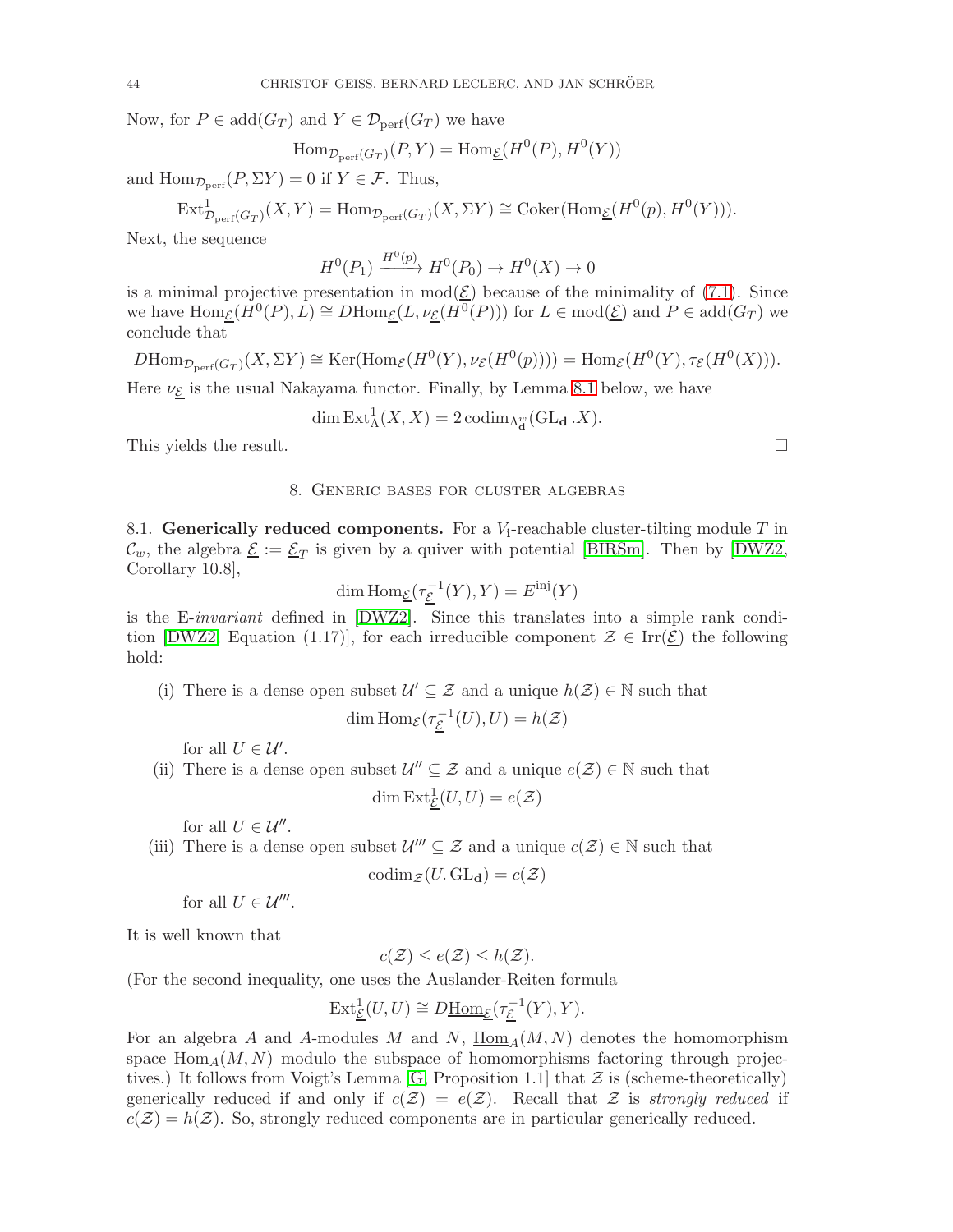8.2. Open subsets of nilpotent varieties. For  $d \in \mathbb{N}^n$  let  $\Lambda_d$  be the affine variety of nilpotent representations with dimension vector **d** of the preprojective algebra  $\Lambda$ . Follow-ing Lusztig [\[L1,](#page-54-5) Section 12],  $\Lambda_d$  is equidimensional with

(8.1) 
$$
\dim(\Lambda_{\mathbf{d}}) = \sum_{a \in Q_1} \mathbf{d}(s(a))\mathbf{d}(t(a)).
$$

On  $\Lambda_{\bf d}$  acts the group  $GL_{\bf d} = \prod_{i\in Q_0} GL_{\bf d}(i)}(\mathbb{C})$  from the left by conjugation. We have the following surprising result, which we borrow from [\[GLS4,](#page-54-6) Lemma 4.3].

<span id="page-44-0"></span>**Lemma 8.1.** Let M be a nilpotent  $\Lambda$ -module with  $\dim_{\Lambda}(M) = d$ . Then

<span id="page-44-1"></span>
$$
2\operatorname{codim}_{\Lambda_{\mathbf{d}}}(\operatorname{GL}_{\mathbf{d}}\mathcal{M}) = \dim \operatorname{Ext}^1_{\Lambda}(M, M).
$$

Proof. We have

 $2 \operatorname{codim}_{\Lambda_{\mathbf{d}}}(\operatorname{GL}_{\mathbf{d}} M) = 2(\dim(\Lambda_{\mathbf{d}}) - \dim(\operatorname{GL}_{\mathbf{d}}) + \dim \operatorname{End}_{\Lambda}(M)) = \dim \operatorname{Ext}^1_{\Lambda}(M, M),$ where the last equality holds by  $(8.1)$  and  $[CB, Lemma 1]$ .

Using the notation from Section [3,](#page-10-0) let  $J_w := J_{r,1}$ , where  $\Lambda = A$  and  $\mathbf{i} = (i_r, \ldots, i_1)$  is a reduced expression of w. This definition does not depend on the choice of  $\mathbf{i}$ , see [\[BIRS,](#page-53-10) Proposition III.1.8].

<span id="page-44-2"></span>Lemma 8.2. We have

 $\mathcal{C}_w = \{ X \in \text{mod}(\Lambda) \mid \text{Ext}^1_{\Lambda}(D(\Lambda/J_w), X) = 0 = \text{Hom}_{\Lambda}(X, D(J_w)) \}.$ Thus, the subset  $\Lambda_d^w := \{ X \in \Lambda_d \mid X \in \mathcal{C}_w \}$  is open in  $\Lambda_d$ .

*Proof.* Since  $\Lambda/J_w$  is Gorenstein [\[BIRS,](#page-53-10) III Proposition 2.2 and Corollary 3.6] we have

 $\mathcal{C}_w := \text{Fac}(\Lambda/J_w) = \{ X \in \text{mod}(\Lambda/J_w) \mid \text{Ext}^1_{\Lambda/J_w}(D(\Lambda/J_w), X) = 0 \}.$ 

We consider the short exact sequence

$$
0 \to D(\Lambda/J_w) \xrightarrow{i} D(\Lambda) \xrightarrow{p} D(J_w) \to 0.
$$

Since  $\text{Hom}_{\Lambda}(X, D(\Lambda)) \cong D(X)$  and  $\text{Hom}_{\Lambda}(X, D(\Lambda/J_w)) \cong D(X/J_wX)$  naturally, we conclude that  $X \in \text{mod}(\Lambda/J_w)$  if and only if  $\text{Hom}_{\Lambda}(X, p)$  is an isomorphism.

For  $X \in \text{Fac}(\Lambda/J_w)$  we have by [\[BIRS,](#page-53-10) III.2.3],

$$
0 = \text{Ext}^1_{\Lambda}(D(\Lambda/J_w), X) \cong D\text{Ext}^1_{\Lambda}(X, D(\Lambda/J_w)).
$$

It follows that

$$
0 \to \text{Hom}_{\Lambda}(X, D(\Lambda/J_w)) \xrightarrow{\text{Hom}_{\Lambda}(X,i)} \text{Hom}_{\Lambda}(X, D(\Lambda)) \to \text{Hom}_{\Lambda}(X, D(J_w)) \to 0
$$

is exact. Now,  $\text{Hom}_{\Lambda}(X, i)$  is an isomorphism since  $X \in \text{mod}(\Lambda/J_w)$ . This implies that  $\text{Hom}_{\Lambda}(J_w, X) = 0.$ 

Conversely, if  $X \in \text{mod}(\Lambda)$  fulfills the conditions of the lemma we conclude from  $\text{Hom}_{\Lambda}(X, D(J_w)) = 0$  that  $\text{Hom}_{\Lambda}(X, i)$  is an isomorphism. Thus  $X \in \text{mod}(\Lambda/J_w)$ , and we infer  $\text{Ext}^1_{\Lambda/J_w}(D(\Lambda/J_w), X) = 0$  from  $\text{Ext}^1_{\Lambda}(D(\Lambda/J_w), X) = 0$ .

If  $\Lambda$  is of Dynkin type, i.e. finite-dimensional, the conditions of the lemma define obviously an open subset in  $\Lambda_{d}$ . Otherwise,  $J_{w}$  is as a tilting module a finitely presented Λ-module [\[BIRS,](#page-53-10) Section III.1]. Thus we get an injective resolution

$$
0 \to D(\Lambda/J_w) \to \bigoplus_{i \in Q_0} D(e_i \Lambda)^{m_i} \to \bigoplus_{i \in Q_0} D(e_i \Lambda)^{n_i} \to 0
$$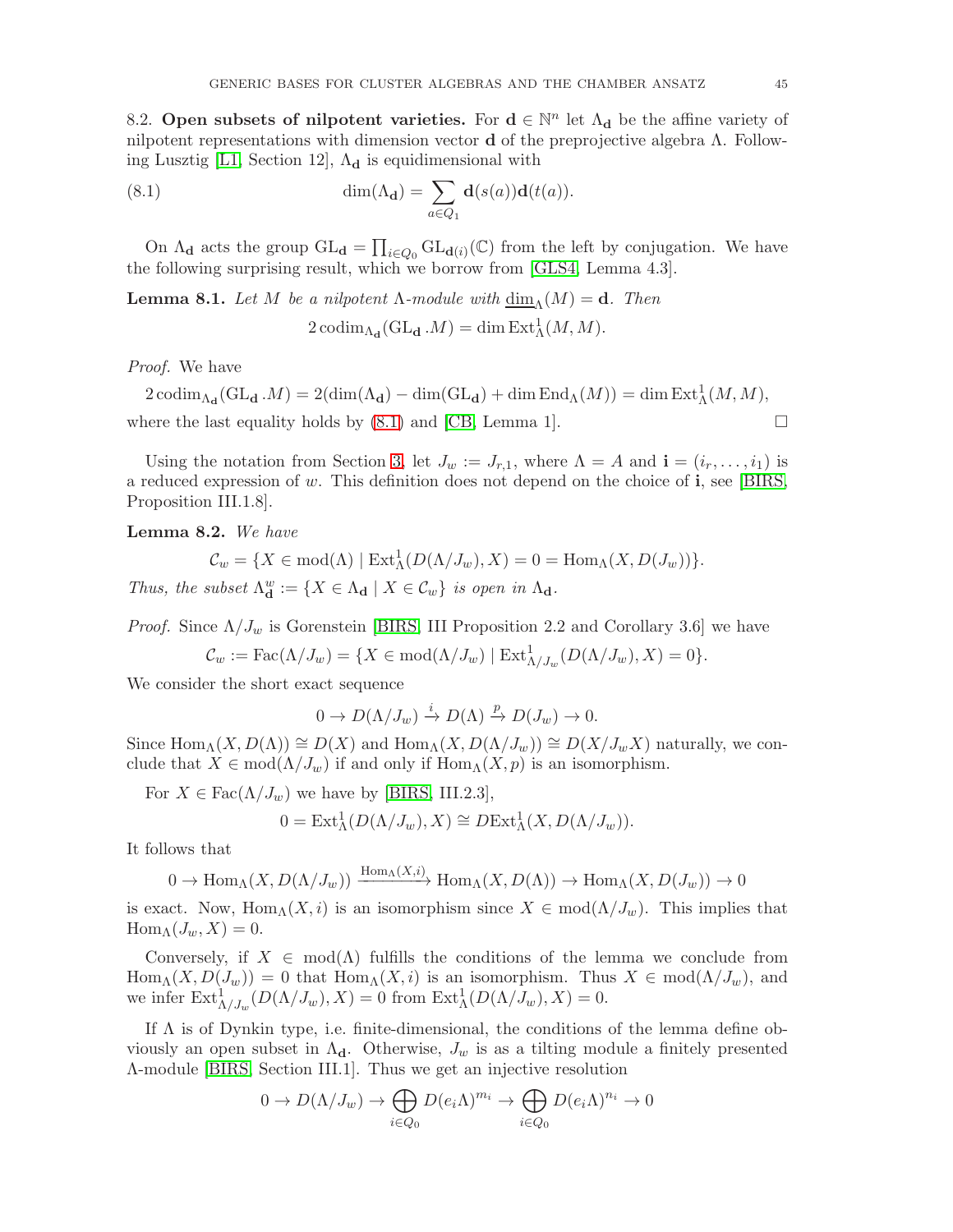so that  $\text{Hom}_{\Lambda}(X, D(J_w)) = 0$  represents also in this case an open condition.

8.3. The syzygy functor preserves irreducible components. The results of this subsection will only be used in Section [9.1,](#page-50-1) where we prove the second part of Theorem [6.](#page-6-1) We consider for  $e \in \mathbb{N}^R$  the subset

$$
\Lambda_{\mathbf{d},\mathbf{e}}^w:=\{X\in\Lambda_\mathbf{d}^w\mid\underline{\dim}\operatorname{Hom}_\Lambda(V,X)=\mathbf{e}\}.
$$

By the upper semicontinuity of dim  $\text{Hom}_{\Lambda}(V_k, -)$  and Lemma [8.2,](#page-44-2)  $\Lambda_{\mathbf{d},\mathbf{e}}^w$  is a locally closed (possibly empty) subset of  $\Lambda_d$ . Note that for a given **e** there is at most one  $\mathbf{d} = \mathbf{d}(\mathbf{e})$  such that  $\Lambda_{\mathbf{d},\mathbf{e}}^w \neq \emptyset$ . We showed in [\[GLS5,](#page-54-0) Section 14] that in case  $\Lambda_{\mathbf{d},\mathbf{e}}^w \neq \emptyset$ , it is irreducible and of the same dimension as  $\Lambda_{d}$ . In particular, if  $\Lambda_{d,e}^{w} \neq \emptyset$  its Zariski closure is an irreducible component of  $\Lambda_d^w$  and each irreducible component of  $\Lambda_d^w$  is of this form.

<span id="page-45-0"></span>**Proposition 8.3.** For  $X \in \Lambda_{\mathbf{d},\mathbf{e}}^w$  let  $h: P \to X$  be a  $\mathcal{C}_w$ -admissible epimorphism (i.e.  $P, X \in \mathcal{C}_w$  and h is an epimorphism with  $\text{Ker}(h) \in \mathcal{C}_w$ , where P is  $\mathcal{C}_w$ -projective-injective. Then for  $\mathbf{d}' := \underline{\dim}_{\Lambda}(P) - \mathbf{d}$  and a unique  $\mathbf{e}' \in \mathbb{N}^R$  there exists an irreducible variety  $\mathcal{E}_{\mathbf{e}',\mathbf{e}}$ together with open morphisms



such that for each  $E \in \mathcal{E}_{\mathbf{e}',\mathbf{e}}$  there exists a short exact sequence

$$
0 \to \pi'(E) \xrightarrow{i} P \xrightarrow{p} \pi(E) \to 0.
$$

Proof. The proof consists of four steps.

(i) Let  $\tilde{e}$  be the (componentwise) minimum value of the map  $\Lambda_{d,e}^w \to \mathbb{N}^{R_-}$  defined by  $X \mapsto \underline{\dim}(\underline{\mathrm{Hom}}_{\mathcal{C}_w}(V,X)) = \underline{\dim}(D\mathrm{Ext}^2_{\Lambda}(X,V)).$  Let  $\Lambda_{\mathbf{d,e}}^{w,-}$  be the open subset of  $\Lambda_{\mathbf{d,e}}^w$ defined by

$$
\Lambda_{\mathbf{d},\mathbf{e}}^{w,-} := \{ X \in \Lambda_{\mathbf{d},\mathbf{e}}^w \mid \underline{\dim}(\underline{\mathrm{Hom}}_{\mathcal{C}_w}(V,X)) = \tilde{\mathbf{e}} \}.
$$

Suppose that  $P \in \Lambda_{\mathbf{d}'',\mathbf{e}''}^w$  and set  $\mathbf{e}' := \mathbf{e}'' - \mathbf{e} + \tilde{\mathbf{e}}$ . It is easy to see that for a short exact sequence

$$
0\to X'\to P\to X\to 0
$$

in  $\mathcal{C}_w$  with  $X \in \Lambda_{\mathbf{d},\mathbf{e}}^w$ , we have  $X' \in \Lambda_{\mathbf{d}',\mathbf{e}'}^w$  if and only if  $X \in \Lambda_{\mathbf{d},\mathbf{e}}^{w,-}$  $_{\mathbf{d},\mathbf{e}}^{w,-}$ , since  $\mathrm{Ext}^1_\Lambda(V,X') \cong$  $\underline{\mathrm{Hom}}_{\mathcal{C}_w}(V,X).$ 

(ii) We claim that

$$
\mathcal{E}_{\mathbf{e}',\mathbf{e}} := \{ (X', i, p, X) \in \Lambda_{\mathbf{d}',\mathbf{e}'}^w \times \text{Hom}_{Q_0}(\mathbb{C}^{\mathbf{d}'}, \mathbb{C}^{\mathbf{d}'}) \times \text{Hom}_{Q_0}(\mathbb{C}^{\mathbf{d}'}, \mathbb{C}^{\mathbf{d}}) \times \Lambda_{\mathbf{d},\mathbf{e}}^w \mid i \in \text{Hom}_{\Lambda}(X', P) \text{ injective}, p \in \text{Hom}_{\Lambda}(P, X) \text{ surjective }, p \circ i = 0 \},
$$

together with the obvious projections has the required properties. By construction, we only have to show that  $\pi$  and  $\pi'$  are open.

(iii) As for the openness of  $\pi$ , consider the vector bundle

$$
\mathcal{V}_{{\bf e}}:=\{(p, X)\in \mathrm{Hom}_{Q_0}(\mathbb{C}^{\mathbf{d}''}, \mathbb{C}^{\mathbf{d}})\times \Lambda_{\mathbf{d},\mathbf{e}}^w\mid p\in \mathrm{Hom}_{\Lambda}(P, X)\}.
$$

This is a subbundle of the trivial vector bundle  $\text{Hom}_{Q_0}(\mathbb{C}^{d''}, \mathbb{C}^d) \times \Lambda_{d,e}^w$ . In particular, the projection  $\pi_2 \colon V_{\mathbf{e}} \to \Lambda_{\mathbf{d},\mathbf{e}}^w$ ,  $(p,X) \mapsto X$  is an open morphism. The set

$$
\mathcal{V}_{\mathbf{e}}^{\text{sur}} := \{ (p, X) \in \mathcal{V}_{\mathbf{e}} \mid p \text{ surjective} \}
$$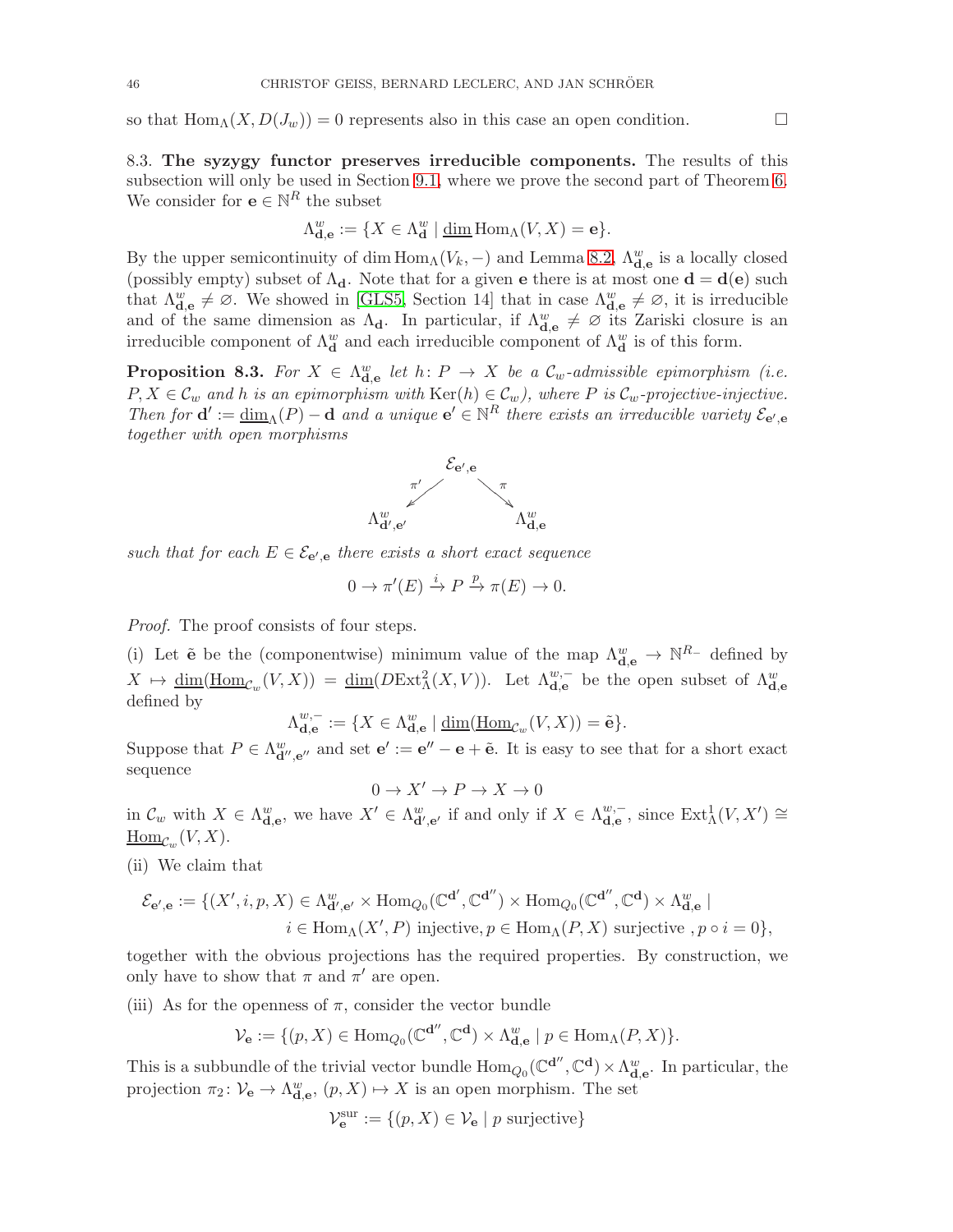is a dense open subset of  $V_{e}$ .

It is a standard argument to check that

$$
\mathcal{E}_{\mathbf{e}} := \{ (X', i, p, X) \in \Lambda_{\mathbf{d}'} \times \text{Hom}_{Q_0}(\mathbb{C}^{\mathbf{d}'}, \mathbb{C}^{\mathbf{d}'}) \times \text{Hom}_{Q_0}(\mathbb{C}^{\mathbf{d}'}, \mathbb{C}^{\mathbf{d}}) \times \Lambda_{\mathbf{d}, \mathbf{e}}^w \mid i \in \text{Hom}_{\Lambda}(X', P) \text{ injective}, p \in \text{Hom}_{\Lambda}(P, X) \text{ surjective }, p \circ i = 0 \}
$$

together with the obvious projection

$$
\pi_{34} \colon \mathcal{E}_\mathbf{e} \to \mathcal{V}_\mathbf{e}^{\text{sur}}, \ (X', i, p, X) \mapsto (p, X)
$$

is a GL<sub>d'</sub>-principal bundle. In particular,  $\pi_{34}$  is open, and  $\mathcal{E}_e$  is an irreducible variety.

Now, by Lemma [8.2,](#page-44-2) and step (i) of the proof,  $\mathcal{E}_{e',e}$  is a dense open subset of  $\mathcal{E}_{e}$ . Thus  $\pi$ , as a composition of the open morphisms  $\pi_2 \circ \pi_{34} : \mathcal{E}_e \to \Lambda_{\mathbf{d},\mathbf{e}}^w$  and the inclusion  $\mathcal{E}_{\mathbf{e}',\mathbf{e}} \hookrightarrow \mathcal{E}_{\mathbf{e}}$ , is open.

(iv) Let

$$
\Lambda_{\mathbf{d}',\mathbf{e}'}^{w,+} := \{ X' \in \Lambda_{\mathbf{d}',\mathbf{e}'}^w \mid \underline{\dim} \operatorname{Ext}^1_{\Lambda}(V, X') = \tilde{\mathbf{e}} \}.
$$

This is a locally closed subset of  $\Lambda_{\mathbf{d}',\mathbf{e}'}^w$ . A similar argument as in step (iii) shows that the restriction

$$
\mathcal{E}_{\mathbf{e}',\mathbf{e}} \to \Lambda_{\mathbf{d}',\mathbf{e}'}^{w,+}
$$

of  $\pi'$  is open. It remains to show that  $\Lambda_{\mathbf{d}',\mathbf{e}'}^{w,+}$  is dense in  $\Lambda_{\mathbf{d}',\mathbf{e}'}^w$ . To this end we note that there exist constants  $f, f' \in \mathbb{N}$  such that

$$
\dim(\pi^{-1}(\pi(E))) = f
$$
 and  $\dim((\pi')^{-1}(\pi'(E))) = f'$ 

for all  $E \in \mathcal{E}_{\mathbf{e}',\mathbf{e}}$ , see step (iii) of the proof. Moreover, by Schanuel's Lemma, for  $X \in \text{Im}(\pi)$ we have  $\pi'(\pi^{-1}(\text{GL}_{d}.X)) = \text{GL}_{d'}X'$  for some  $X' \in \text{Im}(\pi')$ . Thus, we have in this situation

<span id="page-46-0"></span>(8.2) 
$$
\operatorname{codim}_{\Lambda_{\mathbf{d}}}(\operatorname{GL}_{\mathbf{d}}.X) = \operatorname{codim}_{\Lambda_{\mathbf{d},\mathbf{e}}^w}(\operatorname{GL}_{\mathbf{d}}.X)
$$

$$
= \operatorname{codim}_{\Lambda_{\mathbf{d}',\mathbf{e}'}}(\operatorname{GL}_{\mathbf{d}'}.X') \le \operatorname{codim}_{\Lambda_{\mathbf{d}'}}(\operatorname{GL}_{\mathbf{d}'}.X').
$$

On the other hand, since  $Ext^1_{\Lambda}(X,X) \cong Ext^1_{\Lambda}(X',X')$ , we have by Lemma [8.1](#page-44-0) that codim<sub> $\Lambda_{\mathbf{d}}(\mathrm{GL}_{\mathbf{d}}\cdot X) = \text{codim}_{\Lambda_{\mathbf{d'}}}(\mathrm{GL}_{\mathbf{d'}}\cdot X')$ . This implies by [\(8.2\)](#page-46-0) that</sub>

$$
\dim(\Lambda_{\mathbf{d}',\mathbf{e}'}^{w,+}) = \dim(\Lambda_{\mathbf{d}',\mathbf{e}'}^{w}) = \dim(\Lambda_{\mathbf{d}'}).
$$

8.4. Bongartz's bundle construction. By Lemma [8.2,](#page-44-2) we know that  $\Lambda_d^w$  is an open subset of  $\Lambda_{d}$  for all **d**. The varieties  $\Lambda_{d}$  and  $\Lambda_{d}^{w}$  are equidimensional, and we know that their irreducible components for all possible dimension vectors d parametrize the dual semicanonical bases  $\mathcal{S}^*$  of  $\mathbb{C}[N]$ , and  $\mathcal{S}_w^*$  of  $\mathbb{C}[N]^{N'(w)}$ , respectively.

Given  $\mathbf{e} \in \mathbb{N}^{R_-}$  and  $c \in \mathbb{N}$  we consider the locally closed subset

$$
\Lambda_{\mathbf{d}}^{(\mathbf{e},c)} \quad := \quad \left\{ X \in \Lambda_{\mathbf{d}}^w \mid \dim \mathrm{Ext}^1_{\Lambda}(T_k,X) = \mathbf{e}(k) \text{ for } k \in R_- \text{ and } \dim \mathrm{End}_{\Lambda}(X) = c \right\}.
$$

We say that a subset  $\mathcal{Y} \subseteq \Lambda_d^w$  is a T-sheet of type **e** if it is an irreducible component of some  $\Lambda_{\bf d}^{(e,c)}$ . In this case, we say that  $\mathcal Y$  is *dense* if the Zariski closure  $\overline{\mathcal Y}$  in  $\Lambda_{\bf d}^w$  is an irreducible component of  $\Lambda_d^w$ .

Clearly,  $\Lambda_d^w$  is a finite union of T-sheets, and each irreducible component contains a unique dense T-sheet.

 $\Box$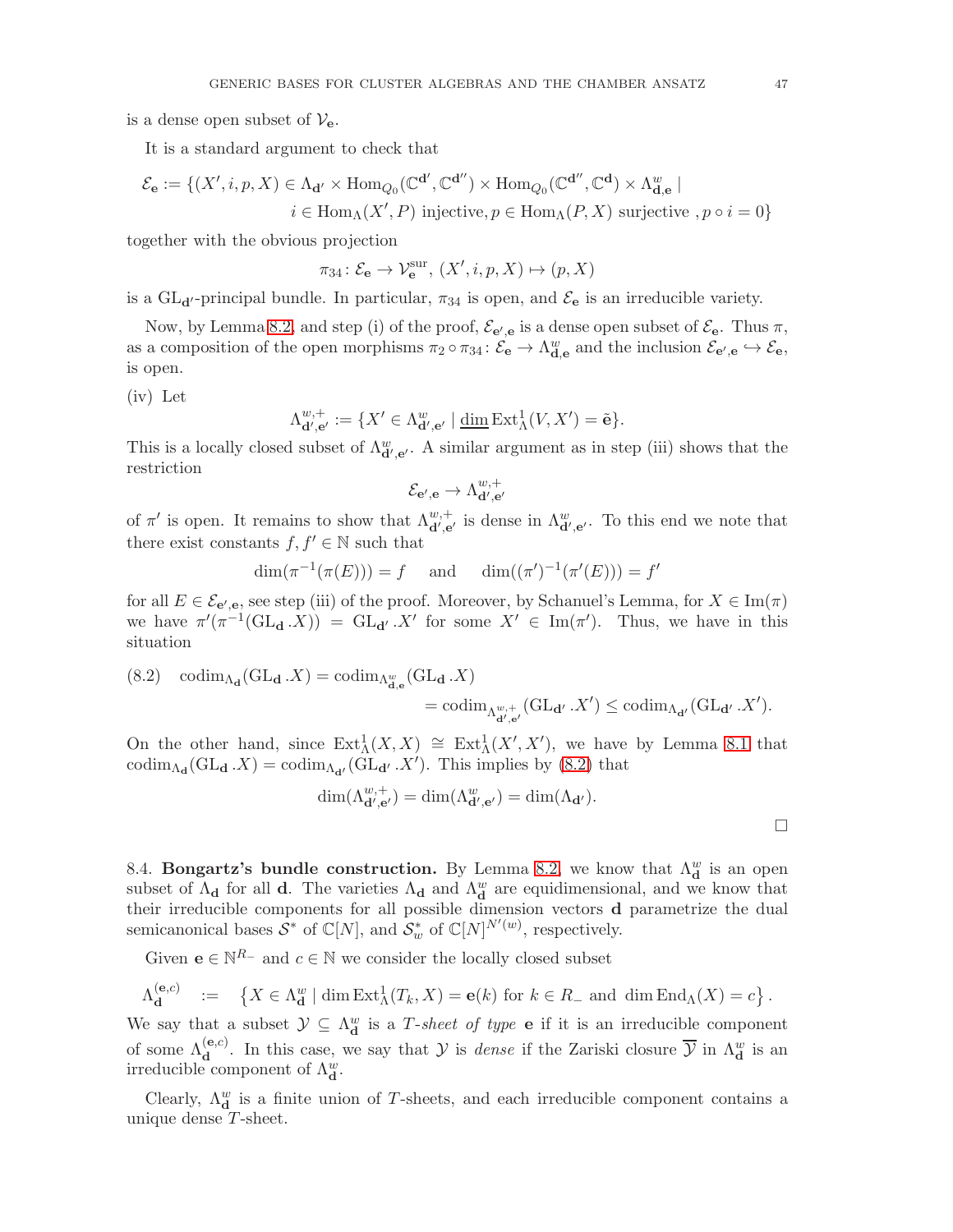**Remark 8.4.** (1) Let us recall some definitions and results from [\[CBS\]](#page-53-20). We write  $\mathcal{Z} =$  $\mathcal{Z}'\oplus\mathcal{Z}''$  for irreducible components, say  $\mathcal{Z}'\subseteq \Lambda_{\mathbf{d}'}^w$  and  $\mathcal{Z}''\subseteq \Lambda_{\mathbf{d}''}^w$ , if and only if  $\mathcal{Z}\subseteq \Lambda_{\mathbf{d}'+\mathbf{d}''}^w$ is an irreducible component which contains a dense open subset U such that for all  $X \in U$ we have  $X \cong X' \oplus X''$  for some  $X' \in \mathcal{Z}'$  and  $X'' \in \mathcal{Z}''$ . This is possible if and only if  $Ext^1_{\Lambda}(\mathcal{Z}',\mathcal{Z}'')=0$ , i.e. if there are dense open subsets  $\mathcal{U}'\subseteq \mathcal{Z}'$  and  $\mathcal{U}''\subseteq \mathcal{Z}''$  such that  $\text{Ext}^1_\Lambda(X',X'') = 0$  for all  $X' \in \mathcal{U}'$  and  $X'' \in \mathcal{U}''$ . (Note, since  $\underline{\mathcal{C}}_w$  is 2-Calabi-Yau, the conditions  $\text{Ext}^1_{\Lambda}(\mathcal{Z}', \mathcal{Z}'') = 0$  and  $\text{Ext}^1_{\Lambda}(\mathcal{Z}'', \mathcal{Z}') = 0$  are equivalent.) On the other hand,  $\mathcal{Z} \subseteq \Lambda_d^w$  is by definition *indecomposable* if it contains a dense open subset  $\mathcal{U}$  such that all  $X \in \mathcal{U}$  are indecomposable. For example, since  $\text{Ext}^1_{\Lambda}(T_k, T_k) = 0$ , one can apply Voigt's Lemma to show that

$$
\mathcal{T}_k := \overline{\mathrm{GL}_{\mathbf{d}}\,.\,T_k}
$$

is an indecomposable irreducible component. (Here we set  $\mathbf{d} := \underline{\dim}_{\Lambda}(T_k)$ .)

With these definitions, each irreducible component  $\mathcal Z$  admits an essentially unique decomposition into indecomposable irreducible components, see [\[CBS\]](#page-53-20).

(2) We say that an irreducible component  $\mathcal{Z} \subseteq \Lambda_d^w$  is *generically T-free* if in the decomposition into indecomposable components, there is no summand of the form  $\mathcal{T}_k$  for any  $1 \leq k \leq r$ . As a consequence of (1), each irreducible component  $\mathcal{Z} \subseteq \Lambda_d^w$  can be written uniquely as

$$
\mathcal{Z} = \mathcal{Z}' \oplus \bigoplus_{k \in R} \mathcal{T}_k^{m_k}
$$

with  $\mathcal{Z}'$  generically T-free. If  $e \in \mathbb{N}^{R-}$  is the type of the unique dense T-sheet  $\mathcal{Y}' \subseteq \mathcal{Z}'$ , then in the above decomposition  $m_k = 0$  in case  $e(k) \neq 0$  by the definition of type. Moreover, the unique dense T-sheet  $\mathcal{Y} \subseteq \mathcal{Z}$  has the same type as  $\mathcal{Y}'$ .

We have the following variant of a construction by Bongartz [\[Bo,](#page-53-21) Section 4.3]:

**Lemma 8.5.** Let  $\mathcal{Y} \subseteq \Lambda_d^w$  be a T-sheet of type **e**. Then there exists a  $GL_d$ - $GL_e$ -variety  $\mathcal{B}_{\mathcal{Y}}$  together with morphisms



such that

- $\pi_1$  is a GL<sub>d</sub>-equivariant GL<sub>e</sub>-principal bundle,
- $\bullet$   $\pi_2$  is GL<sub>e</sub>-equivariant and GL<sub>d</sub>-invariant,
- If  $Y \in \mathcal{Y}$ , then  $\pi_2(B) \cong \text{Ext}^1_{\Lambda}(T, Y)$  for all  $B \in \pi_1^{-1}(Y)$ .

*Proof.* It is easy to derive from [\[Bo,](#page-53-21) Section 2.4] that for any  $k \in R_-,$  the set

$$
\mathcal{E}_{\mathcal{Y},k} := \left\{ (Y,e) \mid Y \in \mathcal{Y} \text{ and } e \in \text{Ext}^1_{\Lambda}(T_k,Y) \right\}
$$

can be given the structure of an algebraic vector bundle of rank  $e(k)$  over  $\mathcal Y$ . It follows that

$$
\mathcal{B}_{\mathcal{Y}} := \{ (Y, (v_{k,l})_{k \in R_-, 1 \le l \le \mathbf{e}(k)}) \mid Y \in \mathcal{Y} \text{ and } (v_{k,l})_{1 \le l \le \mathbf{e}(k)}
$$

is a basis of  $\text{Ext}^1_{\Lambda}(T_k, Y)$  for all  $k \in R_-\}$ 

is together with the obvious projection  $\pi_1$  a GL<sub>d</sub>-equivariant GL<sub>e</sub>-principal bundle over  $\mathcal Y$ . Then one proceeds as in [\[GLS5,](#page-54-0) Section 14].

<span id="page-47-0"></span>**Proposition 8.6.** For  $\mathcal{Z} \in \text{Irr}(\text{mod}(\underline{\mathcal{E}}, e))$  the following are equivalent: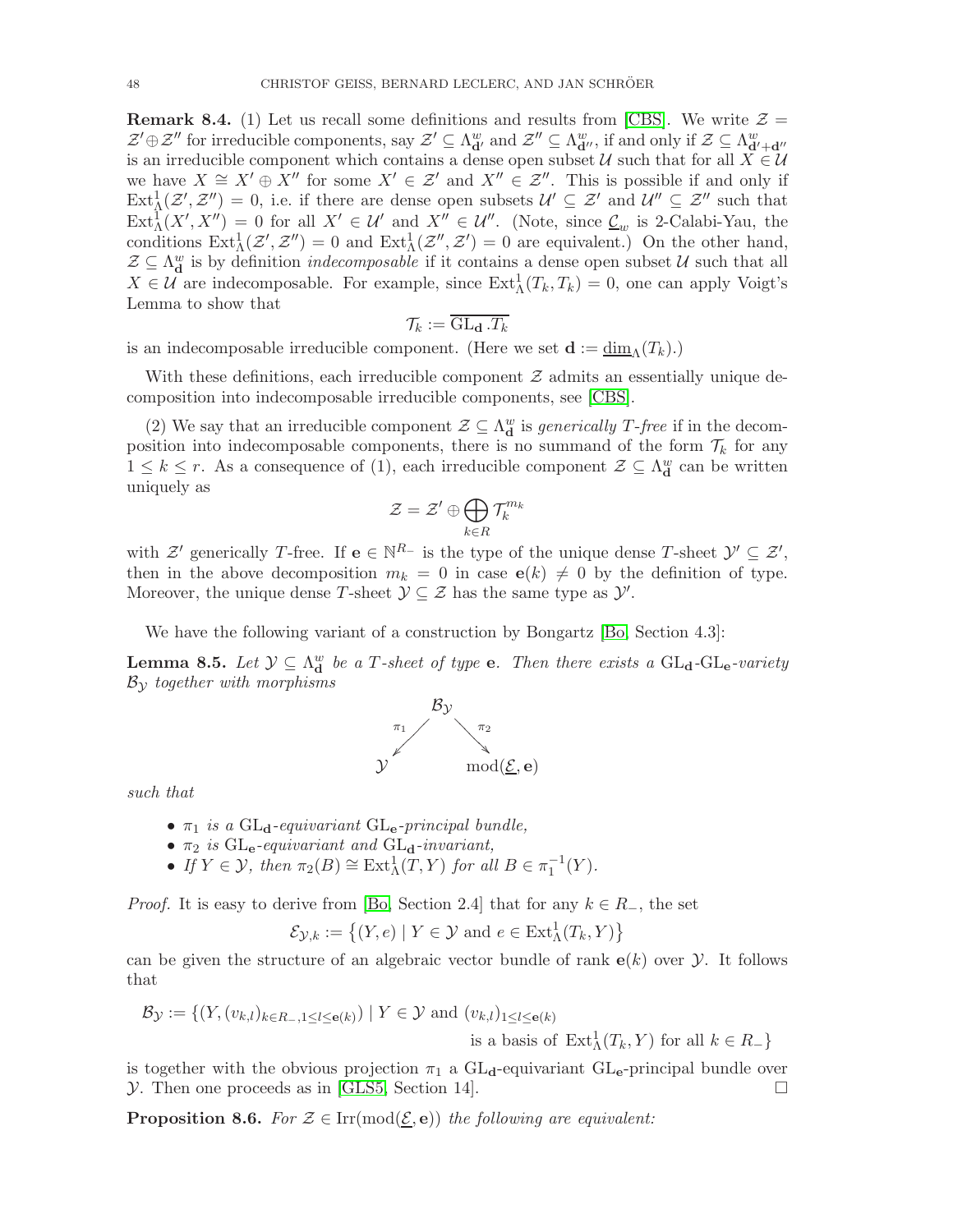- (i)  $\mathcal Z$  is strongly reduced.
- (ii)  $\mathcal{Z} = \overline{\pi_2(\mathcal{B}_\mathcal{Y})}$  for some dense, generically T-free T-sheet of type **e**.

In this case, Y is uniquely determined, and  $\mathcal{Z} = \overline{\pi_2(\mathcal{B}_{\mathcal{Y}'})}$  precisely for the dense T-sheets

$$
\mathcal{Y}' \subseteq \overline{\mathcal{Y}} \oplus \bigoplus_{k \in \text{Null}(\mathcal{Z})} \mathcal{T}_k^{m_k}
$$

with  $m_k \in \mathbb{N}$ .

*Proof.* Since each  $M \in \text{mod}(\underline{\mathcal{E}})$  is of the form  $M \cong \text{Ext}^1_{\Lambda}(T,X)$  for some  $X \in \mathcal{C}_w$  we conclude that  $\mathcal Z$  is a countable union of constructible sets of the form  $\pi_2(\mathcal B_{\mathcal Y})$  for certain T-sheets  $Y$  of type e. Since  $\mathbb C$  is not countable, the Baire category theorem implies that  $\mathcal{Z} = \overline{\pi_2(\mathcal{B}_\mathcal{Y})}$  for one of these T-sheets, say  $\mathcal{Y} \subseteq \Lambda_d^w$ .

There is some  $c \in \mathbb{N}$  such that  $\text{codim}_{\mathcal{Y}}(\text{GL}_{d}.Y) = c$  for all  $Y \in \mathcal{Y}$  by the definition of the T-sheets. We claim that then  $\pi_2(\mathcal{B}_{\mathcal{Y}})$  contains a dense open subset M such that codim<sub>Z</sub>(M. GL<sub>e</sub>) = c for all  $M \in \mathcal{M}$ . Indeed, for any  $M \in \pi_2(\mathcal{B}_{\mathcal{Y}})$  we have codim<sub>By</sub> $(\pi_2^{-1}(M, GL_e)) = c$  since there are only finitely many orbits, say  $GL_d Y_s$  for  $1 \leq s \leq t$  in  $\mathcal{Y}$ , such that  $\text{Ext}^1_{\Lambda}(T, Y_s) \cong M$ , so that

$$
\pi_2^{-1}(M, GL_{\mathbf{e}}) = \bigcup_{s=1}^t \pi_1^{-1}(GL_{\mathbf{d}}.Y_s).
$$

Now, codim<sub>By</sub> $(\pi_1^{-1}(\text{GL}_d \cdot Y)) = \text{codim}_y(\text{GL}_d \cdot Y) = c$  for all  $Y \in \mathcal{Y}$  since  $\pi_1$  is a principal bundle. So our claim follows from Chevalley's theorem.

Finally, let  $h := \text{codim}_{\Lambda_d^w}(\mathcal{Y})$ . Then  $\text{codim}_{\Lambda_d^w}(\text{GL}_d \cdot Y) = c + h$  for all  $Y \in \mathcal{Y}$ . Thus, since each  $M \in \pi_2(\mathcal{B}_{\mathcal{Y}})$  is of the form  $M \cong \text{Ext}^1_{\Lambda}(T, Y)$  for some  $Y \in \mathcal{Y}$ , we have by Proposition [7.1,](#page-42-2)

$$
c + h = \dim \operatorname{Hom}_{\underline{\mathcal{E}}}(M, \tau_{\underline{\mathcal{E}}}(M)).
$$

Thus, Z is strongly reduced if and only if  $h = 0$ . The rest is clear by Remark 8.4(2).  $\Box$ 

8.5. Proof of Theorem [5.](#page-5-0) Consider the epimorphism

$$
\Pi_T \colon \mathbb{C}[N^w] \to \mathcal{A}(\underline{\Gamma}_T)
$$

defined in Section [1.5.](#page-4-2) Then, by Theorem [4](#page-4-1) and our results from Section [6.2,](#page-36-3) for  $X \in \mathcal{C}_w$ we get

$$
\Pi_T(\varphi_X) = \Pi_T(\theta_X^T) = x^{\mathbf{m}} \cdot \psi_{\text{Ext}^1_{\Lambda}(T,X')}
$$

where we write

$$
X = X' \oplus \bigoplus_{k=1}^r T_k^{m_k}
$$

in such a way that X' has no direct summand from  $add(T)$ , and we set  $\mathbf{m} := (m_k)_{k \in R}$ . Thus, by Proposition [8.6,](#page-47-0) the image of the dual semicanonical basis of  $\mathbb{C}[N^w]$  under  $\Pi_T$ is just the generic basis  $\mathcal{G}_{w}^{T}$ . (This is indeed a basis by [\[GLS5,](#page-54-0) Section 15].) This finishes the proof.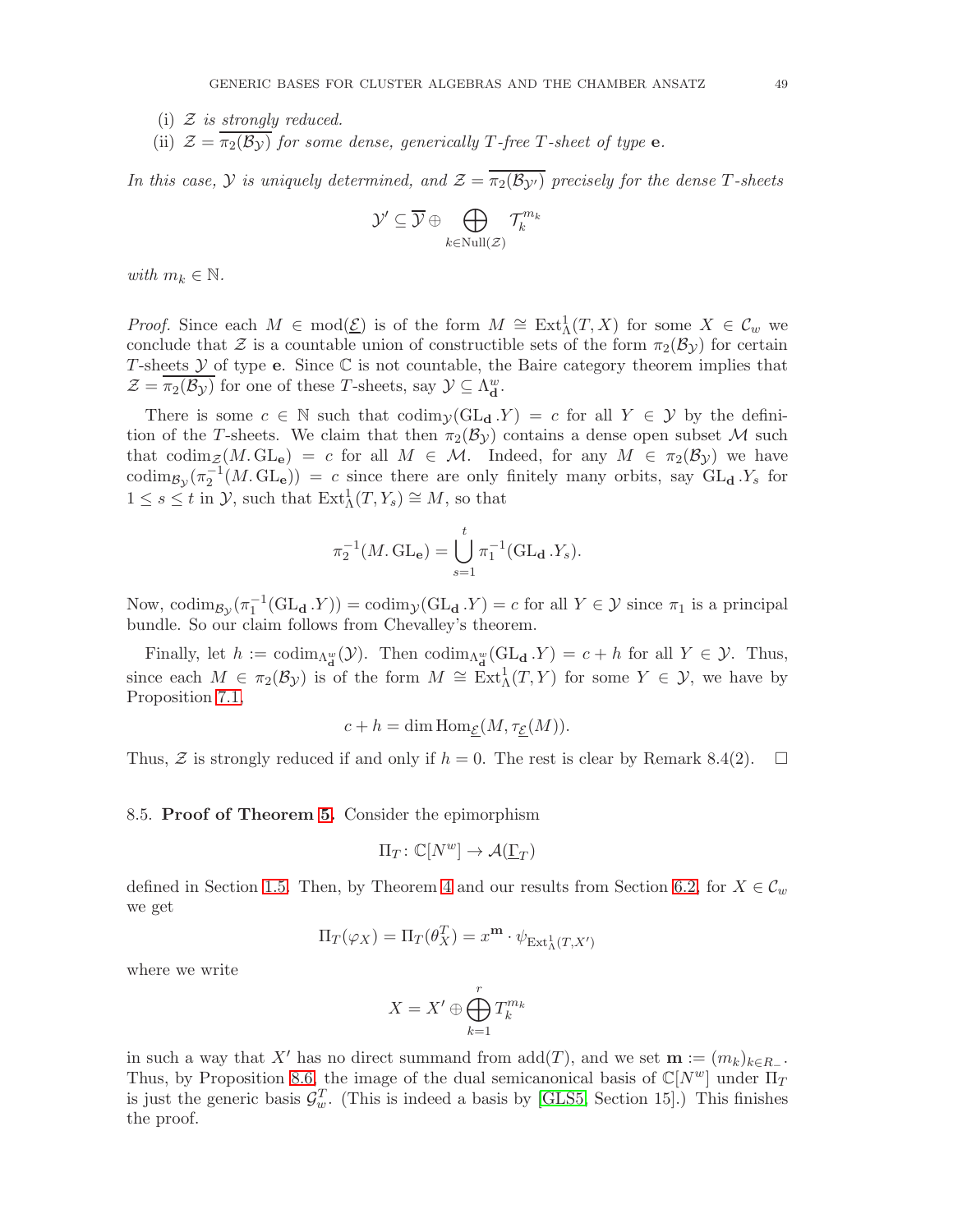<span id="page-49-0"></span>8.6. An example. We continue with the example from Section [4.4.](#page-27-1) Let  $W := W_i =$  $W_1 \oplus \cdots \oplus W_6$ . The quiver  $\Gamma_W$  of  $\mathcal{E}_W$  looks as follows:



An easy computation yields

$$
B^{(W)} = \begin{pmatrix} 0 & -1 & 1 & 1 & -1 & 0 \\ 1 & 0 & 0 & -1 & 0 & 0 \\ -1 & 0 & 1 & 0 & 0 & 0 \\ -1 & 1 & 0 & 0 & 1 & -1 \\ 1 & 0 & -1 & -1 & 1 & 0 \\ 0 & 0 & 0 & 1 & -1 & 1 \end{pmatrix} \quad \text{and} \quad (B^{(W)})^{-1} = \begin{pmatrix} 1 & 1 & 0 & 1 & 1 & 1 \\ 0 & 1 & 0 & 1 & 0 & 1 \\ 1 & 1 & 1 & 1 & 1 & 1 \\ 1 & 0 & 0 & 1 & 1 & 1 \\ 1 & 0 & 1 & 1 & 2 & 1 \\ 0 & 0 & 1 & 0 & 1 & 1 \end{pmatrix}.
$$

Note that  $\underline{\mathcal{E}} := \underline{\mathcal{E}}_W$  is the path algebra of the quiver  $\underline{\Gamma}_W$ 



modulo the ideal generated by  ${ba, cb, ac}$ . We have

$$
\underline{B}^{(W)} = \begin{pmatrix} 0 & -1 & 1 \\ 1 & 0 & -1 \\ -1 & 1 & 0 \end{pmatrix}.
$$

Let  $S_1, S_2, S_4$  be the simple *E*-modules corresponding to the vertices of  $\Gamma_W$ , and let  $P_1, P_2, P_4$  and  $I_1, I_2, I_4$  be their projective covers and injective envelopes, respectively. One easily checks that  $I_1 = P_4$ ,  $I_2 = P_1$  and  $I_4 = P_2$ , and that  $S_1, S_2, S_4, I_1, I_2, I_4$  are the only indecomposable  $E$ -modules up to isomorphism. Let us write these modules as representations of  $\underline{\Gamma}_W$ :



Next, we determine the  $\underline{\mathcal{E}}$ -modules  $\mathrm{Ext}^1_\Lambda(W,X)$ , where X runs through all 12 indecomposable Λ-modules.

$$
\operatorname{Ext}_{\Lambda}^{1}(W, V_{1}) = I_{1} \qquad \qquad \operatorname{Ext}_{\Lambda}^{1}(W, V_{2}) = I_{2} \qquad \qquad \operatorname{Ext}_{\Lambda}^{1}(W, V_{4}) = I_{3}
$$
\n
$$
\operatorname{Ext}_{\Lambda}^{1}(W, L_{1}) = S_{1} \qquad \qquad \operatorname{Ext}_{\Lambda}^{1}(W, L_{2}) = S_{2} \qquad \qquad \operatorname{Ext}_{\Lambda}^{1}(W, L_{4}) = S_{4}
$$

and we have  $\text{Ext}^1_\Lambda(W, W_k) = 0$  for all  $1 \leq k \leq 6$ . Since  $\underline{\mathcal{E}}$  is a representation-finite algebra (it has only 6 indecomposable modules), each irreducible component in  $\text{Irr}(\underline{\mathcal{E}},\mathbf{e})$  is the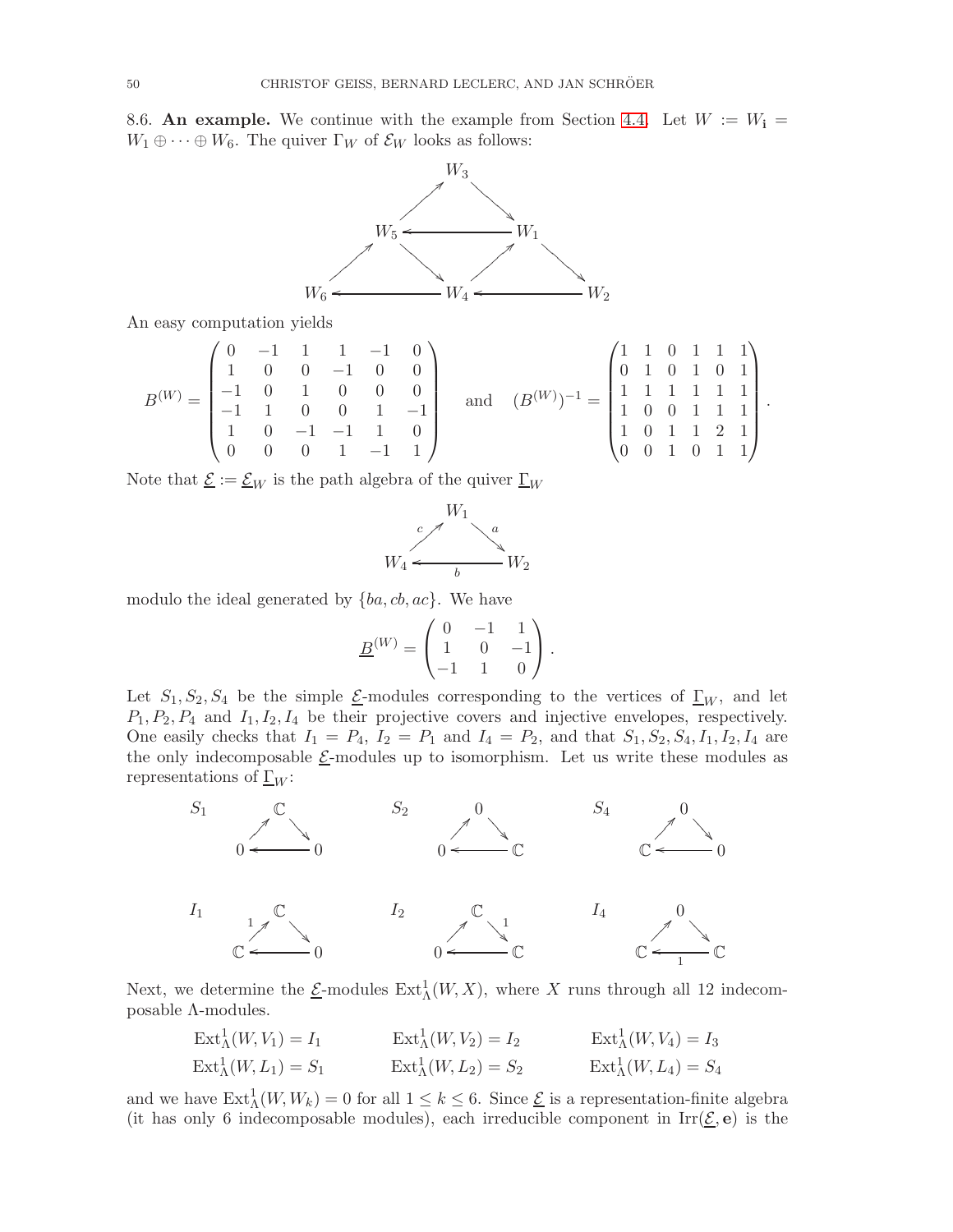closure of some GL<sub>e</sub>-orbit. For an <u>E</u>-module Y in mod $(\underline{\mathcal{E}}, \mathbf{e})$  let  $\mathcal{O}_Y := Y$ . GL<sub>e</sub> be its GL<sub>e</sub>-orbit, and let  $\overline{\mathcal{O}_Y}$  be the Zariski closure of  $\mathcal{O}_Y$ . We get

$$
\operatorname{Irr}(\underline{\mathcal{E}}) = \left\{ \overline{\mathcal{O}_Y} \mid Y = I_1^{a_1} \oplus I_2^{a_2} \oplus I_4^{a_4} \oplus S_k^{s_k} \mid a_1, a_2, a_4, s_k \ge 0, k = 1, 2, 4 \right\}.
$$

An easy calculation shows that

$$
\operatorname{Irr}^{\operatorname{sr}}(\underline{\mathcal{E}}) = \{ \overline{\mathcal{O}_Y} \mid Y = I_1^{a_1} \oplus I_2^{a_2} \oplus I_4^{a_4} \oplus S_k^{s_k} \mid a_1, a_2, a_4, s_k \ge 0, k = 1, 2, 4, s_1 a_4 = s_2 a_1 = s_4 a_2 = 0 \}.
$$

Next, we compute the functions  $\psi_Y$ , where Y runs through the 6 indecomposable  $\underline{\mathcal{E}}$ modules. Observe that  $\hat{x}_{W,1} = x_2 x_4^{-1}$ ,  $\hat{x}_{W,2} = x_1^{-1} x_4$  and  $\hat{x}_{W,4} = x_1 x_2^{-1}$ . We obtain

$$
\psi_{S_1} = x_1^{-1} x_4 (1 \cdot \hat{x}_W^{(0,0,0)}) + 1 \cdot \hat{x}_W^{(1,0,0)}) = x_1^{-1} x_4 (1 + x_2 x_4^{-1})
$$
  
\n
$$
\psi_{S_2} = x_1 x_2^{-1} (1 \cdot \hat{x}_W^{(0,0,0)}) + 1 \cdot \hat{x}_W^{(0,1,0)}) = x_1 x_2^{-1} (1 + x_1^{-1} x_4)
$$
  
\n
$$
\psi_{S_4} = x_2 x_4^{-1} (1 \cdot \hat{x}_W^{(0,0,0)}) + 1 \cdot \hat{x}_W^{(0,0,1)}) = x_2 x_4^{-1} (1 + x_1 x_2^{-1})
$$
  
\n
$$
\psi_{I_1} = x_1^{-1} (1 \cdot \hat{x}_W^{(0,0,0)}) + 1 \cdot \hat{x}_W^{(1,0,0)} + 1 \cdot \hat{x}_W^{(1,0,1)}) = x_1^{-1} (1 + x_2 x_4^{-1} + x_2 x_4^{-1} x_1 x_2^{-1})
$$
  
\n
$$
\psi_{I_2} = x_2^{-1} (1 \cdot \hat{x}_W^{(0,0,0)}) + 1 \cdot \hat{x}_W^{(0,1,0)} + 1 \cdot \hat{x}_W^{(1,1,0)}) = x_1^{-1} (1 + x_1^{-1} x_4 + x_2 x_4^{-1} x_1^{-1} x_4)
$$
  
\n
$$
\psi_{I_4} = x_4^{-1} (1 \cdot \hat{x}_W^{(0,0,0)}) + 1 \cdot \hat{x}_W^{(0,0,1)} + 1 \cdot \hat{x}_W^{(0,1,1)}) = x_1^{-1} (1 + x_1 x_2^{-1} + x_1^{-1} x_4 x_1 x_2^{-1})
$$

The basis  $\mathcal{G}_{w}^{W}$  consists then of the following 14 sets of monomials:

| $x_1^a x_2^b x_3^c$                    | $\psi^a_{I_1}\psi^b_{I_2}\psi^c_{I_4}$ |                                   |                            |
|----------------------------------------|----------------------------------------|-----------------------------------|----------------------------|
| $\psi^a_{S_1}\psi^b_{I_1}\psi^c_{I_2}$ | $x_2^a \psi^b_{S_1} \psi^c_{I_1}$      | $x_4^a \psi_{S_1}^b \psi_{I_2}^c$ | $x_2^ax_4^b\psi^c_{S_1}$   |
| $\psi^a_{S_2}\psi^b_{I_2}\psi^c_{I_4}$ | $x_4^a \psi_{S_2}^b \psi_{I_2}^c$      | $x_1^a \psi_{S_2}^b \psi_{I_4}^c$ | $x_1^a x_4^b \psi_{S_2}^c$ |
| $\psi^a_{S_4}\psi^b_{I_4}\psi^c_{I_1}$ | $x_1^a \psi_{S_4}^b \psi_{I_4}^c$      | $x_2^a \psi^b_{S_4} \psi^c_{I_1}$ | $x_1^a x_2^b \psi_{S_4}^c$ |
| c > 0                                  |                                        |                                   |                            |

where  $a, b, c \geq 0$ .

For example, from our calculations in Section [4.4](#page-27-1) we get

$$
\varphi_{V_1} = \varphi_{W_6} \varphi_{W_4}^{-1} + \varphi_{W_4}^{-1} \varphi_{W_5} \varphi_{W_1}^{-1} \varphi_{W_2} + \varphi_{W_3} \varphi_{W_1}^{-1}.
$$

<span id="page-50-0"></span>As predicted by Theorem [5](#page-5-0) we get

$$
(\Pi_T \circ \Phi_T)(\varphi_{V_1}) = x_4^{-1} + x_4^{-1}x_1^{-1}x_2 + x_1^{-1} = \psi_{I_1}.
$$

# 9. Categorification of the twist automorphism

# <span id="page-50-1"></span>9.1. We define an isomorphism

$$
\kappa_{\mathbf{i}} \colon \mathbb{C}[\varphi^{\pm 1}_{V_{\mathbf{i},1}}, \dots, \varphi^{\pm 1}_{V_{\mathbf{i},r}}] \to \mathbb{C}[\varphi^{\pm 1}_{W_{\mathbf{i},1}}, \dots, \varphi^{\pm 1}_{W_{\mathbf{i},r}}]
$$

of Laurent polynomial rings by

$$
\varphi_{V_{{\mathbf i},k}} \mapsto \varphi'_{V_{{\mathbf i},k}}
$$

for  $1 \leq k \leq r$ . By the *Laurent phenomenon* [\[FZ1\]](#page-53-22), each cluster variable of a cluster algebra is a Laurent polynomial in the cluster variables of any given cluster. It follows that  $\mathbb{C}[N^w]$ is a subalgebra of both  $\mathbb{C}[\varphi^{\pm 1}_{V_{i,1}}, \ldots, \varphi^{\pm 1}_{V_{i,r}}]$  and  $\mathbb{C}[\varphi^{\pm 1}_{W_{i,1}}, \ldots, \varphi^{\pm 1}_{W_{i,r}}]$ . Here we use that  $W_i$  is Vi-reachable.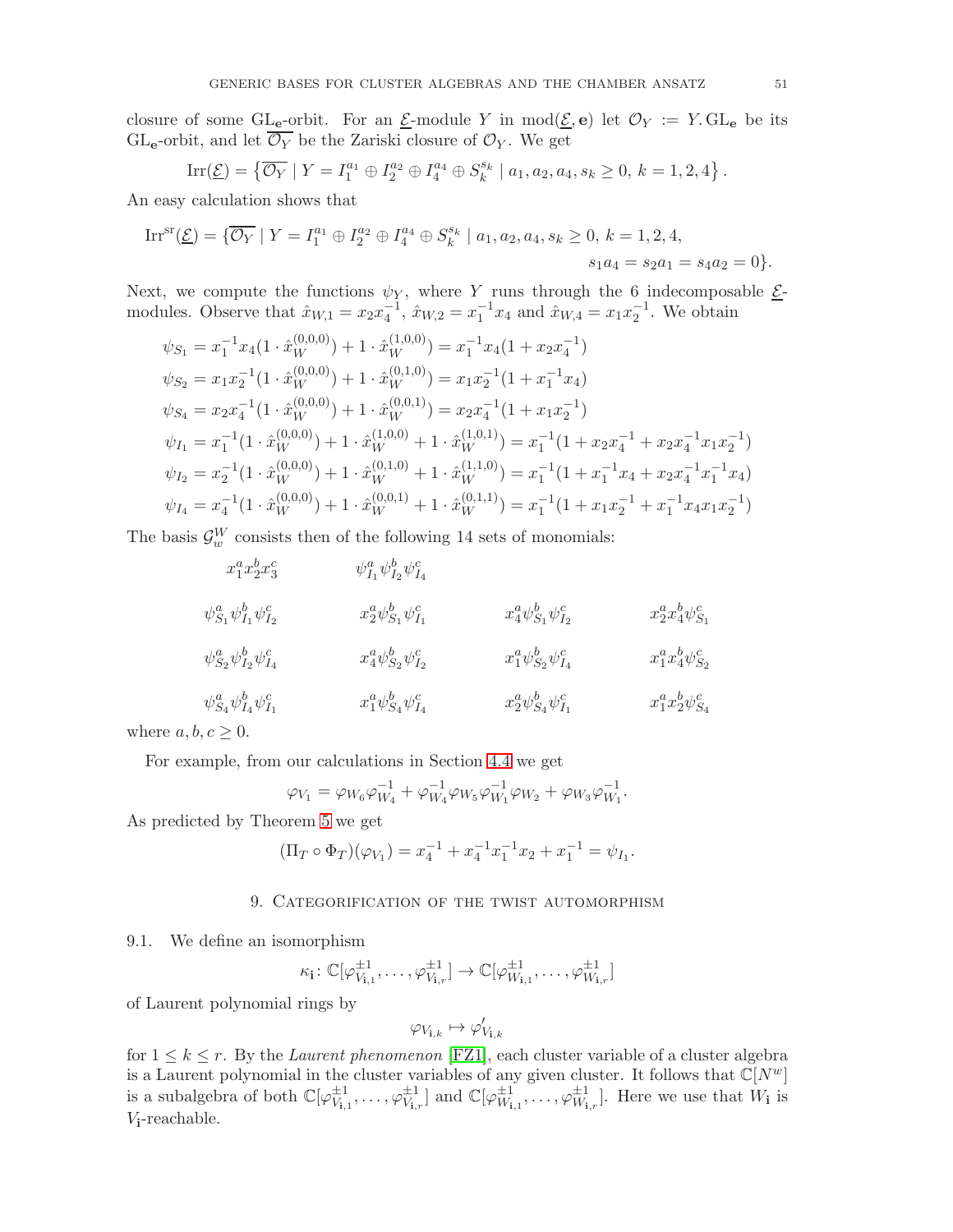By Theorem [4](#page-4-1) and the definition of  $\kappa_i$  we have for  $X \in \mathcal{C}_w$ ,

$$
\kappa_{\mathbf{i}}(\varphi_X) = \kappa_{\mathbf{i}}(\theta_X^{V_{\mathbf{i}}}) = (\varphi_{\bullet}')^{\left(\underline{\dim} \operatorname{Hom}_{\Lambda}(V_{\mathbf{i}},X)\right) \cdot B^{(V_{\mathbf{i}})}} F_{\Omega_w(X)}^{W_{\mathbf{i}}}(\hat{\varphi}_{\bullet}').
$$

Here we also used that  $Ext^1_\Lambda(V_i,X)$  and  $Ext^1_\Lambda(W_i,\Omega_w(X))$  are isomorphic as modules over  $\underline{\text{End}}_{\mathcal{C}_w}(V_{\mathbf{i}})^{\text{op}} \cong \underline{\text{End}}_{\mathcal{C}_w}(W_{\mathbf{i}})^{\text{op}}.$  Now, using the short exact sequence

$$
0 \to \Omega_w(X) \to P(X) \to X \to 0
$$

where  $P(X)$  is  $\mathcal{C}_w$ -projective-injective, we get

$$
(\varphi'_\bullet)(\underline{\dim} \operatorname{Hom}_\Lambda(V_i,X))\cdot B^{(V_i)} = (\varphi'_\bullet)(\underline{\dim} \operatorname{Ext}^1_\Lambda(V_i,\Omega_w(X)) - \underline{\dim} \operatorname{Hom}_\Lambda(V_i,\Omega_w(X)))\cdot B^{(V_i)}\varphi_{P(X)}^{-1}.
$$

Here we used that

$$
(\varphi_\bullet')^{(\underline{\dim} \operatorname{Hom}_\Lambda(V_i, P(X))) \cdot B^{(V_i)}} = \varphi_{P(X)}^{-1}.
$$

Thus, we can continue with the help of Proposition [5.1](#page-28-1) and Theorem [4:](#page-4-1)

$$
\begin{split} (\varphi_{\bullet}')^{(\underline{\dim}\operatorname{Hom}_{\Lambda}(V_{\mathbf{i}},X))\cdot B^{(V_{\mathbf{i}})}} F_{\Omega_{w}(X)}^{W_{\mathbf{i}}}(\hat{\varphi}_{\bullet}') &= \varphi_{W_{\mathbf{i}}}^{(\underline{\dim}\operatorname{Hom}_{\Lambda}(W_{\mathbf{i}},\Omega_{w}(X)))\cdot B^{(W_{\mathbf{i}})}} F_{X}^{W_{\mathbf{i}}}(\hat{\varphi}_{W_{\mathbf{i}}}) \varphi_{P(X)}^{-1} \\ &= \varphi_{X}\varphi_{P(X)}^{-1} .\end{split}
$$

This proves that  $\kappa_i$  does not depend on the choice of the reduced word i. Thus we can denote by  $\kappa_w$  the restriction of  $\kappa_i$  to  $\mathbb{C}[N^w] \subset \mathbb{C}[\varphi_{V_i}^{\pm 1}]$  $\psi_{V_{i,1}}^{\pm 1}, \ldots, \varphi_{V_{i,r}}^{\pm 1}$ . Moreover, the fact that  $\kappa_w$ permutes the elements of the dual semicanonical basis follows directly from Proposition [8.3](#page-45-0) and our results in [\[GLS5,](#page-54-0) Section 15]. It now remains to prove that  $\kappa_w = (\eta_w^*)^{-1}$ .

9.2. Definitions and known results. Before we proceed, we recall some definitions and known results. For more details we refer to [\[GLS5\]](#page-54-0).

Let  $u \in W$ . We denote by  $D_{\varpi_i, u(\varpi_i)}$  the restriction to N of the generalized minor  $\Delta_{\varpi_i, u(\varpi_i)}$ . Let  $O_w$  be the open subset of N defined by

$$
O_w := \left\{ x \in N \mid D_{\varpi_j, w^{-1}(\varpi_j)}(x) \neq 0 \text{ for all } 1 \leq j \leq n \right\}.
$$

Following [\[BZ\]](#page-53-8) and [\[GLS5\]](#page-54-0), we introduce a map  $\widetilde{\eta}_w : N \cap O_w \to N^w$  by

$$
\widetilde{\eta}_w(x) = [wz^T]_+.
$$

Here, for g in the Kac-Moody group of g admitting a Birkhoff decomposition,  $[g]_+$  stands for the factor of this decomposition belonging to N. Let  $N(w) = N \cap (w^{-1}N_{-}w)$  and  $N'(w) = N \cap (w^{-1}Nw)$  be the unipotent groups associated to w [\[GLS5,](#page-54-0) Sections 5.2] and 8.2. Multiplication in N induces a bijective map  $N(w) \times N'(w) \to N$ . The ring of  $N'(w)$ -invariant functions on N, denoted by  $\mathbb{C}[N]^{N'(w)}$ , is thus isomorphic to  $\mathbb{C}[N(w)]$ .

The restriction of  $\widetilde{\eta}_w$  to  $N(w) \cap O_w$  is an isomorphism from  $N(w) \cap O_w$  to  $N^w$ . Also,  $N^w \subset O_w$ , and the restriction of  $\widetilde{\eta}_w$  to  $N^w$  is precisely the automorphism  $\eta_w$  of  $N^w$ mentioned in Section [1.6.](#page-6-0)

Fix  $x \in N^w$ , and set  $z = \eta_w^{-1}(x) \in N^w$ . Also let y be the unique element of  $N(w) \cap O_w$ such that  $\widetilde{\eta}_w(y) = x$ . It is known that  $z^{-1}y \in N'(w)$ . Hence, for every  $\varphi \in \mathbb{C}[N]$  invariant by right translation by  $N'(w)$ , we have  $\varphi(z) = \varphi(y)$ .

Finally, let  $\mathbf{i} = (i_r, \dots, i_1)$  be a reduced word for w. We know that when **t** varies over  $(\mathbb{C}^*)^r, \underline{x_i}(\mathbf{t})$  goes over a dense subset of  $N^w$ . For  $1 \leq l \leq k \leq r$ , we set  $w_k := s_{i_k} \cdots s_{i_1}$ and

$$
\beta_{\mathbf{i}}(k) := w_{k-1}^{-1}(\alpha_{i_k}) = s_{i_1} \cdots s_{i_{k-1}}(\alpha_{i_k}).
$$

As before, let  $b_i(l,k) := -(s_{i_l} \cdots s_{i_k}(\varpi_{i_k}), \alpha_{i_l})$ . Note that  $b_i(l,k) \geq 0$ .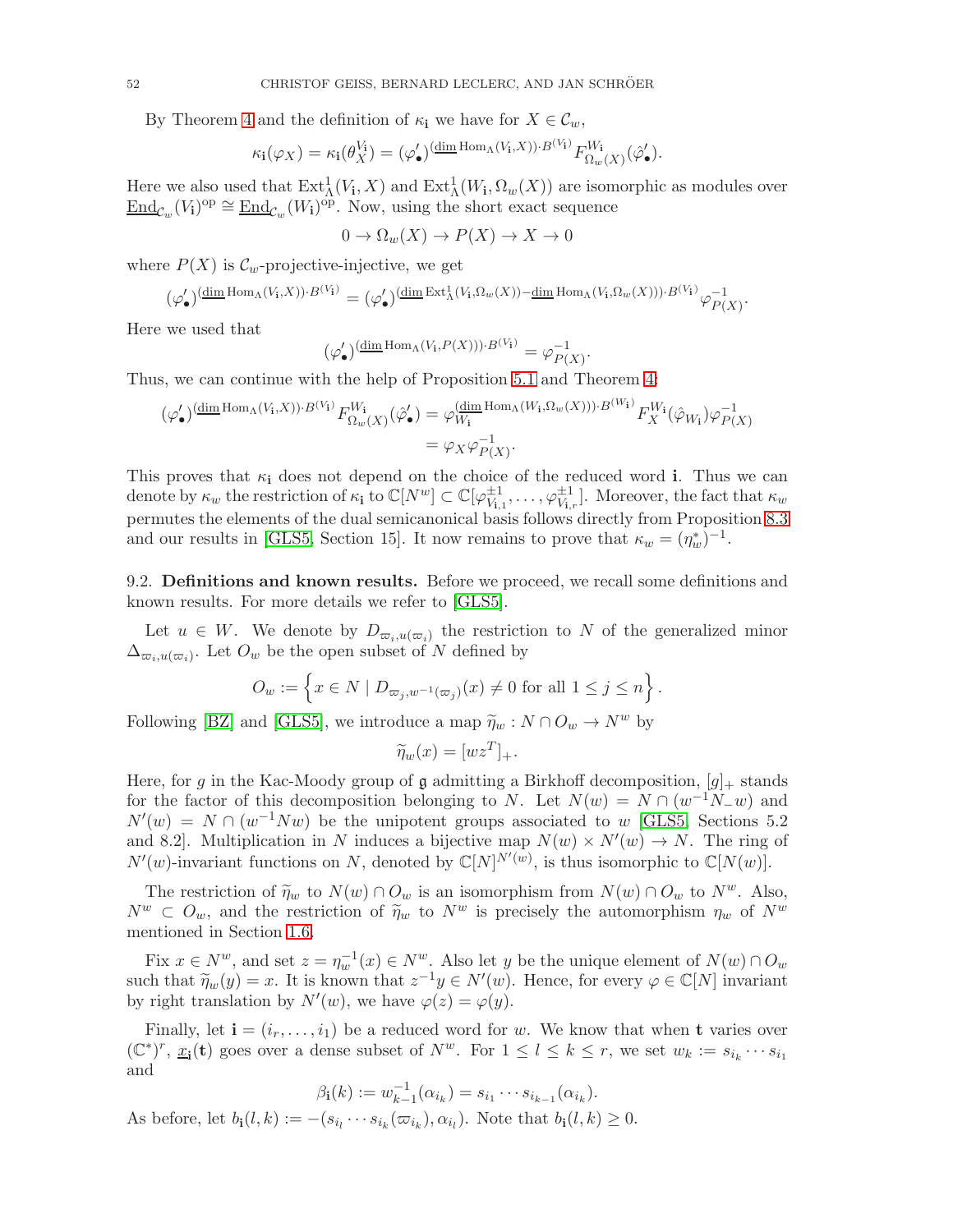9.3. End of the proof of Theorem [6.](#page-6-1) To prove that  $\kappa_w = (\eta_w^*)^{-1}$ , we have to show that

$$
(\eta_w^{-1})^*(\varphi_{V_k}) = \frac{\varphi_{\Omega_w(V_k)}}{\varphi_{P(V_k)}} = \varphi'_{V_k}
$$

for all  $1 \leq k \leq r$ .

We know that  $\varphi_{V_k} = D_{\varpi_{i_k}, w_k^{-1}(\varpi_{i_k})}$ . Let  $x := \underline{x_i}(\mathbf{t})$  where  $\mathbf{t} \in (\mathbb{C}^*)^r$ , and attach to x the elements y and z as above. By Proposition [4.4](#page-26-0) we have

<span id="page-52-0"></span>
$$
\varphi'_{V_k}(x) = \prod_{1 \le l \le k} t_l^{-b_1(l,k)}.
$$

Hence, it is enough to show that

(9.1) 
$$
D_{\varpi_{i_k}, w_k^{-1}(\varpi_{i_k})}(z) = D_{\varpi_{i_k}, w_k^{-1}(\varpi_{i_k})}(y) = \prod_{1 \leq l \leq k} t_l^{-b_l(l,k)},
$$

where the first equality follows from the fact that  $D_{\varpi_{i_k},w_k^{-1}(\varpi_{i_k})}$  is  $N'(w)$ -invariant for  $1 \leq k \leq r$ .

The proof is very similar to that of [\[BZ\]](#page-53-8), so we just recall the main ideas, referring to appropriate places in [\[BZ\]](#page-53-8) for some simple calculations. There are two steps.

(a) We first show [\(9.1\)](#page-52-0) in the particular case when  $k = k_j := \max\{s \in R \mid i_s = j\}$  for a given  $1 \leq j \leq n$ . In this case, [\(9.1\)](#page-52-0) can be written as

.

(9.2) 
$$
D_{\varpi_j, w^{-1}(\varpi_j)}(y) = \prod_{1 \le l \le k} t_l^{-b_i(l,k)}
$$

Since  $\varphi'_{I_{i,j}} = 1/\varphi_{I_{i,j}}$ , already know by Proposition [4.4](#page-26-0) that

$$
D_{\varpi_j, w^{-1}(\varpi_j)}(x) = \varphi_{I_{{\bf i},j}}(x) = \prod_{1 \leq l \leq k} t_l^{b_{\bf i}(l,k)}.
$$

Hence it is enough to check that

(9.3) 
$$
D_{\varpi_j, w^{-1}(\varpi_j)}(y) D_{\varpi_j, w^{-1}(\varpi_j)}(x) = 1.
$$

This is proved in exactly the same way as in [\[BZ,](#page-53-8) Lemma 6.4 (a)], using some basic properties of generalized minors.

(b) We then show [\(9.1\)](#page-52-0) for any  $1 \leq k \leq r$ . We write  $x = x''x'$ , where

$$
x' := x_{i_k}(t_k) \cdots x_{i_1}(t_1)
$$
 and  $x'' := x_{i_r}(t_r) \cdots x_{i_{k+1}}(t_{k+1}).$ 

Let  $N(\beta_i(k)) = \exp(\mathfrak{n}_{\beta_i(k)})$  denote the root subgroup of  $N(w)$  associated to the root  $\beta_i(k)$ . The product map gives an isomorphism of affine varieties

$$
N(\beta_{\mathbf{i}}(1)) \times \cdots \times N(\beta_{\mathbf{i}}(r)) \to N(w).
$$

Therefore we can write  $y = y^{(1)} \cdots y^{(r)}$  with  $y^{(k)} \in N(\beta_i(k))$ . Arguing as in [\[BZ,](#page-53-8) Propositions 5.3 and 5.4], one shows that

$$
\widetilde{\eta}_{w_k}(y^{(1)} \cdots y^{(k)}) = x_{i_k}(t_k) \cdots x_{i_1}(t_1) = x'.
$$

Moreover,  $y' := y^{(1)} \cdots y^{(k)} \in N(w_k)$  and  $y^{(k+1)} \dots, y^{(r)} \in N'(w_k)$ . Therefore, since  $D_{\varpi_{i_k},w_k^{-1}(\varpi_{i_k})}$  is  $N'(w_k)$ -invariant, we have

$$
D_{\varpi_{i_k},w_k^{-1}(\varpi_{i_k})}(y)=D_{\varpi_{i_k},w_k^{-1}(\varpi_{i_k})}(y').
$$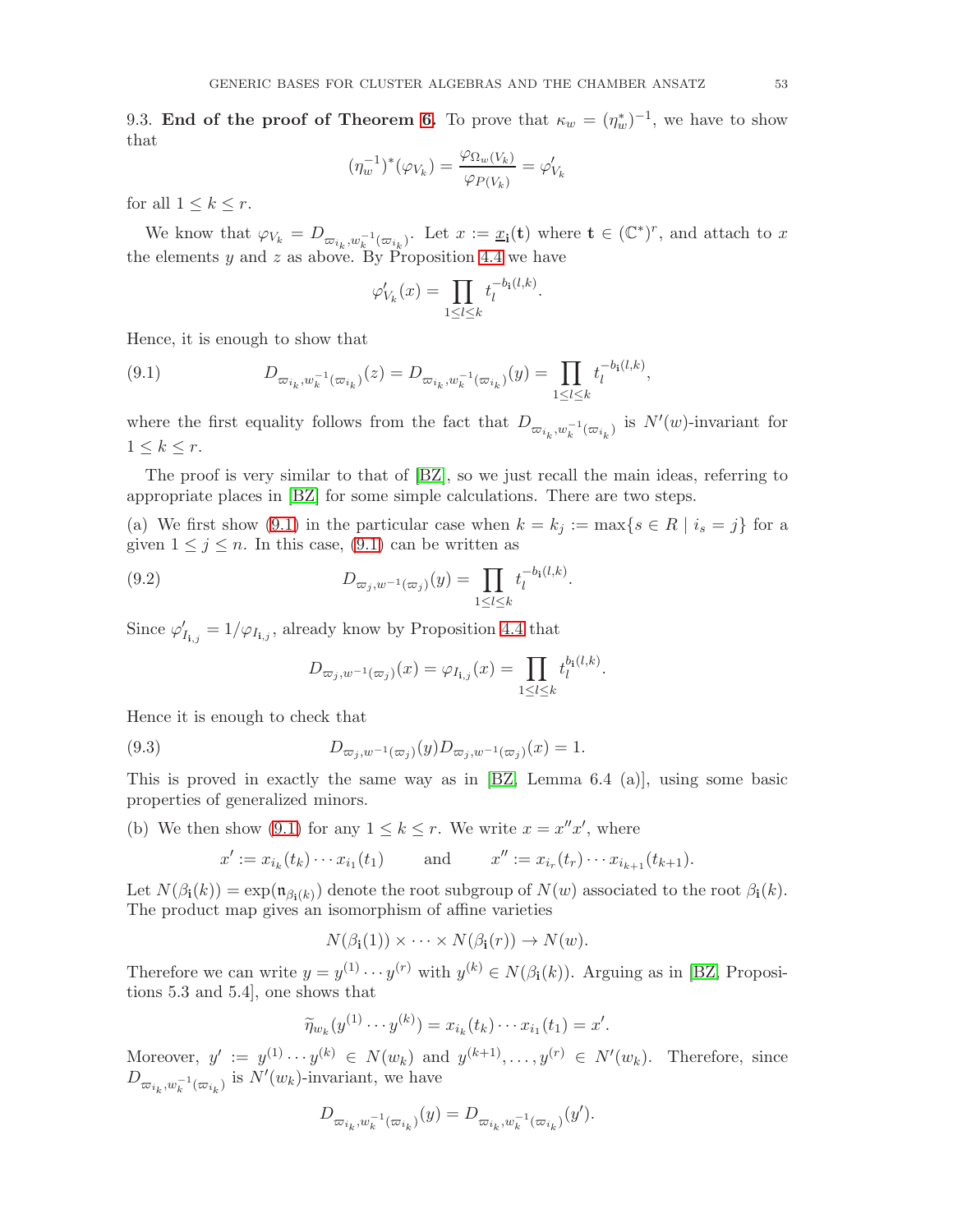Now, using (a) with w replaced by  $w_k$ , we obtain that

$$
D_{\varpi_{i_k}, w_k^{-1}(\varpi_{i_k})}(y') = \prod_{1 \leq l \leq k} t_l^{-b_l(l,k)}.
$$

This finishes the proof.

Acknowledgments. The authors thank Bernhard Keller for his help with Proposition [7.1.](#page-42-2) The authors thank the Sonderforschungsbereich/Transregio SFB 45 and the Hausdorff Center for Mathematics in Bonn for financial support. The first author was partially supported by PAPIIT grant IN103507-2.

### <span id="page-53-0"></span>**REFERENCES**

- <span id="page-53-17"></span>[A] C. Amiot, Cluster categories for algebras of global dimension 2 and quivers with potential. Ann. Inst. Fourier (Grenoble) 59 (2009), no. 6, 2525-2590.
- <span id="page-53-18"></span>[ART] C. Amiot, I. Reiten, G. Todorov, The ubiquity of generalized cluster categories. Adv. Math. 226 (2011), 3813–3849.
- <span id="page-53-7"></span>[BFZ] A. Berenstein, S. Fomin, A. Zelevinsky, Parametrizations of canonical bases and totally positive matrices, Adv. Math. 122 (1996), 49–149.
- <span id="page-53-8"></span>[BZ] A. Berenstein, A. Zelevinsky, Total positivity in Schubert varieties. Comment. Math. Helv. 72 (1997), no. 1, 128–166.
- <span id="page-53-21"></span>[Bo] K. Bongartz, Minimal singularities for representations of Dynkin quivers. Comment. Math. Helv. 69 (1994), no. 4, 575–611.
- <span id="page-53-10"></span>[BIRS] A. Buan, O. Iyama, I. Reiten, J. Scott, Cluster structures for 2-Calabi-Yau categories and unipotent groups. Compos. Math. 145 (2009), 1035–1079.
- <span id="page-53-12"></span>[BIRSm] A. Buan, O. Iyama, I. Reiten, D. Smith, Mutation of cluster-tilting objects and potentials. Amer. J. Math. (to appear), 41pp, Preprint (2008), [arXiv:0804.3813v](http://arxiv.org/abs/0804.3813)4 [math.RT].
- <span id="page-53-3"></span>[CC] P. Caldero, F. Chapoton, Cluster algebras as Hall algebras of quiver representations. Comment. Math. Helv. 81 (2006), 595–616.
- <span id="page-53-4"></span>[CK] P. Caldero, B. Keller, From triangulated categories to cluster algebras. Invent. Math. 172 (2008), 169–211.
- <span id="page-53-19"></span>[CB] W. Crawley-Boevey, On the exceptional fibres of Kleinian singularities. Amer. J. Math. 122 (2000), 1027–1037.
- <span id="page-53-20"></span>[CBS] W. Crawley-Boevey, J. Schröer, Irreducible components of varieties of modules. J. Reine Angew. Math. 553 (2002), 201–220.
- <span id="page-53-15"></span>[DWZ1] H. Derksen, J. Weyman, A. Zelevinsky, Quivers with potentials and their representations. I. Mutations. Selecta Math. (N.S.) 14 (2008), no. 1, 59–119.
- <span id="page-53-6"></span>[DWZ2] H. Derksen, J. Weyman, A. Zelevinsky, Quivers with potentials and their representations II: applications to cluster algebras. J. Amer. Math. Soc. 23 (2010), no. 3, 749-790.
- <span id="page-53-14"></span>[DK] Y. Drozd, V. Kirichenko, Finite-dimensional algebras. Translated from the 1980 Russian original and with an appendix by Vlastimil Dlab. Springer-Verlag, Berlin, 1994. xiv+249pp.
- <span id="page-53-9"></span>[D] G. Dupont, Generic variables in acyclic cluster algebras. 63pp, Preprint (2008), [arXiv:0811.2909v](http://arxiv.org/abs/0811.2909)1 [math.RT].
- <span id="page-53-22"></span>[FZ1] S. Fomin, A. Zelevinsky, Cluster algebras. I. Foundations. J. Amer. Math. Soc. 15 (2002), no. 2, 497–529.
- <span id="page-53-16"></span>[FZ2] S. Fomin, A. Zelevinsky, Cluster algebras. IV. Coefficients. Compositio Math. 143 (2007), no. 1, 112–164.
- <span id="page-53-5"></span>[FK] Changjian Fu, B. Keller, On cluster algebras with coefficients and 2-Calabi-Yau categories. Trans. Amer. Math. Soc. 362 (2010), no. 2, 859–895.
- <span id="page-53-11"></span>[G] P. Gabriel, Finite representation type is open. Proceedings of the International Conference on Representations of Algebras (Carleton Univ., Ottawa, Ont., 1974), Paper No. 10, 23pp. Carleton Math. Lecture Notes, No. 9, Carleton Univ., Ottawa, Ont., 1974.
- <span id="page-53-13"></span>[GLS1] C. Geiß, B. Leclerc, J. Schröer, Semicanonical bases and preprojective algebras. Ann. Sci. Ecole Norm. Sup. 38 (2005), 193–253.
- <span id="page-53-1"></span>[GLS2] C. Geiß, B. Leclerc, J. Schröer, Rigid modules over preprojective algebras. Invent. Math. 165 (2006), no. 3, 589–632.
- <span id="page-53-2"></span>[GLS3] C. Geiß, B. Leclerc, J. Schröer, Partial flag varieties and preprojective algebras. Ann. Institut Fourier, 58 (2008), 825–876.